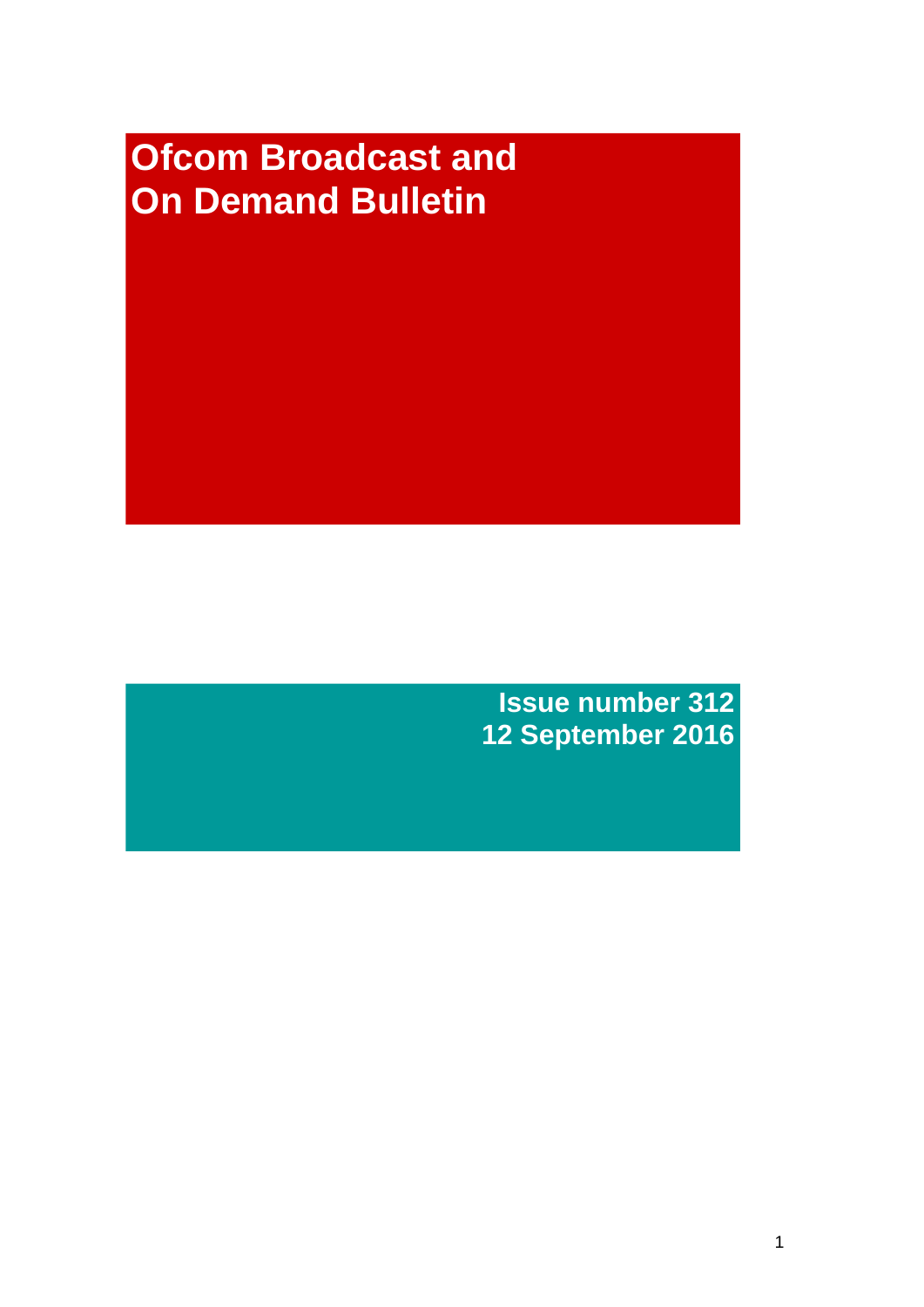# **Contents**

| Introduction                                                                                     | 3  |
|--------------------------------------------------------------------------------------------------|----|
| <b>Broadcast Standards cases</b>                                                                 |    |
| <u>In Breach</u>                                                                                 |    |
| I Spit on Your Grave<br>Horror Channel, 28 March 2016, 22:45                                     | 5  |
| <b>Zing Jukebox Live</b><br>Zing, 21 June 2016, 16:30                                            | 9  |
| <b>Desi Street</b><br>TV99, 5 March 2016, 10:00                                                  | 12 |
| Not in Breach                                                                                    |    |
| <b>Love Island</b><br>30 June 2016, ITV2, 21:00                                                  | 21 |
| <b>Broadcast Licence Conditions cases</b>                                                        |    |
| <u>In Breach</u>                                                                                 |    |
| <b>Retention and production of recordings</b><br>Top Pop, 13 March 2016                          | 27 |
| <b>Broadcast Fairness and Privacy cases</b>                                                      |    |
| Not Upheld                                                                                       |    |
| Complaint by Ms G on behalf of her son (a minor)<br>Channel 4 News, Channel 4, 6 January 2016    | 29 |
| <b>Complaint by Miss Lauren Reis</b><br>The House of Hypochondriacs, Channel 4, 24 November 2015 | 43 |
| <b>Tables of cases</b>                                                                           |    |
| <b>Investigations Not in Breach</b>                                                              | 75 |
| <b>Complaints assessed, not investigated</b>                                                     | 76 |
| <b>Complaints outside of remit</b>                                                               | 85 |
| <b>Investigations List</b>                                                                       | 87 |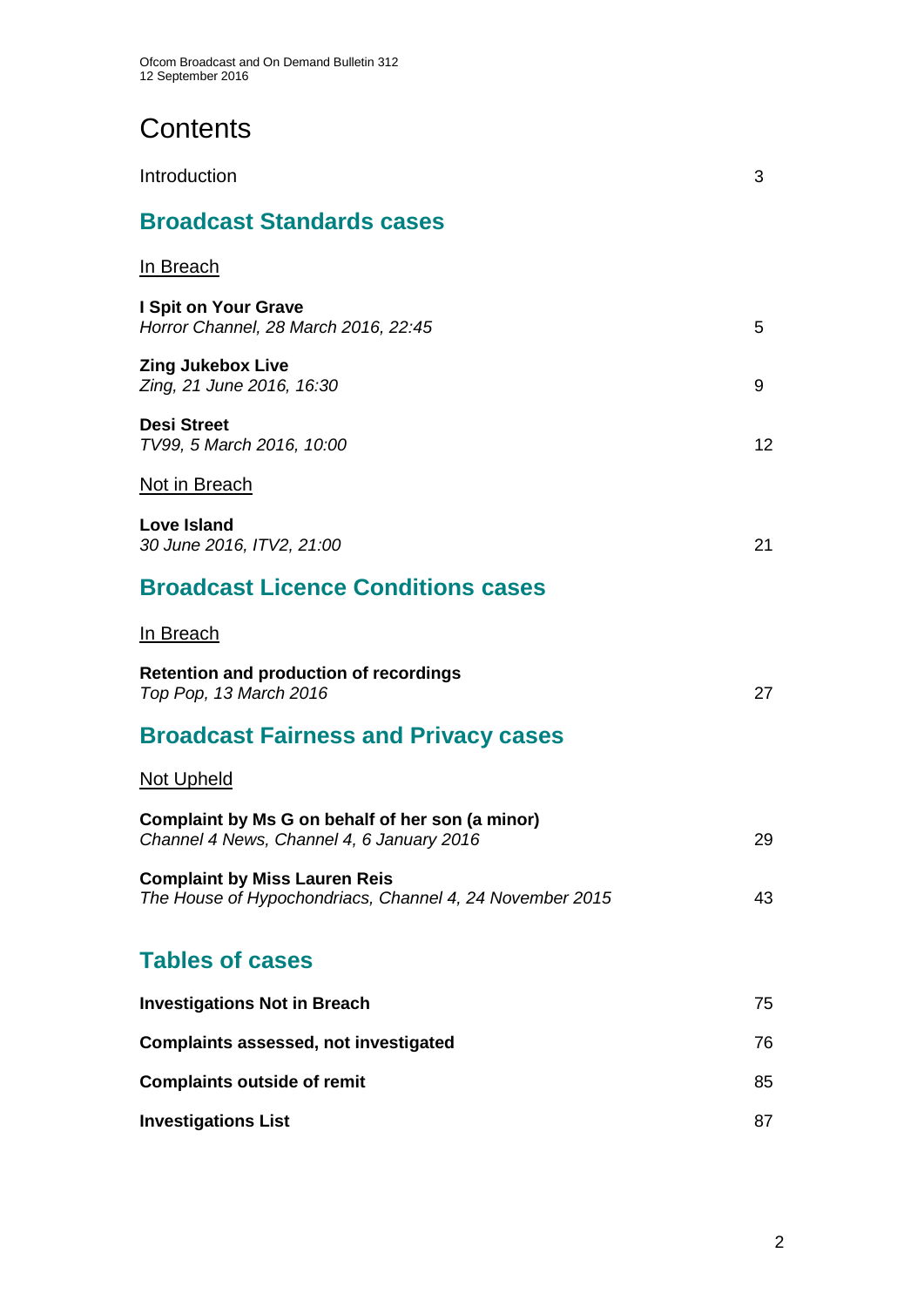# **Introduction**

Under the Communications Act 2003 ("the Act"), Ofcom has a duty to set standards for broadcast content as appear to it best calculated to secure the standards objectives<sup>1</sup>. Ofcom also has a duty to secure that every provider of a notifiable On Demand Programme Services ("ODPS") complies with certain standards requirements as set out in the Act<sup>2</sup>. Ofcom must include these standards in a code, codes or rules. These are listed below.

The Broadcast and On Demand Bulletin reports on the outcome of investigations into alleged breaches of those Ofcom codes and rules below, as well as licence conditions with which broadcasters regulated by Ofcom are required to comply. We also report on the outcome of ODPS sanctions referrals made by the ASA on the basis of their rules and guidance for advertising content on ODPS. These Codes, rules and guidance documents include:

- a) [Ofcom's Broadcasting Code](http://stakeholders.ofcom.org.uk/broadcasting/broadcast-codes/broadcast-code/) ("the Code") for content broadcast on television and radio services.
- b) the [Code on the Scheduling of Television Advertising](http://stakeholders.ofcom.org.uk/binaries/broadcast/other-codes/COSTA_April_2016.pdf) ("COSTA") which contains rules on how much advertising and teleshopping may be scheduled in television programmes, how many breaks are allowed and when they may be taken.
- c) certain sections of the [BCAP Code: the UK Code of Broadcast Advertising,](https://www.cap.org.uk/Advertising-Codes/Broadcast.aspx) which relate to those areas of the BCAP Code for which Ofcom retains regulatory responsibility for on television and radio services. These include:
	- the prohibition on 'political' advertising;
	- sponsorship and product placement on television (see Rules 9.13, 9.16 and 9.17 of the Code) and all commercial communications in radio programming (see Rules 10.6 to 10.8 of the Code);
	- 'participation TV' advertising. This includes long-form advertising predicated on premium rate telephone services – most notably chat (including 'adult' chat), 'psychic' readings and dedicated quiz TV (Call TV quiz services). Ofcom is also responsible for regulating gambling, dating and 'message board' material where these are broadcast as advertising<sup>3</sup>.
- d) other licence conditions which broadcasters must comply with, such as requirements to pay fees and submit information which enables Ofcom to carry out its statutory duties. Further information can be found on Ofcom's website for [television](http://licensing.ofcom.org.uk/tv-broadcast-licences/) and [radio](http://licensing.ofcom.org.uk/radio-broadcast-licensing/) licences.
- e) Ofcom's [Statutory Rules and Non-Binding Guidance for Providers of On-](http://stakeholders.ofcom.org.uk/binaries/broadcast/on-demand/rules-guidance/rules_and_guidance.pdf)[Demand Programme Services](http://stakeholders.ofcom.org.uk/binaries/broadcast/on-demand/rules-guidance/rules_and_guidance.pdf) for editorial content on ODPS. Ofcom considers sanctions in relation to advertising content on ODPS on referral by the Advertising Standards Authority ("ASA"), the co-regulator of ODPS for advertising or may do so as a concurrent regulator.

Other codes [and requirements](http://stakeholders.ofcom.org.uk/broadcasting/broadcast-codes/) may also apply to broadcasters, depending on their circumstances. These include the Code on Television Access Services (which sets out how much subtitling, signing and audio description relevant licensees must

<sup>1</sup> <sup>1</sup> The relevant legislation is set out in detail in Annex 1 of the Code.

<sup>&</sup>lt;sup>2</sup> The relevant legislation can be found at Part 4A of the Act.

<sup>3</sup> BCAP and ASA continue to regulate conventional teleshopping content and spot advertising for these types of services where it is permitted. Ofcom remains responsible for statutory sanctions in all advertising cases.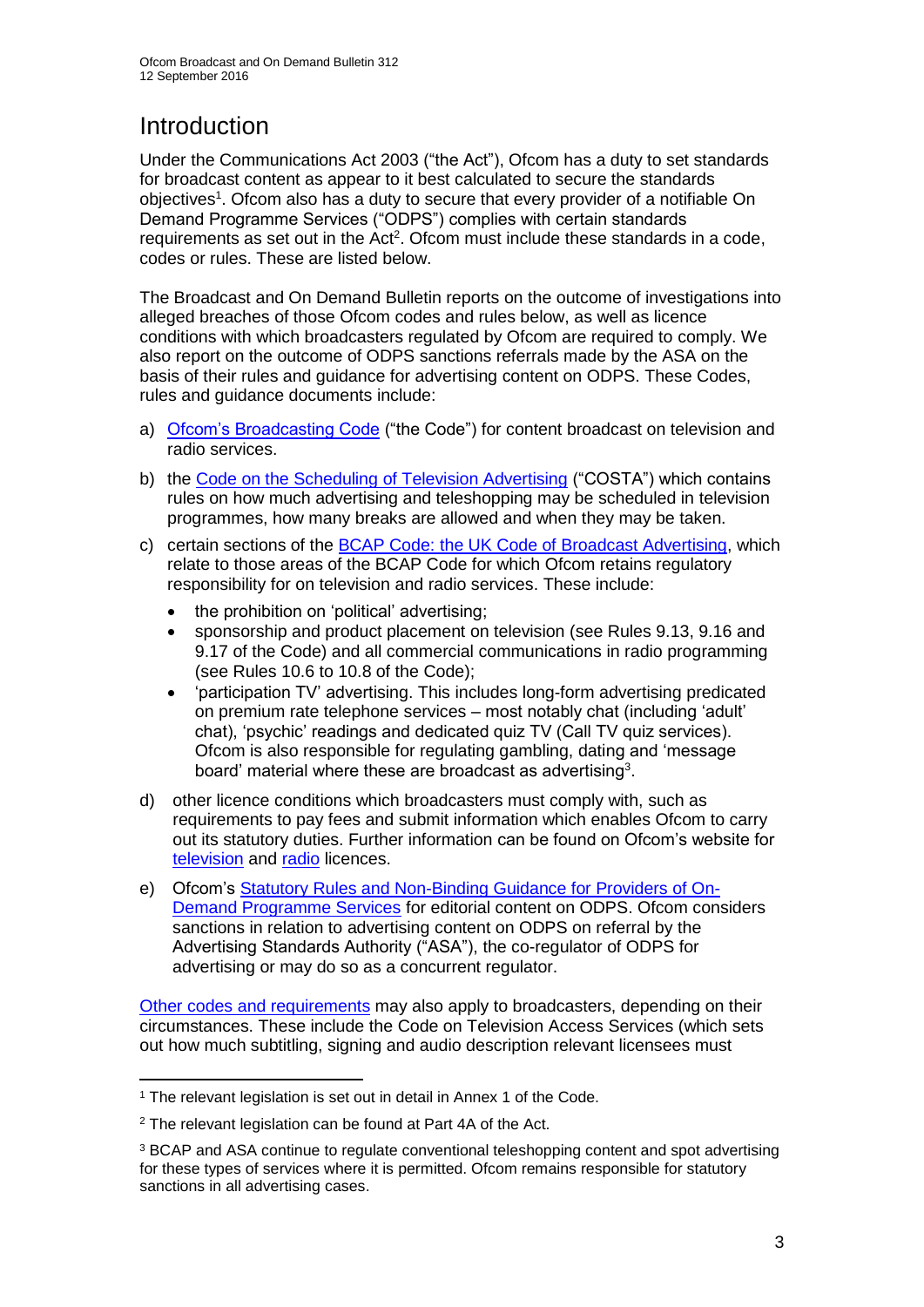provide), the Code on Electronic Programme Guides, the Code on Listed Events, and the Cross Promotion Code.

**It is Ofcom's policy to describe fully the content in television, radio and on demand content. Some of the language and descriptions used in Ofcom's Broadcast and On Demand Bulletin may therefore cause offence.**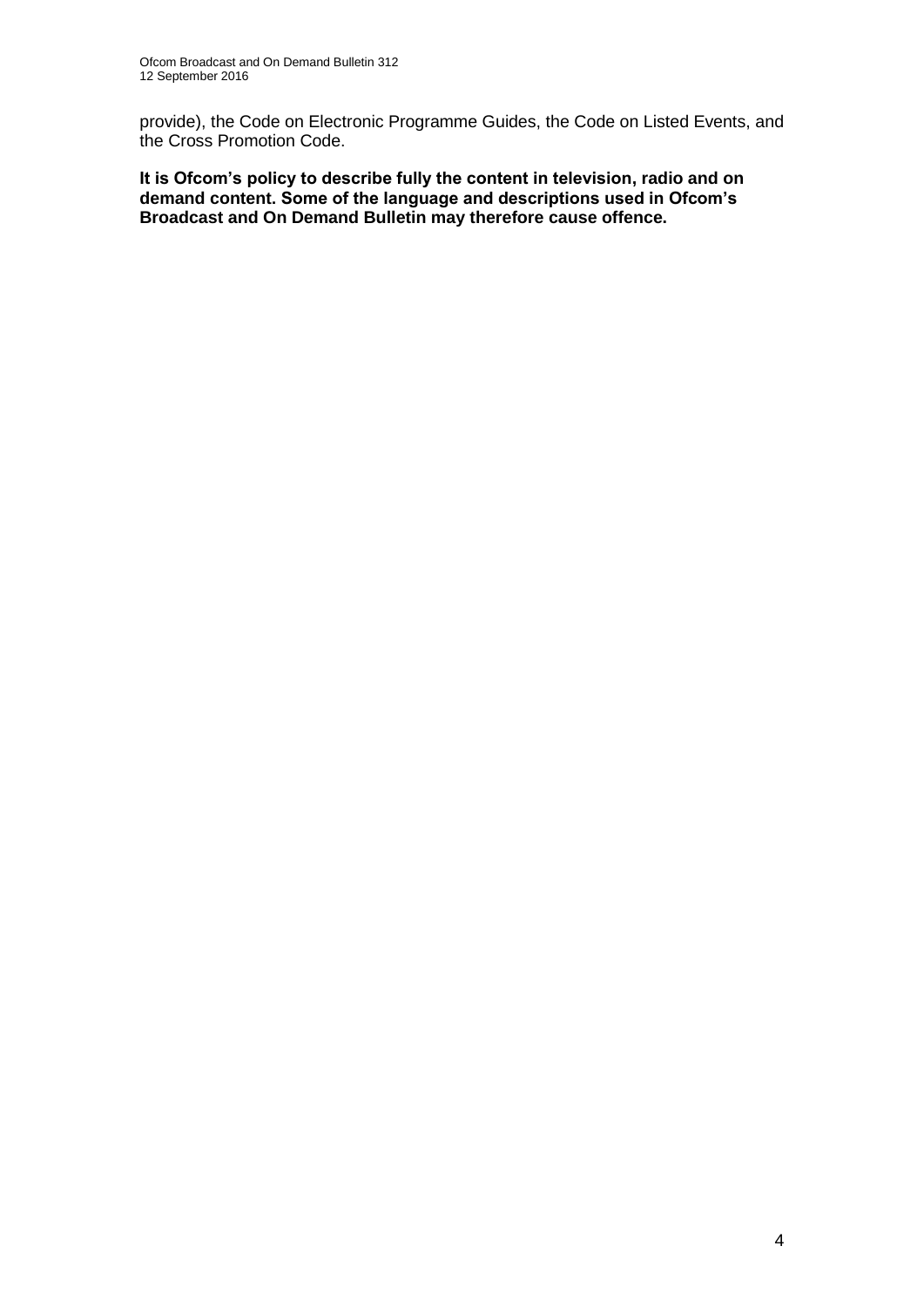# **Broadcast Standards cases**

### **In Breach**

### **I Spit on Your Grave**

*Horror Channel, 28 March 2016, 22:45*

#### **Introduction**

Horror Channel is available on cable, satellite and digital terrestrial platforms. In addition to horror films, it broadcasts science fiction television series and teleshopping features. The licence for the service is held by [CBS AMC Networks UK](javascript:srcUp(%27%2F00158000006hMlI%3Fisdtp%3Dvw%27);)  [Channels Partnership](javascript:srcUp(%27%2F00158000006hMlI%3Fisdtp%3Dvw%27);) ("AMC" or "the Licensee").

A complainant alerted Ofcom to a broadcast of the film *I Spit on Your Grave* – a 2010 remake of the 1978 film of the same name. Both films chronicle the sexual torture and subsequent revenge of the principal character Jennifer Hills. The complainant alleged that the version of the film broadcast on Horror Channel contained material that the British Board of Film Classification ("the BBFC") had required to be cut before the film's release in the UK.

The BBFC guidelines<sup>1</sup> list "material which makes sexual or sadistic violence look normal, appealing, or arousing" as an example of the type of content that may be cut as a condition of classification. The BBFC confirmed to Ofcom that, prior the film's release in the UK, the BBFC had required 17 cuts to the version of the film submitted by the distributor before it awarded the film an '18' certificate. The BBFC said that cuts were made "in order to remove potentially harmful material (in this case, shots of nudity that tend to eroticise sexual violence and shots of humiliation that tend to endorse sexual violence by encouraging viewer complicity in sexual humiliation and rape)".

At Ofcom's request, the BBFC compared the BBFC's 18-rated version and the version broadcast on Horror Channel. The BBFC confirmed that the version broadcast on Horror Channel was a combination of the distributor's and the BBFC '18' rated versions because some of the shots that it required to be cut for the film to have been awarded an '18' certificate were still present either wholly or partially in the version broadcast on Horror Channel.

Ofcom considered that the broadcast of this version of the film raised issues warranting investigation under the following rules of the Code.

- Rule 1.22: "No film refused classification by the British Board of Film Classification (BBFC) may be broadcast unless it has subsequently been classified or the BBFC has confirmed that it would not be rejected according to the standards currently operating. Also, no film cut as a condition of the classification by the BBFC may be transmitted in a version which includes the cut material unless:
	- the BBFC has confirmed that the material was cut to allow the film to pass at a lower category; or

1

<sup>1</sup> BBFC Guidelines can be viewed at:

[http://www.bbfc.co.uk/sites/default/files/attachments/BBFC%20Classification%20Guidelines%](http://www.bbfc.co.uk/sites/default/files/attachments/BBFC%20Classification%20Guidelines%202014_0.pdf) [202014\\_0.pdf](http://www.bbfc.co.uk/sites/default/files/attachments/BBFC%20Classification%20Guidelines%202014_0.pdf)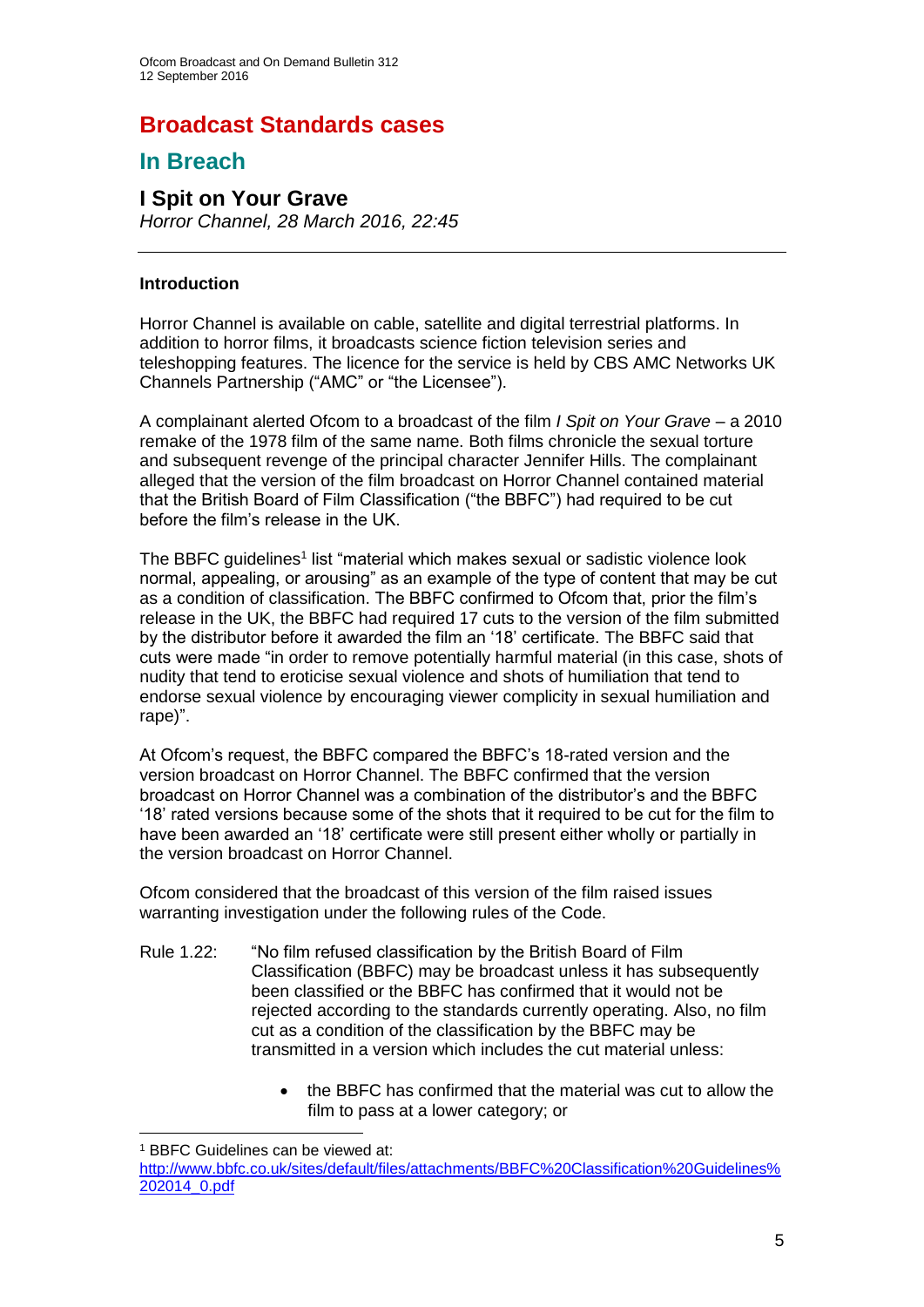- the BBFC has confirmed that the film would not be subject to compulsory cuts according to the standards currently operating."
- Rule 2.1 "Generally accepted standards must be applied to contents of television and radio services so as to provide adequate protection for members of the public from the inclusion in such services of harmful and/or offensive material."

We therefore sought comments from the Licensee as to how the broadcast of this film complied with these rules. Ofcom also notified the Licensee of the BBFC's confirmation that the version broadcast contained some of the material that the BBFC had required to be cut for the film to receive an '18' certificate.

#### **Response**

The Licensee said the BBFC confirmed that the '18' classification of the uncut version of the film related to its UK "theatrical release".

With regard to Rule 1.22, AMC said that it had acquired the "theatrical release" version of the film from its distributor, which the Licensee "believe[d] complied with rule 1.22 prior to scheduling the film". It said when initially viewing the content for compliance purposes, it had noted the presence of a "slate prior to the content indicating it as the MPAA (Motion Picture Association of America) R rated version of the film, where the MPAA R rating is defined as 'Restricted'". The Licensee confirmed that "no further cuts were made to this content as, following compliance viewing, AMC believed the content complied with the requirements of the Ofcom code".

AMC said its compliance process in this case included referring to the BBFC website to confirm whether the content had previously been awarded a certificate. It said that in the case of *I Spit on Your Grave*, the Licensee "found there to be two versions submitted to the BBFC and subsequently awarded an 18 certificate in 2010, one which had been cut by 43 seconds (duration [107 minutes 45 seconds]) and one passed as 18 uncut (duration [103 minutes 24 seconds])". AMC said by contrast that the MPAA R rated "theatrical release" version of the film which had been broadcast had a duration of 101 minutes and 23 seconds, which was therefore shorter than the two versions described on the BBFC website.

The Licensee said that having been made aware by Ofcom that it had broadcast a version that had not been certified by the BBFC, it submitted this version to the BBFC for classification. AMC said the BBFC required six cuts to this version in order for it to be given an '18' classification.

With regard to Rule 2.1, the Licensee said that its compliance viewer "did not believe the content would exceed audience expectations of a niche horror genre channel at 22.45" but deemed the content of this film to be "strong and awarded the film AMC's highest content rating". It added that the film was preceded by a pre-broadcast warning that the content was "disturbing and featured strong language, violence and sexual scenes" which the Licensee argued would have assisted in "minimising offence". AMC also pointed out that the complainant merely identified that an uncut version had been shown, and argued that as a result there was no evidence that any viewer was harmed or offended as a result of the broadcast.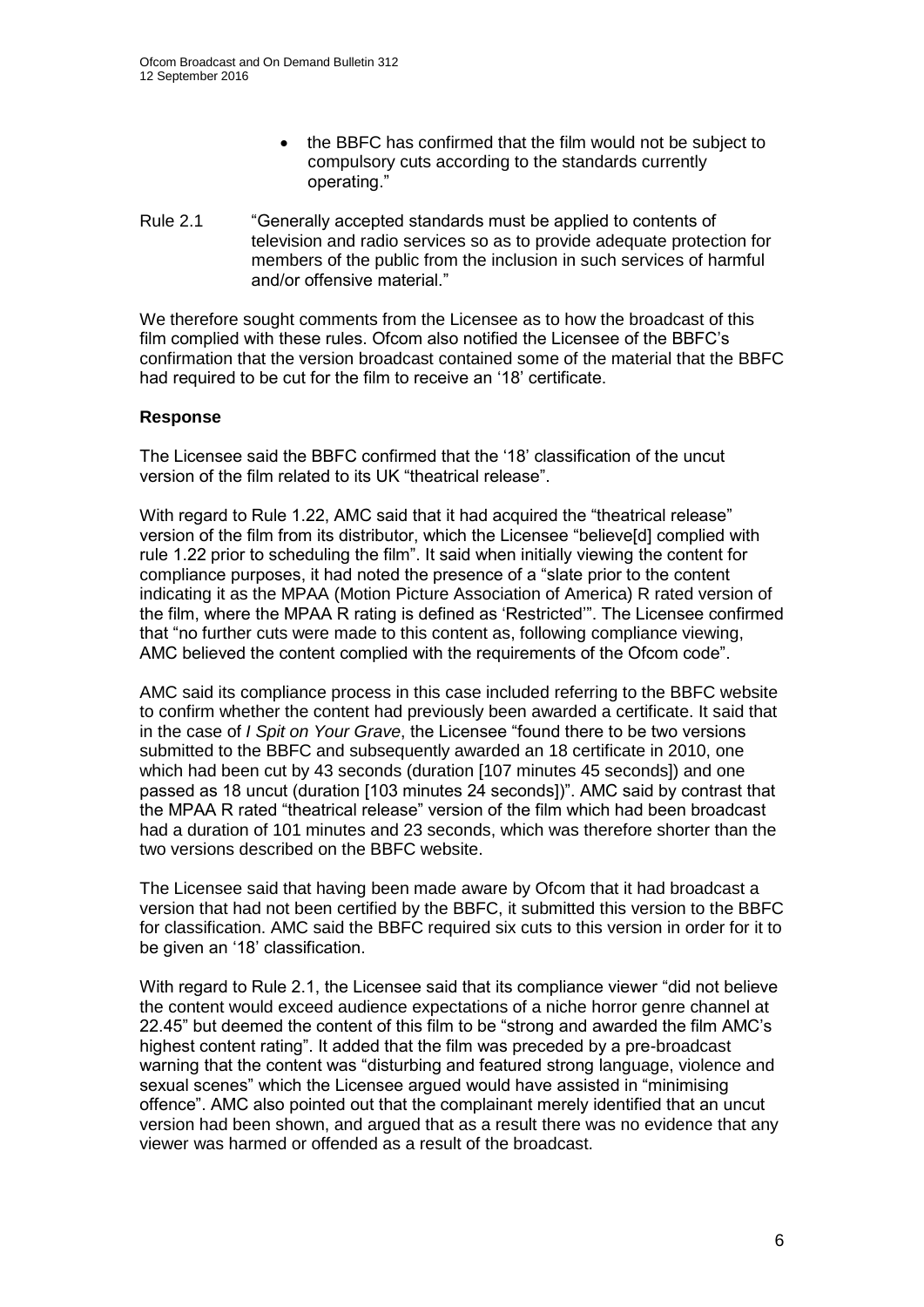The Licensee explained that it did not foresee that the version of the film the Horror Channel had broadcast, which had been supplied in good faith by a distributor, would be "beyond the generally accepted standards of the channel and viewers". AMC underlined that there was never any intent to potentially harm or offend viewers.

### **Decision**

Under the Communications Act 2003, Ofcom has a statutory duty to set standards for broadcast content as appear to it best calculated to secure the standards objectives including that "persons under the age of eighteen are protected" and that "generally accepted standards are applied...so as to provide adequate protection for members of the public from the inclusion...of harmful and/or offensive material". These objectives are reflected in Sections One and Two of the Code.

In reaching a Preliminary View in this case, Ofcom acknowledged the importance attached to freedom of expression in broadcasting, as contained in Article 10 of the European Convention on Human Rights.

### Rule 1.22

Rule 1.22 explicitly prohibits the broadcast of films that contain material that was cut as a condition of its classification by the BBFC unless: i) cuts were made to allow the film to be awarded a lower rating; or ii) the BBFC confirms that the film would no longer be subject to compulsory cuts.

Ofcom considered that neither exception was applicable in this case. The Licensee broadcast a version of the film which it said included a "slate prior to the content indicating it as the MPAA (Motion Picture Association of America) R rated version of the film". We also noted AMC's argument that the version of the film it broadcast was shorter in duration than the two versions of the film referred to on the BBFC website. However, the BBFC's technical comparison identified that a substantial portion of the material required to be removed as a condition of its BBFC '18' classification was present in the version broadcast on Horror Channel.

We took into account that the Licensee's confirmation that "no further cuts were made to this content as, following compliance viewing, AMC believed the content complied with the requirements of the Ofcom code". We recognised that AMC's compliance process included viewing the content in full prior to airing. However, we were concerned that the Licensee appeared in part to have based its decision to broadcast this version on the certification rating that had been awarded by an overseas organisation with a different set of standards to the UK's film classification body. Moreover, particularly given the nature of the film in this case, we were concerned that the Licensee considered overall it had applied a sufficiently robust process to ensure compliance with Rule 1.22.

The broadcast of this material clearly breached Rule 1.22 of the Code.

### Rule 2.1

Rule 2.1 requires generally accepted standards to be applied to programmes so as to provide adequate protection for viewers from the inclusion of harmful and/or offensive material.

Ofcom first considered whether the content as broadcast had the potential to be harmful. We noted that the BBFC's comparison between the BBFC's '18'-rated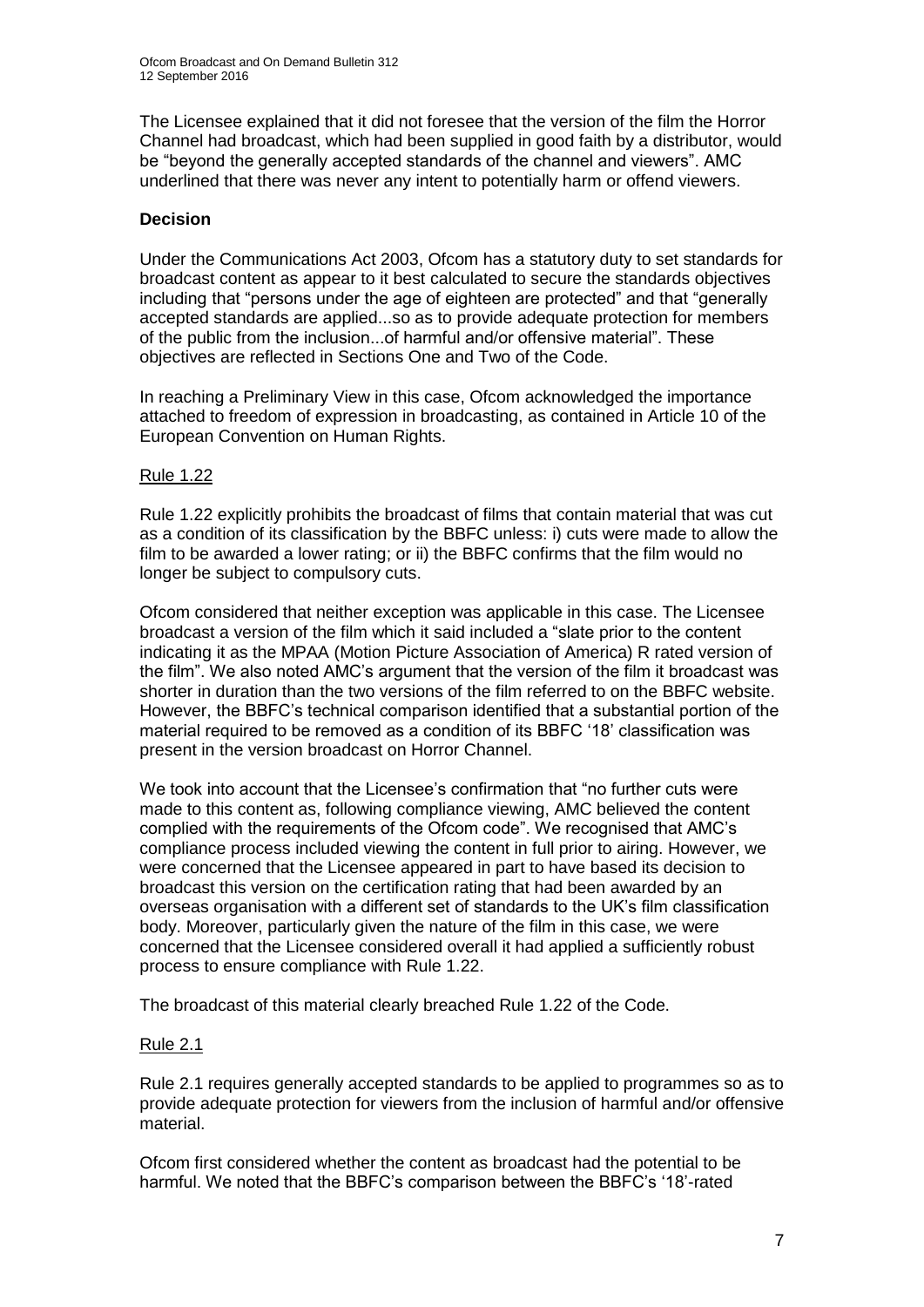version and the version broadcast on Horror Channel indicated that a number of shots that it required to be cut for the film to have been awarded an '18' certificate were present either wholly or partially in the broadcast version. In our view the film broadcast on Horror Channel therefore included material which the BBFC deemed to have been "potentially harmful material" when originally reviewing the film for certification purposes. We see no reason to question the view of the relevant regulator as to the potential harm of the shots that were absent from the BBFC '18' rated version of the film yet were present in the version broadcast by AMC. We therefore considered this content clearly had the potential to cause harm, regardless of whether there was evidence to demonstrate that any actual harm had been caused

Ofcom next considered whether adequate protection from the inclusion of this potentially harmful material was provided for members of the public. In this case the film was preceded by the following pre-broadcast warning by a continuity announcer:

*"Now for a programme with a warning that comes in threes: strong language, violence and scenes of a sexual nature".*

This was followed by an on-screen slate which said:

*"The following programme contains scenes which some viewers may find disturbing"*.

However, bearing in mind that the version of the film broadcast contained a number of shots which the BBFC had specifically required to be cut as a condition of the award of an '18' certificate, we did not consider that these warnings were sufficient to alert viewers to the potential harmful content within this film. Ofcom therefore considered that the Licensee had failed to provide adequate protection to viewers from potentially harmful material and had consequently not applied generally accepted standards. Accordingly, the material also breached Rule 2.1 of the Code.

Ofcom is concerned about the nature of these breaches and the adequacy of AMC's compliance processes and therefore puts the Licensee on notice that further compliance failures in this area may result in the imposition of a statutory sanction. Furthermore, we are requesting that the Licensee attends a meeting to discuss the issues raised in this case.

#### **Breaches of Rules 1.22 and 2.1**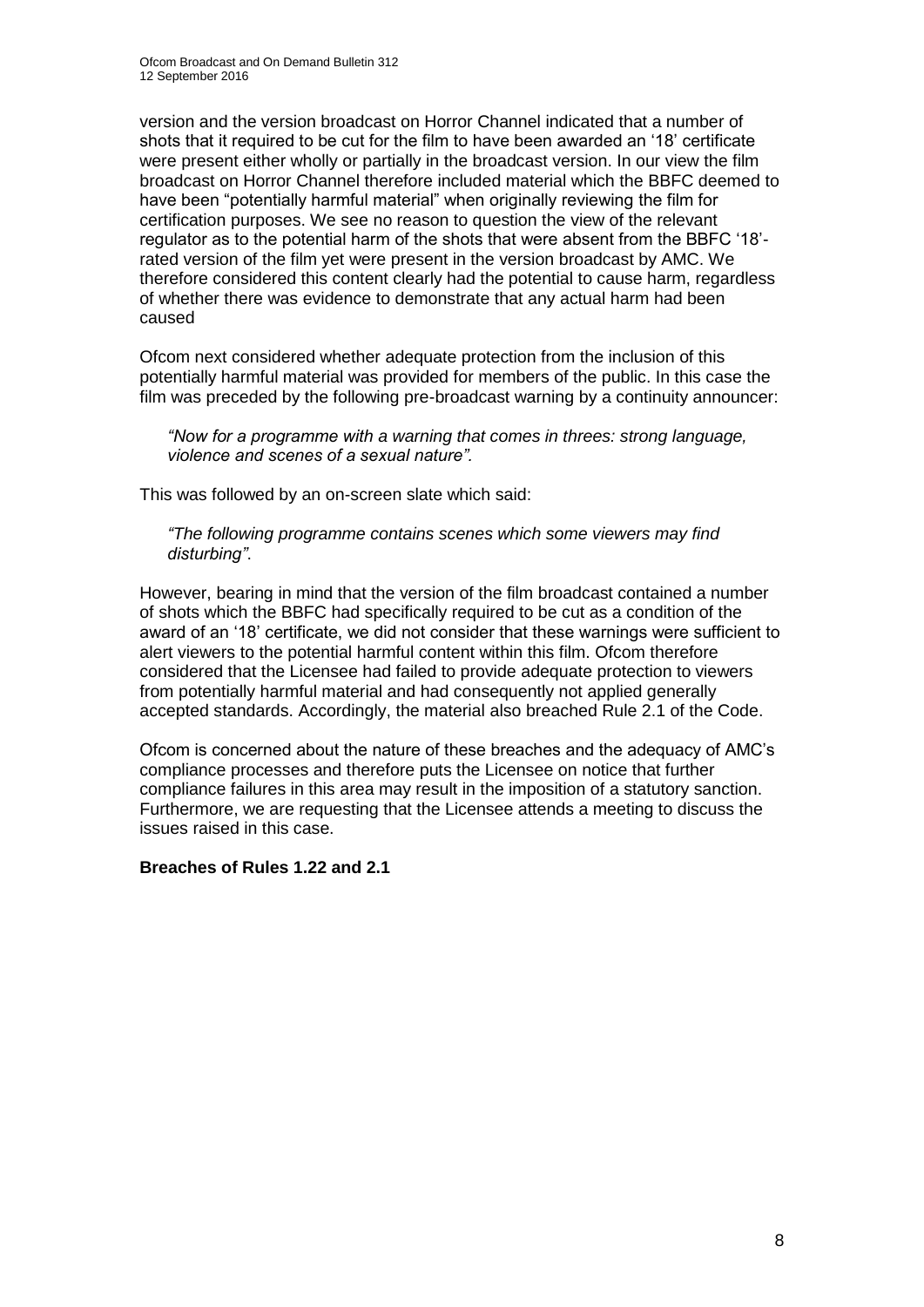# **In Breach**

**Zing Jukebox Live** *Zing, 21 June 2016, 16:30*

#### **Introduction**

Zing is a music and entertainment channel that broadcasts primarily in English and Hindi. It is available on satellite and cable platforms and the licence is held by Asia T.V. Ltd ("Asia T.V." or "the Licensee").

*Zing Jukebox Live* is a live Bollywood music request programme that features a presenter introducing various music videos and also interacting with viewers.

Ofcom received a complaint that during the episode broadcast on 21 June 2016 the presenter, Asad Shan, gave his views regarding the Referendum on the UK's membership of the European Union ("the EU Referendum") to be held on 23 June.

The programme began with the following disclaimer in the form of a caption:

*"The views expressed by the individual hosts, callers etc. are mere opinions and do not necessarily reflect those of Zee TV Network, its affiliates or sponsors. The company and its associates are not liable and will not be responsible for any of the views, reviews, comments, feelings etc. expressed in the programme or otherwise. All shows are independently owned and broadcast for entertainment purposes only. Viewer discretion is advised".*

After a brief introduction, Mr Shan said:

*"Now guys, you have a big responsibility coming this coming Thursday okay, the Brexit vote is happening. So what are you guys planning to do? For me personally, I'm voting 'out'. I believe in independence; I believe the country will be more stronger if there was independence – all the money that the tax payers are paying should be spent on the people of this country. Sort the pot-holes out, sort the hospitals out. More schools, less GP waiting time I think, and the economy's stronger if we stay out of Europe so I am voting out of Europe. That is my Brexit perspective".*

Approximately 23 minutes later, he commented:

*"Also guys, this is a one in a lifetime opportunity on Thursday...make sure you vote wisely. I'm definitely voting 'out' of Europe. I hope you make the right decision and do the right call".*

Rule 6.1 of the Code requires that programmes dealing with referendums must comply with the due impartiality rules set out in Section Five of the Code. By virtue of this rule, the EU Referendum that took place in the United Kingdom on 23 June 2016 was considered by Ofcom to be a "major matter of political or industrial controversy and major matter relating to current public policy".

As a consequence, the rules in Section Five of the Code applied to this programme, but in particular Rules 5.11 and 5.12. We therefore considered this material raised issues warranting investigation under Rule 6.1 and the following rules: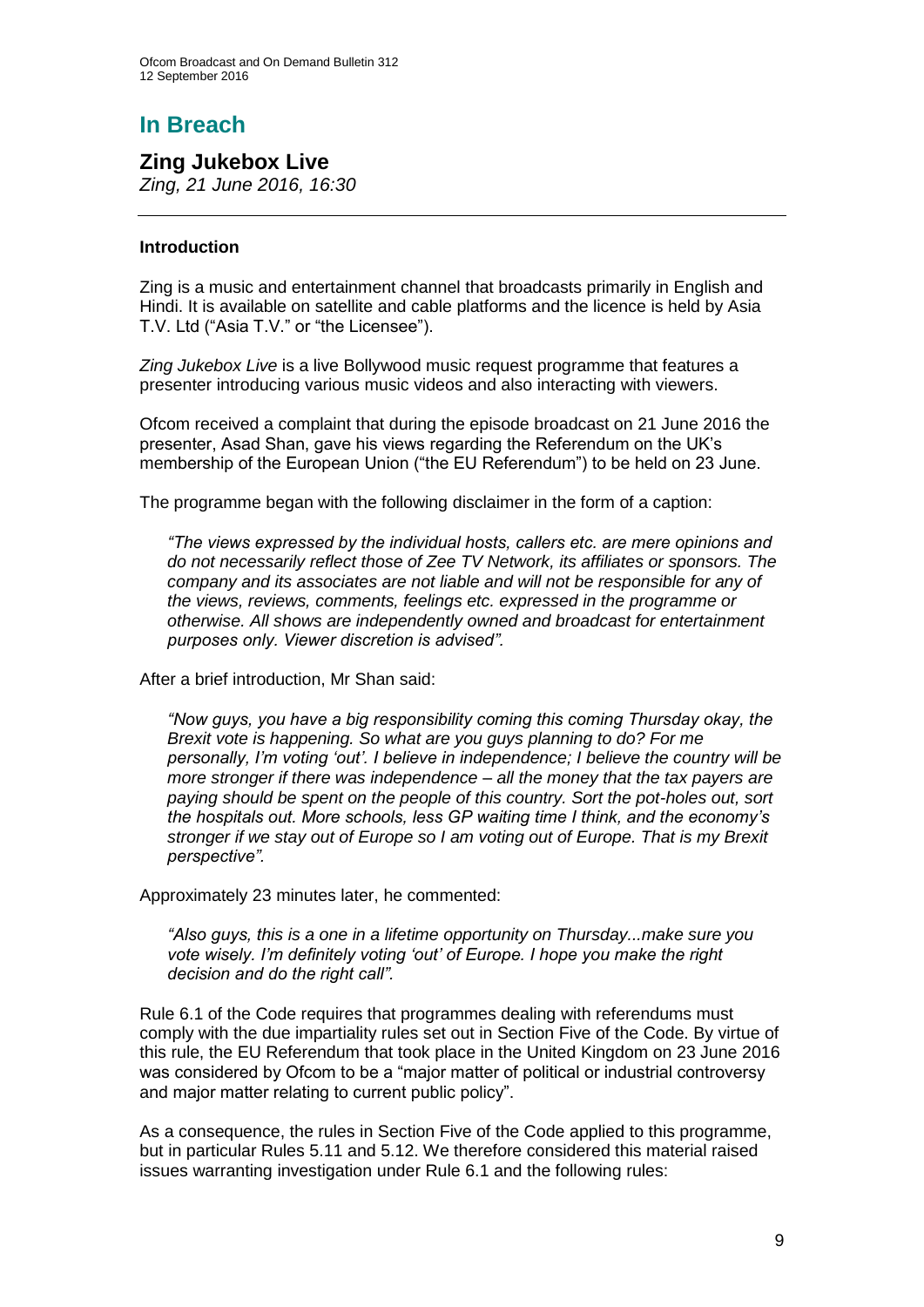- Rule 5.11: "…due impartiality must be preserved on matters of major political and industrial controversy and major matters relating to current public policy by the person providing a service (listed above) in each programme or in clearly linked and timely programmes".
- Rule 5.12: "In dealing with matters of major political and industrial controversy and major matters relating to current public policy and appropriately wide range of significant views must be included and given in each programme or in clearly linked and timely programmes. Views and facts must not be misrepresented".

We therefore asked the Licensee how the material complied with these rules.

#### **Response**

The Licensee said that it regretted that the presenter had "naively decided to talk about the referendum as a way of engaging with viewers" and it "apologise[d] for this faux pas".

The Licensee told Ofcom that the presenter "normally speaks about Bollywood and Bollywood-related features". However, the Licensee said that because the programme is made in London, the presenter occasionally "talks about issues affecting London in a conversational, generalised manner e.g. weather changes, festivals like Diwali, Eid Christmas etc, to engage with the local audience". The Licensee said it was "entirely unexpected that he spoke about his views on the Referendum live on air".

Asia T.V. highlighted the disclaimer broadcast before the programme but said it understood that it was responsible for the content that is broadcast on this and its other services.

As a result of this incident, the Licensee said it will "ensure that the production staff is reminded that the requirements of Sections Five and Six of the Broadcasting Code also applies to light entertainment programmes…and that another training session is organised to revisit the Ofcom guidelines". It also said it was removing Mr Shan from his role presenting the programme.

#### **Decision**

1

Under the Communications Act 2003 ("the Act"), Ofcom has a statutory duty to set standards for broadcast content as appear to it best calculated to secure the standards objectives, one of which is that the special impartiality requirements set out in Section 320 of the Act are complied with. This objective is reflected in Section Five of the Code. Section Six of the Code sets out the particular rules that apply at the time of referendums.

When applying the requirement to preserve due impartiality, Ofcom recognises the importance of the right to freedom of expression, as contained in Article 10 of the European Court on Human Rights.

Ofcom's Guidance<sup>1</sup> to Section Six (Elections and Referendums) of the Code ("the Section Six guidance") states that there is no obligation on broadcasters to provide

<sup>1</sup> <http://stakeholders.ofcom.org.uk/binaries/broadcast/guidance/831193/section6.pdf>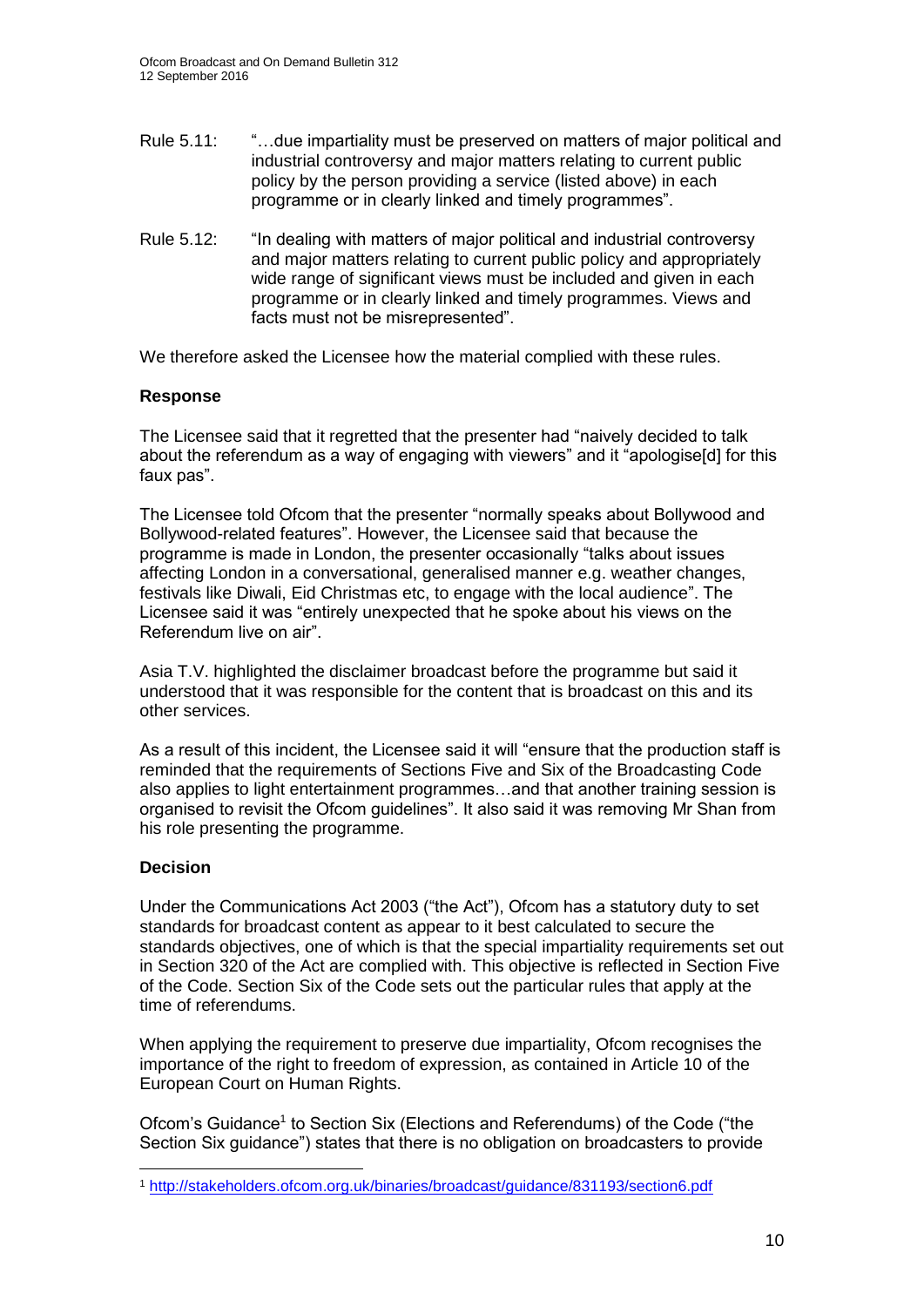any referendum coverage. However, if broadcasters choose to cover referendums, they must comply with the rules set out in Section Six of the Code.

The broadcaster's right to freedom of expression is not absolute. In carrying out its duties, Ofcom must balance the right to freedom of expression on one hand, with the requirement in the Code to preserve "due impartiality" on matters relating to political or industrial controversy or matters relating to current public policy on the other.

The effect of Rule 6.1 is to ensure broadcasters preserve due impartiality in their coverage of elections and referendums. This is to help ensure that elections and referendums are conducted fairly.

Because the EU Referendum was a matter of major political controversy and a major matter relating to current public policy, Rule 5.11 and 5.12 applied in this case. These require due impartiality to be preserved by broadcasters in their coverage of major matters of political or industrial controversy and major matters relating to current public policy. In addition, when dealing with such matters, "an appropriately wide range of significant views must be included and given due weight in each programme or in clearly linked and timely programmes".

In assessing whether due impartiality has been preserved, the term "due" is important. Under the Code, it means adequate or appropriate to the subject and nature of the programme. "Due impartiality" does not mean an equal division of time has to be given to every view, or that every argument and every facet of every argument has to be represented.

In this case, we noted that *Zing Jukebox Live* was a live music request programme and that the presenter's comments were relatively brief. However, on two separate occasions the presenter made clear his intention to vote in favour of leaving the European Union. He highlighted his reasons for intending to vote this way by stating *"the country will be more stronger if there was independence"* and gave examples of different ways in which he thought the money that he considered could be saved from the UK leaving the EU *"should be spent on the people of this country"*. We also noted the programme was broadcast just two days before polls opened. At no point either in this programme or in clearly linked and timely programmes did the Licensee reflect an alternative viewpoint (i.e. one that could be considered supportive of the UK remaining in the EU).

Taking account of all these points, we considered that this programme failed to preserve due impartiality and to include "an appropriately wide range of significant views".

Ofcom noted that the disclaimer broadcast before the programme stated that the views expressed on the channel were *"mere opinions and do not necessarily reflect those of Zee TV Network, its affiliates"*, the broadcaster was *"not liable and will not be responsible for any of the views…expressed in the programme"*, and all *"shows are… broadcast for entertainment purposes only".* As acknowledged by the Licensee, it is fully responsible for the content it broadcasts.

We noted the actions taken by the Licensee as a result of this incident and that it had apologised. However, for the reasons set out above, we considered that this material had clearly breached Rule 6.1 (and Rules 5.11 and 5.12).

#### **Breaches of Rule 6.1 (and Rules 5.11 and 5.12)**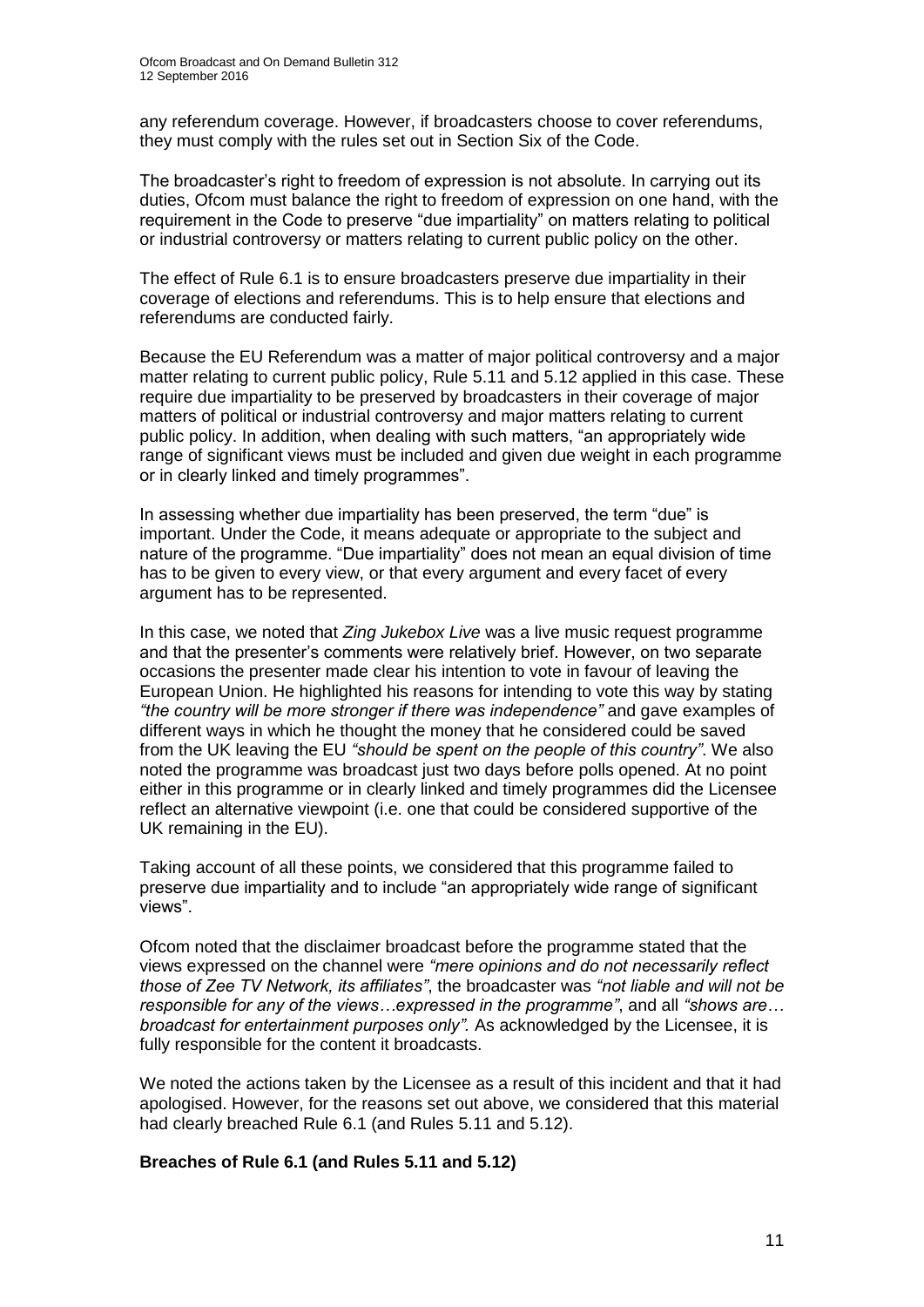# **In Breach**

**Desi Street** *TV99, 5 March 2016, 10:00*

### **Introduction**

TV99 is a general entertainment channel aimed at the Asian community in the UK and Europe. The licence for the service is held by 99 Media Org Limited ("the Licensee").

*Desi Street* is a lifestyle programme about Asian culture and heritage in the UK. A complainant alerted Ofcom to the programme broadcast on 5 March 2016, which featured three local businesses in Southall: the Shahi Nan Kebab; Southall Designer Outlet; and Chini Chor (a food shop). The complainant considered that the programme promoted these businesses.

As the programme was predominantly in Punjabi and some English, Ofcom translated the Punjabi content into English.

We reviewed the programme and noted the following introduction:

Host: *"You can promote your goods via TV99 and we will be happy to provide you the time* [on air]*. Is there any special message that you want to give the wider viewership about your goods? Particularly as there is a large Asian community in this area. A message to all Muslims, Hindus, Sikhs in the area".*

The programme consisted of three segments that featured the local businesses. In each case the segment included images of the featured business and visual and audio references to the range and quality of the goods which they offered. Some extracts of the references are noted below:

### The Shahi Nan Kebab

This part of the programme included images of the shopfront, shop interior, the food on offer and customers dining, while the presenter interviewed the seller and the customers. The dialogue included the following information:

- Host: *"We are standing out here in front of Shahi Nan Kebab, here in Southall which is right opposite the station. This is a small Dhaba*<sup>1</sup> *based here and you can smell the lovely aroma coming from the restaurant. So let's now take you inside Shahi Nan Kebab, and enquire about the aroma, the taste of their food, in particular their famous kebabs. Let's talk to the owner who has been here a long period of time, and ask him about the foods, about Southall and this restaurant and the owner Muhammad Hassan will tell us about this".*
- Owner: *"We opened this restaurant in 1969, and we have been here 48 years…We only make kebabs from lamb and in addition our donner kebabs are very famous. We work until 4am every day".*

<sup>1</sup> <sup>1</sup> Dhaba: small roadside cafés providing cheap, local food in the Indian sub-continent.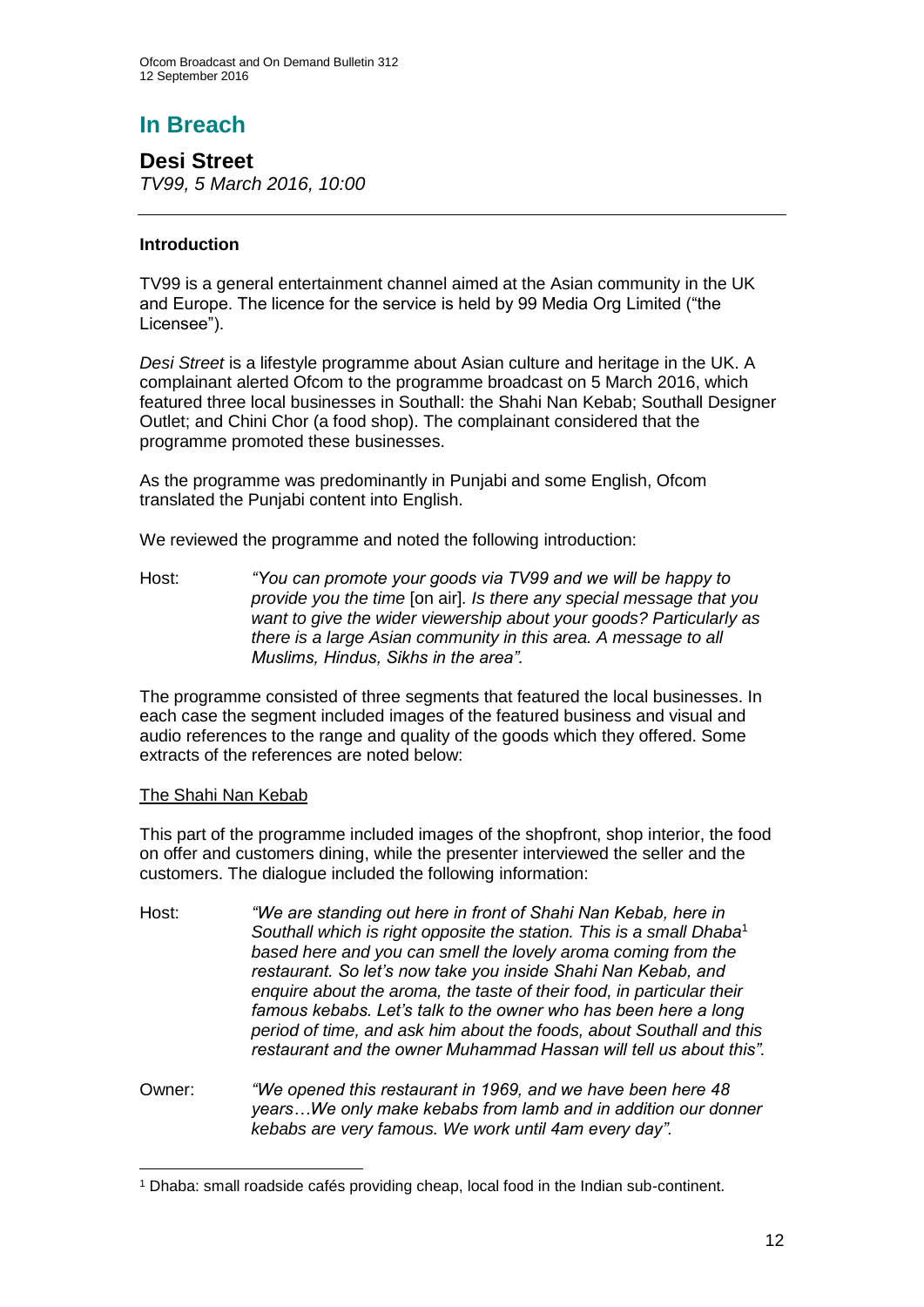- Host: *"He is saying that the Prime Minister and even international cricketers and others are all coming here. Even taxi drivers and others all come here as they are open all night, whenever they finish their shift. Is there any special recipe that you use?"*
- Owner: *"Our recipe for kebabs is unique, and cannot be found anywhere else in the UK. In addition, our kebabs are unique".*
- Host: *"The taste of the kebabs made here is unique, and is available only here in Southall. We will show the freshness and the quality of all the products".*

[Camera zooms on food on display.]

- Host: *"Lamb Tikka and Chicken Tikka, I will leave it to Aslam Sahib to explain further because I am not familiar with much of the products on display here".*
- Host: *"These are all excellent items and they are all competitively priced and they do not place a burden on anyone".*

[Close-up of menu board with prices.]

Host: *"As you can see the Naan are being placed in the Tandoor. Now we have two brothers who have just ordered some Naan Kebab. Let's ask them how much they are enjoying the food".* 

\*\*\*\*

Customer: *"The food is really excellent and we enjoy it a great deal".*

#### Southall Designer Outlet

This part of the programme included images of the shopfront, shop interior and products on sale, while the presenter interviewed the seller about the shop and announced to viewers that they could purchase the goods from the TV99 website. The dialogue included the following information:

> [Close-up of the shopfront "Southall Designer Outlet" displaying logos for Superdry, Giorgio Armani, Polo, Lacoste and Nike.]

Host: *"Now we are in front of the shop called Southall designer wear. So you can find all sorts of branded clothes here such as Nike, all available particularly to youngsters. We will go inside and see what they have on display".*

[Pushes open shop door and enters the shop.]

Host: *"Although Southall is known for its Desi clothes, it also caters for its youngsters, both boys and girls. Catering to all these youngsters is this Desi, and very stylish young guy, and his name is Pardek. We have here every type of clothes both branded and unbranded catering*  for the youth market. They have really nice things such as jackets, *uppers, and they have every type of English style of clothes catering*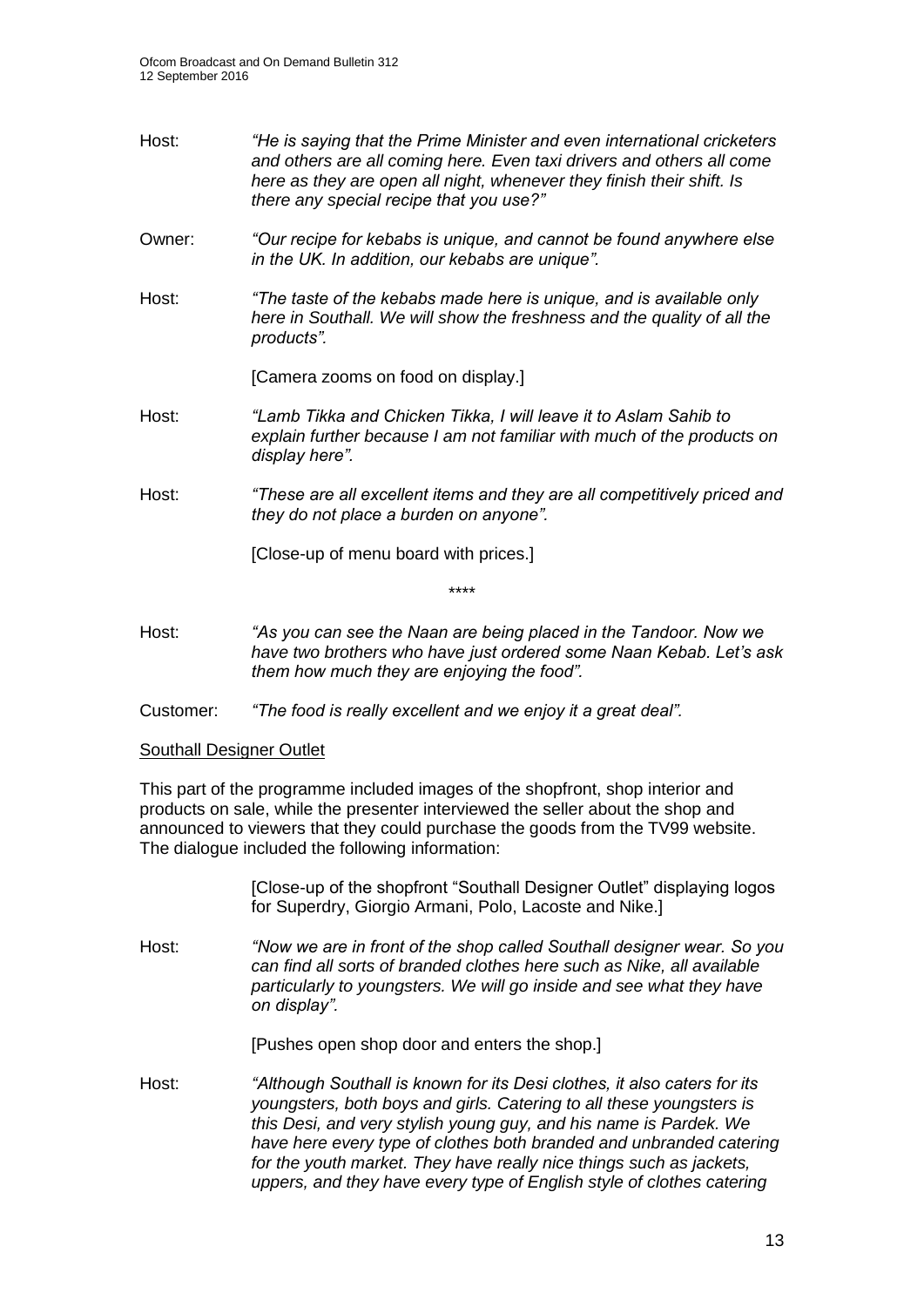*for all of* [Southall's] *community. Could you tell us a little bit about your business and something about Southall as well? How long have you been running this business in Southall?"*

- Owner: *"Almost four months".*
- Host: *"So he has been here for four months, and carrying on business here. What has been the response to your business from the public?"*
- Owner: *"It's alright. The thing is that… the main thing is that people who don't know about designer will think it is too expensive, as they don't know what it is. But people who know about designer clothes realise that it is quite cheap".*
- Host: *"Anybody who knows about designer clothes, they know they are doing very cheap in price. Very good price for them, and selling very good products. Very…for every size…kids to family. All things here available. So he will tell all things they are selling separate, separate show you on our TV, and he will introduce us with their stuff. So we go the stuff and ask him what is that thing. So let's go in shop".*
- Owner: *"Well we sell lots of brands from big brands to small brands. For instance, like Armani to smaller brands like Fila, Nike and Adidas. These are ladies trousers. These are decent prices only £15. I think outside the prices are about £30, so we are doing good prices on these. Then we have gilets from Kangol to Rapid Sports to Tokyo Laundry, these are decent prices for those brands. Then we have jackets, expensive jackets to cheaper jackets. We have the most expensive jackets. Like Ben Sherman jackets, almost £200, and the cheapest jacket we have Hollister from £50, which is very decent offer.*

[Presenter pointing to clothes.]

- Owner: *Ok we have hats and a few US Polo for kids, and smaller brands Ellesse on decent prices. Then we go on to Fila t-shirts for people who would like to buy cheaper t-shirts. Up over here we have track suits, tshirts and jumpers. All brands from Marshalls to all brands. Over here we track suits to t-shirts from Ralph Lauren to Adidas".*
- Host: *"You can see its very colourful stuff, and very good stuff here".*
- Host *"There is more stuff here, this side. Is this sale price?"*
- Owner: *"Yes this is all sale price. Like for instance this UCLA which is going for about £60-£70 elsewhere, we are doing it here for £50".*

\*\*\*\*

Host: *"Stuff in this shop there is jeans Armani jeans, and you see old jeans, like a guitar. Although you can't see any guitars but you can see some really good jeans…they also have summer jackets. Really good brands like GS, and also Franklin Marshall's. When people buy shirts, jackets and trousers then they want to buy beautiful shoes. These are Polo shoes* [lifting up shoe] *and in the same way they have different designer shoes. They also have nice caps* [lifting up flat cap]*. They*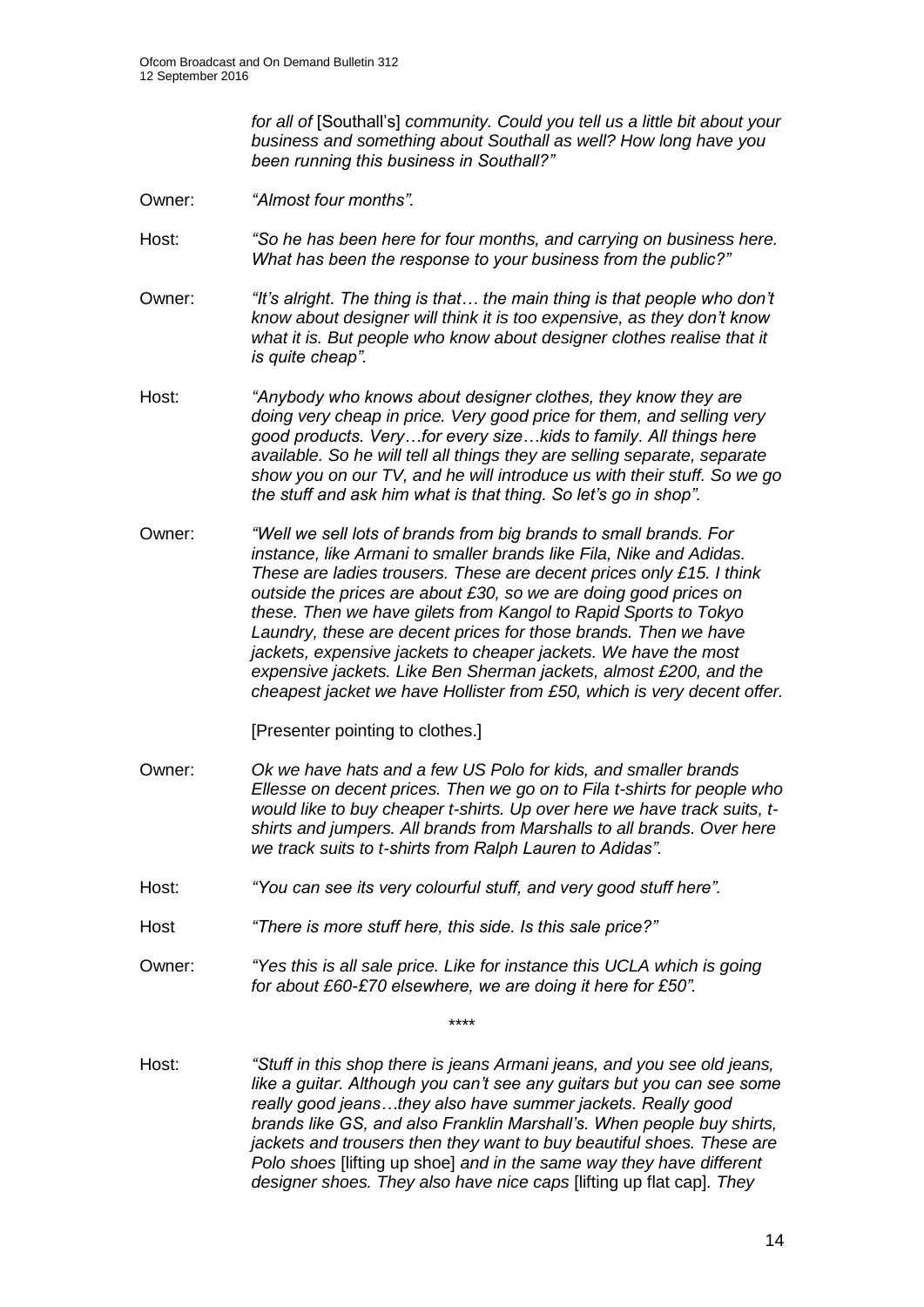*have every type of cap and fashion dresses. So whenever you come to Southall and you want some designer stuff, come here and buy some designer clothes. Whenever you come to Southall, come Designer Outlet and whatever you need like Polo you can get it for half price. The price is very good, and their stuff is original and they are trying to increase their popularity via TV99. If you go to TV99's website you can see their original brands and their sale purchase prices, and you can buy them from there too. We will now continue to show you the colourful side of Southall. Let's go ahead…".*

#### Chini Chor

This part of the programme included images of the shopfront, shop interior, the food on offer and customers dining, while the presenter interviewed the seller and the customers. The dialogue included the following information:

[Close-up of Chini Chor<sup>2</sup> Shopfront]

Host: *"We are in Southall, standing outside Chin Chor. This is another unique sign of colourful Southall. They sell Desi food like Makki Ki Roti, and Sarson Ka Saag is particularly famous. People from India, Pakistan and Bangladesh if they come to Southall make a point of coming to Chini Chor because their Saag, Makkan are particularly famous, so let's go inside and find out a bit more".*

[Enters shop.]

Host: *"We are now in Chini Chor and on Desi Street we are going to find out more about Desi foods, and let's ask the owner why he has named his shop Chini Chor, did someone steal sugar from them? Enjoying the colourful atmosphere of Southall, we have our brother here, we will talk to him and at the same time I will show you their food".* 

[Host stands behind the counter with owner]

- Host: *"Let's talk to Ravi about all their Desi foods, and also how much sugar has been stolen from him* [laughing]*. Obviously his sleep has been stolen by his life partner but we don't know who stole the sugar, and all the other stuff on display. So brother Rabi what is your contribution to Southall?"*
- Owner: *"It's very good, we have every type of person that comes here from Hindu, Muslim Sikh and Christian, every type because we are pure vegetarian. We also make food that has no onions and no garlic".*
- Host: *"They say that they are pure vegetarian, and they serve all the communities here equally particularly as there are Hindus, Muslim, Sikh and Christian all living here. Everyone comes here it is pure vegetarian taste. Is there something special as you have already mentioned Roti and Saag, and this clearly reminds you of India?"*
- Owner: *"We make Channa Batura and we make fresh Saag. Masala Dosa and every type of food".*

1

<sup>2</sup> Sugar Thief.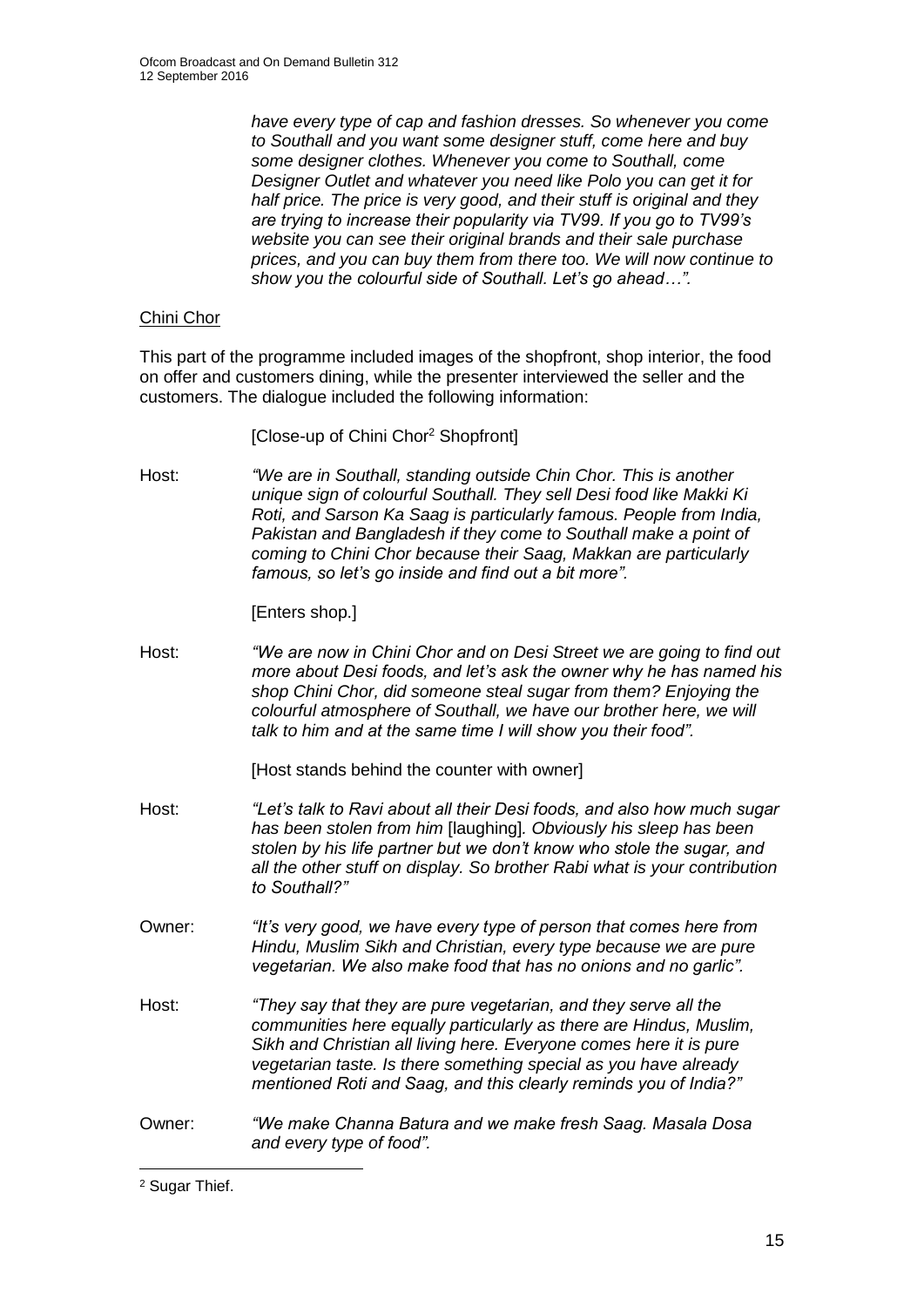- Host: *"My mouth is watering just listening to that and I feel as if I am transported to the countryside and am in a field somewhere in India, and I can look forward to fresh Makki ki Roti and Saag".*
- Owner: *"We make about 50 different parathas".*
- Host: *"And because they are pure vegetarian they make only vegetarian food, and is there anything special about the way you make this food? Is there something special in the way that you cook?"*
- Chef: *"I have been making it for a very long time".*
- Host: *"How long have you been doing this?"*
- Chef: *"I think 30 years".*
- Host: *"You have been doing this for 30 years, and yet you only look 30 in any case. So you were born just when the sugar was being stolen?*  [laughter]*. So this chef has been working here for 30 years and is from UP, Lucknow, which proves that wherever you are from when you come to work in Southall you work for the whole community. Is there anything that could be called your speciality?"*
- Chef: *"I am vegetarian and a master of vegetarian food".*
- Host: *"So, when the chef is not here, then you become the assistant chef, and do all the work in his place. Everything he makes is very tasty and he is part of the family. He is part of the Chini Chor family. Stay happy and enjoy the food".*

*\*\*\*\**

[Close-up of dishes in food cabinet, as the owner identifies each dish separately]

Owner: *"These are all 100% vegetarian and anyone can eat them, and when I say that they are vegetarian that means there is no issue of halal or non halal".*

> [Continues to identify and point out a range of foodstuffs in the freezer cabinet.]

Host: *"These are the sort of sweets that our grandmothers used to make, and if anyone wants to remember grandmothers cooking then they only need to come to Southall, and come to Chini Chor, and I can see that you have Jalebi's and Ladoo's on offer as well. You also have Gol Gupa's in fancy boxes"*.

[Camera panning over a series of sweet boxes.]

Host: *"Have a look you can see they have these boxes on display which can be used at weddings and all of this available here at Chini Chor. Chini Chor has been a success due to the Southall community who are repeat customers and who return here again and again".*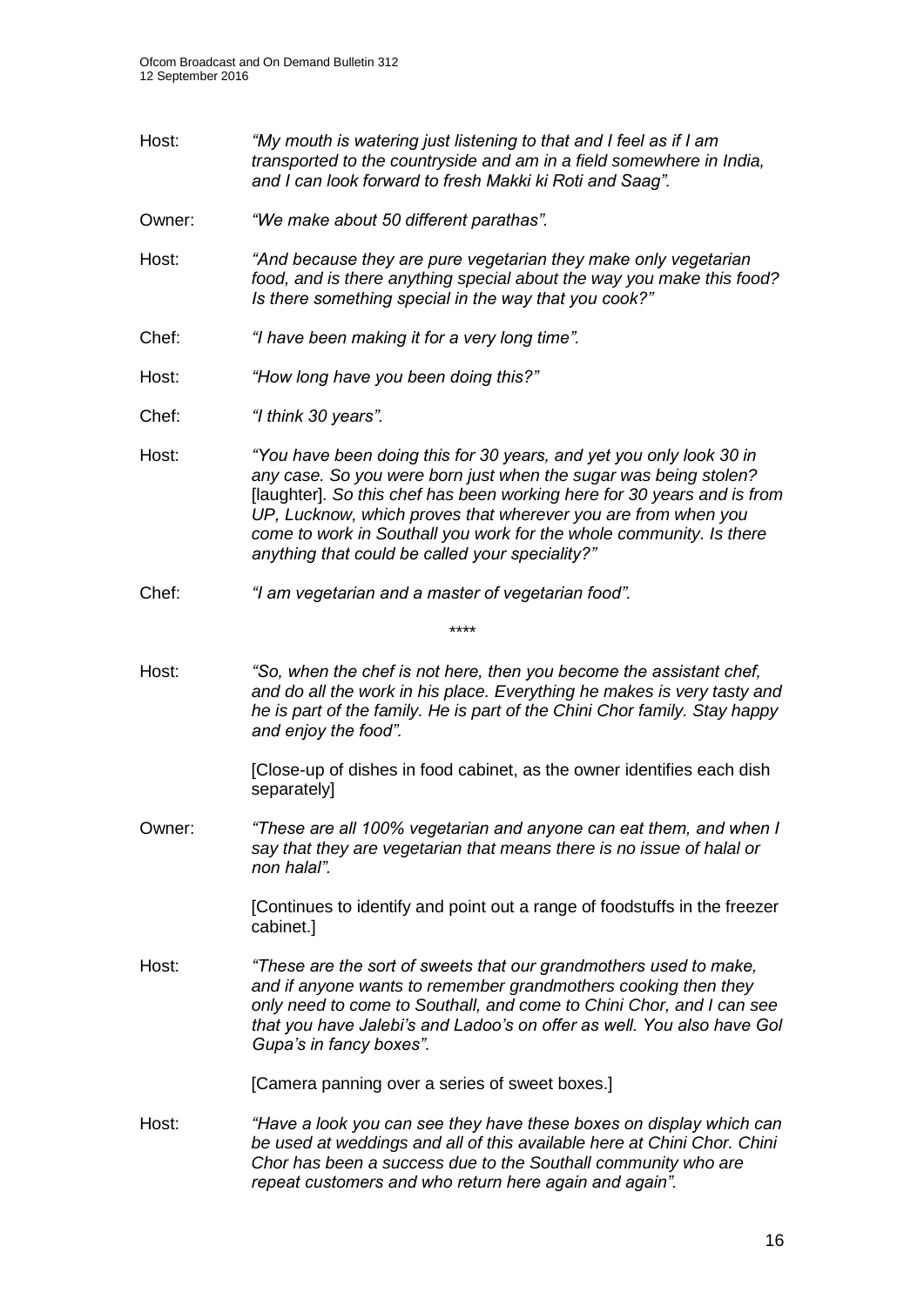- Owner: *"And I am grateful to all of them".*
- Host: *"And he is grateful to them and as long as the people of Southall continue to come here the taste will stay the same and will be of the same high quality. That is the great contribution of all our community that all products are available to everyone, and when they want to feel nostalgic for home, they just come down to Chini Chor".*

[Customers in view.]

- Host: *"They sit here and chat amongst themselves, and in this way we have two brothers here, enjoying a cup of tea and also enjoying the time of day. So tell us what you feel when you come here?"*
- Customer: *"Very good".*

1

Host: *"Does this feel like a proper Desi Street?"*

Customer: *"It is a very good, I am from Goa, India".*

[Camera pans to another customer.]

- Host: *"Here is another customer and he is also from India, so please tell us how you feel being here in Southall?"*
- Customer: *"Being here in Southall feels as if we are back in our own country".*

Host: *"And so you enjoy the taste of Chini Chor?"*

Customer: *"Yes, I like it a lot I like the taste".*

Ofcom requested information from the Licensee to decide whether the references constituted product placement as defined in the Code<sup>3</sup>. In response, the Licensee provided memoranda of understanding between itself, the producer and the featured businesses. The Licensee confirmed that the references described above were not in return for payment or other valuable consideration from the businesses in question to TV99, the programme producer, or any connected person.

On the basis of information provided, Ofcom considered that the references raised issues warranting investigation under the following rules of the Code:

- Rule 9.4: "Products, services and trade marks must not be promoted in programming".
- Rule 9.5: "No undue prominence may be given in programming to a product, service or trade mark. Undue prominence may result from:

<sup>&</sup>lt;sup>3</sup> The Code defines product placement as "The inclusion in a programme of, or reference to, a product, service or trademark where the inclusion is for a commercial purpose, and is in return for the making of any payment, or the giving of other valuable consideration, to any relevant provider or any other person connected with a relevant provider, and is not prop placement".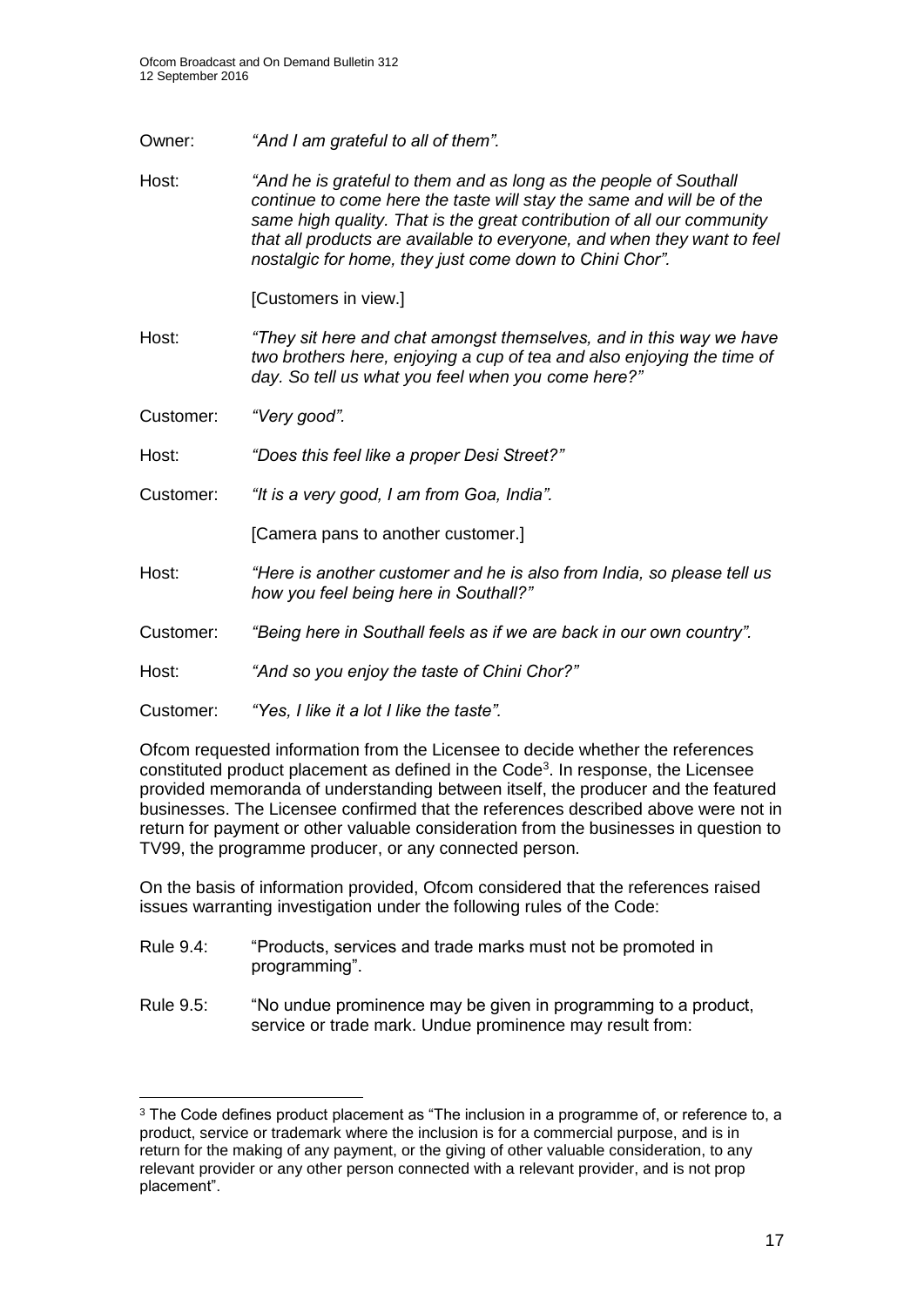- The presence of, or reference to, a product, service or trade mark in programming where there is no editorial justification; or
- The manner in which a product, service or trade mark appears or is referred to in programming".

We therefore asked TV99 for comments as to how the material complied with these rules.

#### **Response**

The Licensee disagreed with Ofcom's Preliminary View (that the content was in breach of Rules 9.4 and 9.5 of the Code). The Licensee repeated that it had not made any commercial gain from the programme.

The Licensee also stated that the translation used for the preparation of Ofcom's Preliminary View was "not exactly accurate and thus overlooked the point of view of the broadcaster".

Ofcom provided the Licensee with the translation used and gave the Licensee the opportunity to comment on inaccuracies. The Licensee's comments were limited to comments on the interpretation of the content (shown in bold below), rather than on the dialogue itself, for example:

Host: *"These are all excellent items and they are all competitively priced and they do not place a burden on anyone".*

\*\*\*\*

[Close-up of menu board **with prices. to show inter of shop for information**.]

#### **[Camera showing lots of cloths in shop not shown any brand while interview]**

Owner: *"Well we sell lots of brands from big brands to small brands. For instance, like Armani to smaller brands like Fila, Nike and Adidas. These are ladies trousers. These are decent prices only £15. I think outside the prices are about £30, so we are doing good prices on these. Then we have gilets from Kangol to Rapid Sports to Tokyo Laundry, these are decent prices for those brands. Then we have jackets, expensive jackets to cheaper jackets. We have the most expensive jackets. Like Ben Sherman jackets, almost £200, and the cheapest jacket we have Hollister from £50, which is very decent offer".*

> [Presenter pointing to clothes **nothing can be seen as brand or price**.]

The Licensee however said that any breach of Rules 9.4 and 9.5 was inadvertent and apologised for this. It confirmed that it had "taken very firm steps to make sure that there is no repetition of this breach of regulations". In particular, the Licensee confirmed that it had instructed all employees of TV99 (including temporarily engaged freelancers) "to make themselves fully conversant with Ofcom regulations concerning commercial references in documentary or drama programmes" as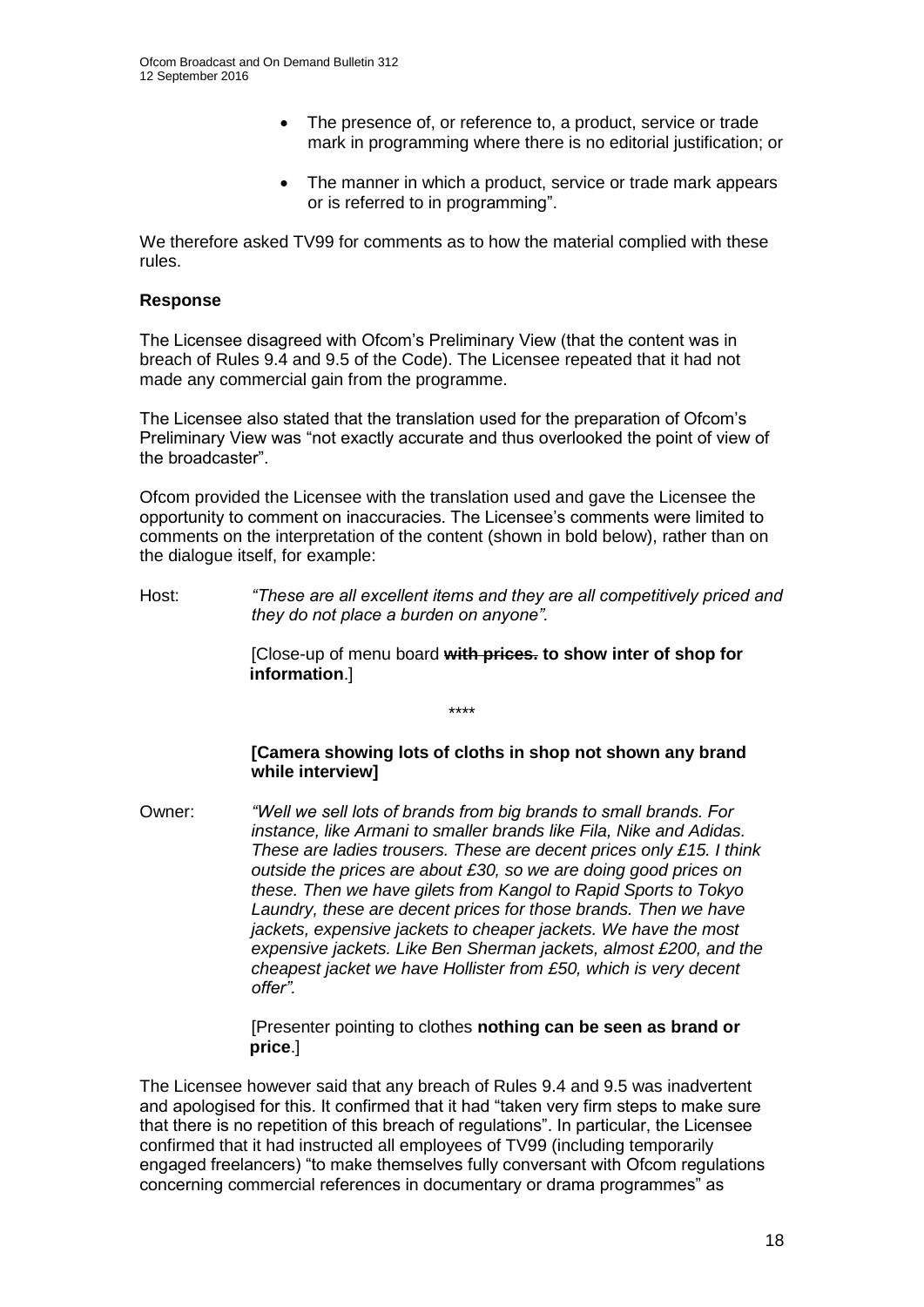published in Section Nine guidance, "and to make sure that all further programming rigidly adheres to the regulations as detailed therein". The Licensee also said that the on air call to action to businesses to "promote [their] goods via TV99" was "to be deleted from the programme immediately and not to be mentioned verbally or in writing".

### **Decision**

1

Under the Communications Act 2003 ("the Act"), Ofcom has a statutory duty to set standards for broadcast content as appear to it best calculated to secure a number of standards objectives, one of which is "that the international obligations of the United Kingdom with respect to advertising included in television and radio services are complied with". These obligations include ensuring compliance with the Audiovisual Media Services ("AVMS") Directive.

The requirements of the AVMS Directive and the Act are reflected in Section Nine of the Code, including Rule 9.4 and Rule 9.5 among others. The rules in this section serve to protect viewers from both excessive commercial references in programming and from surreptitious advertising by:

- limiting the extent to which references to products, services and trade marks can feature in programming; and
- helping to ensure that broadcasters do not exceed the limits placed on the amount of advertising they can transmit.

Importantly, Section Nine does not proscribe all references to products and services in programmes. However, it does require all such references to be justified by the editorial requirements of a programme and not be promotional or unduly prominent.

Rule 9.4 states that products, services and trade marks must not be promoted in programming. Ofcom's published guidance on Rule 9.4<sup>4</sup> states: "Where a reference to a product or service features in a programme for purely editorial purposes, the extent to which a reference will be considered promotional will be judged by the context in which it appears. In general, products or services should not be referred to using favourable or superlative language and prices and availability should not be discussed"

Rule 9.5 states that no undue prominence may be given in programming to a product, service or trade mark, noting that undue prominence may result from a reference to a product, service or trade mark where there is no editorial justification, or from the manner in which a product, service or trade mark is referred to. Ofcom's published guidance on Rule 9.5 states: "Whether a product, service or trade mark appears in a programme for solely editorial reasons…or as a result of a commercial arrangement between the broadcaster or producer and a third party…there must be editorial iustification for its inclusion. The level of prominence given to a product, service or trade mark will be judged against the editorial context in which the reference appears."

It is important to emphasise that the rules in Section Nine of the Code are intended to preserve the integrity of editorial content and protect audiences by limiting the number and kind of commercial references contained in programming. In this case, we considered the segments contained promotional references to the three

<sup>4</sup> <http://stakeholders.ofcom.org.uk/binaries/broadcast/guidance/831193/section9.pdf>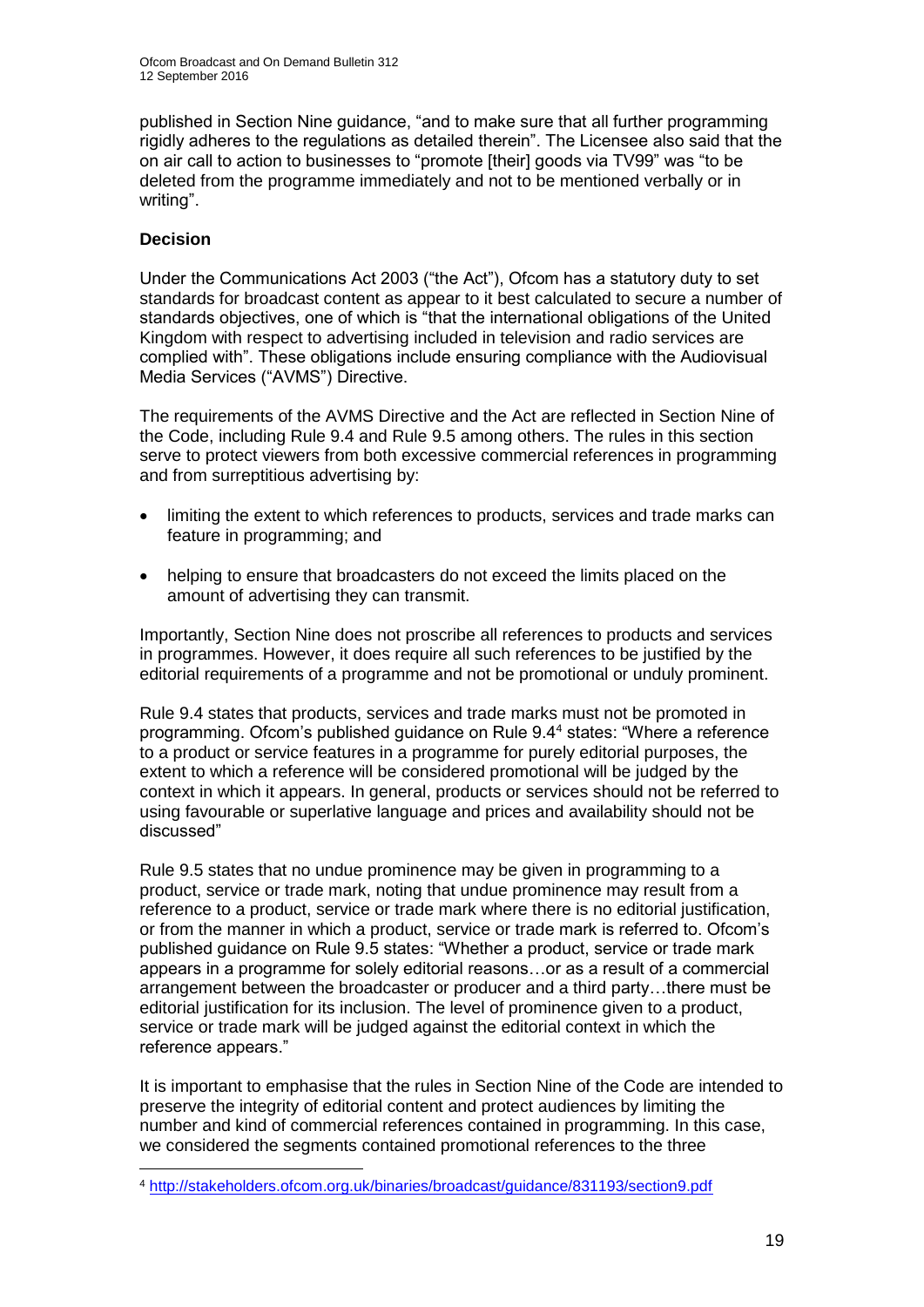businesses (The Shah Nan Kebab, Southall Designer Outlet and Chini Chor) that were more akin to advertising than editorial material. Specifically, *Desi Street*  included:

- detailed information on the range and quality of services provided by the businesses (e.g. *"Ok we have hats and a few US Polo for kids, and smaller brands Ellesse on decent prices. Then we go on to Fila t-shirts for people who would like to buy cheaper t-shirts. Up over here we have track suits, t-shirts and jumpers. All brands from Marshalls to all brands. Over here we track suits to tshirts from Ralph Lauren to Adidas"* and *"We make Channa Batura and we make fresh Saag. Masala Dosa and every type of food"*);
- favourable or superlative language (e.g*. "The taste of the kebabs made here is unique, and is available only here in Southall. We will show the freshness and the quality of all the products"*, *"Everything he makes is very tasty and he is part of the family"* and *"…will be of the same high quality"*);
- precise pricing information and availability (e.g. *"These are all excellent items and they are all competitively priced"* and *"Very good price for them, and selling very good products. These are decent prices only £15. I think outside the prices are about £30, so we are doing good prices on these", "Like for instance this UCLA which is going for about £60-£70 elsewhere, we are doing it here for £50"*);
- calls to action (e.g. *"You can promote your goods via TV99 and we will be happy to provide you the time* [on air]*. Is there any special message that you want to give the wider viewership about your goods? Particularly as there is a large Asian community in this area. A message to all Muslims, Hindus, Sikhs in the area"* and *"If you go to TV99's website you can see their original brands and their sale purchase prices, and you can buy them from there too"*).

Ofcom noted the Licensee's representations on the accuracy of the translation used. We further noted that the revisions to the translation provided by the Licensee were focused on the interpretation of the dialogue as opposed to changes to the dialogue itself. We considered that the points made by the Licensee on the translation did not materially alter how Ofcom should assess the content, and that Ofcom had taken account of the viewpoint of the broadcaster in an appropriate way. In Ofcom's view, these extensive references to the products offered by the businesses featured, combined with the favourable language used, and the information given about prices and availability, meant that the content was clearly promotional in tone. The programme was therefore a breach of Rule 9.4 of the Code.

Further, we noted that each separate part of the programme focused entirely on the products offered by a specific business. Although there may be editorial justification for certain references to brands in culture and lifestyle programmes, in this case, the programme itself was little more than a vehicle for the promotion of the businesses. Given the presentation of the items was highly promotional in tone, as described above, the extended references to the products provided by the businesses featured were not justified. Because the programme in its entirety was dependent on the inclusion of detailed references to the features business' products and services, Ofcom concluded that the programme was in breach of Rule 9.5 of the Code.

#### **Breaches of Rules 9.4 and 9.5**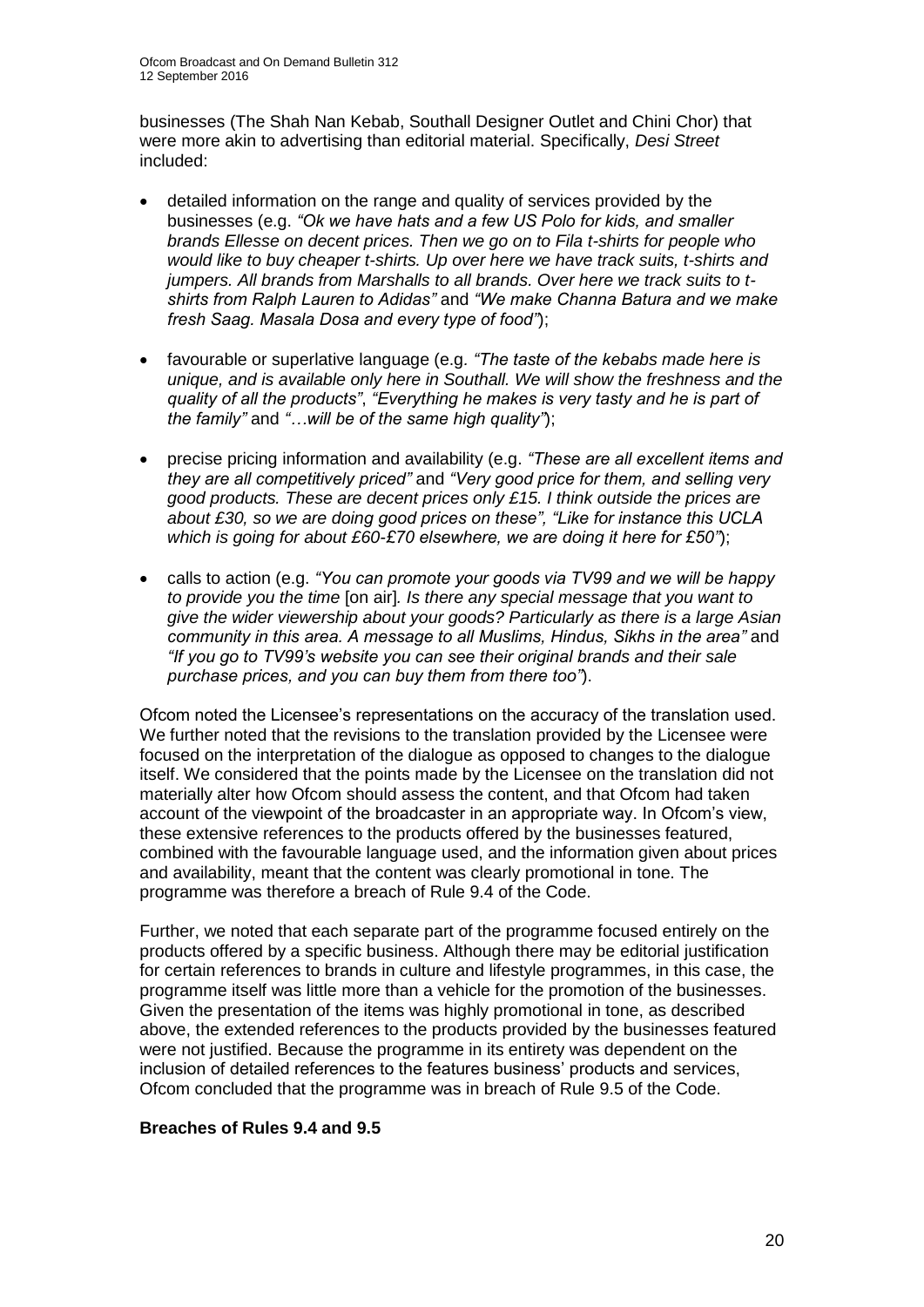# **Not in Breach**

**Love Island** *30 June 2016, ITV2, 21:00*

#### **Introduction**

1

*Love Island* is an ITV2 reality programme in which a group of young single people look for romance while staying in a luxury villa.

Ofcom received seven complaints about the episode broadcast on 30 June 2016 at 21:00. Viewers objected to a scene in which housemates Emma and Terry had sex. This was broadcast shortly after the watershed.

Before the programme started the continuity announcer alerted viewers to:

*"…scenes of a sexual nature, adult content and strong language throughout".* 

At approximately 21:09, the narrator said:

*"It's bedtime and, having newly coupled up with Terry, Emma's got some top secret plans. But she's definitely not going 'undercover'".*

Emma was shown in the bathroom with fellow housemate Olivia. The following exchange took place:

Emma: *"So, if we have sex on top of the covers, they can't air that, can they? Promise me".*

Olivia: *"No, they can't air it at all. Why? Are you getting shapey*<sup>1</sup>*?"*

The individual housemates then got into bed with their partners. The lights in the communal bedroom were turned off and the following images were shown in the form of footage taken using night vision cameras:

- Emma and Terry in bed together and kissing, with their upper bodies visible above the duvet (with Emma wearing a slip);
- Emma and Terry looking at each other in medium close up;
- a wide shot from behind of Emma as the duvet slipped from her shoulders down to her lower back, which indicated that under the duvet she was straddling Terry;
- a series of three brief close-ups of Emma's back and shoulders as the couple had sex; and
- a shot from behind of Emma pulling the duvet back up over her shoulders afterwards.

<sup>1</sup> The word "shapey" was used by the housemates to mean 'making shapes under the duvet' (i.e. having sex).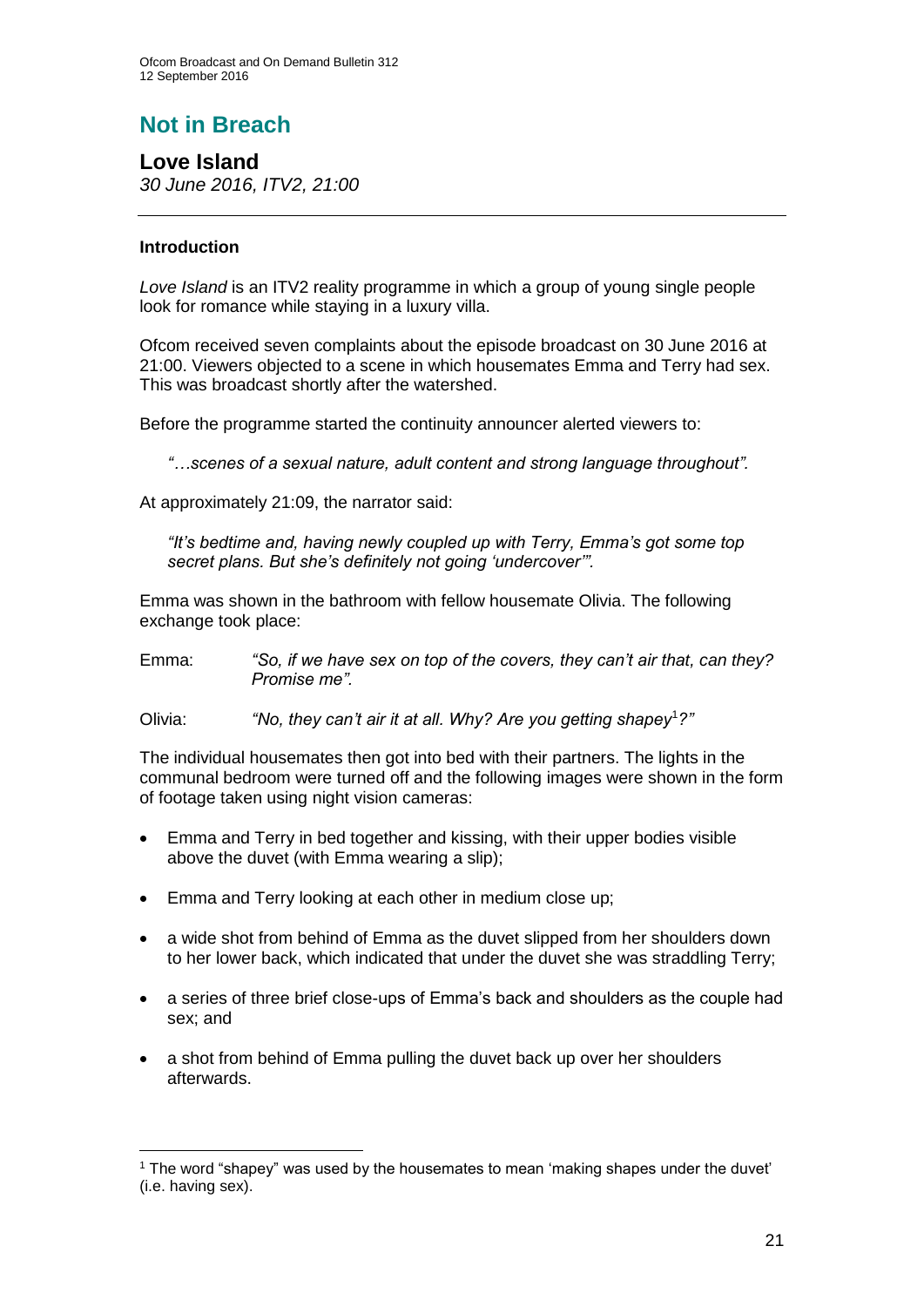These shots were interspersed with images of the shocked reactions of the other housemates in the villa's bedroom while Emma and Terry had sex, as well as interview footage of them afterwards recounting their view of what had happened. These recollections included:

*"It was all going off in the bedroom. Everyone got a bit shapey. I turned to my right – whoah!"*

"Well, how opinions can change. I literally could not believe what I was seeing. *Emma just sat there, duvet off, riding him like a buckin' bronco!"*

*"I feel like they blocked us out like they had blinkers on like horses do, and they just carried on"*.

*"Who comes in a villa and is literally adamant 'I'm not going to have sex' and does that in front of everyone?"*

During the sequence, the soundtrack featured the Toreador Song from Bizet's *Carmen*.

We considered the material raised potential issues under the following rules of the Code:

- Rule 1.6: "The transmission to more adult material must not be unduly abrupt at the watershed…For television, the strongest material should appear later in the schedule".
- Rule 2.3 "In applying generally accepted standards broadcasters must ensure that material which may cause offence is justified by the context…Such material may include, but is not limited to…sex…Appropriate information should also be broadcast where it would assist in avoiding or minimising offence".

We therefore asked ITV2 Limited ("ITV" or "the Licensee"), how the content complied with these rules.

#### **Response**

#### **Background**

ITV said that *Love Island* is "primarily intended for a young adult audience, and this is reflected in the casting, tone and subject matter of the programme".

The Licensee pointed out that the programme has "regularly featured sexual activity between the contestants in its post-watershed episodes". ITV said that "prior to the incident with Emma…and Terry the series had included more than 30 similar incidents of couples engaging in sexual activity, most of which took place in the communal bedroom". ITV described all these incidents as "relatively inexplicit, due to careful editing, although the viewer is rarely left in doubt that some sexual activity is occurring". In ITV's view therefore, there is a "very well-established audience expectation of sexual activity being featured in this programme, and this is a significant element of the romantic relationships that develop during the series".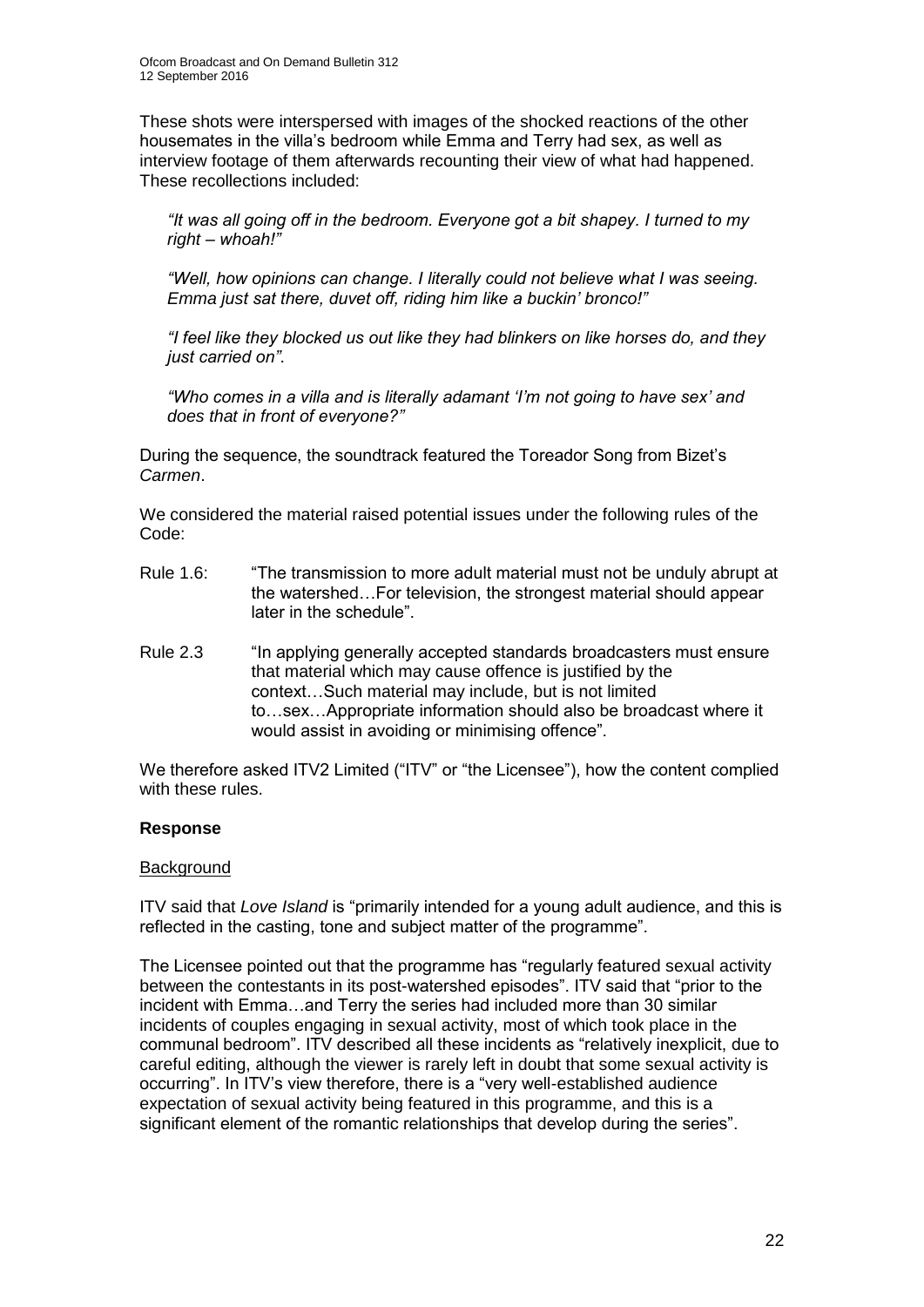### Rule 1.6

ITV highlighted the continuity announcement before the programme that alerted viewers to *"scenes of a sexual nature, adult content and strong language throughout".* ITV said that "viewers would therefore have been in no doubt that the programme would contain sexual content". ITV also pointed out that the episode "commenced with nine minutes of entirely non-sexual material (barring one kiss between a couple who had made up and resumed their romance), with various contestants talking around the pool about the various relationships in the house".

ITV said the sexual activity between Emma and Terry was "also very clearly signposted in the programme itself before it commenced" in the programme's voiceover which said:

*"It's bedtime and, having newly coupled up with Terry, Emma has some top secret plans, but she's definitely not going 'undercover'"*.

For these reasons, ITV considered "that the transition to more adult material in the programme after the watershed was not unduly abrupt". In addition, "given the editing of the sexual scene itself", ITV did not consider that this scene "constituted 'the strongest material'".

### Rule 2.3

ITV said that "the depiction of sexual activity in *Love Island* is relatively commonplace…but it is always considered very carefully by the editorial team, and by an experienced compliance advisor who works with the producers on location, and reviews all edited sequences before broadcast".

In relation to the material described above, ITV argued "the context of its presentation is important in assessing its potential for offence". In particular, ITV highlighted that "the sequence is edited to music (the Toreador Song from Bizet's *Carmen*) for deliberate comic effect, and the emphasis is on the reactions of the fellow housemates and their scandalised comments to camera about the incident, rather than footage of the couple themselves". ITV also pointed out that the "entire action occurs in the dark, recorded with night vision cameras, thereby making the images more indistinct, and each shot of the sexual activity is intercut with "reaction" material". ITV further noted that "Emma is wearing a slip throughout, so there is no full nudity and only very brief and indistinct shots of the couple throughout the sequence".

In ITV's view, the "editing carefully avoided any shot being overly explicit, and there is relatively little sound included of Emma and Terry's lovemaking". ITV also said that the comic tone was further emphasised by the "shocked reactions of the other housemates, and their comments after the event".

In summary, the Licensee said it "was necessary to give viewers a clear idea of what had happened since it gave rise to much of the ensuing discussion and interaction between contestants on the following day". ITV suggested the "programme did not dwell on the sexual activity itself, and its depiction was stylized and inexplicit". ITV also highlighted that "the programme was preceded by appropriate viewer information, which would have also assisted in avoiding or minimising viewer offence".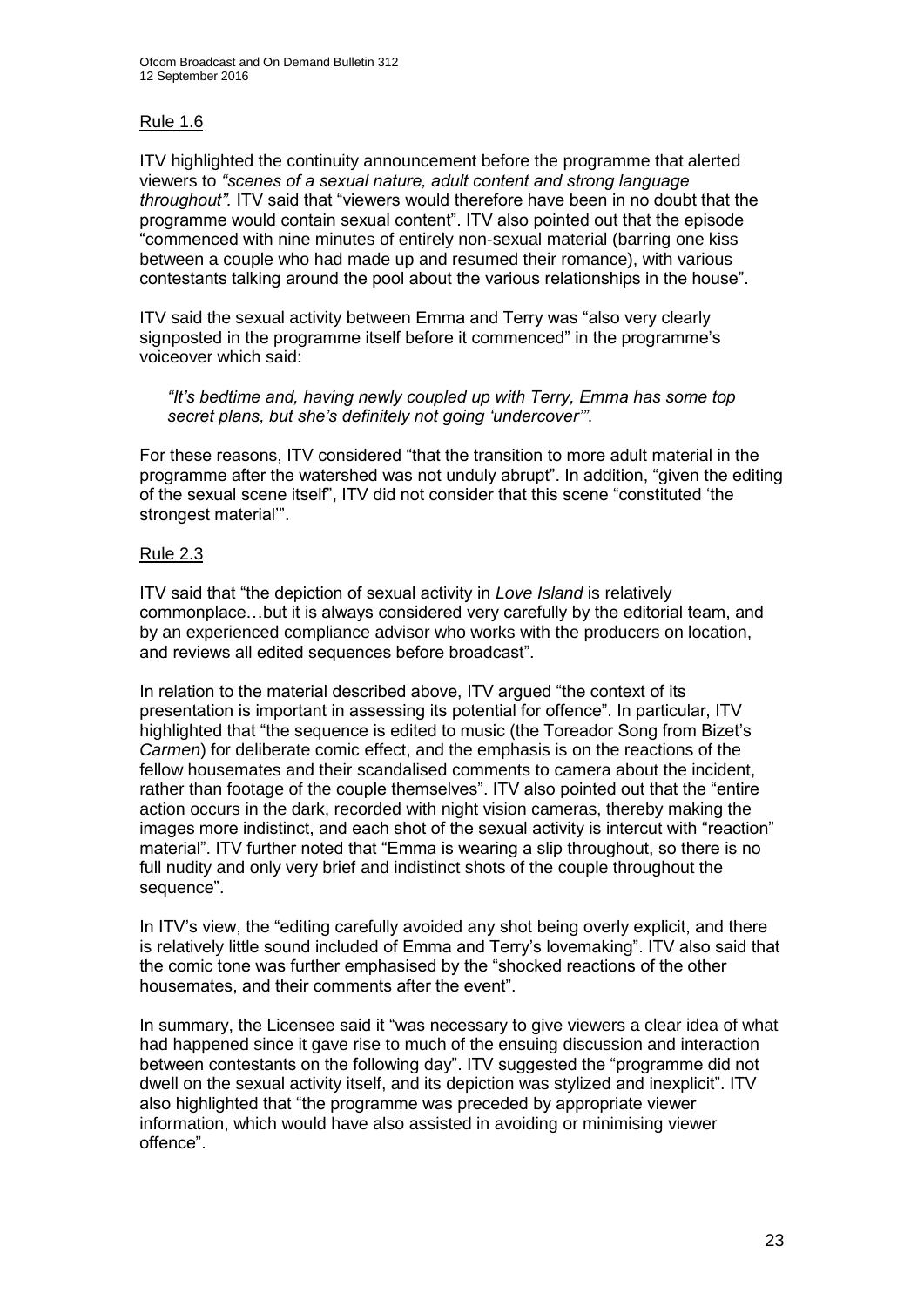For these reasons, ITV said it did not consider that the programme was in breach of Rules 1.6 and 2.3 of the Code.

#### **Decision**

Under the Communications Act 2003, Ofcom has a statutory duty to set standards for broadcast content as appear to it best calculated to secure the standards objectives, which include ensuring that persons under the age of eighteen are protected, and providing adequate protection for members of the public from harmful and/or offensive material. These objectives are reflected in Sections One and Two of the Code.

#### Rule 1.6

1

Rule 1.6 states that the transition to more adult material must not be unduly abrupt at the watershed<sup>2</sup>, and that the strongest material should appear later in the schedule. What constitutes an "unduly abrupt" transition to more adult material depends on the context: for example, factors such as the nature of the material, the editorial content of the programme, the channel, the time of broadcast and the expectations of the audience. We therefore took account of all these factors when determining whether there was sufficient justification for broadcasting this content approximately nine minutes after the 21:00 watershed.

We noted that *Love Island* is a relatively well-established reality show format and that this episode formed part of the programme's second series (which began on 30 May 2016). The series focuses on the romantic entanglements of a group of young single people, and we recognised that sexual activity between housemates had occurred in this and the previous series, and is often a key element of the programme's ongoing narratives.

We took account of other specific contextual factors that we considered reduced the explicitness and overall sexual tone of the material. In particular, we observed that the images of the sexual activity were recorded using night vision cameras so that they were in monochrome and relatively indistinct, and the shots of Emma straddling Terry while they were having sex were very brief (approximately six seconds in total duration). We also noted that none of this sexual activity was shown in any explicit way: the couple were covered by a duvet below the waist and Emma was wearing a slip throughout, and there were no images of full nudity during these scenes. We considered that the use of music, and the intercutting of the shots of Emma and Terry with the housemates' reactions, lightened the tone and further reduced the potential impact on viewers of the sequence. We also took account of the clear warning before the programme that alerted viewers to *"scenes of a sexual nature"*.

Ofcom had regard to the fact that the programme was broadcast on ITV2, a channel that is aimed at a young adult audience. In light of this, much of this channel's postwatershed schedule includes reality programmes as well as films and comedies targeted at adults. We therefore considered it likely the audience would have a greater expectation for content potentially unsuitable for children to be shown shortly after the watershed on this channel, compared to the audience for the main ITV public service channel.

<sup>2</sup> Section One of the Code states: "Meaning of "the watershed":…The watershed is at 21:00. Material unsuitable for children should not, in general, be shown before 21:00 or after 05:30".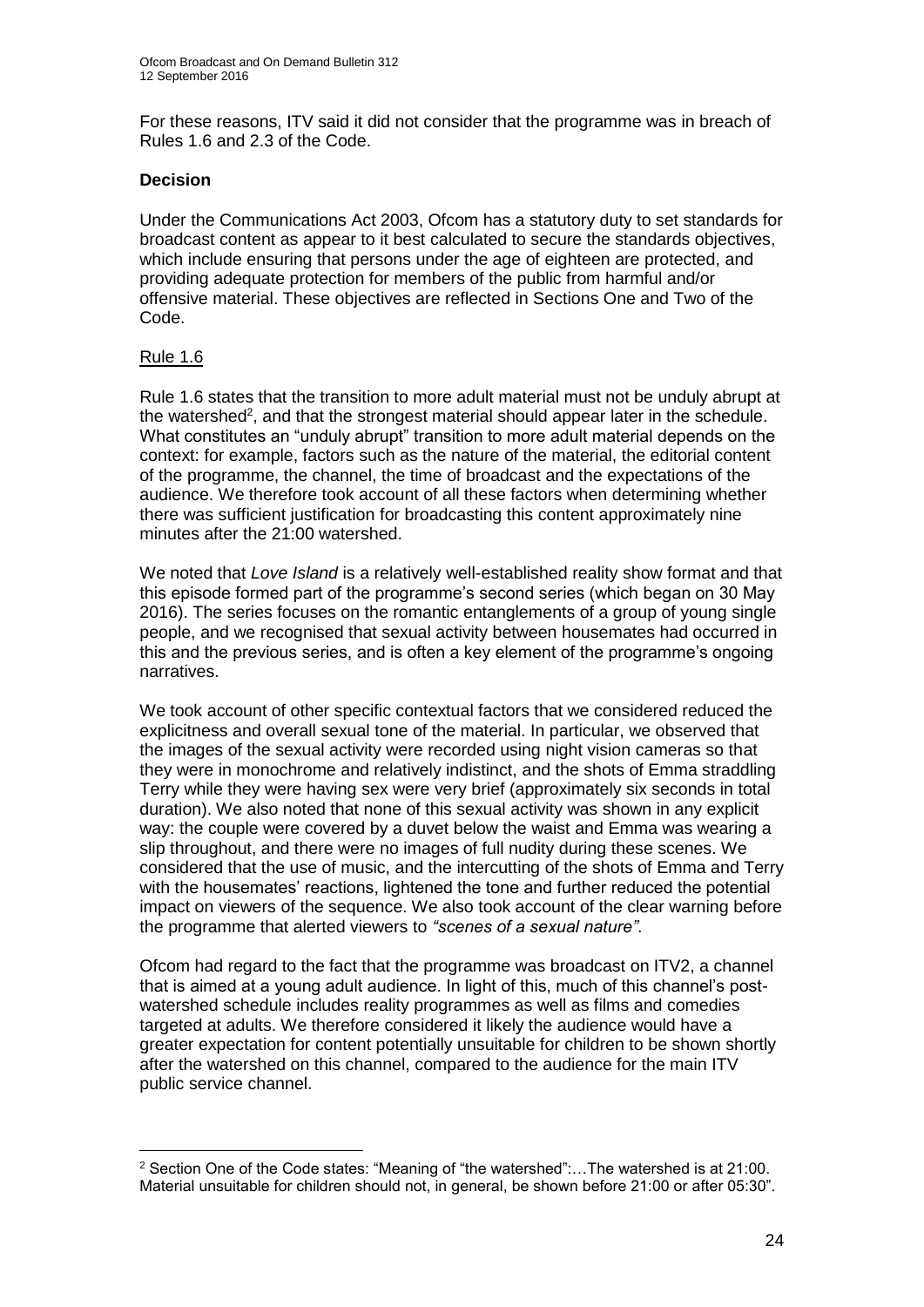We also noted that this episode of *Love Island* was immediately preceded by a double-bill of the sitcom *Two and a Half Men*. This programme typically includes some limited discussion of adult and sexual themes and does not aim to attract child viewers. We considered these factors helped, in this case, to ensure that the transition to stronger material after the watershed was not unduly abrupt. In addition, given the brevity and relative inexplicitness of the content, we did not consider it amounted to "the strongest material".

For all these reasons, our Decision was that Rule 1.6 was not breached.

#### Rule 2.3

Rule 2.3 requires that broadcast material which may cause offence, including sexual material, is justified by the context. Context includes, but is not limited to, the editorial content of the programme, the service on which the material was broadcast, the time of broadcast, programmes scheduled before and after, the degree of harm of offence likely to be caused, likely audience expectations, warnings given to viewers and the effect on viewers who may come across the material unawares.

Ofcom first considered whether the material in this programme had the potential to cause offence. As described above, this reality programme showed two housemates having sex, while other housemates in the same bedroom looked on. We considered that this material was capable of causing offence, potentially more so than if a depiction of sex had been shown in a drama programme, for example.

We went on to consider whether the broadcast of this potentially offensive material was justified by the context.

As noted above, the material was relatively indistinct as it was shown in monochrome night vision footage. It was accompanied by music for comic effect, and the primary focus of the sequence was on the other housemates' surprised reactions, rather than the sexual act itself. We also took into account that the shots of Emma and Terry having sex were extremely brief (approximately six seconds in duration). We considered that these factors significantly reduced the material's capacity to offend.

We also had regard to the likely expectations of the audience that *Love Island* may well include some depictions of sexual behaviour, given the nature and concept of the programme. We noted that the material was broadcast after the watershed and that the pre-programme warning made it clear to viewers that the programme contained *"scenes of a sexual nature"*.

We further took account of the fact the programme was broadcast on ITV2, a channel that is targeted at young adults. In Ofcom's view, the nature of this channel's postwatershed programming (which often includes a range of reality shows as well as films and comedies aimed at an adult audience) increased the likelihood that this particular content would not have exceeded audience expectations.

For all these reasons, we considered that the Licensee had ensured that this potentially offensive material was justified by the context. Therefore, our Decision was that it did not breach Rule 2.3.

In the particular circumstances of this case, Ofcom has found this material did not breach of the Code. However, as noted above, we consider that content including real sex may carry a greater potential to raise issues under the Code than depictions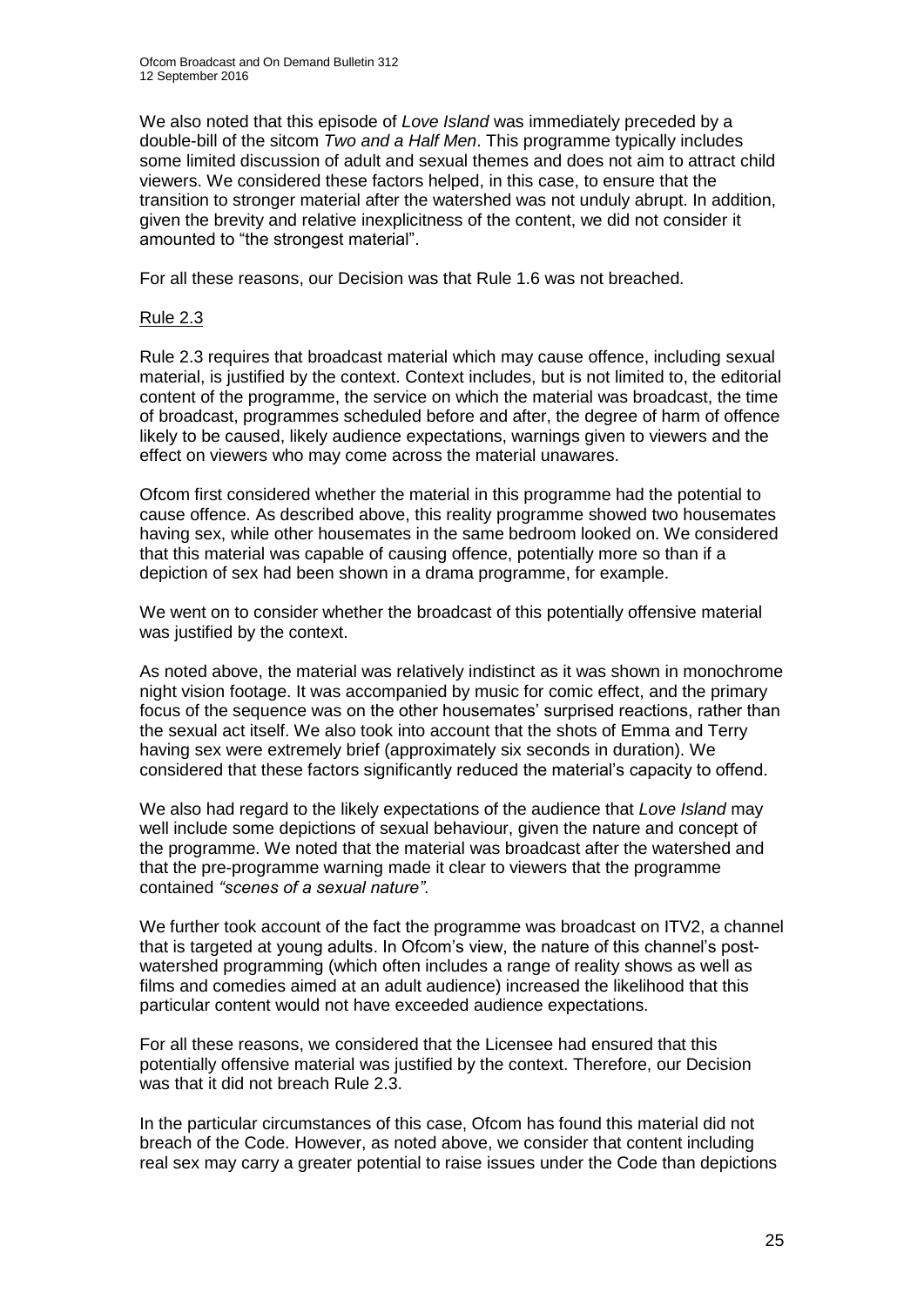of sex in a drama or film. Broadcasters should take particular care and exercise caution when scheduling material of this type soon after the watershed.

### **Not in Breach of Rules 1.6 and 2.3**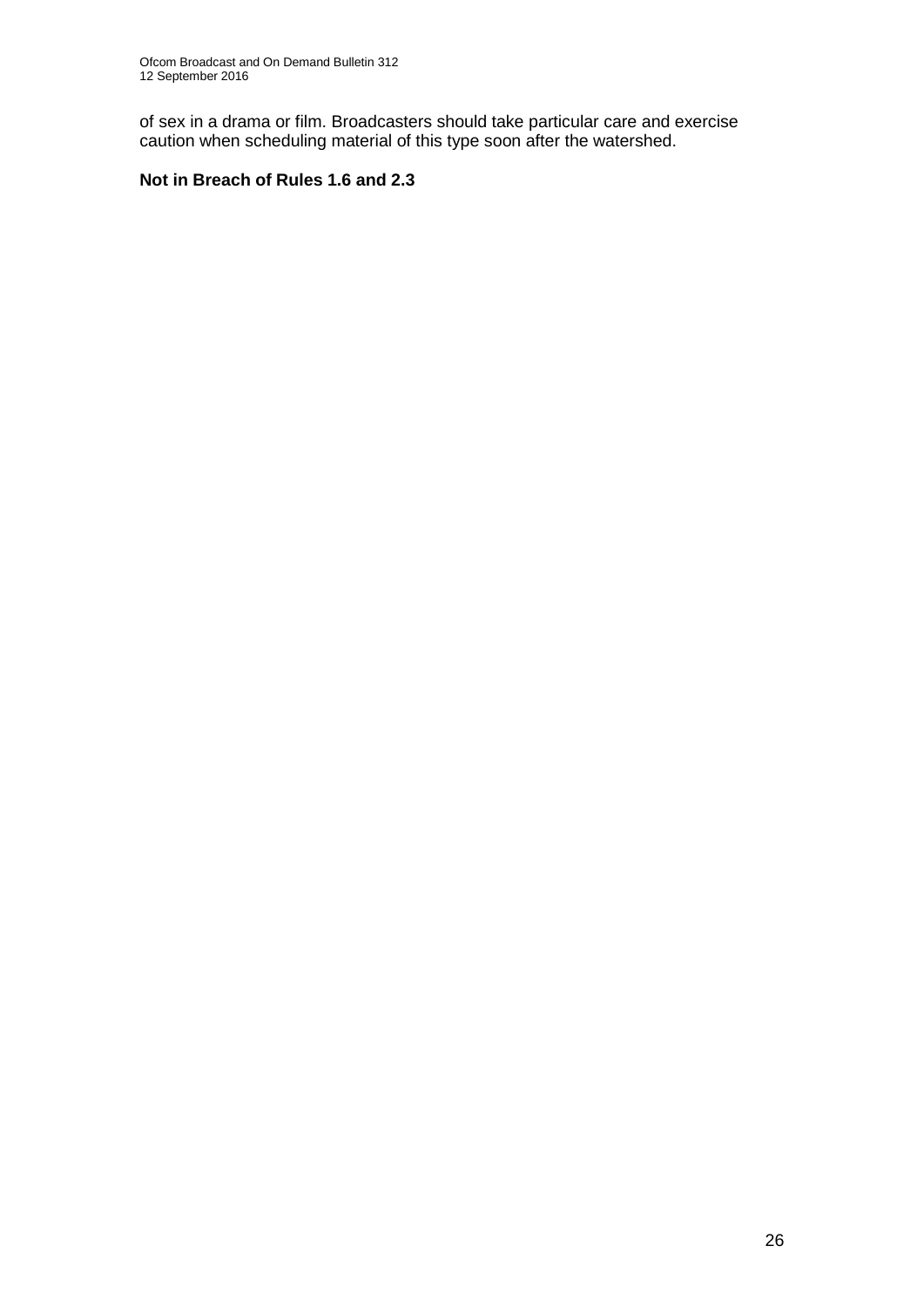# **Broadcast Licence Conditions cases**

## **In Breach**

### **Retention and production of recordings**

*Top Pop, 13 March 2016*

### **Introduction**

Top Pop is an entertainment and music channel targeting the Turkish population and the Turkish speaking community in Europe. The licence is held by KM TV Limited ("KM TV" or "the Licensee").

As part of our routine monitoring, Ofcom requested a recording of 24 hours of the channel's output.

The Licensee provided seven hours of the requested 24 hours of output by the deadline. We considered the failure to provide all of the requested content raised issues warranting investigation under the following Licence Conditions:

- "11(2) In particular the Licensee shall:
	- (a) Make and retain or arrange for the retention of a recording in sound and vision of every programme included in the Licensed Service for a periods of 60 days from the date of its inclusion therein; and
	- (b) At request of Ofcom forthwith produce to Ofcom any…recording for examination or reproduction…"

Ofcom sought the Licensee's comments as to how it had complied with Conditions 11(2)(a) and (b) of its Licence.

### **Response**

KMTV said that its technical services are outsourced to a third party. The Licensee explained that the third party company experienced a failure of its hard disc and therefore could not provide the requested recordings. KMTV said that the third party had taken "necessary steps to prevent future problems".

### **Decision**

Under the Communications Act 2003, Ofcom has a duty to ensure that in each broadcaster's licence there are conditions requiring that the licensee retain recordings of each programme broadcast, in a specified form and for a specified period after broadcast, and to comply with any request to produce such recordings issued by Ofcom. For TLCS licences, this is reflected in Licence Conditions 11(2)(a) and (b).

The Licensee did not provide all of the output to Ofcom as requested. KM TV Limited therefore breached Conditions 11(2)(a) and (b) of its TLCS licence.

Breaches of these Licence Conditions are significant because they impede Ofcom's ability to assess in a timely way whether a particular broadcast raises potential issues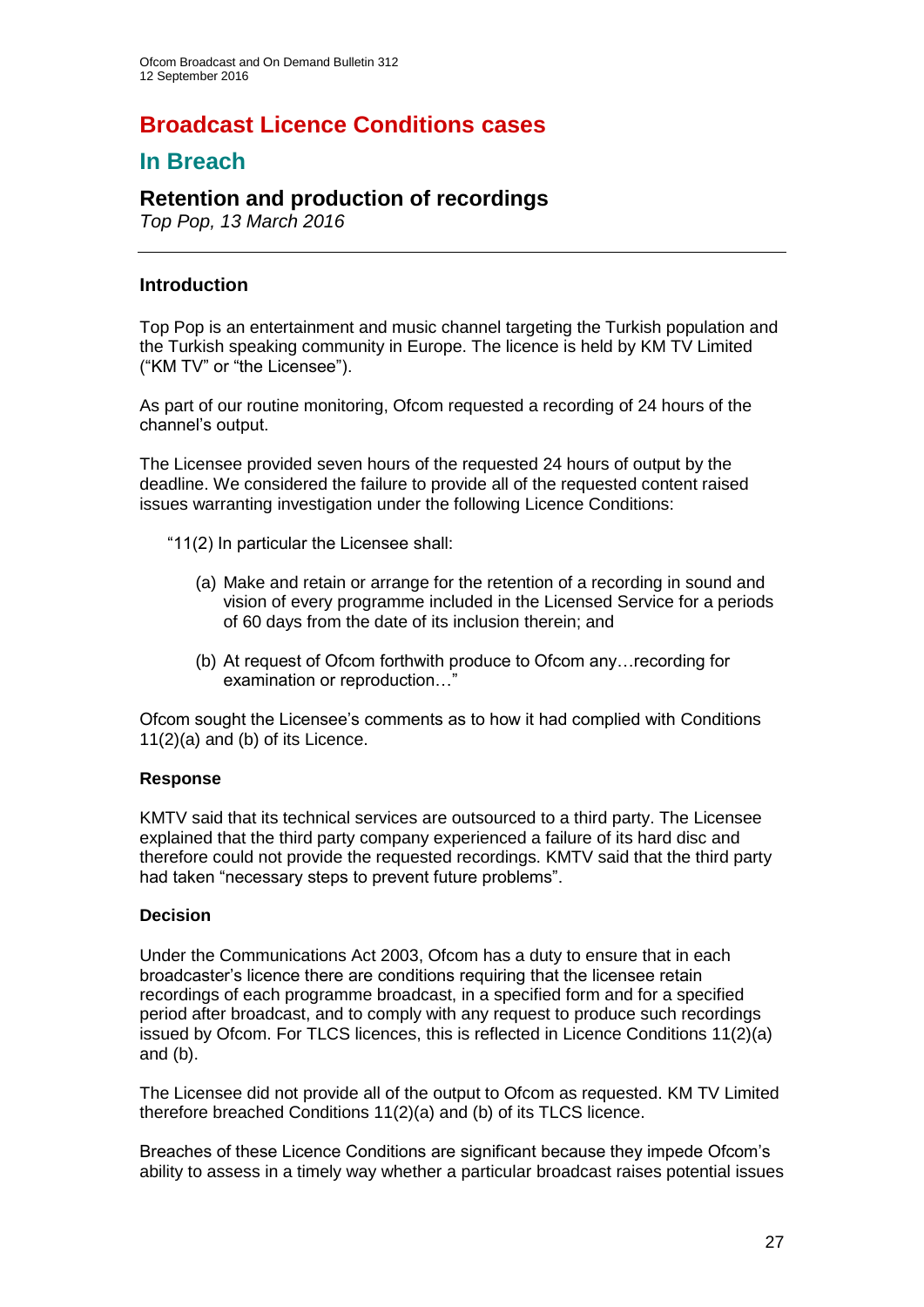under the relevant codes. This can therefore affect Ofcom's ability to carry out its statutory duties in regulating broadcast content.

Ofcom noted the Licensee's explanation that these incidents were the result of technical issues experienced by a third party. We welcome KMTV's confirmation that steps have been put into place to prevent a recurrence. However, it is the sole responsibility of the Licensee to put in place and maintain robust procedures to ensure it can provide recordings that Ofcom requires by the requested deadline.

We will monitor the Licensee's arrangements to retain and provide recordings to Ofcom in due course, and should similar compliance issues arise, we will consider taking further regulatory action.

**Breaches of TLCS Licence Conditions 11(2)(a) and (b)**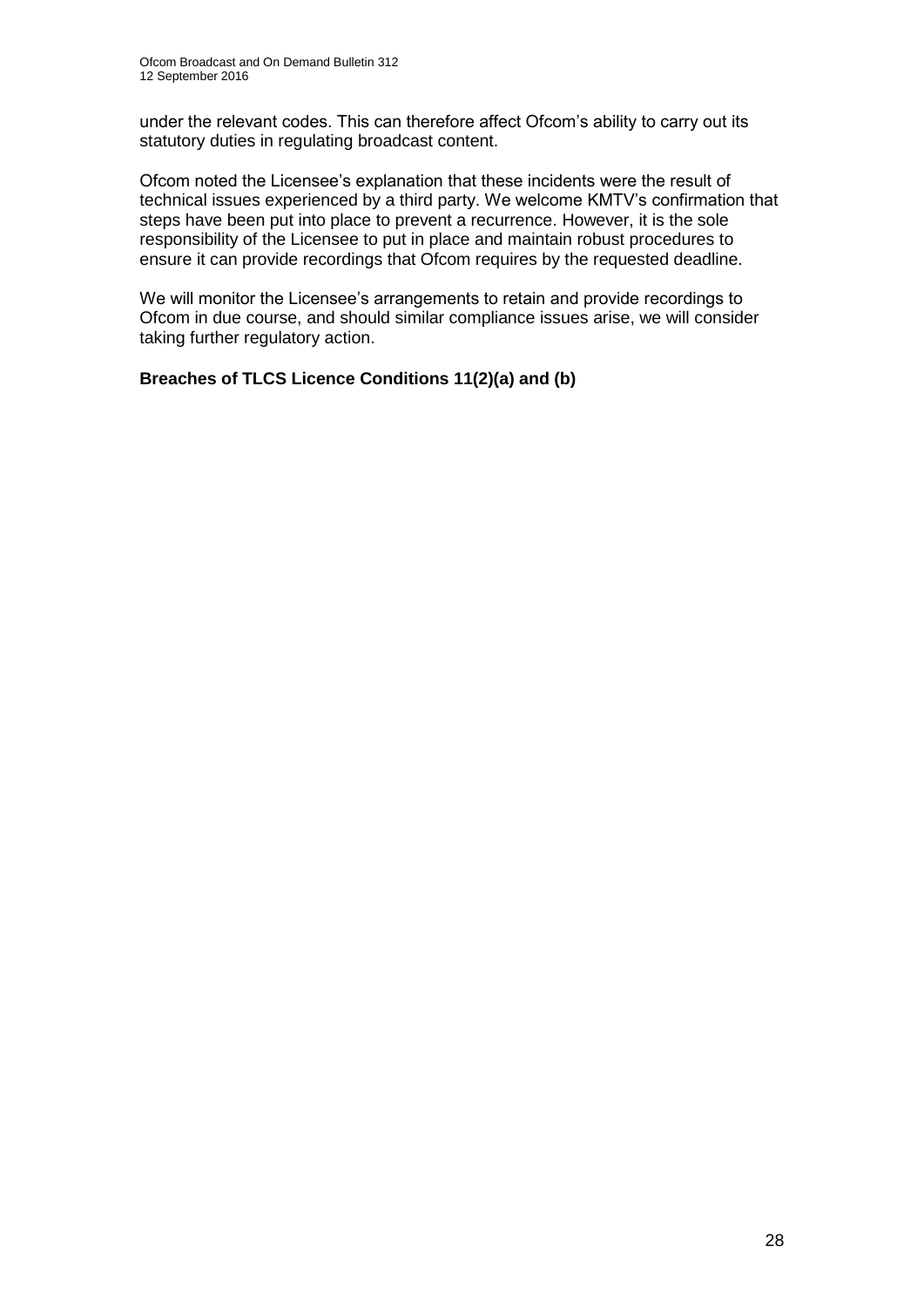# **Broadcast Fairness and Privacy cases**

# **Not Upheld**

### **Complaint by Ms G on behalf of her son (a minor)**

*Channel 4 News, Channel 4, 6 January 2016*

### **Summary**

Ofcom has not upheld this complaint made by Ms G on behalf of her son (a minor) of unjust and unfair treatment and unwarranted infringement of privacy.

The programme reported on the rise in gang attacks, stabbings and youth violence in London. In particular, during part of the report which discussed the increasing use of large hunting knives by gangs, CCTV footage was shown of an incident at an ice cream parlour where knives were brandished. Ms G's son was visible in the footage although he was not named or referred to during the report.

Ofcom found that:

- Ms G's son was not treated unjustly or unfairly in the programme as broadcast.
- Ms G's son did not have a legitimate expectation of privacy either in connection with the obtaining of footage of him included in the programme or in the subsequent broadcast of this footage. Therefore, there was no unwarranted infringement of Ms G's son's privacy.

#### **Programme summary**

1

On 6 January 2016, Channel 4 broadcast an edition of its evening news programme *Channel 4 News.* In this edition of the programme an extended report was broadcast which focussed on gang violence in London. The presenter introduced the report by stating that a rise in *"gang attacks, stabbings and youth violence"* had led to a *"Home Office review into knife legislation"* following 8,000 arrests in the last seven months by the Metropolitan Police Service *"in response to the rise in knife and gun crime".*

The report was then broadcast and, while images of a map of London and CCTV footage of what appeared to be a knife attack were shown, the reporter said:

*"London's ganglands are growing; serious youth violence, knife and gang crime are at a three year high. Government efforts to control the use of knives is failing. It is by far the biggest threat to the City's young lives".* 

The reporter said that for the last six months, Channel 4 News had had *"exclusive*  access" to "Operation Trident"<sup>1</sup>.

The reporter then interviewed a Detective Inspector who was in charge of an investigation into the death of a 17-year old. Footage of the covered body of the victim was shown in the street following the fatal attack. CCTV images of a number of other knife attacks were then shown as the reporter said that in London there were *"not a few hundred, but thousands of feuding gang members"* aligned to two hundred

<sup>1</sup> The Metropolitan Police Service's Trident and Area Crime Command is a police unit dedicated to tackling serious organised street and gang crime.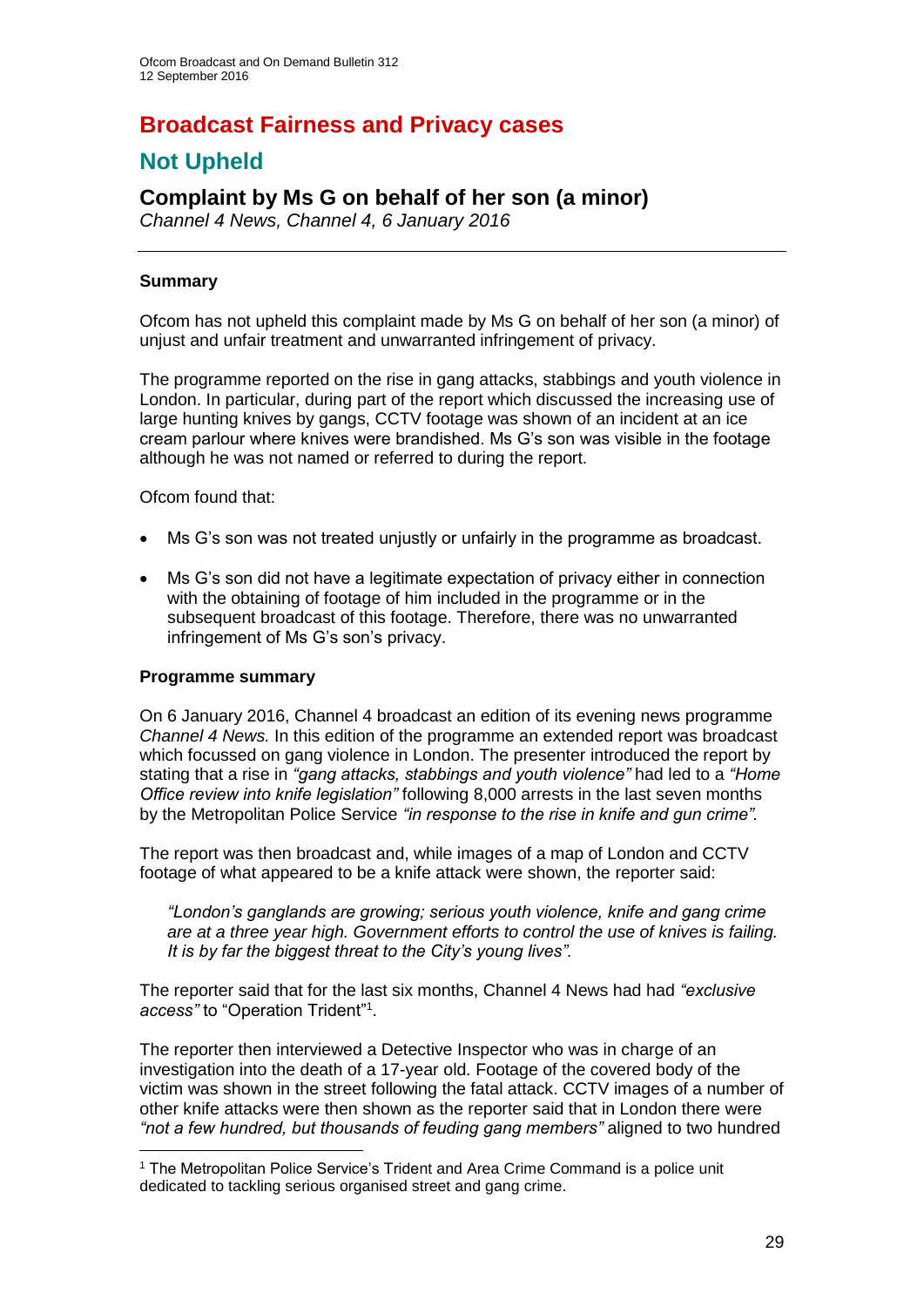separate gangs. The reporter then went on to set out the work of Operation Trident and the areas of London in which some of the gangs operated. In particular, he said: *"more and more, Trident is finding links between the* [YouTube music] *videos and street violence; even murder".*

Later in the report, CCTV footage was shown of a number of young men entering an ice cream parlour and confronting another group of young men (some of their faces were blurred or otherwise obscured by clothing). The reporter said:

*"Last summer's two strikes for possession means prison is losing its fear factor. This CCTV of a stand-off in an ice cream parlour in east London shows how survival comes first".*

The CCTV footage included alongside this commentary showed one of the men running forward towards the other group and another brandishing a large knife. As the knife was drawn, Ms G's son (whose face was not blurred) could be seen in the background observing the scene, before then moving towards the confrontation. The CCTV footage was paused and the large knife was highlighted with a white circle. In the background of this still frame of the CCTV footage, Ms G's son could be seen.

The reporter then said:

#### *"These 'Rambo' style knives can easily be picked up online".*

Further CCTV footage from the ice cream parlour confrontation was broadcast which showed another individual brandishing a large knife; Ms G's son was not shown in these images.

The report went on to discuss the online availability of large knives (referred to as *"Zombie killing knives"*) and how the gangs now operated their drugs businesses outside London, in coastal towns.

After the report ended, the presenter discussed the issues the report raised with a number of contributors including: a former gang member, the mother of a boy who had been killed by a gang and the then London Mayoral candidate, Mr Zac Goldsmith MP.

No further footage of Ms G's son was included in the programme. He was not named or specifically referred to and the footage in which he could be seen was broadcast for approximately three seconds.

#### **Summary of the complaint**

#### Unjust or unfair treatment

a) Ms G complained that her son was treated unjustly or unfairly in the programme as broadcast because the inclusion in the programme of footage of her son would have led viewers to believe that her son was part of the gang and that he appeared to be "guilty" as his face was not obscured.

Ms G said that her son was identifiable in the background of the footage of the ice cream shop confrontation while some of the "guilty youths faces" were blurred. Ms G said her son was innocent and not prosecuted in relation to the incident. Ms G said that her son's life had been endangered as a result.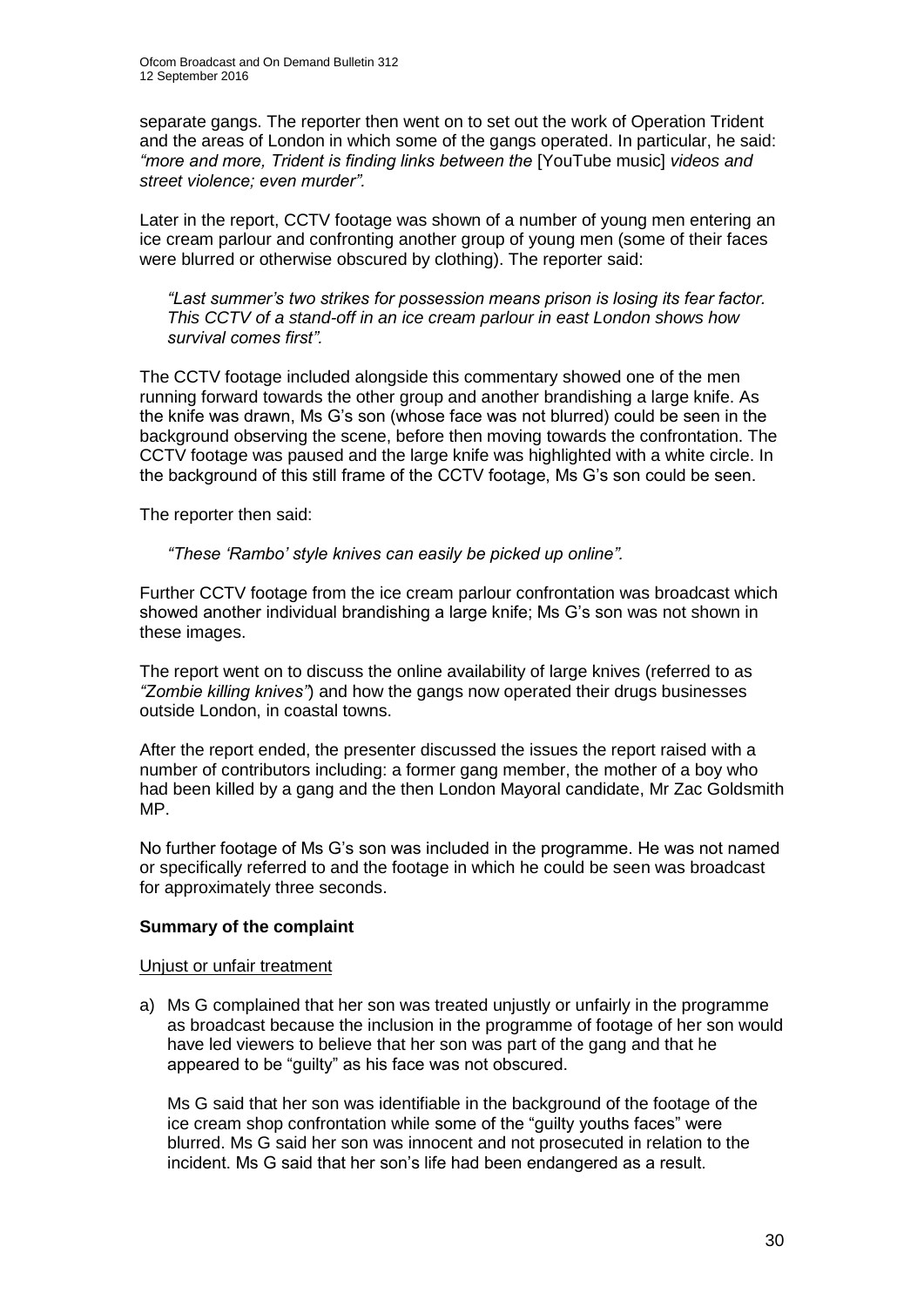#### Unwarranted infringement of privacy

b) Ms G complained that her son's privacy was unwarrantably infringed in connection with the obtaining of material included in the programme because CCTV footage of her son witnessing a gang related confrontation was obtained from the police.

Ms G said that the police had questioned her son so would have been aware of her contact details and that the "police media unit should have been aware that [her son's] privacy was infringed" in providing the material to the broadcaster.

c) Ms G also complained that her son's privacy was unwarrantably infringed in the programme as broadcast because CCTV footage of her son witnessing a gang related confrontation was broadcast without her consent.

Ms G said that the consequence of this was that his identification singled him out as being a member of a gang, even though he was not, and that he appeared to be guilty by the fact his face was not pixelated while the faces of others were. Ms G said that her son was 14-years old and due to the broadcast, the police were now involved in protecting him.

#### **Broadcaster's response**

#### *Background to the report*

Channel 4 said that the *Channel 4 News* team was granted unique access to the work of the Metropolitan Police Service's Trident and Area Crime Command ("the Unit"). The broadcaster said that the Unit recognised the importance of informing the public about its work and the increase in street crimes by gangs, in particular, the use of knives and firearms. Channel 4 said that it was a serious and growing criminal and social problem that was rarely reported on.

Channel 4 said that it was only granted access by the Unit after many meetings between the editorial team and the police. The broadcaster said that it was a carefully researched report, requiring both editorial and legal scrutiny, which relied on key information only available from the police. Channel 4 also explained that the report was prepared over a period of four months and involved 'fly-on-the-wall' access by the editorial team filming the Unit's police officers at work responding to gang-related crime. Further, Channel 4 said that the police liaised closely with the news team to ensure issues were highlighted, such as: on-going court proceedings including the identification of juveniles in connection with proceedings; court orders; on-going police investigations; identifiable witnesses; and, innocent members of the public. The broadcaster said that appropriate measures were then adopted in the report to meet any concerns or issues raised by the police. Given the nature of the subject matter of the report, Channel 4 said that it was particularly important that it was legally safe to broadcast as well as complying with the requirements of Ofcom's Broadcasting Code ("the Code").

#### *Incident in the ice cream parlour*

Channel 4 said that in the making of the report, the Unit provided footage of a number of serious incidents to the programme makers to illustrate issues. The broadcaster said that one of these incidents was CCTV footage of a serious violent incident which took place at an ice cream parlour in east London.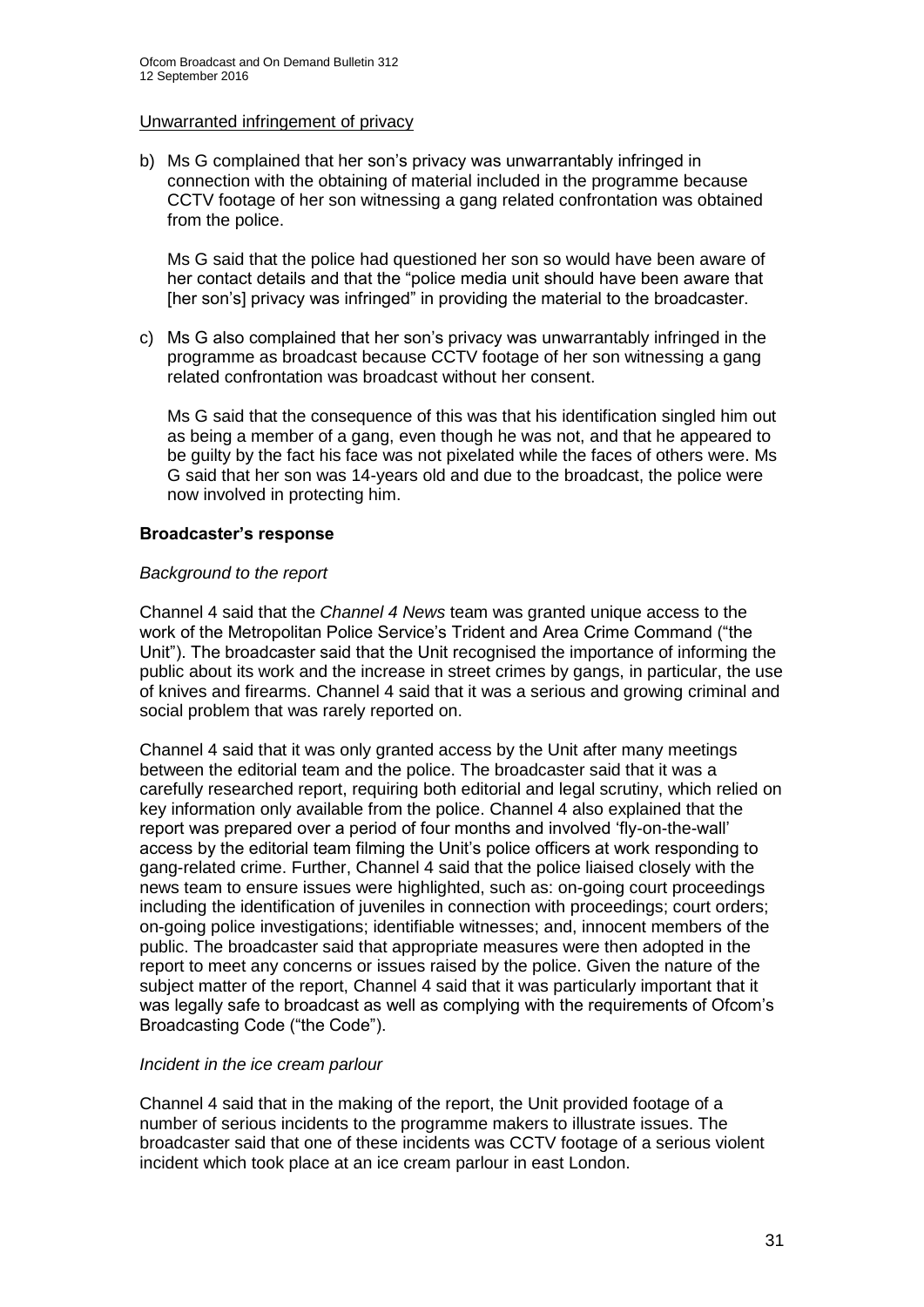Channel 4 said that the police had informed the programme makers that a group of five males entered the ice cream parlour and sat on a table with two females who they appeared to know. Around 50 seconds later, a vehicle pulled up outside the parlour and at least five other males got out and entered the ice cream parlour. Channel 4 added that as soon as the second group of males entered, there was a short stand-off between the two groups who were standing facing each other near the door. Three knives were pulled out, two by the group on the right of the footage, one by the group on the left. The confrontation lasted for around 20 seconds. The broadcaster said that following the confrontation, the first group all appeared to leave in the same vehicle that they arrived in and the second group appeared to leave on foot (with one on a bicycle) in the same direction.

Channel 4 stated that no arrests were made on the night, but further police action was taken after the CCTV footage was recovered from the premises. The broadcaster said that the police informed the programme makers that a number of arrests were made following their investigation and that charges were later brought which resulted in a number of convictions. Channel 4 said that five individuals from the two gangs pleaded guilty to serious criminal offences. Channel 4 set out the criminal offences each person had pleaded guilty to and the sentences they received. The police informed the news team that this was a confrontation between two notorious rival London gangs involved in a long-standing feud.

#### *CCTV footage and the police*

Channel 4 said the CCTV footage of the incident at the ice cream parlour raised important matters of public interest and that it was a clear example of escalating gang violence and the increasing use of large hunting knives by gangs. Channel 4 said that the footage showed:

- a fight between two notorious rival gangs in an ice cream parlour;
- the ice cream parlour being turned into a battleground;
- gang members brandishing large "Rambo" style hunting knives;
- gang members involved in a violent incident; chairs and punches were thrown;
- gang members fighting using weapons when members of the public were present; and
- a staff member intervening to stop the violence.

Channel 4 said that the CCTV footage evidenced the brutal reality of gang violence regardless of age or place or who you were and that those in the ice cream parlour were "terrified", but fortunate they were not killed or injured. The broadcaster added that such random gang attacks can and do result in death and serious injury.

Channel 4 said that the Unit asked the news team to obscure the faces of some people in the material provided for the report, including the CCTV footage featuring Ms G's son. Channel 4 said that this request was made on the following basis:

 the individuals were identifiable and were still facing on-going criminal proceedings and therefore needed to be concealed to avoid any contempt of court;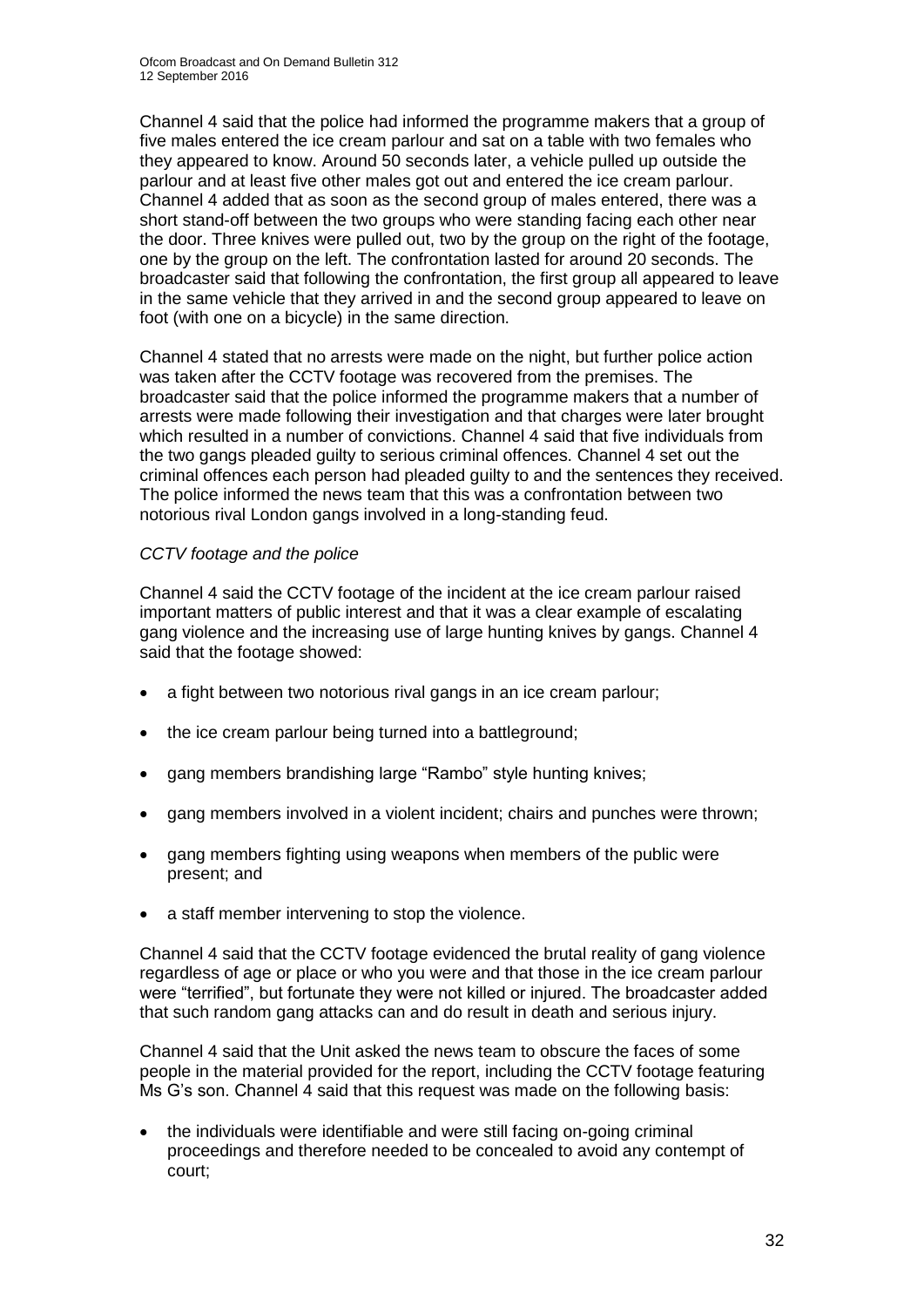- to protect the identifiable victims; and,
- to protect the identity of youths who had been convicted.

Channel 4 added that the report was reviewed by ITN to ensure that other individuals, who might be identifiable, such as innocent bystanders, were also obscured. The broadcaster said that the editorial team carried out the requests to obscure those who the police had asked not to be identifiable. Prior to the broadcast, senior police officers in the Unit were shown the footage to be broadcast to ensure that the requests made had been carried out. Channel 4 said that the police confirmed that the correct people had been obscured.

#### *The report*

Channel 4 said that the report covered a number of topics surrounding gang related crime and the effects on gang members and the public. The report also showed the extent to which gangs had taken over some parts of London bringing with it escalating violence, drug and knife crime. The report referred to the disturbing rise in gang attacks and youth violence prompting a Home Office review.

Channel 4 then addressed each of the heads of complaint in turn.

#### Unjust or unfair treatment

- a) Channel 4 said that Ms G's son was not identifiable in the report. Channel 4 said that:
	- Ms G's son was not named.
	- Although he was seen very briefly in the CCTV footage, he was not seen in close up, and details of his face and his facial features were not recognisable due to the poor quality of the footage.
	- The footage itself was of poor quality, it was not in high definition and it was not clear or detailed. There was no audio and it was blurred and grainy CCTV footage.
	- Viewers were not informed who Ms G's son was in the commentary and no details were given about him or the identity of the two gangs. At no time was the ice cream parlour named, nor was its location disclosed.
	- The report did not draw attention to Ms G's son either in the commentary or by close up. He was simply shown standing with one of the gangs.
	- He was part of one of the gangs involved in the altercation, but was an incidental figure in the footage and was shown only briefly.
	- It was the "Rambo" style knives being brandished by gang members and seen in the footage which were highlighted.
	- When the CCTV footage was freeze-framed, the focus was on the knives which were highlighted. Even when freeze framed for a few seconds, Ms G's son's face was not recognisable.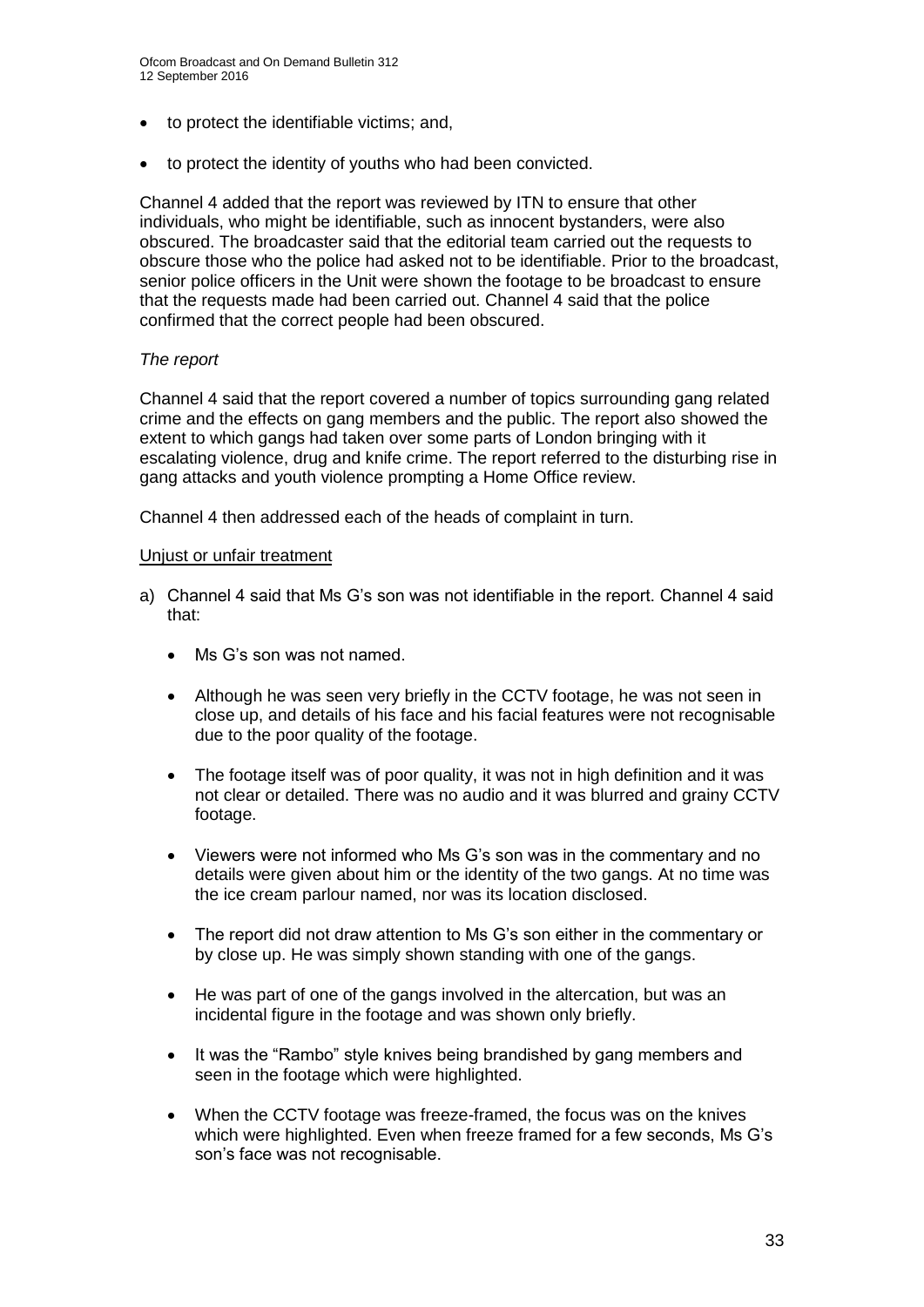Channel 4 did not accept that the CCTV footage identified Ms G's son or that the report led anyone to identify him. Channel 4 said that those who may have known it was Ms G's son in the footage would have already known he was present at the incident. These people, Channel 4 said, were principally: the Unit investigating the case; Ms G and other family members; Ms G's son; and, the gang members involved in the incident – both those he arrived at the scene with and members of the rival gang and their associates. Channel 4 said it was highly unlikely that anyone outside this group would have identified him from his brief appearance in the CCTV footage where details of his face were not visible.

Channel 4 said that in the unlikely event it was considered that Ms G's son was in some way identifiable, it was not accepted that he was treated unfairly for the following reasons:

- Ms G's son was not named, he was seen very briefly, his face was not seen in close up, his facial features were not visible and attention was not drawn to him in any way. He was a peripheral figure in the background of the image and no references were made to him or the precise location of the incident. The footage was not detailed or in high definition.
- The report did not expressly state that Ms G's son was part of one of the gangs or that he appeared to be "guilty" of any criminal offence. No reference was made in the report to who he was or whether or not he was a gang member.
- Irrespective of whether he was identifiable, there was no automatic obligation on the news team to blur him. It was a matter of editorial judgement and it was reasonable to show the CCTV footage without obscuring him. Channel 4 said the footage showed very serious criminality. The broadcaster added that footage of crime and criminality is often shown on television and that not all those seen in such footage are automatically obscured where it is warranted by the public interest.
- Each case depends on its facts. In the case of Ms G's son, Channel 4 said it was not unfair to leave him unobscured because he did not fall within the categories highlighted by the police nor was he an innocent bystander; he was an associate or member of one of the gangs.
- It was not a private situation where there was a reasonable expectation of privacy. Channel 4 said it was an incident showing criminality of the highest order in a place open to the public and Ms G's son had, according to the Unit, arrived in a car at the scene with one of the gangs.

Channel 4 said that following receipt of Ms G's complaint, the police informed Channel 4 that Ms G's son arrived in the same car with members of one of the gangs and left with members of the same gang. Channel 4 said that the suggestion that Ms G's son was an innocent bystander who had simply walked into the ice cream parlour and was caught on CCTV watching the altercation was disputed by both the police and the footage which showed him standing with other gang members.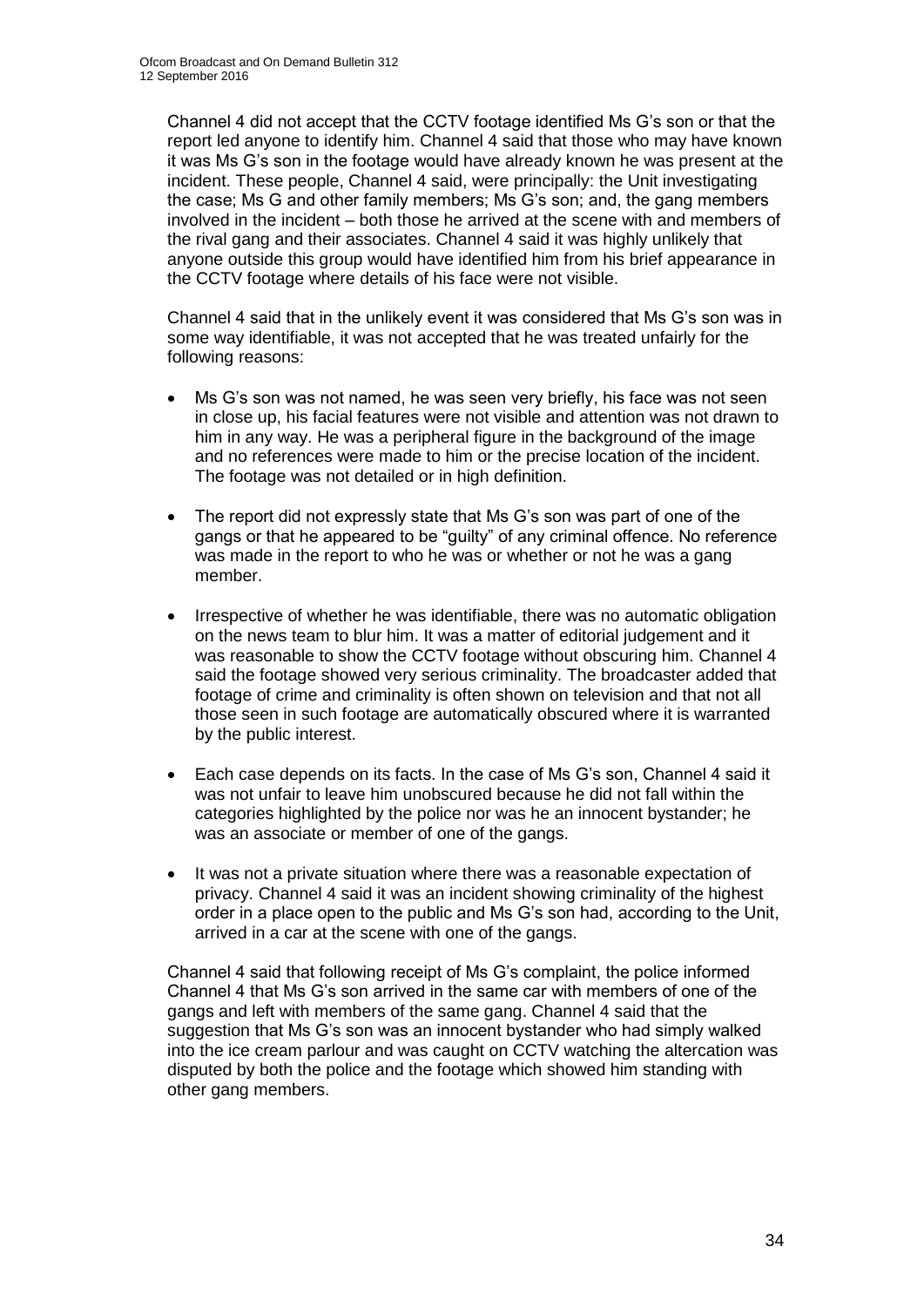#### Unwarranted infringement of privacy

b) Channel 4 said it did not accept that Ms G's son's privacy was unwarrantably infringed in obtaining the footage from the police.

Channel 4 said the police were entitled to disclose the CCTV footage to the programme makers and that they were entitled to receive it. The broadcaster said it was commonplace for footage to be released by the police and Crown Prosecution Service ("CPS") to the media. Channel 4 explained that this practice was set out in the CPS Media Protocol which facilitates the provision of footage from prosecution authorities to the media.

Channel 4 said that these types of disclosures enabled the media to better report matters in the courts and broadcast footage used in evidence in court cases – such as the CCTV footage featuring Ms G's son. Channel 4 said it enables the public to be informed of what was happening in the courts and the work of the police and prosecution authorities in tackling crime. The broadcaster added that the disclosure reflected the legal right to open justice – justice being seen to be done as well as done – and the right to impart information under Article 10 of the European Convention on Human Rights.

Channel 4 said it was clear the programme makers acted appropriately at all times: they received the footage legitimately from the police and careful checks were carried out before broadcast. The broadcaster also said that, although Ms G said that the police were aware of her contact details, whether the police released footage was a decision for them to take.

Channel 4 said that receiving such footage through official channels was not a breach of privacy. It added that if Ofcom ruled this was the case, it would have a serious impact on news gathering, open justice and would amount to an infringement of the news organisation's legal right to impart information under Article 10.

c) Channel 4 said that Ms G's son could have no reasonable expectation of privacy in all circumstances because he was not shown in a private situation. The broadcaster said that the footage showed criminality of the highest order in a place open to the public.

Channel 4 said it was not accepted that Ms G's son was simply "witnessing" the confrontation. According to the Unit, Ms G's son had arrived in a car at the scene with one of the gangs and had left with them after the altercation.

Channel 4 added that:

- Ms G's son was not named or identifiable from the report;
- he was seen only briefly;
- there was no close up of him;
- his facial features were not recognisable;
- no attention was drawn to him in any way in the commentary;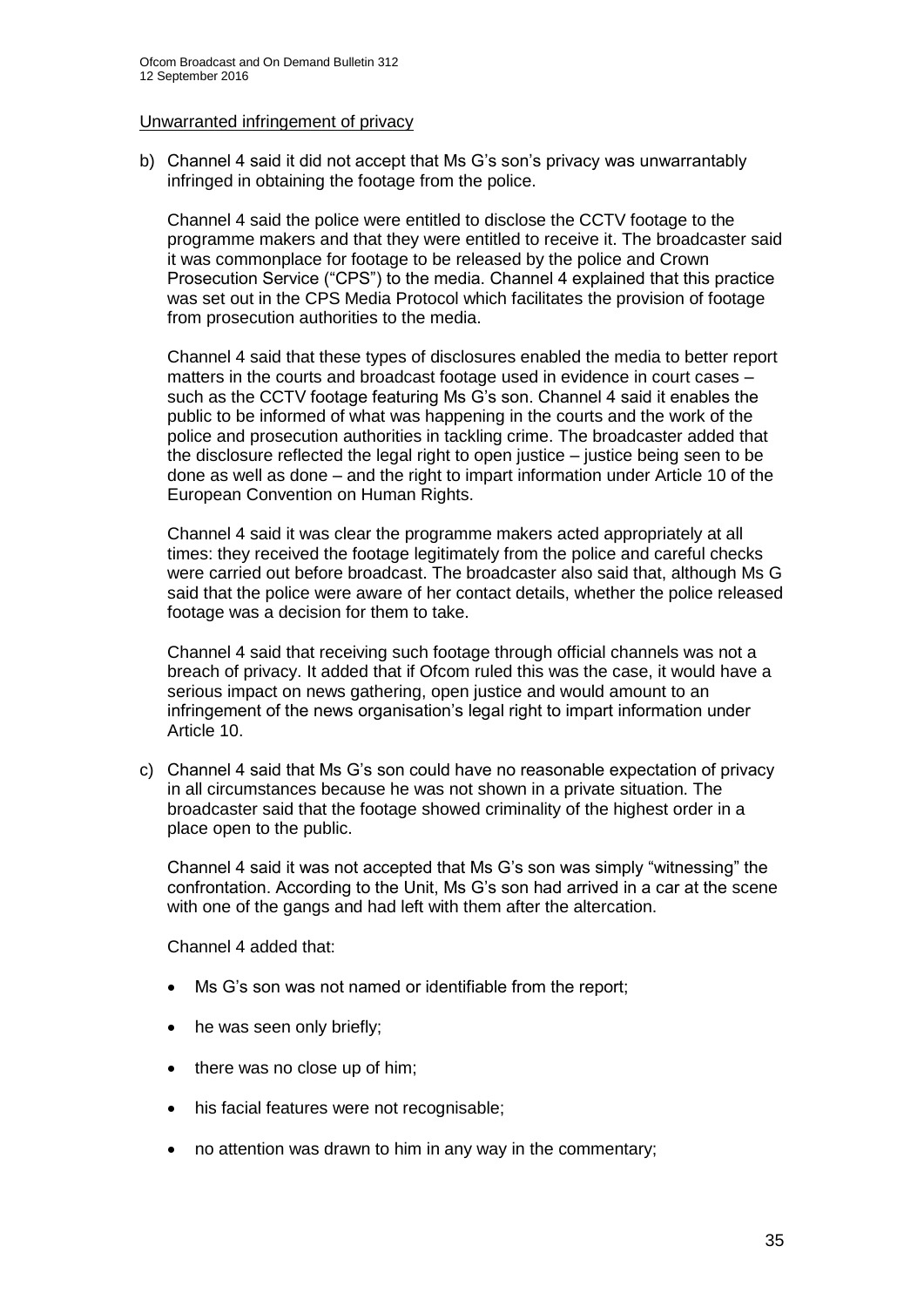- the footage was not detailed;
- the footage was not high definition it was blurred and grainy CCTV footage;
- he was a peripheral figure in the background of the image;
- no reference was made to him; and,
- viewers did not know who he was, nor were they given any information about him.

Channel 4 said that following the broadcast of the programme, solicitors acting on behalf of Ms G's son, through his mother, contacted Channel 4 explaining Ms G's concerns about the broadcast. After subsequent telephone conversations between the programme makers, Ms G and a member of Ms G's family, a written response was sent by the programme makers to Ms G in which they denied any legal liability. The letter also stated that although they did not consider Ms G's son was identifiable from the report, as a matter of courtesy the report was amended, including obscuring the face of Ms G's son in the CCTV footage. Channel 4 reiterated that this was not strictly necessary as Ms G's son was not identifiable from the footage and this action was only undertaken to provide reassurance to Ms G.

#### **Ofcom's Preliminary View**

Ofcom issued a Preliminary View to the parties that the complaint of unjust or unfair treatment and unwarranted infringement of privacy should not be upheld and both parties were given the opportunity to make representations. A family member acting on behalf of Ms G ("the respondent") submitted representations on Ofcom's Preliminary View and those representations, which were relevant to the complaint as entertained and considered by Ofcom, are summarised below. Channel 4 decided not to make any representations on the Preliminary View.

#### *Representations made on behalf of Ms G*

In summary, the respondent said that the broadcaster "paint[ed] a bad picture" of Ms G's son by stating that he had arrived in a car with a gang, left with them after the incident took place at the ice cream parlour and that he was himself a member of a gang. The respondent's view was that the broadcaster considered that this information acted as justification for it to include the footage of Ms G's son in the programme. The respondent also said that Channel 4 assumed information provided to it by the police was true but that it had "no proof whatsoever". Further, the respondent said that Ms G's son had no criminal record.

The respondent also said that the programme makers' position appeared to be that because they considered Ms G's son was in a gang, that "somehow he deserves the exposure". The respondent said that the programme makers had no regard for the fact that he was a minor. Further, the respondent said that the report itself had stated "how violent and ruthless these gangs are" and broadcast footage which showed a gang member who had been stabbed. The respondent said that Ms G's son was identifiable from the footage and that if he was a member of a gang, then, taking into account the context of the programme, he should have been afforded greater protection by the broadcaster.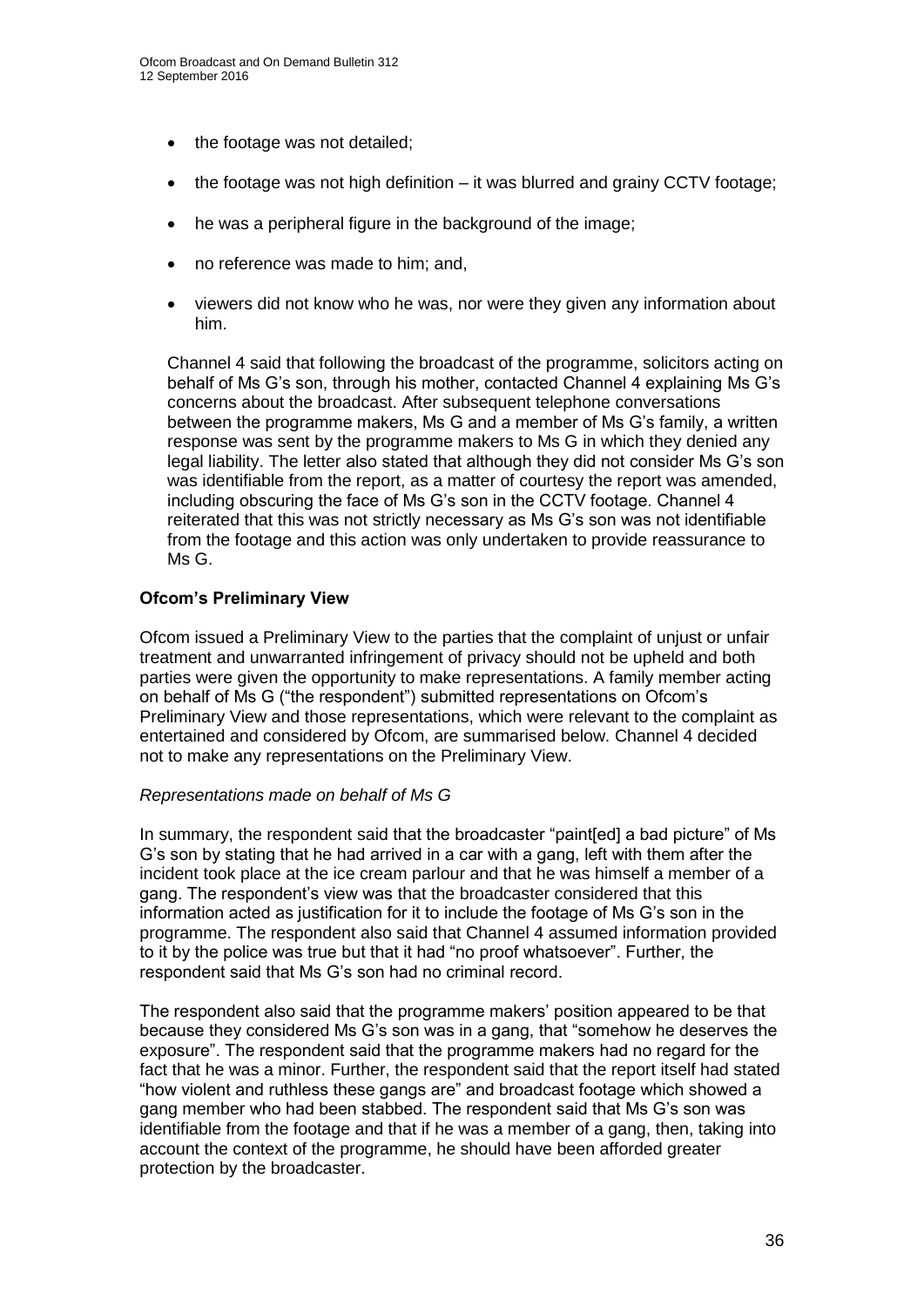The respondent added that there had been too much emphasis in Ofcom's Preliminary View on the fact that Ms G's son was unidentifiable from the footage and was only visible for three seconds. The respondent said that Channel 4's comments on the quality of the footage were irrelevant. This was because it could be assumed that the footage was "good enough to broadcast nationally". Further, the respondent said that she was "surprised that Ofcom are oblivious to the use of social media". She added that Ofcom had failed to take into account that current technology means that it is possible to pause and rewind live television and potentially photograph and share an image from a programme through social media. The respondent added that the report itself had stated that gang members taunt each other via social media. In addition, the respondent stated that Channel 4 news is available online and thus, even after the broadcast of the programme, it would have only taken one person to recognise Ms G's son from the report and inform other people about this.

In response to Channel 4's claim that it took great care to protect people in the footage and that careful checks were carried out, the respondent noted that the basis for which the police had requested Channel 4 to obscure the identity of certain people in the CCTV footage from the ice cream parlour appeared to be one where they were "looking to not interfere with due process of law". The respondent said that there did not appear to be any "common sense applied to their decision", because if Ms G's son was a member of a gang, his face should have been obscured so that he was not identified as a gang member. However, in contrast, if he was not a gang member, then the broadcaster risked identifying him as one and "placing him in danger". In addition, the respondent said that an innocent bystander's face was obscured in the footage and the "same motivation" for doing this should also have been afforded to the complainant's son, an innocent minor.

The respondent said that as a consequence of the programme, Ms G's son was recognised which led to him being attacked on his way home from school by a gang member, taunted on social media, and labelled as a gang member at his school. The respondent said that a reasonable person would think that a broadcaster should protect a child's anonymity, if, in some way, a programme "may threaten that child's life".

# **Decision**

Ofcom's statutory duties include the application, in the case of all television and radio services, of standards which provide adequate protection to members of the public and all other persons from unwarranted infringement of privacy in, or in connection with the obtaining of material included in, programmes in such services.

In carrying out its duties, Ofcom has regard to the need to secure that the application of these standards is in the manner that best guarantees an appropriate level of freedom of expression. Ofcom is also obliged to have regard, in all cases, to the principles under which regulatory activities should be transparent, accountable, proportionate and consistent and targeted only at cases in which action is needed.

In reaching this Decision, we carefully considered all the relevant material provided by both parties. This included a recording of the programme as broadcast and transcript and both parties' written submissions. We also took into account representations made on behalf of the complainant on Ofcom's Preliminary View that were relevant to the complaint considered.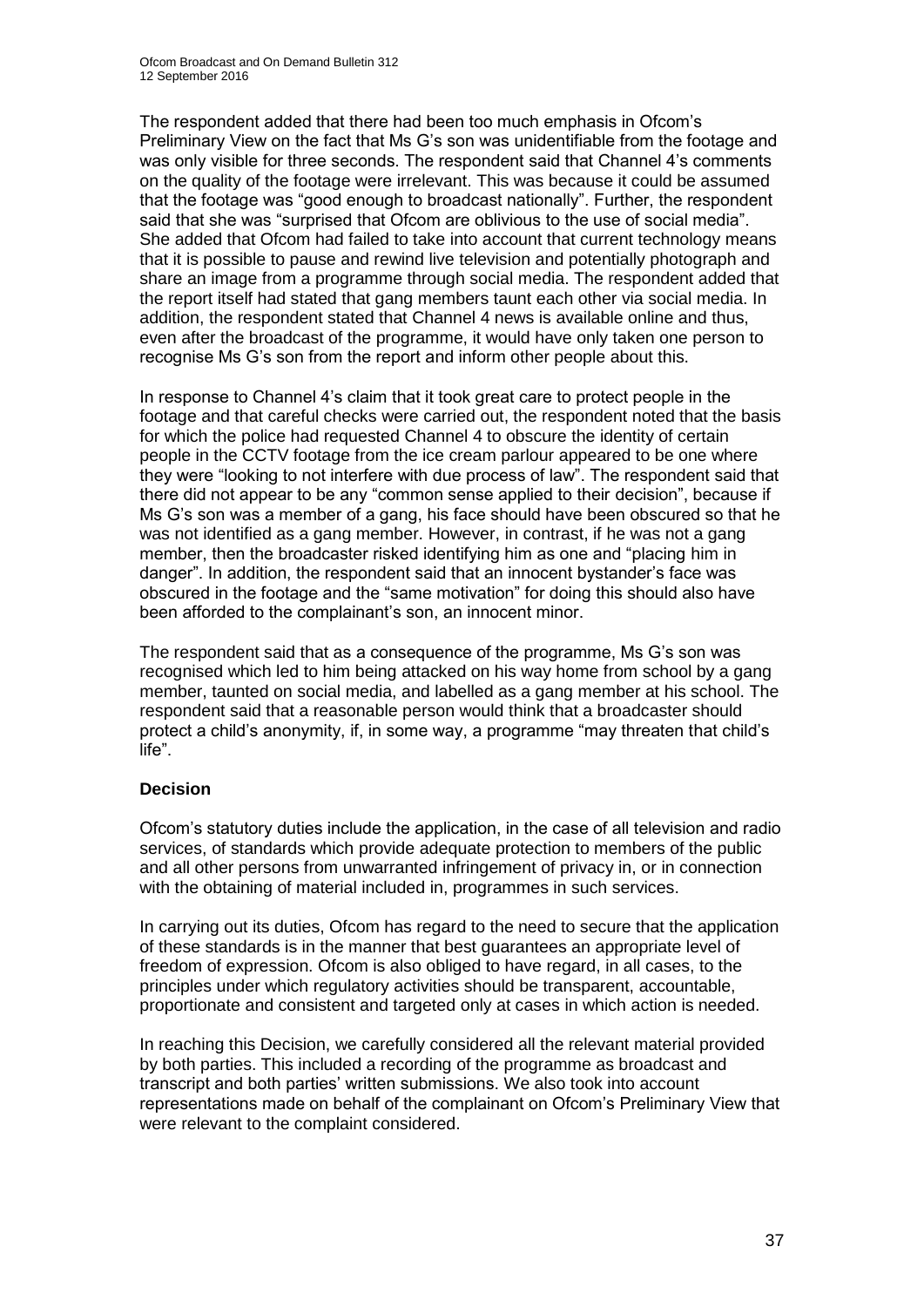#### Unjust or unfair treatment

When considering and deciding complaints of unjust or unfair treatment, Ofcom has regard to whether the broadcaster's action ensured that the programme as broadcast avoided unjust or unfair treatment of individuals and organisations, as set out in Rule 7.1 of the Code.

a) We considered Ms G's complaint that her son was treated unjustly or unfairly in the programme as broadcast because the inclusion in the programme of footage of her son would have led viewers to believe that her son was part of the gang and that he appeared to be "guilty" as his face was not obscured.

Ms G said that her son was identifiable in the background of the footage of the ice cream shop confrontation while some of the "guilty youths faces" were blurred. Ms G said her son was innocent and had not been prosecuted in relation to the incident. Ms G said that her son's life had been endangered as a result.

In assessing this head of the complaint, we had regard to Practice 7.9 of the Code which states that before broadcasting a factual programme, broadcasters should take reasonable care to satisfy themselves that material facts have not been presented, disregarded or omitted in a way that is unfair to an individual or organisation.

We first assessed whether Ms G's son was identifiable from the footage and comments made in the report. We noted the considerations Channel 4 said it had taken in deciding whether to obscure the faces of some of those featured in the CCTV footage, and that it had blurred/pixelated certain individuals on the request of the Unit to avoid contempt of court where there were on-going proceedings, to protect identifiable victims and to protect the identity of youths who had been convicted. We also noted that, in response to Ofcom's Preliminary View, the respondent had submitted that Channel 4 appeared to have considered that, because Ms G's son was in a gang, "somehow he deserve[d] the exposure". The respondent said that it did not appear that Channel 4 was privy to information relating to Ms G's son's involvement in the incident prior to the broadcast of the programme and therefore suggested that could not be a justification for not pixelating him (while others featured in the footage were pixelated). The respondent also commented that they did not consider there was any 'common sense' applied in the approach to pixilation, and that, if Channel 4 had considered that he was in a gang, he should have been pixelated so that his life was not threatened, and if he was not in a gang, and was shown un-pixelated, there was a risk that he was identified as a gang member, also placing him in danger. Further, we noted Channel 4's comment that the face of Ms G's son had not been obscured because, in its view, that he was not identifiable from the footage.

Ms G's son was not named in the report nor was anything said to draw attention to him. In particular, we considered that the focus of the report was on the knives being brandished by the gang members rather than Ms G's son who, in our view, appeared as an incidental figure in the background of the footage.

We took into account that Ms G had identified her son from the footage and had said that the police were now involved with protecting her son. We further noted that, in response to Ofcom's Preliminary View, the respondent had stated that Ms G's son had been identified from the footage which had led to him being attacked, taunted on social media, and labelled as a gang member at school.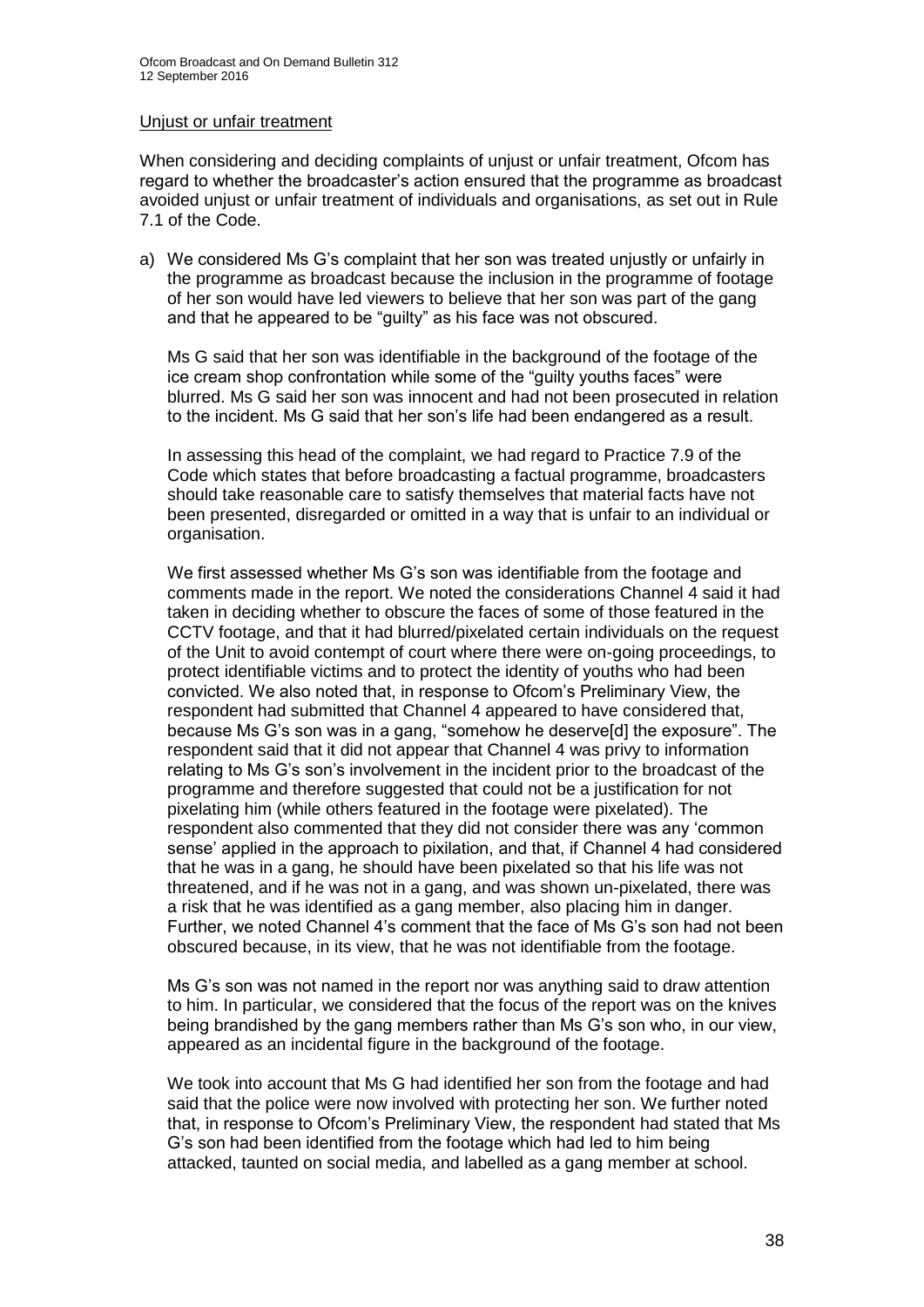We also took into account Ms G's representative's comments in response to Ofcom's Preliminary View that the footage was of sufficient quality for it to be included in the news report. We noted too the submission that Ofcom had not taken into consideration that current technology enabled viewers to pause and rewind a television programme and potentially photograph and share an image from a programme with others through social media, and that this ability to share an image from the footage was exacerbated where footage is made available online after the broadcast. However, we considered that the footage of Ms G's son which was included in the programme was very fleeting (being only three seconds in total) and even if viewers had the capability of pausing and capturing an image from the footage, the footage was quite blurred and there was nothing particularly distinctive about Ms G's son's appearance that we considered could reasonably be regarded as rendering him identifiable to an ordinary viewer. Although we noted that the respondent had said that Ms G's son had been identified on social media, and that this had led to him being attacked, it was not clear whether the broadcast of the footage itself had led to his identification by those who were not already aware of his involvement in the incident (as opposed to this being as a result of comments on social media).

Therefore, given the above factors, we considered that while Ms G's son may have been identifiable from the footage as broadcast in the programme, it would have only been to a small and limited number of individuals who knew him and also had knowledge of the incident shown in the report.

In light of the above, it was our view that the inclusion of the footage of Ms G's son in the programme would not have resulted in unfairness to him as those who may have been able to identify him, would have already been aware of the circumstances surrounding his presence at the incident.

Therefore, taking into account all the facts set out above, we considered that Ms G's son was not treated unjustly or unfairly in the programme as broadcast.

#### Unwarranted infringement of privacy

In Ofcom's view, the individual's right to privacy has to be balanced against the competing rights of the broadcaster to freedom of expression. Neither right as such has precedence over the other and where there is a conflict between the two, it is necessary to intensely focus on the comparative importance of the specific rights. Any justification for interfering with or restricting each right must be taken into account and any interference or restriction must be proportionate. This is reflected in how Ofcom applies Rule 8.1 which states that any infringement of privacy in programmes, or in connection with obtaining material included in programmes, must be warranted.

In addition to this Rule, Section Eight (Privacy) of the Code contains "practices to be followed" by broadcasters when dealing with individuals or organisations participating in, or otherwise directly affected by, programmes, or in the making of programmes. Following these practices will not necessarily avoid a breach of Rule 8.1 and failure to follow these practices will only constitute a breach where it results in an unwarranted infringement of privacy.

We noted that at the time the footage of Ms G's son was filmed and broadcast, he was under the age of 16. In assessing both heads of complaint, Ofcom therefore had particular regard to Practices 8.20 and 8.21. Practice 8.20 of the Code states that broadcasters should pay particular attention to the privacy of people under sixteen,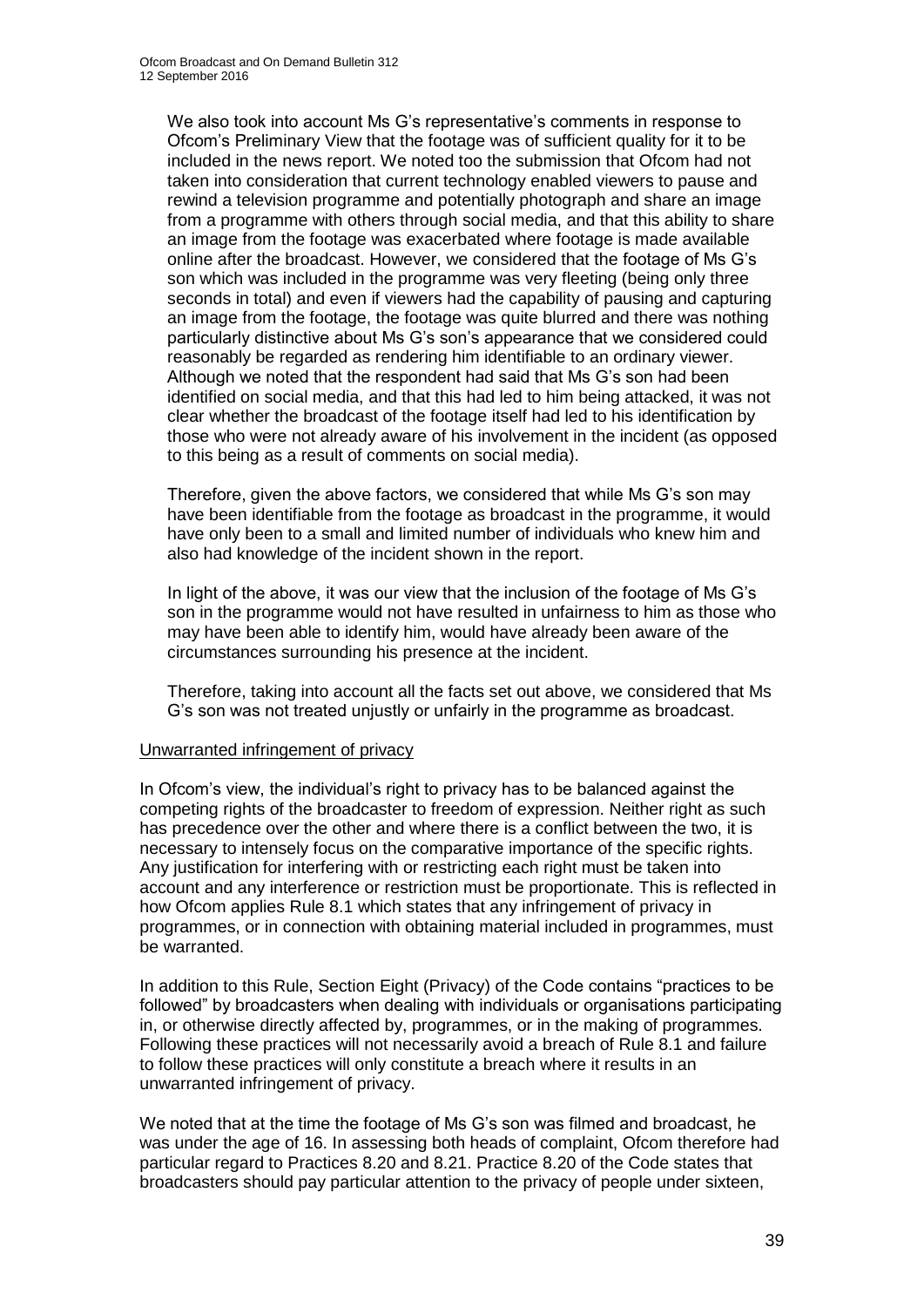and Practice 8.21 states that where a programme features an individual under sixteen or a vulnerable person in a way that infringes privacy, consent must be obtained from: a parent, guardian or other person of eighteen or over in loco parentis; and wherever possible, the individual concerned; unless the subject matter is trivial or uncontroversial and the participation minor or it is warranted to proceed without consent.

b) Ms G complained that her son's privacy was unwarrantably infringed in connection with the obtaining of material included in the programme because CCTV footage of her son witnessing a gang related confrontation was obtained from the police for inclusion in the programme.

In assessing this head of complaint Ofcom had particular regard to Practice 8.5 which states that any infringement of privacy in the making of a programme should be with the person's and/or organisation's consent or be otherwise warranted. Ofcom also had regard to Practice 8.9 which states that the means of obtaining material must be proportionate in all the circumstances and in particular to the subject matter of the programme. As noted above, we also took into consideration Practices 8.20 and 8.21.

We first considered the extent to which Ms G's son had a legitimate expectation of privacy in the particular circumstances in which the material included in the programme had been obtained.

We noted Channel 4's contention that the CCTV captured criminality of the highest order. However, in our view, a person is not necessarily deprived of a legitimate expectation of privacy because they were involved in, or a witness to, criminal conduct. Ofcom considers that the test as to whether a legitimate expectation of privacy arises is objective: it is fact sensitive and must always be judged in light of the circumstances in which the individual concerned finds him or herself. Ofcom therefore approaches each case on its facts. It is worth noting that some activities may be of such a private nature that filming or recording, even in a public place, could involve an infringement of privacy.

We noted that Ms G's son was filmed at an ice cream parlour at a time when a fight between two rival gangs took place. We recognised that the footage of Ms G's son was filmed from a CCTV camera on the premises and that it was provided to the police for the purpose of investigating the incident. We also noted that the incident occurred in a place which was accessible to the public and that the confrontation was likely to have been witnessed by members of the public who were in the ice cream parlour at the time.

It was not made clear from either party's submissions whether, at the time of the incident, Ms G's son was aware that his actions were being recorded by a CCTV camera. We also noted that at the time of the filming, Ms G's son was 14 years old and may, therefore, have been more vulnerable, given his age, than an adult filmed in similar circumstances. In particular, we took into account the fact that the CCTV recorded his presence at a serious incident where knives were brandished and it therefore showed him in what could reasonably be considered to be a sensitive situation.

However, it was our view that the material was obtained by Channel 4 to help illustrate the issue of the increased use of knives by gangs in London rather than to focus in any way on anyone who was present at the incident. We took into account Ms G's representative's comments on Ofcom's Preliminary View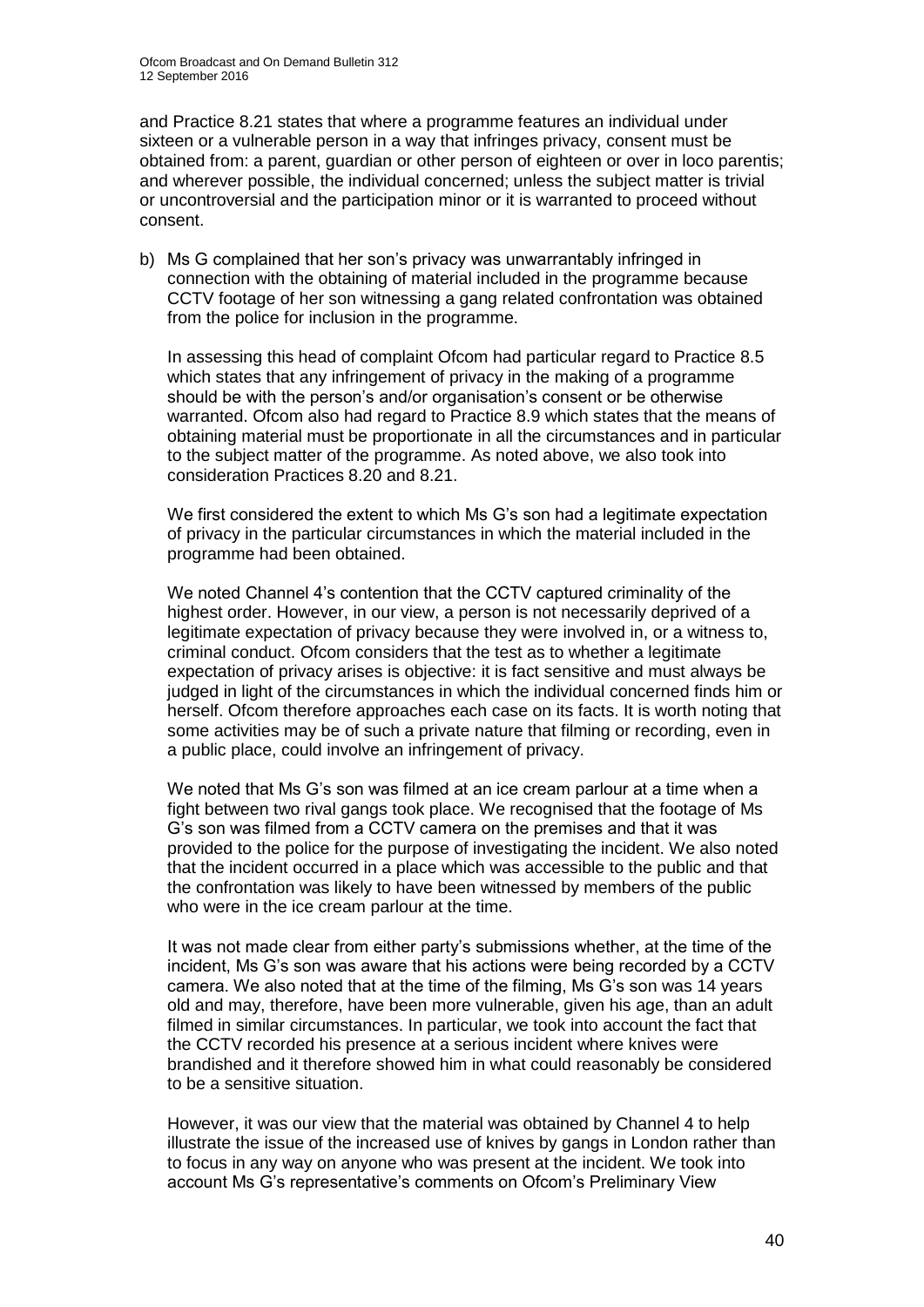regarding the quality of the CCTV footage and the fact that she said that Ms G's son had been identified even though the footage was only three seconds in duration.

However, for the reasons already given in head a) above, following careful consideration of the CCTV footage, we came to the view that Ms G's son was not readily identifiable to an ordinary viewer from the footage. The CCTV footage of him was fleeting and, while his face had not been obscured, his facial features were not clear and there was nothing else distinctive about his appearance. We therefore considered that he would have been identifiable only to a small and limited number of people who knew him and had knowledge of the incident. We also did not consider that the footage revealed anything else personal or sensitive about him.

In these particular circumstances, Ofcom therefore considered that Ms G's son did not have a legitimate expectation of privacy in relation to the obtaining of the footage of him included in the programme. Having reached this conclusion, it was not necessary for Ofcom to consider whether any infringement into the privacy of Ms G's son was warranted.

Therefore, Ofcom found that Ms G's son's privacy was not unwarrantably infringed in connection with the obtaining of this material for inclusion in the programme.

c) Ms G also complained that her son's privacy was unwarrantably infringed in the programme as broadcast because CCTV footage of her son witnessing a gang related confrontation was broadcast without her consent.

In assessing this head of complaint, as well as taking into consideration Practices 8.20 and 8.21, we also had regard to Practice 8.6 of the Code which states that if the broadcast of a programme would infringe the privacy of a person, consent should be obtained before the relevant material is broadcast, unless the infringement of privacy is warranted.

We first considered the extent to which Ms G's son had a legitimate expectation of privacy in relation to footage of him being included in the programme without his mother's consent.

As under head b) above, the test applied by Ofcom as to whether a legitimate expectation of privacy arises in relation to inclusion of footage in the programme as broadcast is objective: it is fact sensitive and must always be judged in light of the circumstances in which the individual concerned finds him or herself.

We took into account that Ms G's son was a minor and the footage showed that he was present at a serious incident and therefore showed him in a sensitive situation. We did not consider that the footage revealed anything else personal or sensitive about him.

We also took into account Ms G's representative's comments on Ofcom's Preliminary View that Ms G's son had been identified and taunted on social media, labelled as a gang member at school and attacked following the broadcast. We considered that if this had been the result of Ms G's son being identified as having been involved in this incident from the footage as broadcast in the programme by those who were not previously aware of this fact, these were factors that would point strongly towards Ms G's son having a legitimate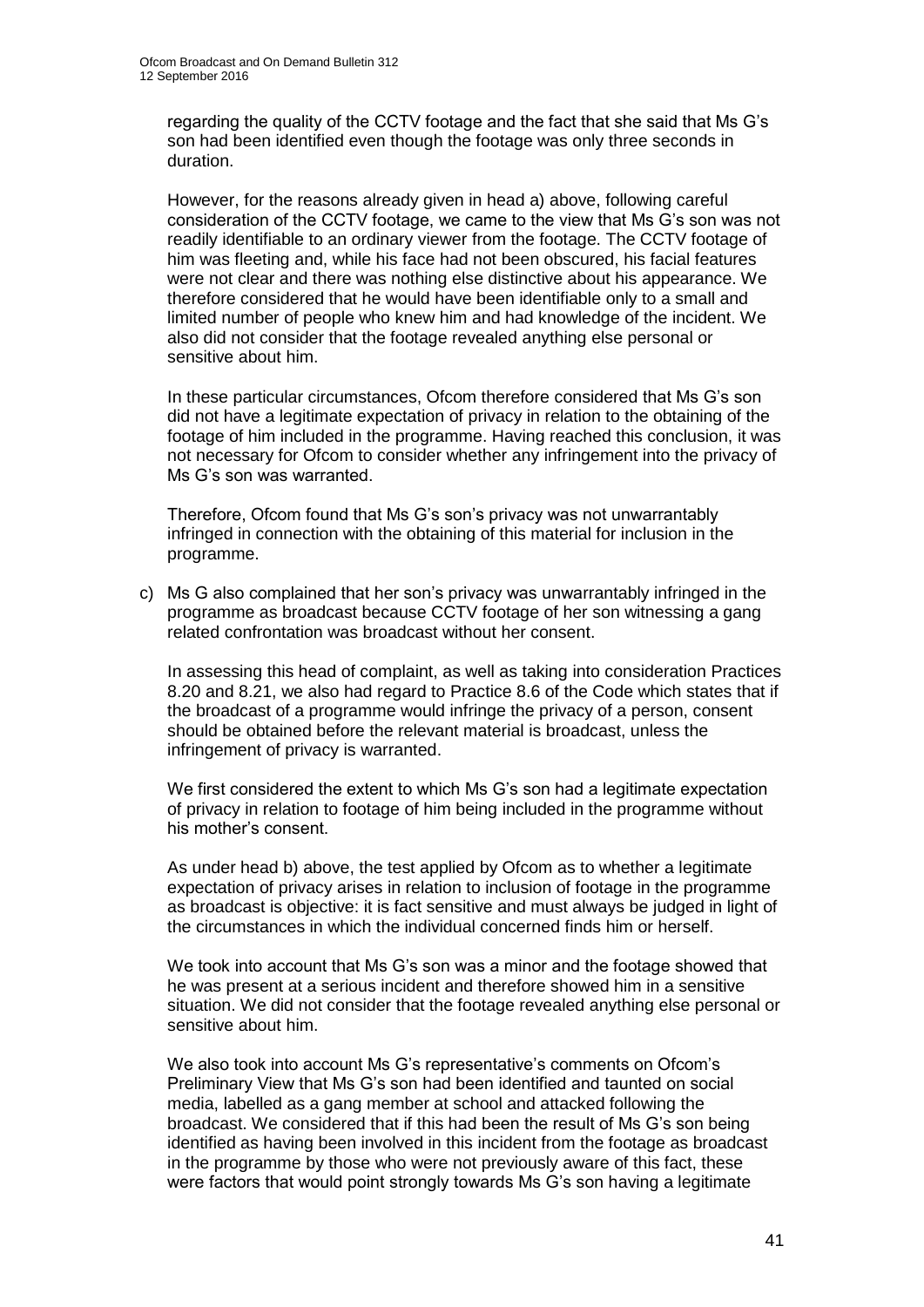expectation of privacy in connection with the broadcast of this footage. However, it was not clear that the broadcast of the footage itself had led to his identification by those who were not already aware of his involvement in the incident (as opposed to this being as a result of comments on social media).

For the reasons already given in head a) above, following careful consideration of the footage as broadcast, we came to the view that he was only identifiable from the footage to a small and limited number of people who already knew him and had knowledge of the incident. We therefore concluded that, on balance, in the particular circumstances of this case, Ms G's son did not have a legitimate expectation of privacy in relation to the broadcast of the footage of him in the programme. Having reached this conclusion, it was not necessary for Ofcom to consider whether any infringement into the privacy of Ms G's son was warranted.

Ofcom therefore considered that Ms G's son's privacy was not unwarrantably infringed in the programme as broadcast.

**Ofcom has not upheld Ms G's complaint on behalf of her son of unjust or unfair treatment in the programme as broadcast and of unwarranted infringement of privacy in connection with the obtaining of material included in the programme, and in the programme as broadcast.**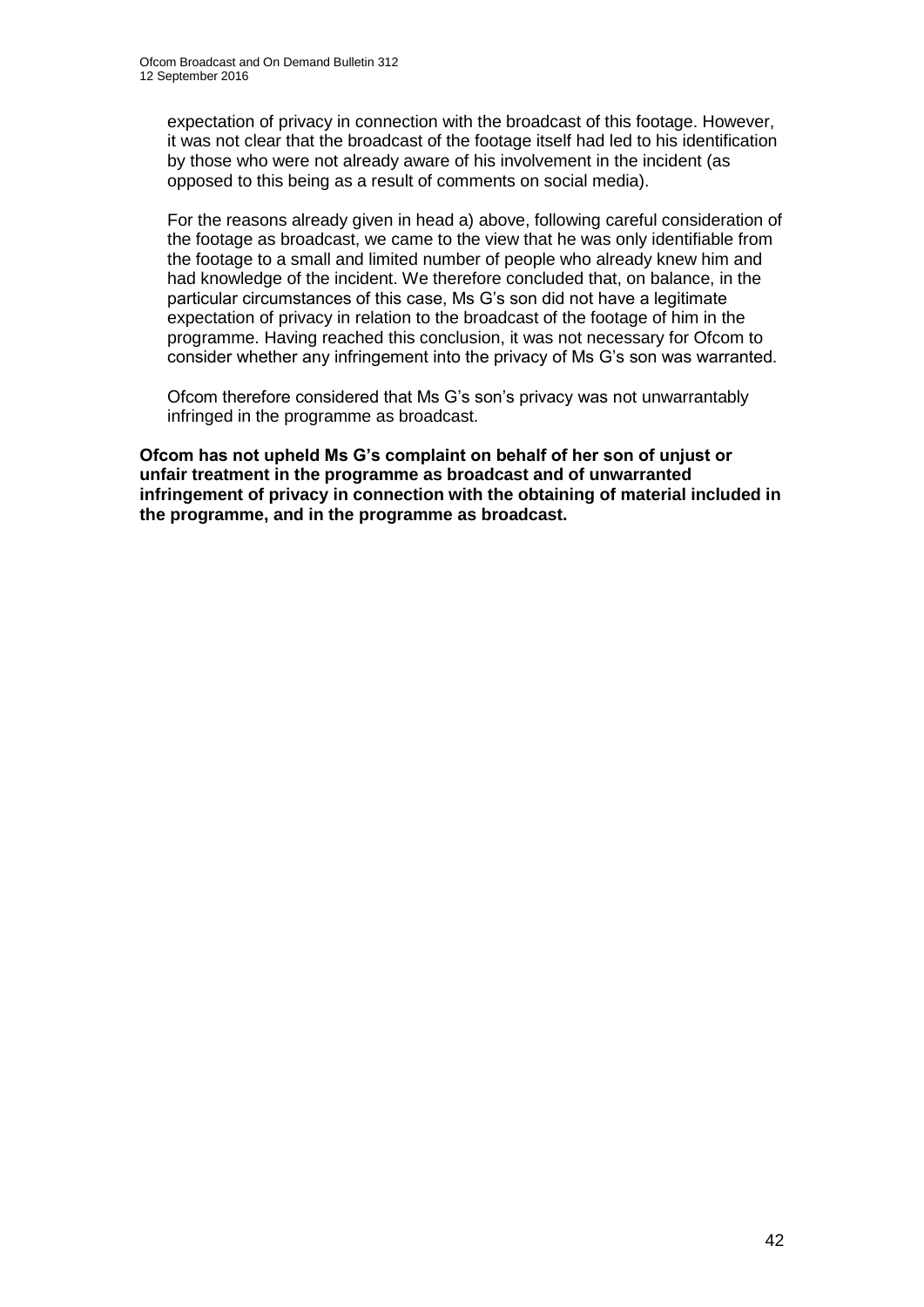# **Not Upheld**

# **Complaint by Miss Lauren Reis**

*The House of Hypochondriacs, Channel 4, 24 November 2015*

# **Summary**

Ofcom has not upheld Miss Reis' complaint of unjust or unfair treatment and of unwarranted infringement of privacy.

The programme followed four people who suffered from health anxiety and were trying to *"gain better control"* of their anxiety. Three of the contributors, one of whom was Miss Reis (the complainant), stayed in a 'contributor house' together and took part in what the programme described as *"intensive exposure therapy".* After visiting a GP's surgery, as part of the exposure therapy, Miss Reis decided she did not wish to continue with the therapy. Subsequently, she left the project.

Ofcom found that:

- Miss Reis was not treated unjustly or unfairly in the programme as broadcast, because we considered that:
	- $\circ$  In the particular circumstances of this case. Miss Reis gave informed consent for the programme makers to receive and record information about her and to film her for inclusion in the programme;
	- o The fact that the programme makers included footage of and information about Miss Reis in the programme as broadcast, and that the programme was entitled *House of Hypochondriacs*, was not unfair to her; and,
	- $\circ$  The programme makers edited the relevant contribution (i.e. Miss Reis's exit interview) fairly and took reasonable care to satisfy themselves that material facts with regard to Miss Reis' reasons for leaving the project were not presented, disregarded or omitted in a way that was unfair to her.
- Miss Reis had an expectation of privacy in relation to the receipt and recording of information about and footage of her, and in relation to the broadcast of part of this material in the programme. However, she had consented to the obtaining and subsequent broadcast of this material. Therefore, in the particular circumstances of this case, Miss Reis' privacy was not unwarrantably infringed in these respects.

# **Programme summary**

On 24 November 2015, Channel 4 broadcast a factual documentary *House of Hypochondriacs*. The presenter, Dr Christian Jessen, introduced the programme by stating that:

*"Thanks to the internet, hypochondria is on the increase and affects a surprisingly large number of people…for those who are abnormally anxious about their health it is a very real and it is a very trying condition…It is estimated that the NHS spends around £2 billion a year on the 'worried well' placing more and more strain on an already overburdened health care system".*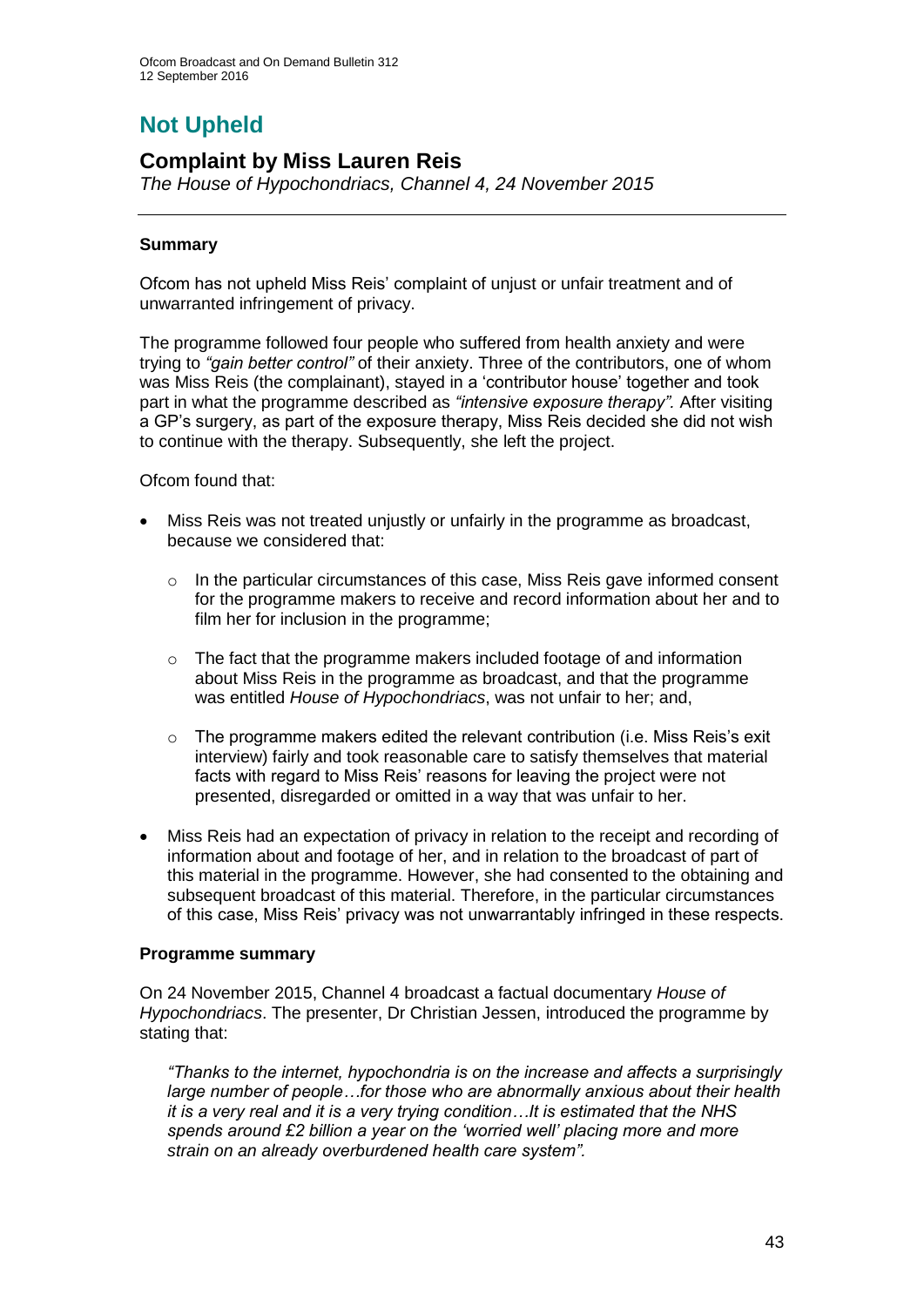The presenter explained that the programme would follow a number of people who were *"obsessed with their health to see if we can help them gain better control over their anxiety".* A number of contributors, including the complainant, were then seen entering a house with suitcases. The presenter explained that for a week he was going to be working with these individuals who suffered from health anxiety*.* Three of the contributors, "Shaun", "Angela", and "Stacey", then listed the health problems they suspected they had suffered from and Shaun said he had diagnosed a number of these *"with the help of doctor Google".* Miss Reis (referred to in the programme as "Lauren") spoke briefly and said she had not *"drunk tap water since she was 20".* 

The presenter explained that three of the contributors had agreed to live together for a week and be subject to *"intensive exposure therapy"* which involved *"coming face to face with their worst fears".* The fourth contributor, Stacey, had decided not to live with the others because of the severity of her condition. The programme explained that for Angela and Shaun this would mean an end to their daily visits to the GP and stated this was *"not a problem for Lauren, who rarely visits her doctor for fear of germs".* 

The programme introduced Shaun, who explained that he had visited A&E about 29 times in the last eight months. Figures on screen showed the estimated cost of this to the NHS was over £10,000. The programme then introduced Angela, who explained the extent of her health anxiety, including sometimes visiting the GP every day in a week.

The programme then showed Miss Reis at her home. The presenter stated:

*"My third house guest is 37-year old Lauren, whose severe anxiety about picking up any germs that could make her be sick has completely ruled her life for twenty years. Lauren lives with her mum in the North of England and suffers from emetophobia<sup>1</sup> and obsessive compulsive contamination disorder – a fear of being sick".* 

Miss Reis was then interviewed about her condition. She stated:

*"There are a number of behaviours that I might do to sort of protect myself from becoming ill…The excessive cleaning - I did wash myself in detergent, I don't wash my dishes in the kitchen sink because I don't want any bacteria on my plates* [Miss Reis was shown washing dishes in a bath]*. I don't sit directly on a toilet seat, it is always laden with papers, and that is on every toilet – even when I have lived in a flat on my own I have still done it because I know guests come round and put their dirty bottoms on my…* [Miss Reis laughed]. *I will hear someone cough, initially I will think 'Oh, have they been sick?' even when I know they are not sick but they could actually be passing something on to me".*

The presenter then stated:

1

*"Unlike the others Lauren doesn't seek medical help even when concerned she is seriously ill".*

<sup>1</sup> Emetophobia is an anxiety disorder where individuals have a fear of vomiting or seeing others vomiting.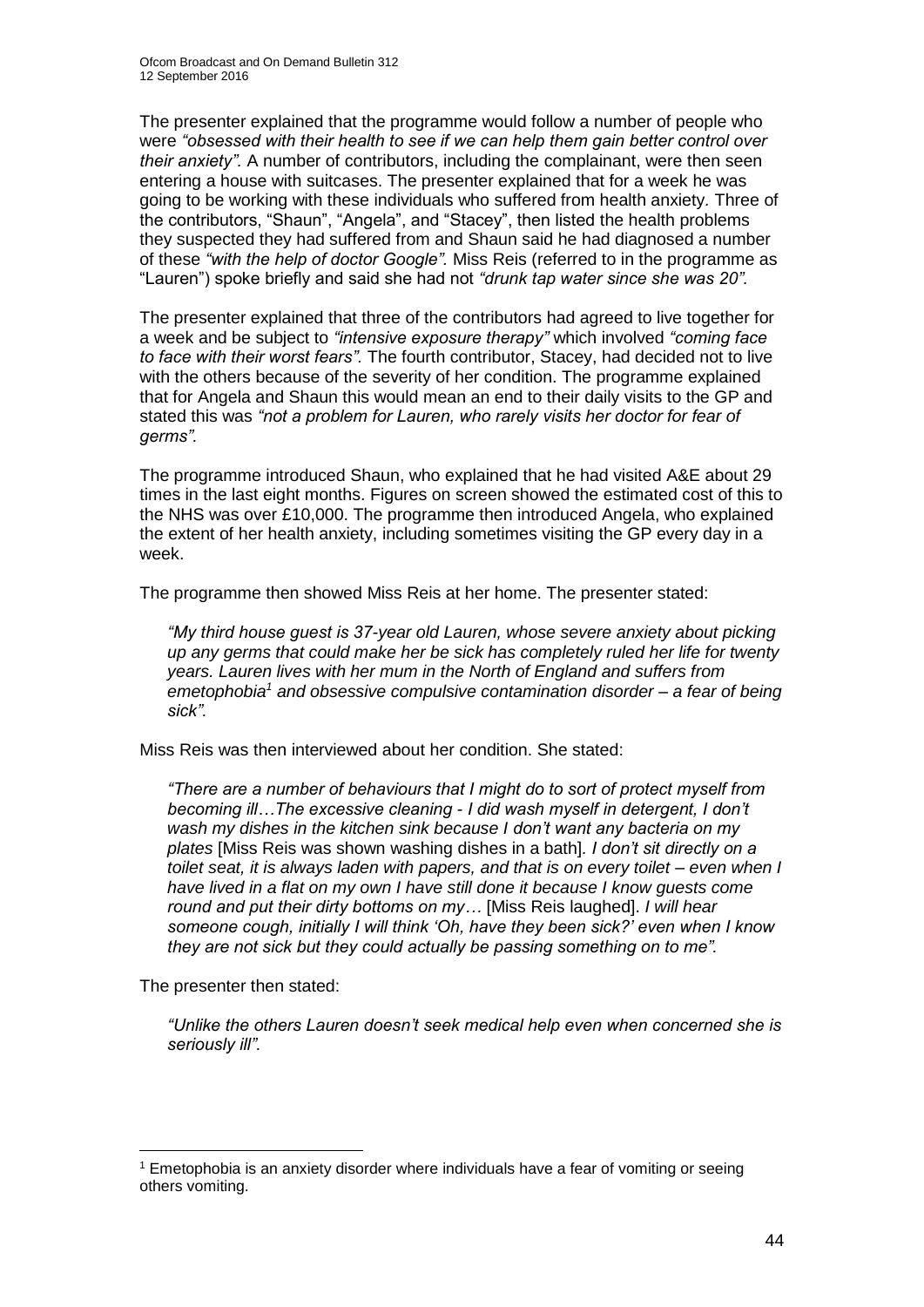Miss Reis said:

*"I don't want to go to the doctors at all, I don't want to go into a hospital even with regard to my own health there is things occurring with my body that I know I need to go to the doctors for but I won't".* 

Later in the programme, the presenter stated that:

*"As a nation we are now visiting our GP for ailments that are so minor we probably could deal with ourselves or more worrying problems that are nonexistent".*

The presenter explained he was:

*"…on my way to meet my patients to start their experimental exposure therapy. As I am throwing them in at the deep end I want to make absolutely sure that they are all on board with this treatment".* 

Miss Reis, Shaun and Angela were shown seated in the garden of the contributor house and were joined by the presenter. He asked the contributors what they thought of the idea that they would be spending time at a GP surgery and a local hospital. Miss Reis explained:

*"To go to a doctor's surgery or a hospital for me it brings me into contact with what I am most fearful of which is vomiting. I would rather stay away from places like that. It creates more anxiety for me".*

The presenter asked Miss Reis:

*"But you are still prepared to do it?"*

She replied:

*"I know I am challenging a fear when I am doing it and I know, inevitably that will only make things better for me in the long term if I challenge those fears".*

The presenter explained that the purpose of sending the contributors to spend a day at a busy GP's surgery was to give them a different perspective and see *"what other people use their GPs for"*. The presenter explained that Angela and Shaun visit their GP up to five times a week. Shaun expressed the view:

*"I don't care how much I've cost the NHS, I've paid for it. That's my right to use that service. Abused it? I have. Cost it money? It is money where it needs to go".*

The presenter then explained that Miss Reis was *"so anxious about catching an infection from other people"* that she had *"stayed away"* from GPs. Miss Reis then said she had been to the doctors *"three, four times probably in the last ten years"*.

The three contributors were subsequently shown sitting in front of a monitor in a room at the GP's surgery on which they could see footage of a doctor, who was in another room in the surgery, as he talked to several patients. The footage of the doctor during his patient consultations was intercut with footage of the contributors. During this section of the programme, Angela and Shaun were shown discussing the visits they regularly made to the GP and Miss Reis was shown saying: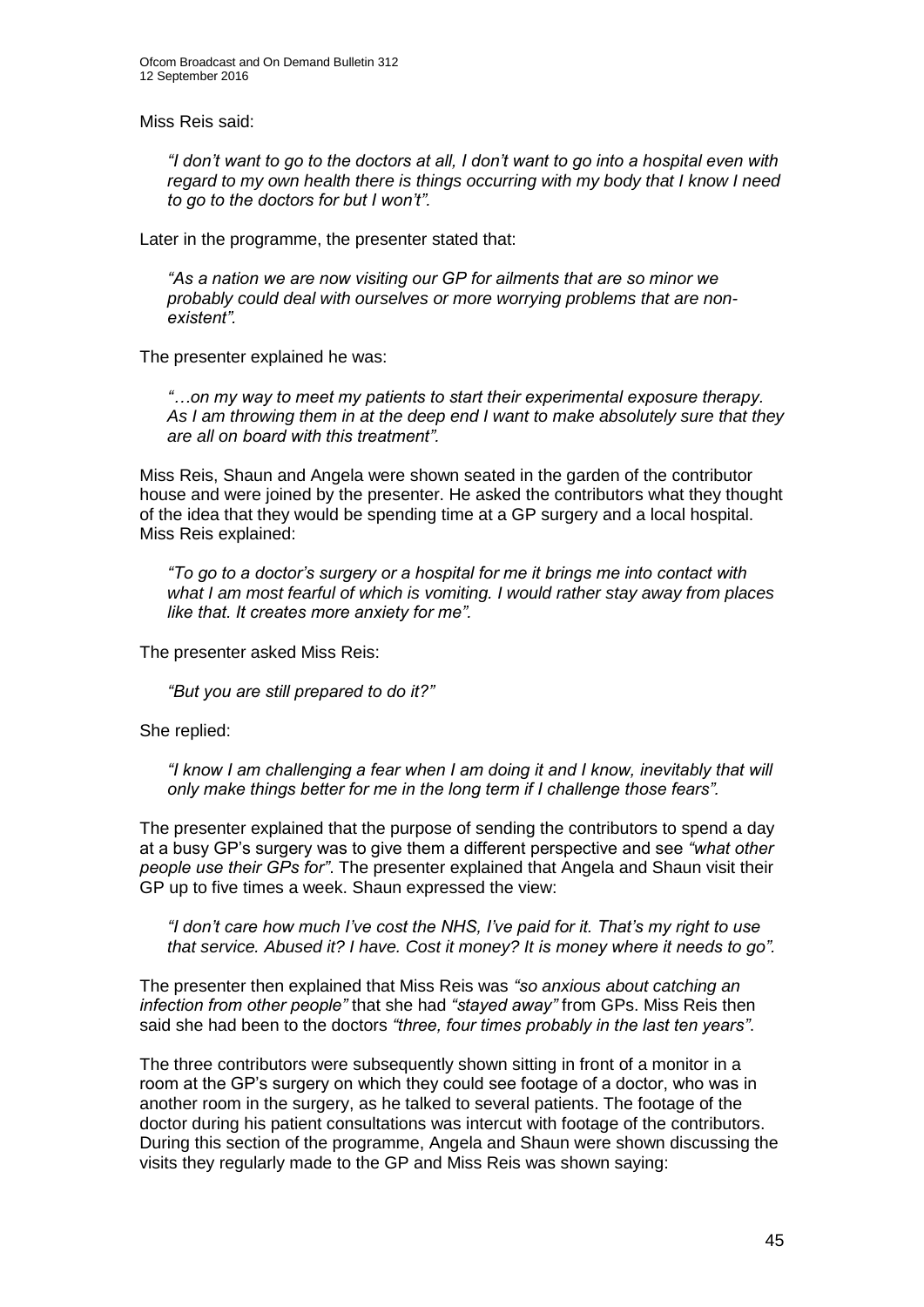*"I keep thinking how long do I need to be in this room for? How long have we been – so these thoughts that I'm having. I just want to escape; it is a really uncomfortable environment to be in. I don't like sitting on the chair. I noticed that there was a mark on the chair".*

Later, Angela and Shaun were shown outside a hospital with the presenter. He explained that the next stage of the exposure therapy would be for the contributors to spend time in a hospital with medical professionals, but that Miss Reis had decided *"she can't face it"*. The presenter subsequently said:

*"Lauren's condition is so extreme that being in a strange house is an enormous challenge. Having survived the GP visit, today's trip to St. George's* [the hospital] *is just too much".*

Miss Reis was then shown saying:

*"When I found out that we were going to spend the day in the hospital the instant thought is 'I went to the GPs for ten hours the other day, do I need to do this again' but also because I knew it was going to be more hands on, I knew I wasn't going to be able to get away with that this time round and I knew there would be a lot of contact".*

Angela and Shaun were shown at the hospital cleaning medical equipment with staff. The programme then showed Miss Reis at the contributor house making a sandwich and carefully folding down the packaging, explaining that she did this so that it did not come into contact with the bread.

The presenter explained:

*"Lauren's health anxiety is based around a fear of vomiting and her routines are designed to help her avoid picking up any pathogens that may cause her to be sick".* 

Miss Reis was shown explaining that she checked the packaging of food to ensure that there was no potential for the food to have been exposed to air, deteriorated as a result; and, thereby make her unwell. She then said:

*"It* [her health anxiety] *has managed my full life for the past 20 years so it is not something I can just let go of".*

The presenter then stated:

*"Lauren may not feel yet ready to tackle her issues but I am hoping that by exposing Angela and Shaun to the inner workings of a hospital, it will get them to think more logically about their bodies and any symptoms before immediately assuming the worst and calling the GP".* 

Angela and Shaun were then shown working at the hospital and talking to the staff about their jobs and reflecting on their condition. The presenter stated:

*"Many people have a tendency not to take health anxiety very seriously but for sufferers it is a very real and it's a very destructive condition leading to a rapid downward spiral that can be very hard to get out of. Combatting it takes a lot of time and it takes a lot of effort… Angela is definitely making steps in the right direction, but Lauren and Shaun aren't making quite the same progress. Their*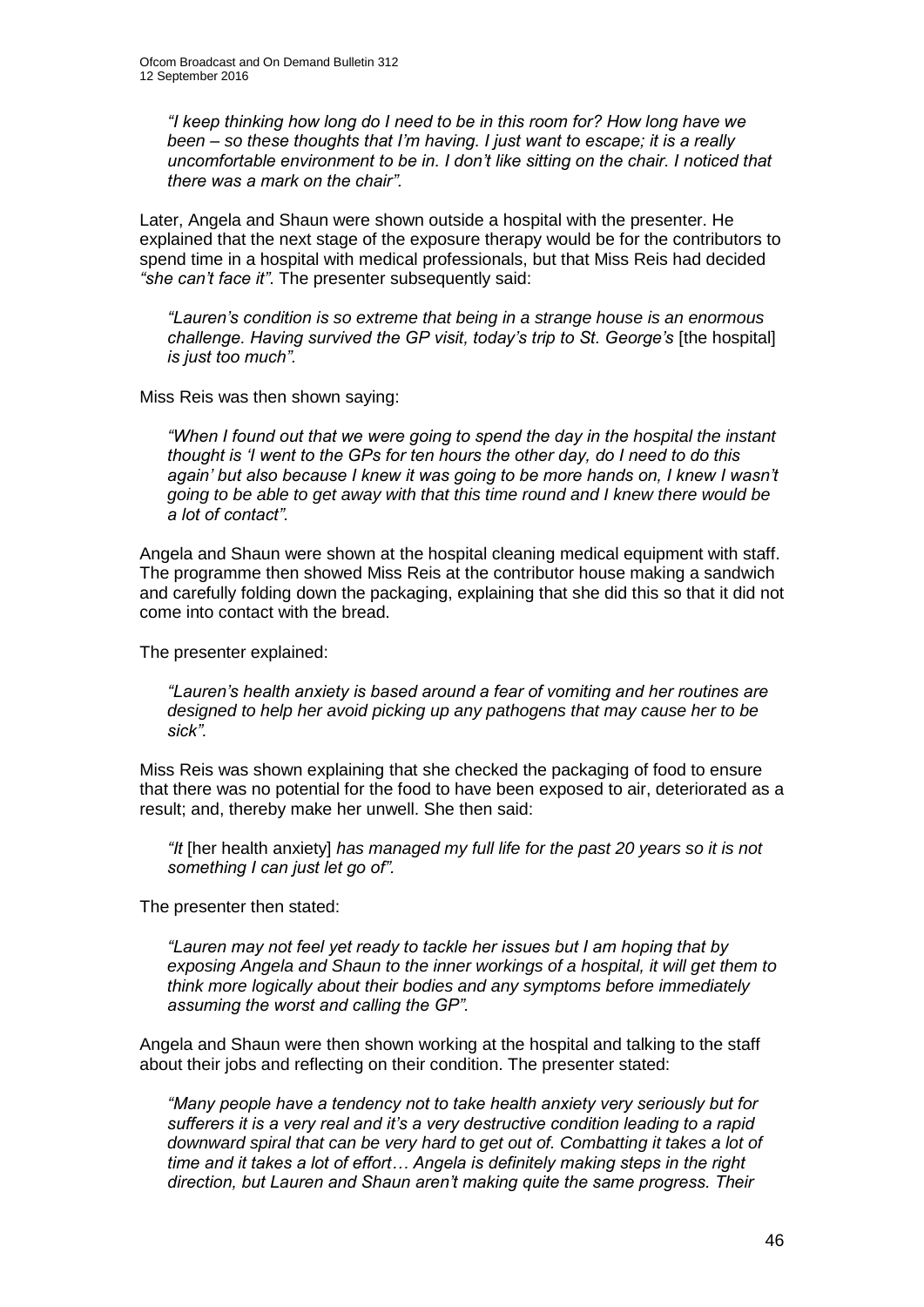*health anxieties still very much have the better of them. We've still got quite a lot of work to do to pull them out of this downward spiral they are in".*

Shortly after, the presenter explained that *"Lauren has concluded that this particular immersive therapy is not right for her"* and Miss Reis explained that she was:

*"…feeling a little disappointed that I couldn't see the full week through. But I actually think it is just because the treatment isn't suitable for me at this stage of my own personal therapy and journey, if you will".*

Miss Reis was then shown leaving the contributor house. The programme continued to focus on Angela and Shaun's exposure therapy and the presenter visited a further contributor, Stacey, whose condition meant she was unable to leave her home. The presenter later explained that he was *"sorry to lose Lauren, but I have to say it was the right decision and I will continue to look for the right therapy for her".*

At the end of the programme, a caption was shown which read: *"Lauren is continuing with therapy back home".* 

#### **Summary of the complaint and the broadcaster's response**

#### The complaint

#### *Unjust or unfair treatment*

Miss Reis complained that she was treated unjustly or unfairly in the programme as broadcast. In particular:

a) Miss Reis said that she was misled over the nature of the programme and did not give informed consent.

In particular, Miss Reis said the programme was described to her as "sensitive/informative" but that this was not the case and the programme put vulnerable people, including herself, through "humiliating and unnecessary anxiety-provoking activities". Miss Reis said that she withdrew from filming early in the process due to a "sense of non-disclosure". For instance:

- A programme description did not appear on the release form, but Miss Reis said that she was informed verbally by the programme makers that the programme would be a "sensitive account of health related anxiety/phobias". Miss Reis said that she discovered a press release on the Channel 4 website shortly after filming had begun which contradicted this.
- She was assured that the working title of the programme (House of Hypochondriacs) was for "admin purposes" and subject to change. Miss Reis stated that she was told that if this title was used, the content would be different.
- b) Miss Reis said that unfair claims were made about her in the programme.

In particular, Miss Reis said that the programme stated that she had received the correct treatment, but had left the contributor house as she was unable to cope with the exposure therapy. Miss Reis said that her reasons for leaving the project included: the non-disclosure about the nature of the programme; and, the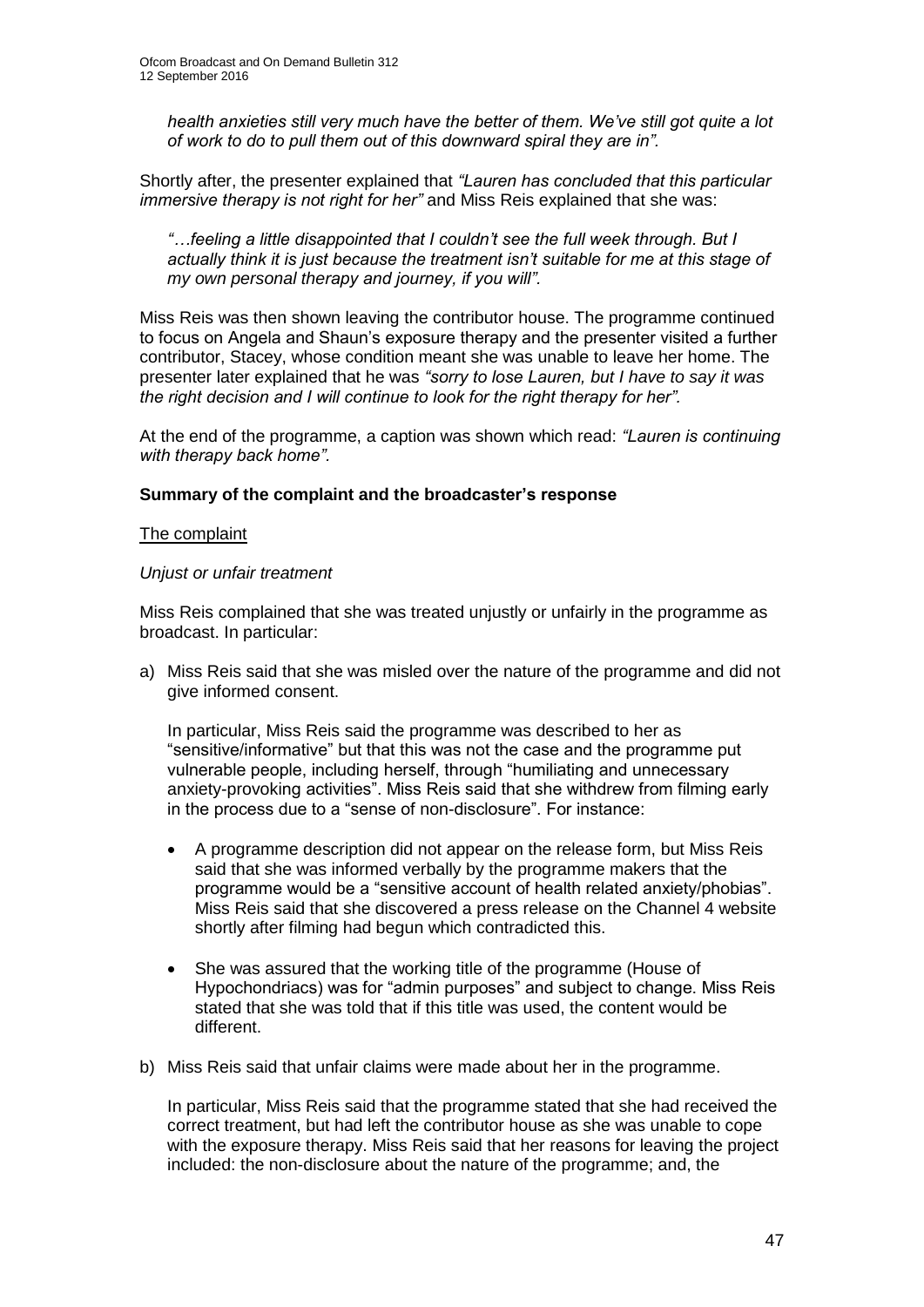techniques used by the programme makers. These reasons were not included in the programme.

# *Unwarranted infringement of privacy*

Miss Reis complained that her privacy was unwarrantably infringed in connection with the obtaining of material included in the programme. In particular:

c) Miss Reis said that she was misled about the nature of the programme and therefore did not give informed consent when disclosing details about her mental health to the programme makers. Miss Reis stated that the footage had been obtained in ways that were "not fully transparent or informative, especially when dealing with vulnerable categories".

For instance, Miss Reis said that she was not consulted in advance about the "exposure activities" and was not fully aware of what she was participating in. Ms Reis said that when she was questioned about this, she said that the programme makers stated that she and the other contributors were not allowed to know. Miss Reis said that the programme's psychotherapist agreed the exposure treatment was not suitable.

Miss Reis also complained that her privacy was unwarrantably infringed in the programme as broadcast. In particular:

d) Miss Reis said that the programme disclosed details about her health anxiety without her consent and included footage of her in the bathroom.

Miss Reis said that she would not have consented to disclosing details about her mental health to support a programme which focused on the cost of health anxiety to the NHS. Further, Miss Reis said that the programme makers filmed in her bathroom and she requested that this footage was not used, but that it was included.

Miss Reis said that following a second viewing of the programme (one day before it was transmitted), Channel 4 offered to remove her contribution from the programme but she did not accept this offer because she wished to pursue a fairness and privacy complaint about the programme with Ofcom.

#### Broadcaster's response

# *Background to the programme*

Channel 4 said that the programme was an "immersive features programme", the purpose of which was to give greater insight into what it is like to suffer from serious health anxiety and, hopefully, enable the contributors to begin a process of rehabilitation by confronting some of their biggest fears. It said that Miss Reis was included as someone who suffered from a debilitating health anxiety, emetophobia, a disorder which resulted in a fear of vomiting.

The broadcaster said that although medical professionals use the term "illness anxiety" rather than hypochondria, most viewers would only understand the latter term. It said that the term, hypochondria, is commonly used to refer to people who are afraid of becoming ill and this was explained to Miss Reis by one of the two psychologists who worked on the programme (see response to head a) below).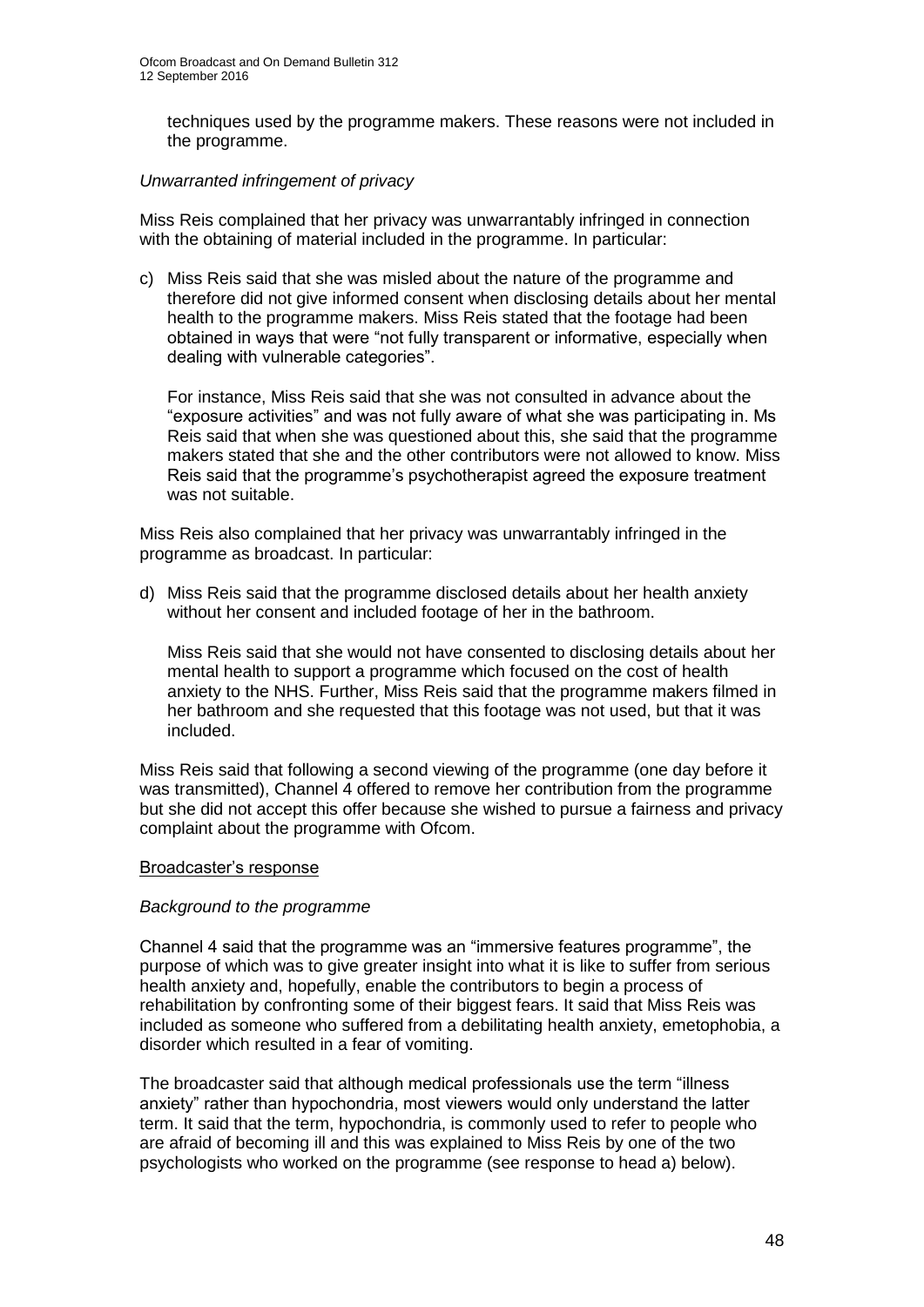Channel 4 acknowledged that Miss Reis' condition differed from that of the two other contributors (Shaun and Angela) with whom she shared a house during the filming, but said that the experts who worked on the programme considered that Miss Reis' fear of illness and germs came under the same umbrella of what lay people would call hypochondria. It also observed that, just before leaving the project, Miss Reis said that some of her feelings were exactly the same as Shaun and Angela's.

Channel 4 said that the production company engaged two independent, appropriately qualified and experienced mental health practitioners to work on the programme: a psychotherapist, whose role, working off-camera, was to assess the contributors' suitability to take part in the programme and to provide support before, during and after filming; and a psychologist, whose role, working on-camera, was to provide support and Cognitive Behavioural Therapy ("CBT") sessions (in which Miss Reis took part) during filming. The broadcaster added that these practitioners also "provided input into the exposure therapy the contributors would undertake" and that the presenter, who is a GP, was able to support the contributors throughout.

Channel 4 said that the agreed protocol for the making of this programme included: finding out about the contributors' particular conditions and needs; preparing a detailed risk assessment on the immersive therapies in the GP surgery and at the hospital; ensuring all contributors had a psychological assessment prior to filming – to ensure they were suitable to take part and had appropriate support; having the psychologists on hand for the contributors throughout filming; and, putting support for them in place both during and after filming. It also said that if a contributor felt uncomfortable and wanted to stop the treatment they were able to do so, noting that Miss Reis did this after the morning session at the GP's surgery and that all her requests were adhered to on every occasion she said she was uncomfortable with filming.

# *Miss Reis' consent*

Channel 4 said Ms Reis had responded to a casting advert posted on 15 July 2015 by the production company on Twitter which was entitled: "Are you a Hypochondriac?" and asked for people who suffered from health anxiety to get in touch. A copy of the advert was provided to Ofcom. It read as follows:

# "ARE YOU A HYPOCHONDRIAC?

Do you visit the doctor on a regular basis?

Are you constantly worrying about your health to the point that it is affecting your day to day life?

Are you always looking up symptoms on the internet, trying to self-diagnose?

We're looking to speak to people who suffer from HEALTH ANXIETY for a new immersive TV series.

Most of us worry about our health from time to time, but for some this worry NEVER goes away and becomes a problem in itself.

If this sounds like you, get in touch with us today…".

The broadcaster said that a press release announcing the programme under the title "House of Hypochondriacs" was issued the same day (15 July 2015) and the working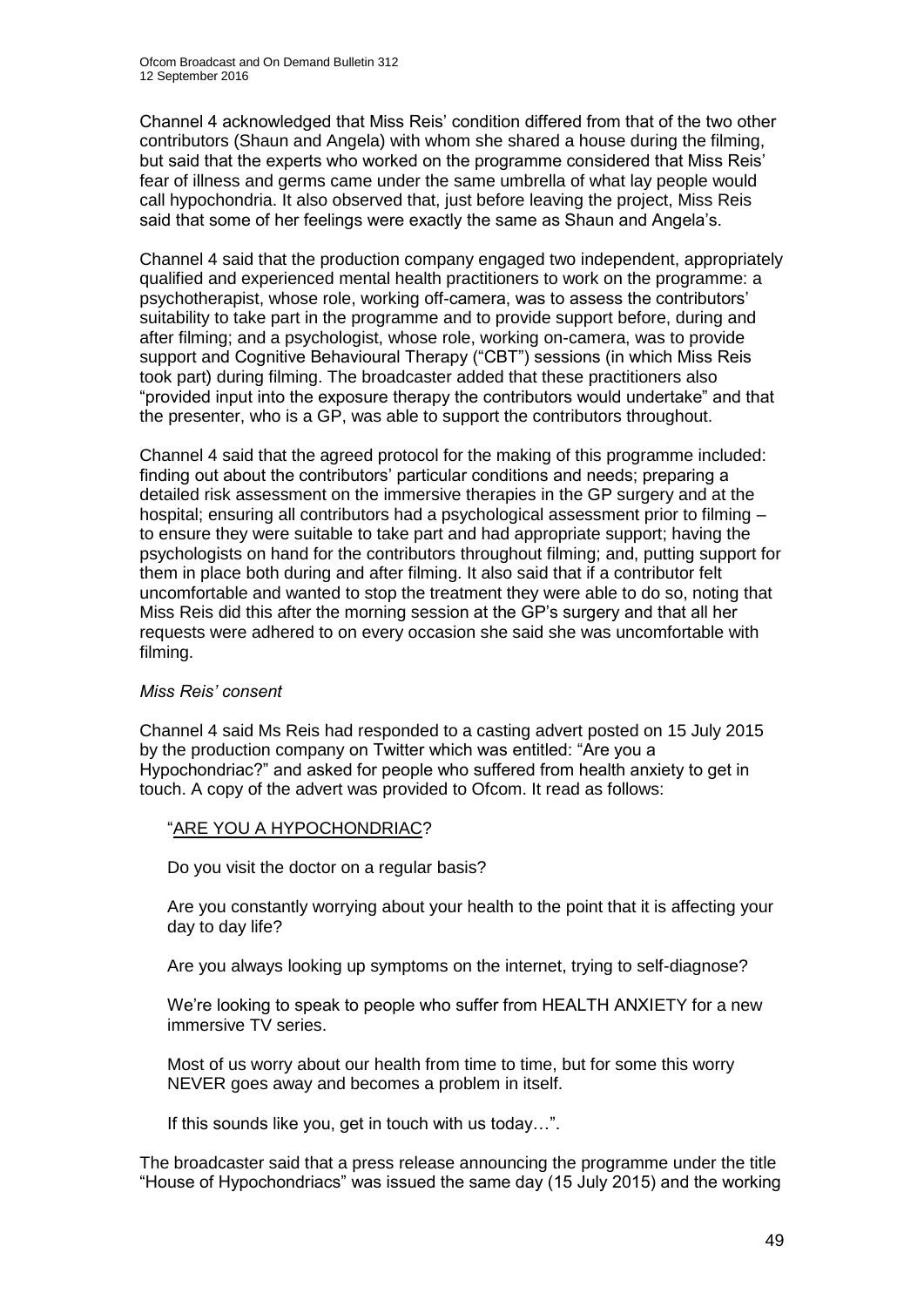title of the programme was always "House of Hypochondriacs". It said that Miss Reis: was told this before filming began; signed a release form which included this title and a description of the programme; and, was told on several occasions, before and during filming, that it was very unlikely to change (see response to head a)).

Channel 4 said all the contributors were to go through a process of "exposure therapy", which is a common treatment for health anxiety and Obsessive Compulsive Disorder ("OCD"), combined with CBT. The therapy was tailored to each contributor's particular vulnerabilities and progress during the course of the filming. The contributors were given general information about the exposure therapy, notably that it was immersive and would involve them visiting various medical organisations to help them better understand their fear of germs and disease. They were not given exact details in advance because the plans would change daily, informed by the progress of the individual and the clinical experts' opinions at the time. In addition, the programme makers and clinical experts considered that giving the contributors specific details about the treatments in advance might be counterproductive, given they were subject to change, because doing so could increase their anxiety.

The broadcaster said that on 17 July 2015, Miss Reis emailed the production company saying she suffered from emetophobia and, in her view, the thought process was "very similar" to health anxiety. Having spoken to Miss Reis, one of the programme makers sent her an application form and subsequently met with Miss Reis and her mother on 29 July 2015. Their discussion during this meeting included the following matters: if Miss Reis took part she would live in a house with other people who "share health anxieties", but her condition was specific while the others had a "different more generalised health anxiety"; the contributors would be in an "immersive situation"; the programme was being advised by a qualified CBT practitioner to whom the contributors would have access throughout the week of filming; and, the programme would involve engagement with various medical organisations (specifically, Miss Reis was told she would visit these organisations and speak to medical specialists to help her understand her fear of contamination). Channel 4 said that during this meeting Miss Reis was also told that the contributors would gain a basic knowledge of first aid and a much better understanding of how their bodies work with the aim of enabling them to have a more rational response when confronted by their fears.

Channel 4 said that Miss Reis was keen to contribute and understood the programme makers would need to assess her further with regard to her suitability to, and whether she would benefit from, taking part in the programme. As part of this process, on 12 August 2015, Miss Reis sent the production company an email detailing medical and psychological information about her conditions and about the treatment she had undertaken for them. Due to the sensitive nature of this email, the broadcaster did not provide a copy to Ofcom. However, it noted that, in this email, Miss Reis said that having been able to conquer many of her issues, the programme would "add a push of treatment" and she concluded that, notwithstanding some outstanding matters, "I'm fully capable of getting on a train and being in London for the week and being filmed. I know in the past if I was not able to do this, I wouldn't do it". The broadcaster added that Miss Reis told the psychotherapist who conducted an assessment of her prior to filming that her main motivation for taking part was to raise awareness of her condition. It also said that the psychotherapist made it clear to Miss Reis and the production company that, on the basis of her assessment of Miss Reis and the information which the complainant had provided in her original application to take part in the programme, she considered the emetophobia from which Miss Reis suffered to be part of a broader health anxiety. Channel 4 also said that, in light of the nature of the conditions from which Miss Reis' suffered, the psychotherapist was very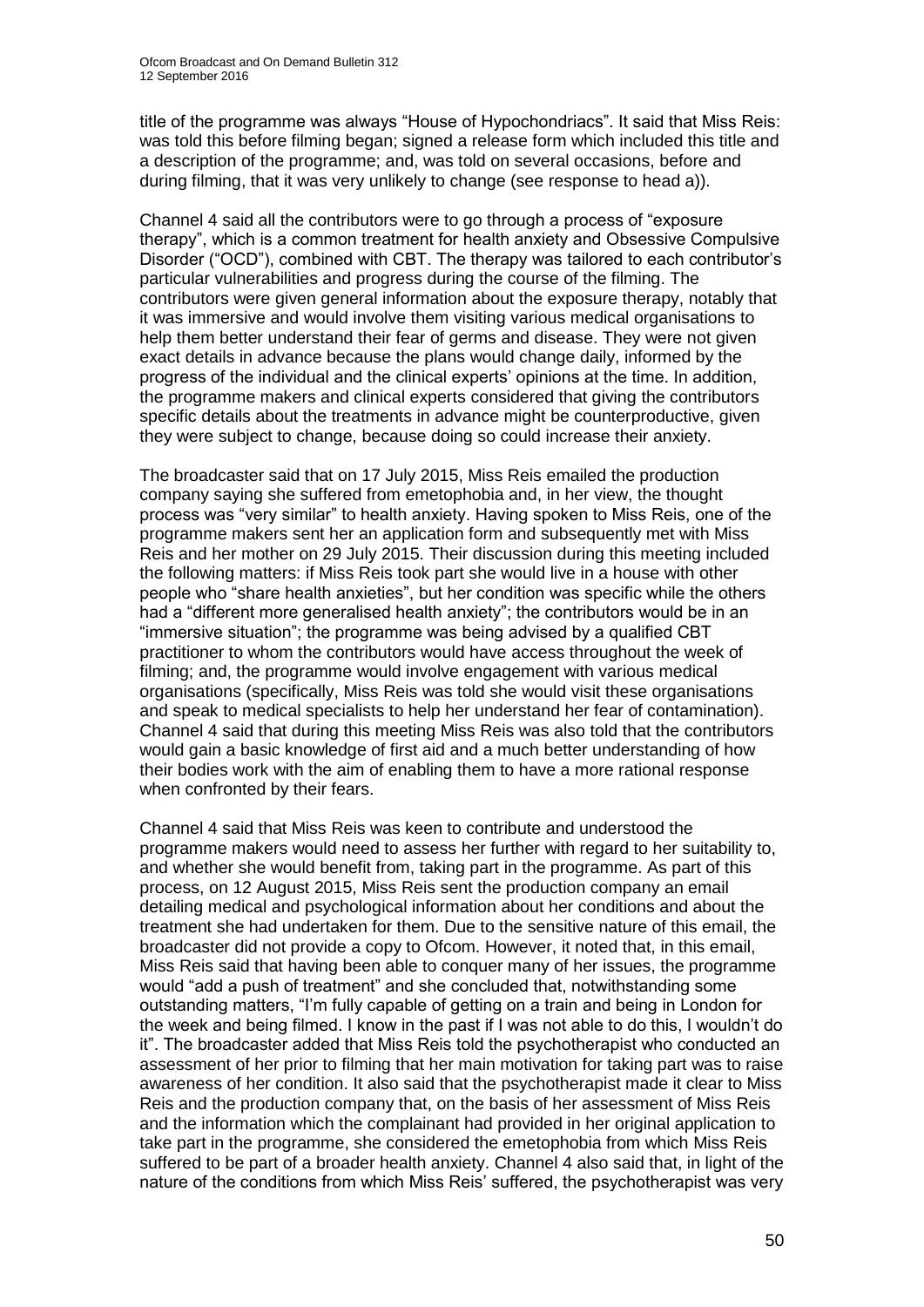careful to explain to Miss Reis that she would not know "*exactly* (broadcaster's emphasis) what was planned" with regard to the content of the programme (and notably the therapy in which she would take part) and suggested Miss Reis speak to the production company to identify any particular situations that "could become overwhelming" so she could be supported appropriately.

The broadcaster said that the psychotherapist considered that Miss Reis was giving informed consent to being filmed and participating in the programme despite not knowing the precise detail of what it would involve. She also considered that there was nothing to suggest that Miss Reis' involvement in the programme would be detrimental to her, as long as proper support and care was put in place should it be needed (which, the broadcaster said, was the case throughout and after the filming).

# *Miss Reis' participation*

The broadcaster said that, before moving into the contributor house on 27 August 2015, Miss Reis allowed the camera crew to film her in her home (while accompanied by her mother) as she explained some of the activities that she found difficult due to her condition, for example, washing plates and preparing food. Several days later, Miss Reis moved into the contributor house with Shaun and Angela. Channel 4 said that she seemed to be successful in confronting her anxieties and appeared to bond with the other contributors. She also undertook the first part of the exposure therapy, i.e. attending a GP's surgery, and managed to take a bus and go to a restaurant. The broadcaster said that Miss Reis seemed to be progressing well, doing new things every day and finding a sense of achievement and success from this. It said that neither the clinical experts nor the production company doubted Miss Reis' ability to speak out if she had any concerns or worries about the filming process and/or her involvement and observed that she frequently asked the camera crew to stop filming which they always did. It also said that Miss Reis often talked with the presenter and the psychologist to discuss the therapy and any issues she had.

Channel 4 said that on 4 September 2015, the fourth day of filming, Miss Reis said that she did not want to go to the hospital with the other contributors because she considered the challenge too great, and what she had achieved so far was enough for her. After a period of reflection, and a conversation with the presenter, she decided to leave the project. The presenter came to the house and spoke to Miss Reis at length about her concerns and they came to a mutual decision that she would leave the project which she duly did. The broadcaster said that before she left, Miss Reis appeared to be in a happy mood, and allowed cameras to film some of her rituals such as making tea and a sandwich, prior to giving a calm, and at times humorous, interview about why she did not want to go to the hospital and her feeling that this particular treatment was not appropriate for her stage of therapy (see the response to head b) below for further information about this interview).

# *Considerations taken prior to broadcast*

The broadcaster said that, given the sensitive nature of the programme, all contributors were given the opportunity to view it prior to broadcast. It added that Miss Reis viewed the programme twice and that both Channel 4 and the production company considered all her comments about the content in good faith. Miss Reis first viewed the programme at her home on 17 November 2015, alongside her mother and brother, and the series editor. Channel 4 said that Miss Reis seemed to enjoy the programme, was happy and engaged as she watched it, and laughed at times. It said that she made a number of constructive comments to the series editor, notably, that: she would like three references to her being a "hypochondriac" to be removed;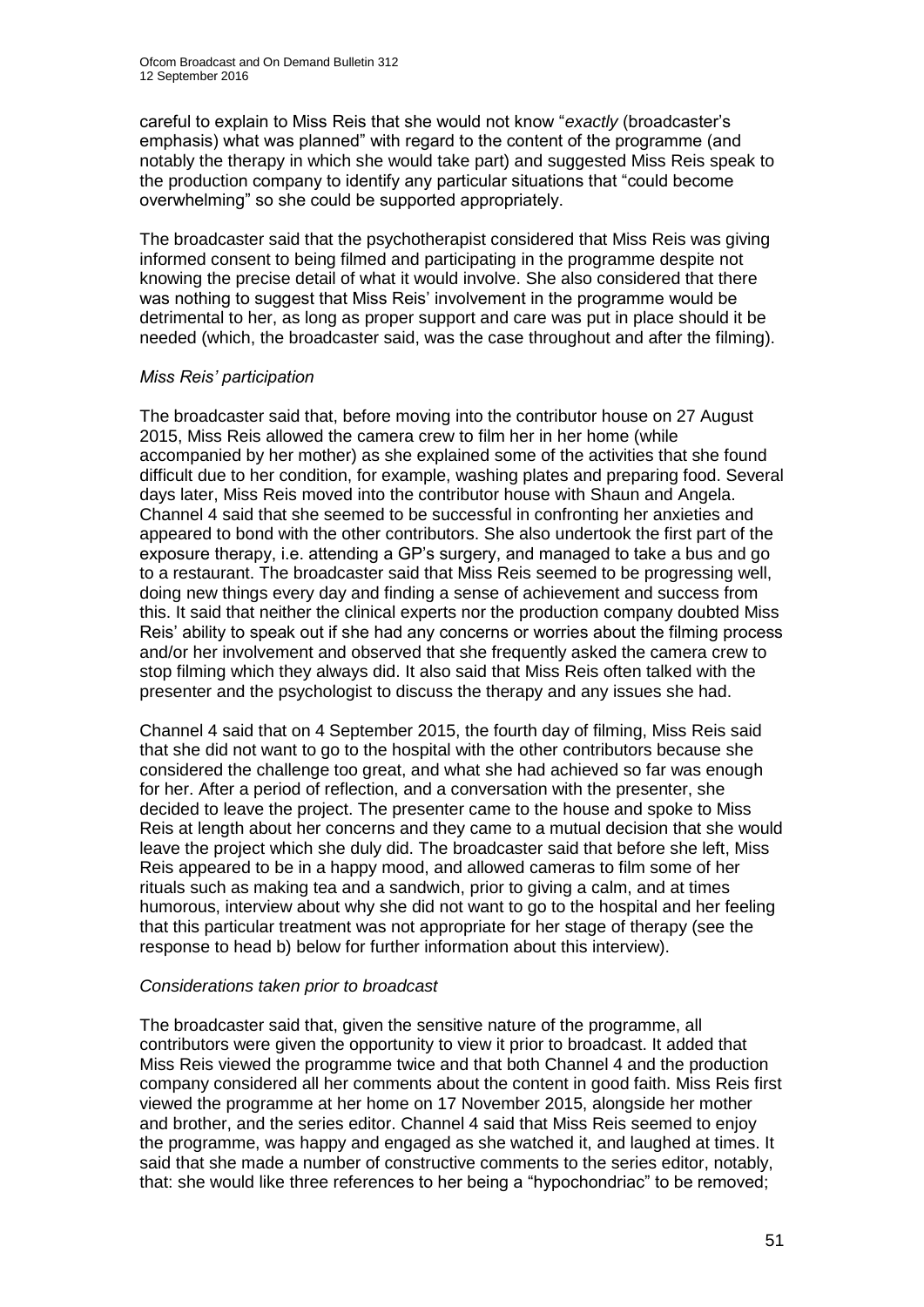not enough was made of the fact that, for her, just living in a house together with other people and going to the GP's surgery was a significant immersive challenge; and, she felt that a piece to camera, by the presenter, suggesting she was reluctant to push herself was unfair because she felt she had pushed herself immensely given the fear that was all around her in the house.

The broadcaster said that following this viewing, the series editor "reported Miss Reis' concerns immediately and they were all taken on board". The programme was edited to ensure Miss Reis was never referred to as a "hypochondriac" and more was made of what a challenge it was for Miss Reis to come into the house in the first place. Miss Reis was informed of these changes in an email dated 18 November 2015. In addition, the presenter's comments regarding Miss Reis' decision to leave the project were softened and more of her interview about this decision was included. Channel 4 said that Miss Reis raised no other concerns during or after this first viewing and seemed happy for her contribution to be included in the programme with the title "The House of Hypochondriacs".

However, on 18 November 2015, one day after the viewing, Channel 4 said that Miss Reis emailed the production company twice to say that she did not want to be featured in the programme because, she said, that the programme was about hypochondria. She also said that she had left the project during the filming because she was not told the truth about the programme content and the treatment was not correct for her condition. Miss Reis also said that, what she referred to as, "lavatory footage" of her (that is footage of Miss Reis putting toilet paper on a toilet seat – which, Channel 4 said, was a habit of hers to ensure she was fully protected from germs) was included in the programme despite her having asked the camera operator to stop filming at this personal and sensitive moment. The broadcaster said that it had checked this footage and that Miss Reis had not objected to the filming of this footage at the time. The broadcaster also said that during the 17 November 2015 viewing, Miss Reis saw this footage and did not object to its inclusion but rather laughed when it was shown. It added that, notwithstanding the above, the footage was removed from the programme, before the second viewing, as a gesture of goodwill.

Channel 4 said that on 19 November 2015, the series editor and one of the executive producers of the programme called Miss Reis to discuss her concerns and to try to give her some comfort and reassurance. Miss Reis said that her main concern was that she was not a hypochondriac and did not want to be referred to as one. The programme makers said this had been addressed already in the commentary, but that they could go further. They also reiterated that they did not feel it was unfair to Miss Reis to say in the programme that "on a general level [it] is about hypochondria". Channel 4 said that, following this telephone conversation, Miss Reis emailed the production company with an ultimatum: it could remove her from the programme, because she was not a hypochondriac, or it could change the title, listings and other general statements to refer not to hypochondria, but to "anxieties/phobias related to health"*.* Miss Reis also emailed Channel 4 with her complaint to which Channel 4 replied reminding Miss Reis of the amendments that had been made to the programme following her 17 November 2015 viewing of it and that she had always known the working title was "The House of Hypochondriacs". Channel 4 said that it had also spoken on several occasions to the then Shadow Minister for Mental Health (Ms Luciana Berger MP), whom Miss Reis had also contacted. Subsequently, on 23 November 2015, Channel 4 hosted a second viewing of the programme, which had been edited as set out above. This viewing was attended by Miss Reis, her partner and Ms Berger, as well as the series editor.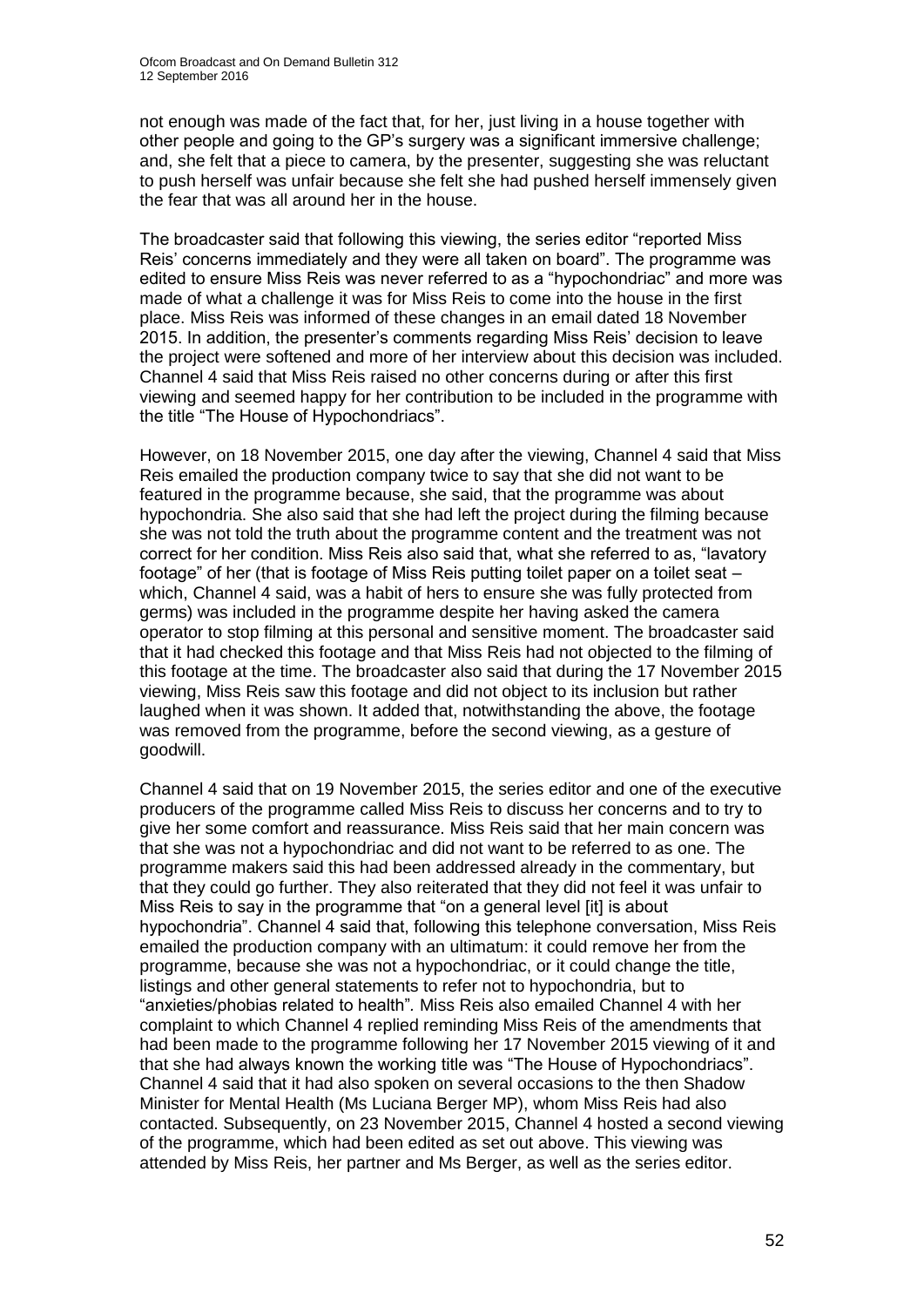The broadcaster said that after this viewing, Miss Reis made a number of further points. She said that the voiceover suggested that she did not *believe* she had hypochondria, rather than saying she *has not got* hypochondria (broadcaster's emphasis); and, that she felt that the manner of her exit made her look as if she had failed. She also wanted to check the information about her in the 'end card' (the onscreen information about what had happened to each contributor after the programme was filmed). Channel 4 said that after Miss Reis made these points and Channel 4 agreed to address her concerns in the edit, both Channel 4 and the series editor asked Miss Reis several times if she was happy with the programme. Miss Reis said that she was happy, subject to these new changes being made. The broadcaster also said that, at the end of this meeting, it explained to Miss Reis that if she wanted she could be edited out of the programme entirely (the broadcaster noted that this offer was also set out in a follow-up email Channel 4 sent to the then Shadow Minister for Mental Health on the same day). However, Miss Reis said that as long as two things were made clear – that she was emetophobic, and that she had left the project because she felt that the treatment was not right for her – she was happy to remain in the programme.

In addition, Channel 4 said that, on the same day (23 November 2015), the series editor emailed Miss Reis to confirm the changes she had agreed with Miss Reis earlier that evening. In this email, the series editor said: "In response to the points Lauren raised, we have agreed the following factual amendments with her. I have done so in text messages with Lauren this eve, as her email signal has been patchy". The email then set out the specific commentary changes that had been agreed. Channel 4 added that it sent a separate email to Miss Reis in which these same suggested commentary changes were set out. The broadcaster said that Miss Reis had accepted the above changes in the commentary via a text message and an email dated 24 November 2015 in which she wrote:

"Everything below [referring to the changes suggested by the series editor] is absolutely fine. Hopefully my text last night was enough to action the changes this morning".

Channel 4 also said that it was agreed that the 'end card' would read: "Lauren is continuing with therapy back home".

# *Unjust or unfair treatment*

a) Channel 4 refuted any suggestion that Miss Reis was unclear about the nature of the programme or misled about her involvement in it. Its general position regarding the information given to Miss Reis about the programme and the consent she gave for her contribution to it, is set out above. However, the broadcaster also addressed some of the specific points Miss Reis made in her complaint at this head in more detail.

In particular, it rejected her claim that the therapies she and her fellow contributors underwent involved "humiliating and unnecessary anxiety-provoking activities". It said that the exposure therapy seen in the programme was standard therapy for people suffering from anxieties and had previously been included in other programmes. The broadcaster also said that relevant NHS guidance states that CBT is a type of counselling that can help people manage their problems by changing the way they think and behave; and, can be used to develop practical ways of dealing with phobias. In particular, Channel 4 noted that, the NHS guidance states that: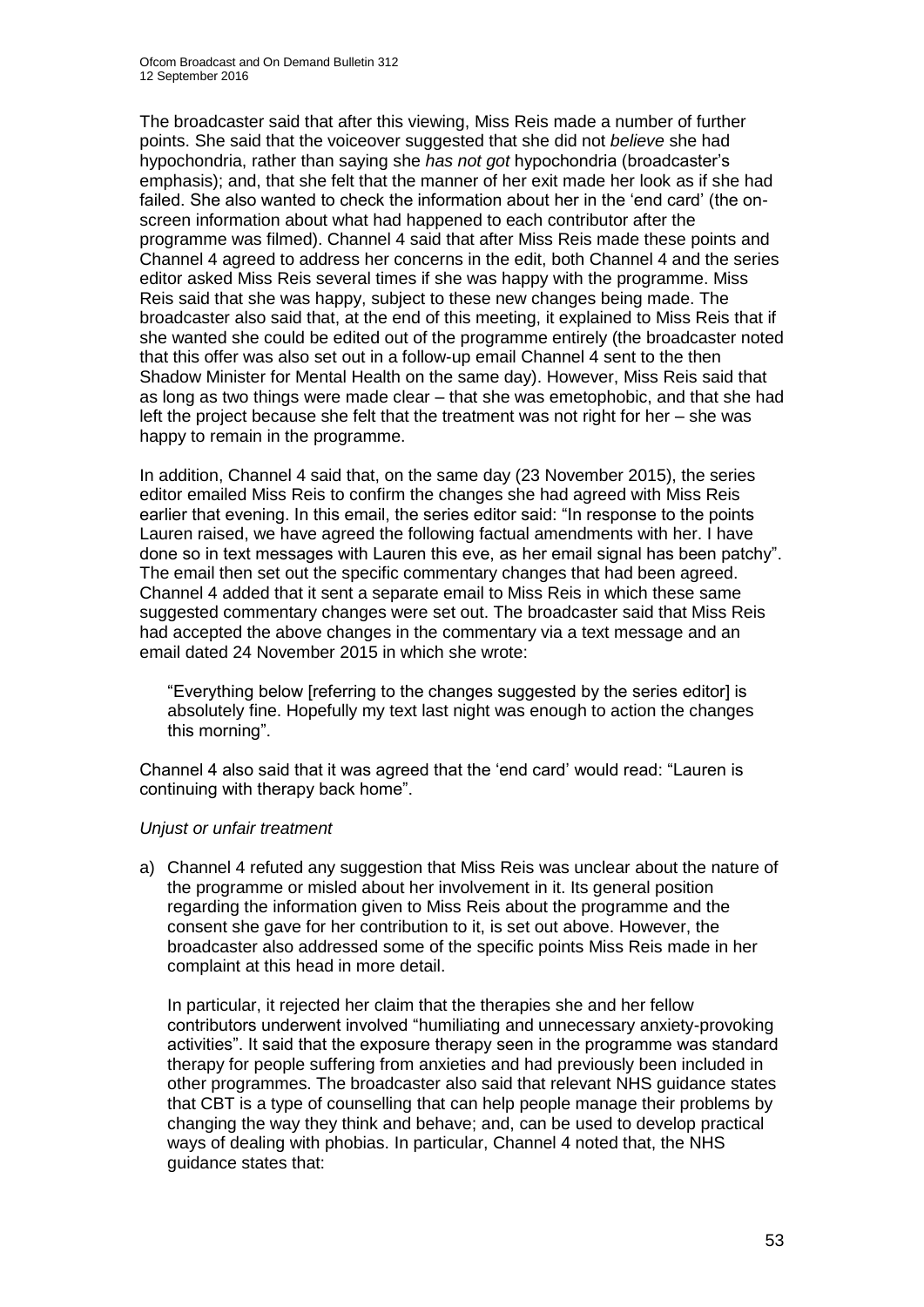"One part of the CBT treatment process that's often used to treat simple phobias involves gradual exposure to your fear, so you feel less anxious about it. This is known as desensitisation or exposure therapy"<sup>2</sup>.

Channel 4 said that the aim of the treatment was to improve the contributors' understanding about germs, disease and diagnosis and to try to address and rationalise their fears. It again said that the contributors were given a general outline about the therapy, but not the exact plan of treatment. This was because the clinical experts considered that knowing specific details about the treatments in advance, particularly as they could change, might make the contributors more anxious. It also said that the treatment plans were tailored to take account of each contributor's specific health anxieties and day-to-day progress. For example, Channel 4 said that although Miss Reis was due to visit the hospital alongside Angela and Shaun, the plan had been for Miss Reis to visit the microbiology department which had a state-of-the-art system for analysing infections. This was because it was considered that, if Miss Reis was able to talk to the doctors and scientists there, in a very controlled environment (unlike the general hospital ward areas that Angela and Shaun had visited), she would be able to learn more about the transfer of infections and germs and, hopefully, would realise that we are all surrounded by many things in life that would not harm us if we take suitable precautions.

The broadcaster also said that the contributors were given every opportunity to withdraw from the treatments at any time. It said that, in accordance with the programme's risk assessment, when the contributors were undergoing the immersive therapies in the GP's surgery and at the hospital, their welfare was paramount.

With regard to Miss Reis' claim that she withdrew from filming early in the process due to a "sense of non-disclosure", Channel 4 said that the reason she gave for leaving in her exit interview (a transcript and recording of which was provided to Ofcom) was that the trip to the hospital was simply too much for her at her stage of progress. (Further details are set out under head b) of Channel 4's response to this complaint below.)

With regard to Miss Reis' claim that the programme description was not included in the release form, Channel 4 said that the following programme description was given to Miss Reis in the release forms she had signed on 29 July 2015 and 27 August 2015<sup>3</sup>, and formed part of her agreement with the production company:

"In this immersive new features series for Channel 4, we are attempting to rehabilitate some of the UK's biggest sufferers of health anxiety but introducing them to what it's like to work on the front line of the NHS, in departments that will force them to confront some of their biggest fears as they come face to face with their worst health nightmares".

Channel 4 also said that the working title of the programme was always "The House of Hypochondriacs" and this was announced in the press release dated 15 July 2015. It said the working title was also included in the release forms Miss

1

<sup>2</sup> <http://www.nhs.uk/Conditions/Phobias/Pages/treatment.aspx>

<sup>3</sup> Channel 4 said that the second release form was signed but undated. However, it understood that Miss Reis signed it on the 27<sup>th</sup> August 2015.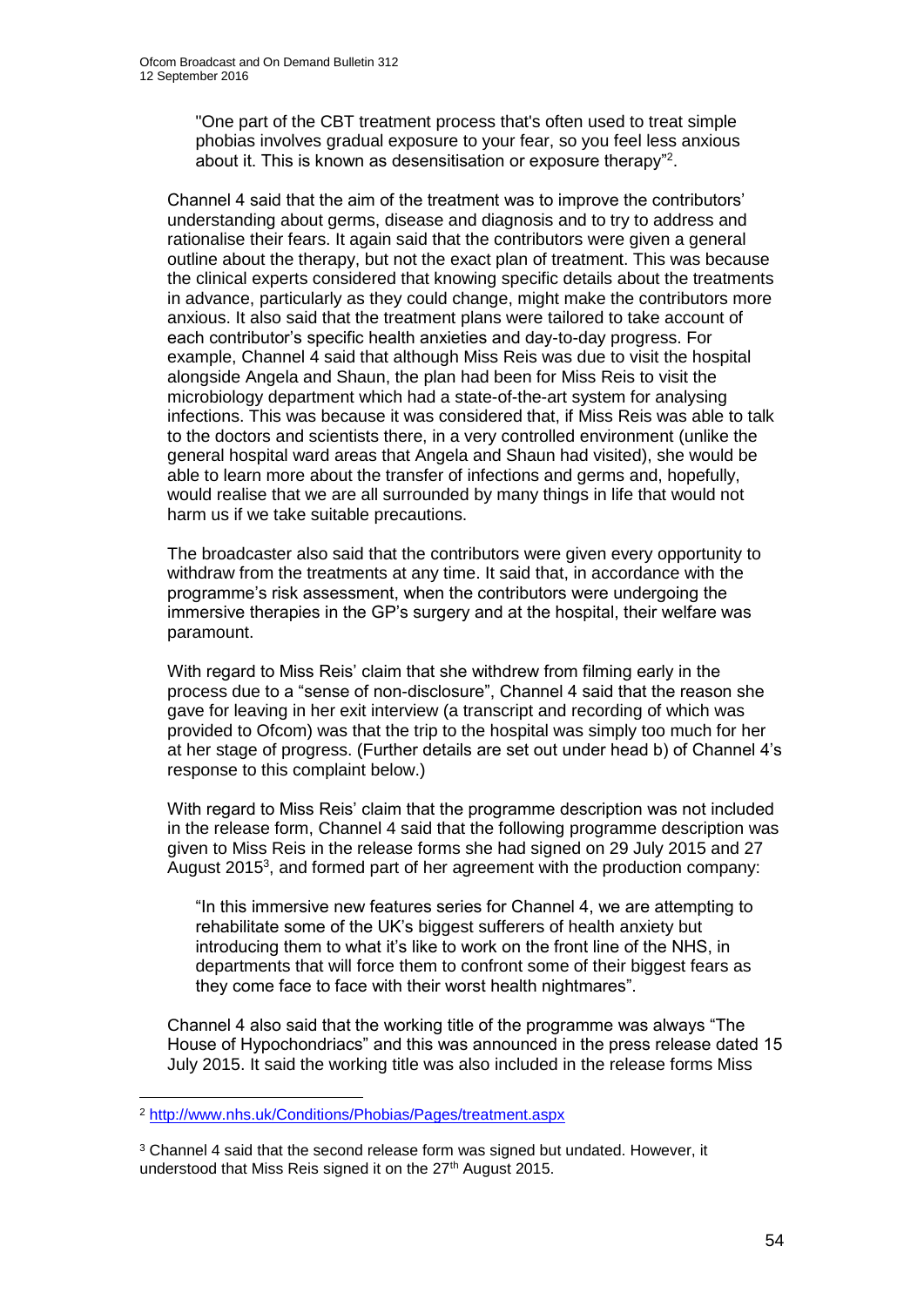Reis signed before filming began and that Miss Reis was aware of the title on 28 August 2015 when she emailed the production company to say she was concerned about it. Channel 4 said the title was chosen because the programme needed to attract an audience who would understand the term hypochondria, but might not be aware of the meaning of health anxiety. It added that although Miss Reis may have been told the title was a working title and therefore **could** be subject to change (as with any working title), she was told on several occasions both before and during filming that it was **very unlikely** (broadcaster's emphasis) to change. It said this happened during several telephone conversations between the programme makers and Miss Reis and particularly during a telephone conversation that took place on 30 August 2015 – when one of the programme makers discussed the title and the reason for it with Miss Reis at length. The broadcaster said that, as a result of this conversation, Miss Reis not only knew the title was very unlikely to change but also "had the chance to back out before filming began".

Channel 4 said that it understood that Miss Reis objected to the 15 July 2015 press release about the programme (which it said she did not appear to have seen until sometime after its release<sup>4</sup>) firstly, because of the title (of the programme), but also because it referred to "health care drains". The broadcaster said that this reference was included because the programme wanted to examine and challenge the negative stereotypes surrounding hypochondria and health anxiety. However, this was not the focus of the programme. Rather, it aimed to give viewers a better understanding of the causes of hypochondria and health anxieties, the debilitating impact on the lives of the contributors and to follow them on their respective journeys through the exposure therapy. Channel 4 added that it did not agree with Miss Reis' assertion that the programme was not a "sensitive account of health related anxiety/phobias".

It said that on 2 September 2015, during the group's first CBT session, Miss Reis expressed her concern at the title and the press release. The broadcaster said that the programme's psychotherapist explained that hypochondria was a common term and one used by the general public to encompass health anxiety and fearful feelings towards one's health which she considered did relate to Miss Reis' situation. Miss Reis disagreed and at that point, both the psychotherapist and the series editor explained to Miss Reis that "if she felt so strongly about it that she wanted to leave then it would be entirely up to her [and] they would support her decision either way". Channel 4 said that Miss Reis did walk out of the room at this point and the programme makers agreed to do an exit interview with her. However, Miss Reis then changed her mind and said that she wanted to fight the stereotypes about the term "hypochondria". Channel 4 said Miss Reis seemed much happier at this point, smiling and making humorous comments, and said that she wanted to continue filming. The broadcaster said that Miss Reis was filmed making the following statement, none of which was included in the programme:

"There – there is actually no – there's no stronger feeling that I feel than supporting other people with mental health. That's just who I am now, so um, so actually I'm probably gonna go downstairs and participate in it once again because I think actually thousands of people will benefit from a programme like this. So I need to pull myself together and just crack on".

1

<sup>4</sup> Ofcom observed that in the second of the two emails Miss Reis sent to the production company on 18 November 2015 to inform them that she no longer wanted to be in the programme, she said that she had found the press release two days after filming began.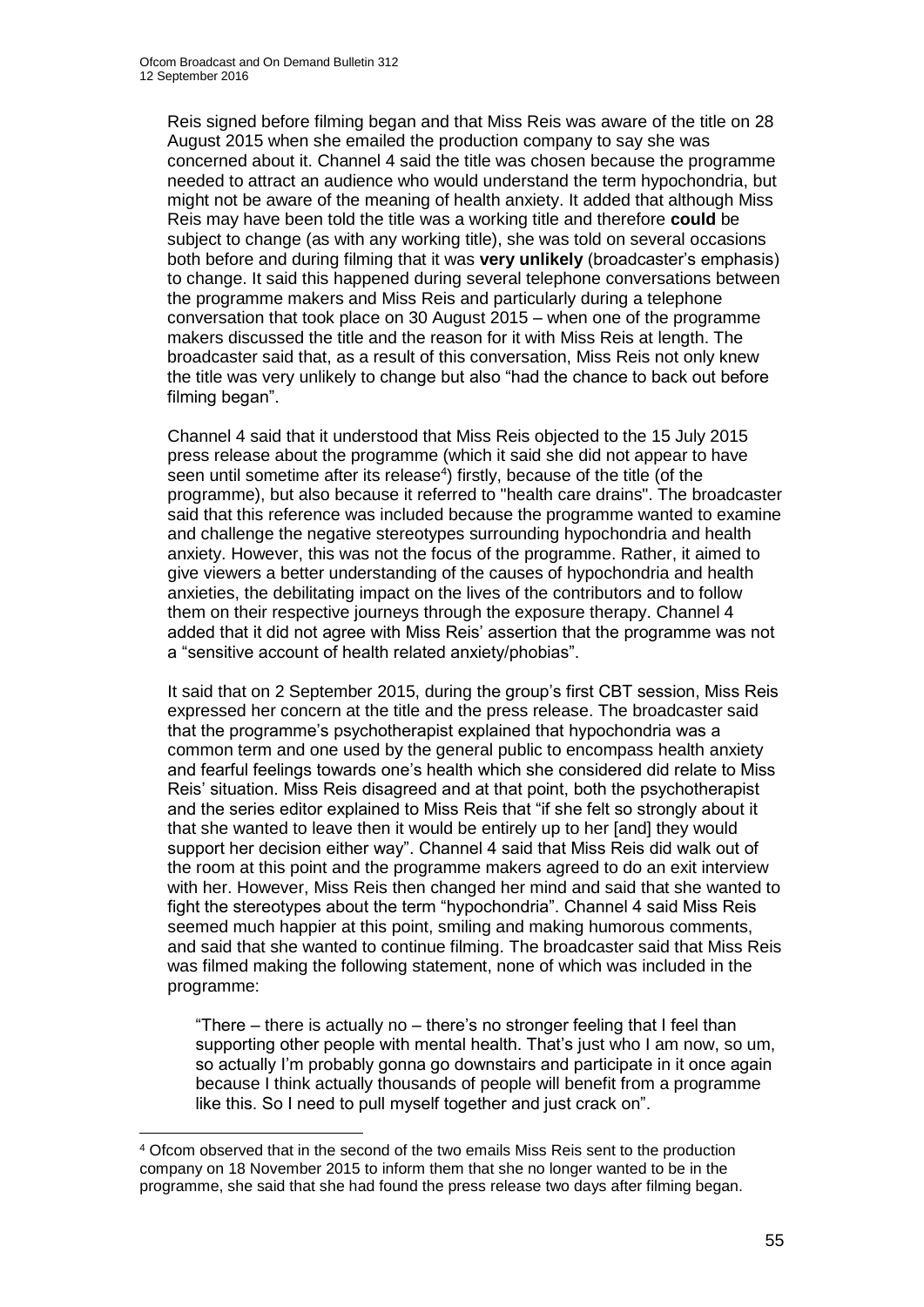The broadcaster said that Miss Reis emailed the production company on 6 September 2015 after she had left the contributor house, saying that the confusion she felt in the house about the title was a misunderstanding because she had forgotten that the large title of the twitter advert said: "Are You A Hypochondriac?", and therefore found the fact that the title would include the word hypochondriac confusing. Channel 4 argued that this suggested that at no time was Miss Reis under any illusion that the title would be anything other than "The House of Hypochondriacs". It said that, as it had previously set out, Miss Reis had ample opportunity before and during filming to cease her participation in the programme once she knew the title, but did not do so. It also reiterated that following Miss Reis' pre-broadcast viewings of the programme, she agreed for her contribution to be included (subject to some changes agreed with Channel 4 and production company as set out earlier) under the title "The House of Hypochondriacs".

b) Channel 4 refuted any suggestion that the programme unfairly reflected the reasons why Miss Reis left the project. It said that Miss Reis felt unable to attend the hospital because, in her view, it was too soon to confront such a big fear of germs. Channel 4 said that when Miss Reis decided to leave the project, the presenter spoke with her about her reasons for doing so because he wanted to ensure she had thought about it carefully and would not end up regretting her decision. She also gave an exit interview to explain, in her own words, why she was leaving. Channel 4 also said that the unedited footage of the exit interview showed that Miss Reis did not mention at any time that non-disclosure about the nature of the programme or the techniques used by the programme makers were the reasons she was leaving the project. It added that Miss Reis stated clearly, several times, that she was leaving because the hospital therapy was a step further than she felt able to go at that stage of her treatment. For example, she said:

"It's just that I am not ready to approach level 10 when I'm still dealing with maybe level 5. You know, I was in a doctor, a GP's surgery the other day and I feel that that was enough for me this week, in terms of exposing myself to bacteria and viruses".

Channel 4 said that in the programme the presenter described Miss Reis' reason for leaving the project as follows: *"But I'm missing one of my patients. Lauren has decided she can't face it"*. One minute later, the presenter also said: *"Lauren's condition is so extreme that being in a strange house is an enormous challenge. Having survived the GP visit, today's trip to St George's is just too much".* The broadcaster said that, afterwards, Miss Reis herself was shown saying:

*"When I found out that we were going to spend the day in the hospital, I – the instant thought is, 'I went to the GPs for 10 hours the other day. Do I need to do this again?' But also because I knew it was gonna be more hands on. I knew I wasn't gonna be able to get away with that this time round and I knew there'd be a lot of contact"*;

# and later said:

*"Feeling a little disappointed that I couldn't see the full week through. Um, but I actually think it's just because the treatment isn't suitable for me at this stage of my own personal therapy and my journey, if you will"*.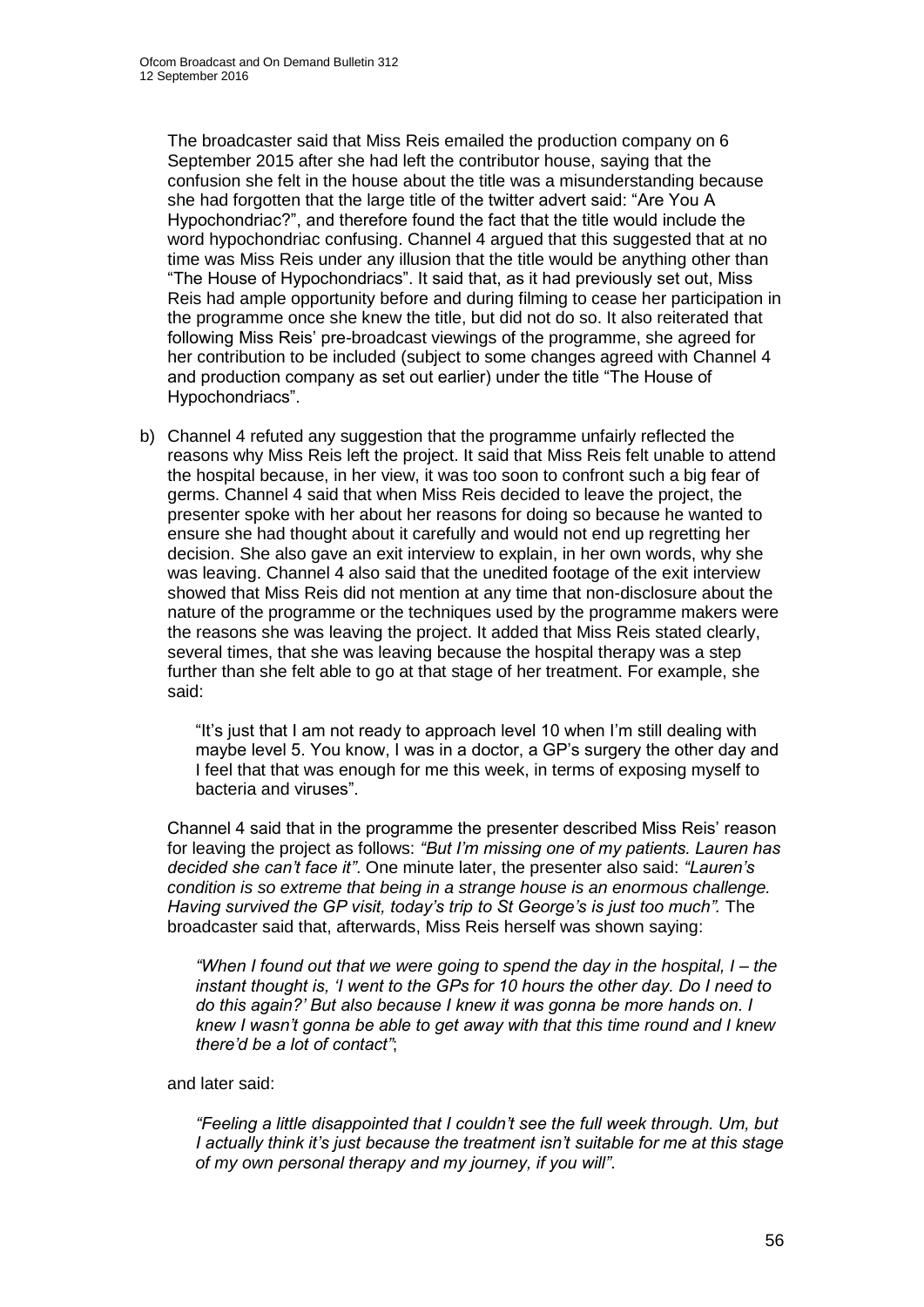Channel 4 also said that, when reflecting on Miss Reis' journey in the programme, the presenter acknowledged that the treatments were too much for her and said that he would have a look to see what other treatments might help her. The broadcaster observed that the presenter said:

*"Lauren has concluded this particular immersive therapy* [the hospital visit] *is not right for her"*;

and later, he said:

*"I was sorry to lose Lauren but I have to say, I think it was the right decision and I will continue to look for the right therapy for her"*.

In conclusion, Channel 4 said that the statements made about Miss Reis leaving the project in the programme were "entirely fair and accurate" and were echoed by Miss Reis.

#### *Unwarranted infringement of privacy*

c) Channel 4 denied that Miss Reis' privacy was unwarrantably infringed in connection with the obtaining of material included in the programme because she was misled about the nature of the programme and therefore did not give informed consent when disclosing details about her mental health to the programme makers.

The broadcaster said that both it and the production company took the privacy of contributors extremely seriously, particularly with regard to "vulnerable categories and sensitive mental health and medical information". It said that it was important that the production company and both programme psychologists were fully aware of Miss Reis' medical and psychological history and the details of her conditions, so they could ensure that: the treatments were appropriate for her, the proper support was put in place and she was robust enough both to undertake the treatments and to take part in the programme. It added that this process was fully open and transparent and noted that, as set out above, Miss Reis herself emailed detailed information about her medical history with regard to the conditions from which she suffered to the production company on 12 August 2015.

Channel 4 also referred back to the conversations which took place between Miss Reis and the production company before, during and after filming, as set out above, and specifically to the information given to Miss Reis about the immersive therapies – including the reasons why the precise detail of the treatments was decided upon on a fluid and bespoke basis.

The broadcaster disputed Miss Reis' claim that the contributors were never told that they *"were not allowed to know"* about the exposure activities, but said that, as set out above, the treatments were "fluid, bespoke and incrementally challenging", and the contributors were not to be overloaded at the outset, but to build up to a gradual treatment plan, with the appropriate support in place at every stage. The broadcaster said that, notwithstanding not being told the precise details of the treatments, Miss Reis continued to engage with the process, moved into the contributor house, and undertook the treatment of attending the GP's surgery. It said that neither the production company nor the presenter and the psychologists were in any doubt regarding Miss Reis' ability to eloquently and intelligently verbalise her thoughts, feelings, concerns and opinions. It again said that Miss Reis did this on a regular basis, both on and off camera, and that on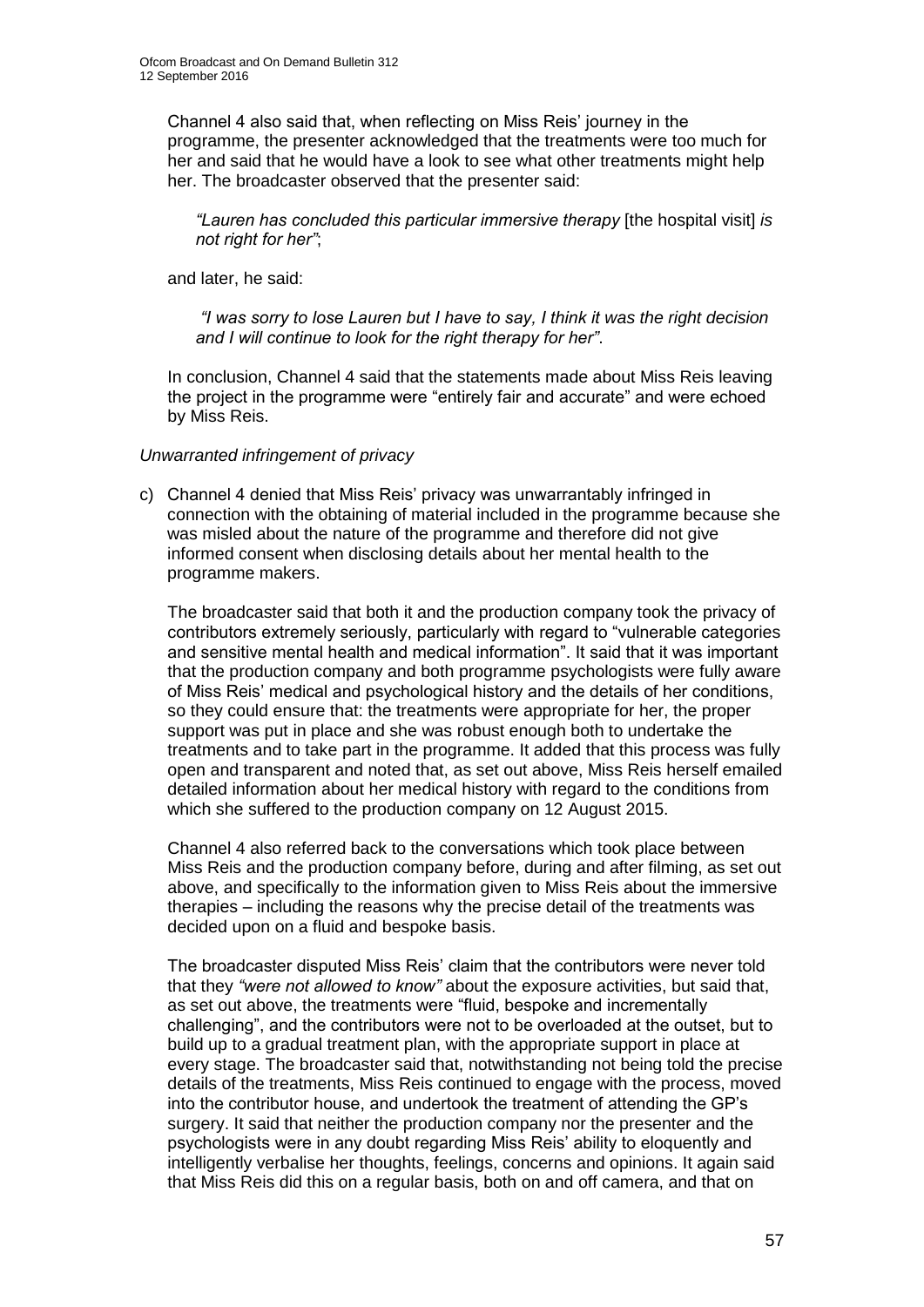each occasion her concerns were listened to, and sometimes discussed at length.

Channel 4 also said that Miss Reis was incorrect to state that the off-camera psychotherapist agreed the exposure therapy was not suitable for her. It said that, in an email to Miss Reis, the psychotherapist did propose she help Miss Reis find psychological support in her local area, but this was not a suggestion that the treatments were not suitable for her. It added that, as already set out above, the psychotherapist's considered opinion was that Miss Reis would benefit from the exposure therapy.

d) Channel 4 also denied that Miss Reis' privacy was unwarrantably infringed in the programme as broadcast because the programme disclosed details about her health anxiety without her consent and included footage of her in the bathroom.

Channel 4 said that while in the contributor house, and on the day that Miss Reis moved out, the toilet seat that Miss Reis was using in her en-suite bathroom was filmed with toilet paper on top of it because she did not want to sit on the seat directly due to her fear of germs. The broadcaster said that Miss Reis was in the bathroom at the time this footage was filmed, it was filmed openly and Miss Reis did not ask for the filming to stop. It also said that, as shown in the first part of the programme, Miss Reis had previously been filmed laughing and joking about her habit of covering her toilet seat in toilet paper. Channel 4 also said that, as set out above, during her first viewing of the programme (on 17 November 2015), Miss Reis saw this footage of the toilet seat covered in toilet paper and laughed, particularly when her brother said she has always done that. However, this footage was removed from the programme before the second viewing as a gesture of goodwill to Miss Reis.

Channel 4 said that Miss Reis also allowed filming of her carrying out daily rituals like making a cup of tea and a sandwich, both of which involved her washing her hands frequently in the bathroom, and was comfortable describing her rituals. It said that this footage was recorded, and some of it was included in the programme, to capture how time-consuming and exhausting these rituals were in order to help viewers understand the scale of the impact Miss Reis' health anxiety had on her life. Channel 4 also said that it was relevant to note that Miss Reis was confident with the crew; she was frequently "self-censoring" and asked for filming to stop on a number of occasions; and, that, on each such occasion, filming did stop until she was comfortable to begin filming again.

In response to Miss Reis' claim that she would not have consented to disclosing details about her mental health to support a programme which focused on the cost of health anxiety to the NHS, Channel 4 said that, as set out in its response to head a) above, the issue of the cost of health anxiety to the NHS was part of the negative stigma that is attached to hypochondria which the programme was trying to challenge. It also said that Miss Reis wanted to take part in the programme to challenge such negative stereotypes and added that, in any case, the actual focus of the programme was not this issue but what it was like to live with health anxiety on a daily basis, and the journey the contributors went through to try to confront their fears.

In conclusion, Channel 4 said that it rejected the suggestion that either it or the production company were unfair in their dealings with Miss Reis, or that they had breached her privacy. It also said that they had both acted responsibly and sensitively throughout the development, production, filming and the broadcast of this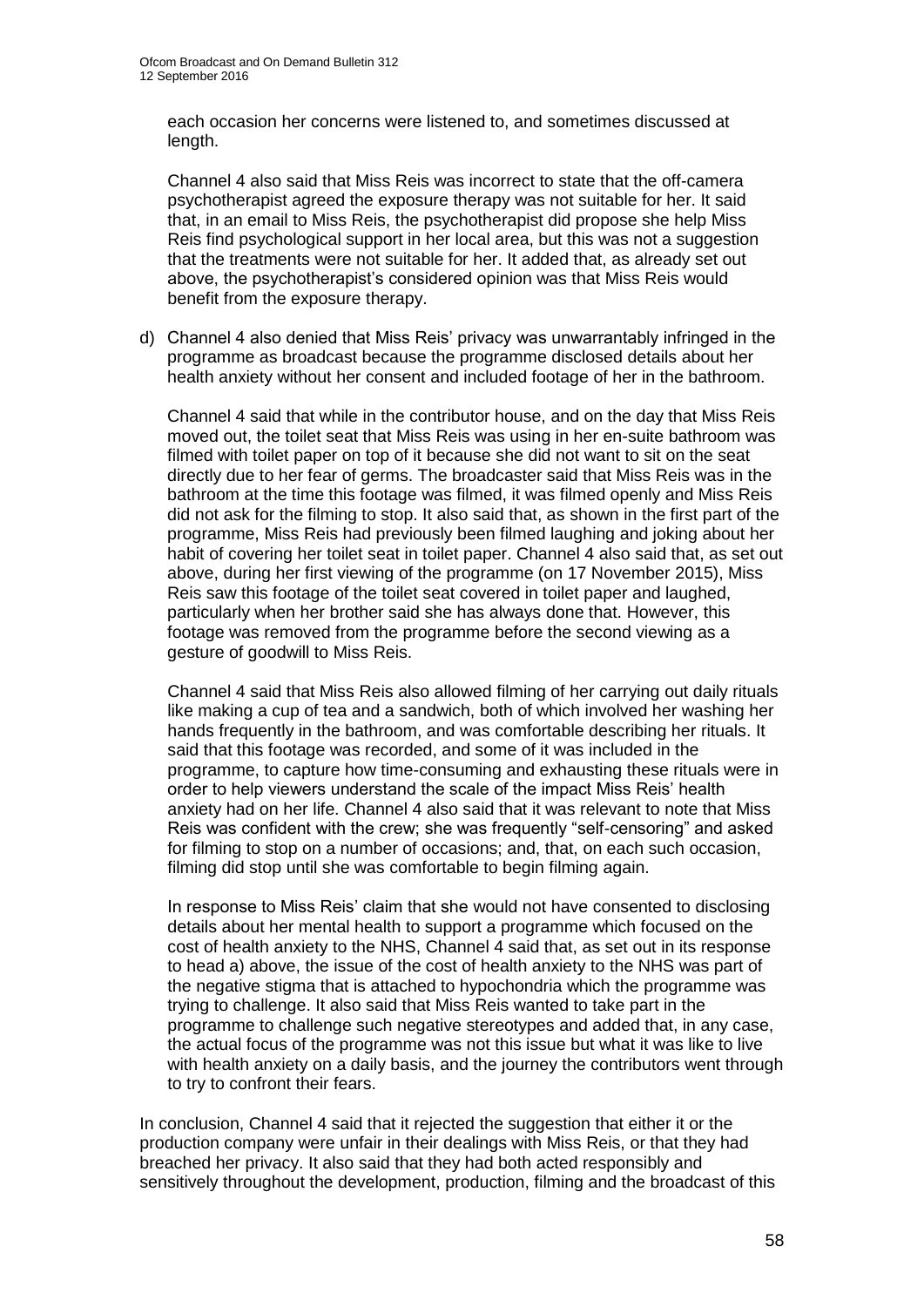programme. Channel 4 added that the duty of care extended to Miss Reis was paramount at all times; every care was given to her support and assistance; and, this continued long after filming ceased.

# **Ofcom's Preliminary View**

Ofcom prepared a Preliminary View that Miss Reis' complaint should not be upheld. Both parties were given the opportunity to make representations on the Preliminary View and their comments are summarised below.

# *Miss Reis' representations*

Miss Reis said that she was recorded taking part in two "exit interviews", the first of which was not provided to Ofcom by the broadcaster with its original response, and which Miss Reis said Ofcom should view because it "explains all my points for leaving in its raw honesty with the presenter Dr [Christian] Jessen". Miss Reis also said that, during this interview, Dr Jessen indicated to her that she was "defeatist" and told her that she "hadn't tried and hadn't got any better". Miss Reis said that she did not understand why she was asked to do a second interview and that she "wasn't able to leave the house until they had done it". She also said that it might have been because she "came over as being relieved and happier" at the time it was recorded.

Miss Reis also listed a number of points, made by Channel 4 in its original response to the complaint, which she said were erroneous. In summary, Miss Reis said that:

- she did not, as Channel 4 claimed, laugh at the footage of herself putting toilet paper on a toilet seat when she first previewed the programme;
- Channel 4 was wrong to claim that the psychologist (referred to as a psychotherapist by Channel 4 in its response) had not said that "it [the treatment she was undergoing during the making of the programme] wasn't appropriate treatment [for her]" and had not "asked the crew to get the contributors a contract which truly explained our rights" because she was "shocked that we didn't have one";
- Channel 4 was wrong to say that it offered to remove her from the programme several times because this "only happened the once, [on] the day before the broadcast"; and,
- in contrast to Channel 4's claims, "there was an occasion when I had to ask a camera operator several times before he put the camera down and when asked why he didn't do it the first time, he said it was to create a reaction". Miss Reis added that the same camera operator had filmed the "toilet footage" despite her asking him to not do so.

In addition, Miss Reis reiterated her complaint that she was told the title of the programme was "a working title and for admin purposes" and said that "there was nothing ever written down apart from travel arrangements and the release forms" and that if Ofcom was able to hear the "verbal conversations" that took place between her and the programme makers it "would understand why I continued with the filming each time I was in doubt, as every time something would happen I would be talked round again".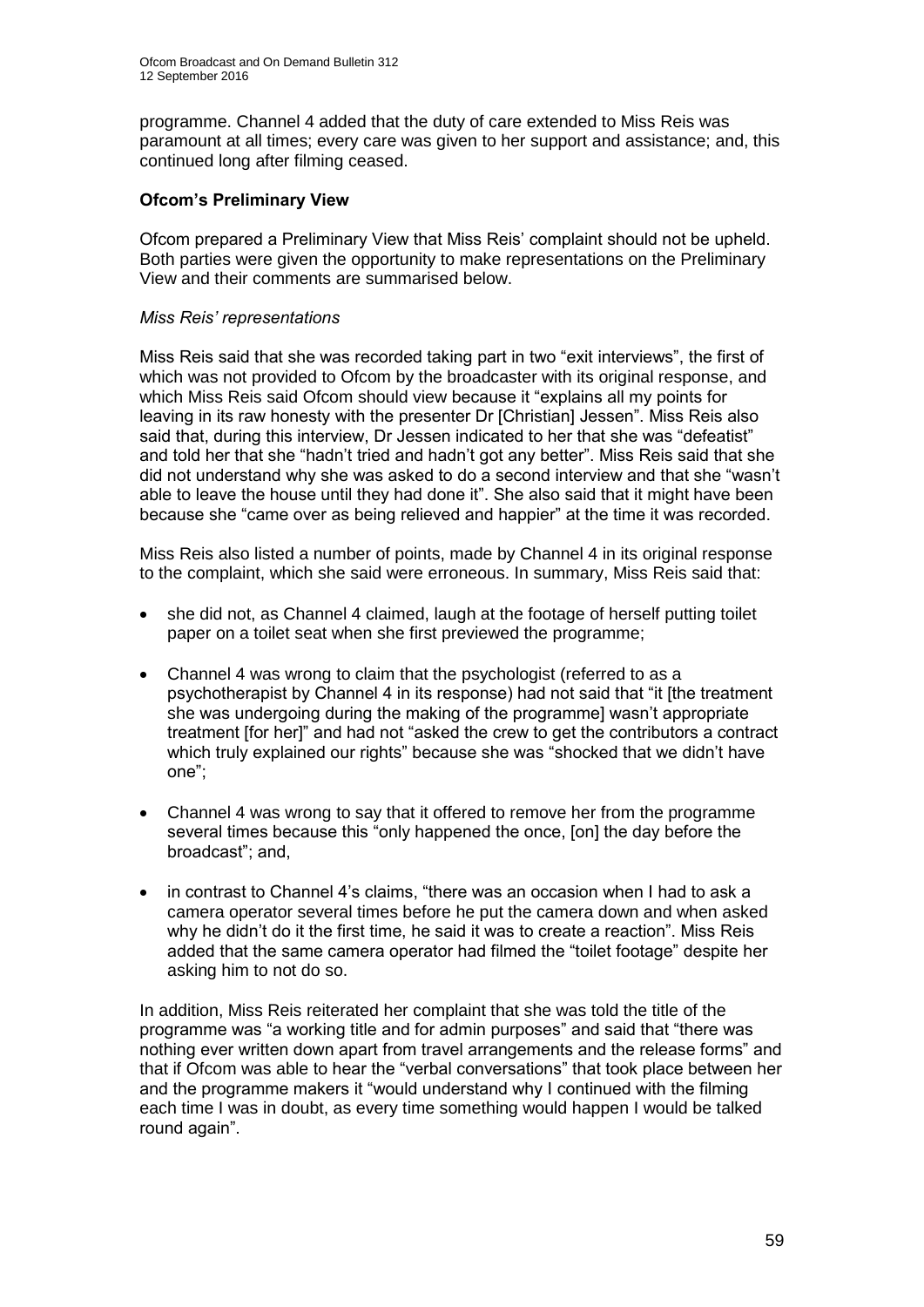Miss Reis also said that contributors to programmes from "vulnerable categories" should "be provided [with] the upmost transparency so they are absolutely clear on what their rights are, especially when they are put in positions which create anxiety" and "have an objective person prior to filming on set, whose prime concern is the duty of care of those involved". Miss Reis said that this function was not fulfilled by either the production team or the psychologists all of whom, she said, were concerned with "reputation, ratings and [the] schedule".

#### *Channel 4's representations*

Channel 4 supplied Ofcom with a copy of the unedited footage to which Miss Reis referred and said that her discussion with the presenter, Dr Jessen, was not, as she had described it, an "exit" interview. Rather, the conversation was used to give Miss Reis "an opportunity to talk with Dr Jessen about her decision to leave in order to help ensure that she had thought carefully about it, was entirely happy with it and would not end up regretting it" – an outcome which the programme makers and experts were concerned might ultimately prove to be more harmful to Miss Reis than remaining in the house and completing the treatment and the programme. Channel 4 added that the programme makers also considered that, because Dr Jessen had been present at the beginning of the process for each of the contributors, he should also be present for each of them at the end.

The broadcaster refuted Miss Reis' claims that Dr Jessen called her "defeatist" during their discussion – the broadcaster said "this word is not used at all" – and that he told her she "hadn't tried and hadn't got any better". Channel 4 said that, while exploring why Miss Reis wanted to leave the project, Dr Jessen "did suggest, initially, that Miss Reis had met the treatments with some resistance and that, although the treatments that were chosen for her were specific to her problems, if she did not give them a chance, she would not know that". However, it also said that he did so "to explore and challenge Miss Reis' reasons for leaving [and] to ensure she had thought through them and had an opportunity to discuss them with him". The broadcaster acknowledged that, during this discussion, Dr Jessen said that Miss Reis was not "better", if compared to the general population, because she was still controlled by her phobias and anxiety. However, it also said that Miss Reis mistakenly thought that Dr Jessen was saying that she had not improved within herself and added that "this was clearly noted by Dr Jessen, at the time, to be a misinterpretation of what he was saying", particularly when he said to Miss Reis "It's not about failure" and told her that he simply wanted to challenge why she felt the treatments were not right for her and to explore what different treatment options were available. Channel 4 quoted a comment made to Miss Reis by Dr Jessen during this discussion in support of its argument.

Channel 4 denied that Miss Reis "wasn't able to leave the house" until the programme makers had recorded an exit interview with her. It said that "the exit interview was carried out so that Miss Reis – when calm, under no pressure and having had time to reflect on her experiences and her reasons for leaving the project – could better explain why she wanted to leave".

The broadcaster contested the other claims which Miss Reis made about the actions of and/or comments made by the programme makers and mental health experts during the production. In particular, having rejected Miss Reis' claim that the psychotherapist had described her treatment as inappropriate and called for all the contributors to be given "a contract", Channel 4 noted, that, as it had previously set out, "before the start of filming Miss Reis signed two release forms…that described in some detail the nature of Miss Reis' anticipated participation". The broadcaster also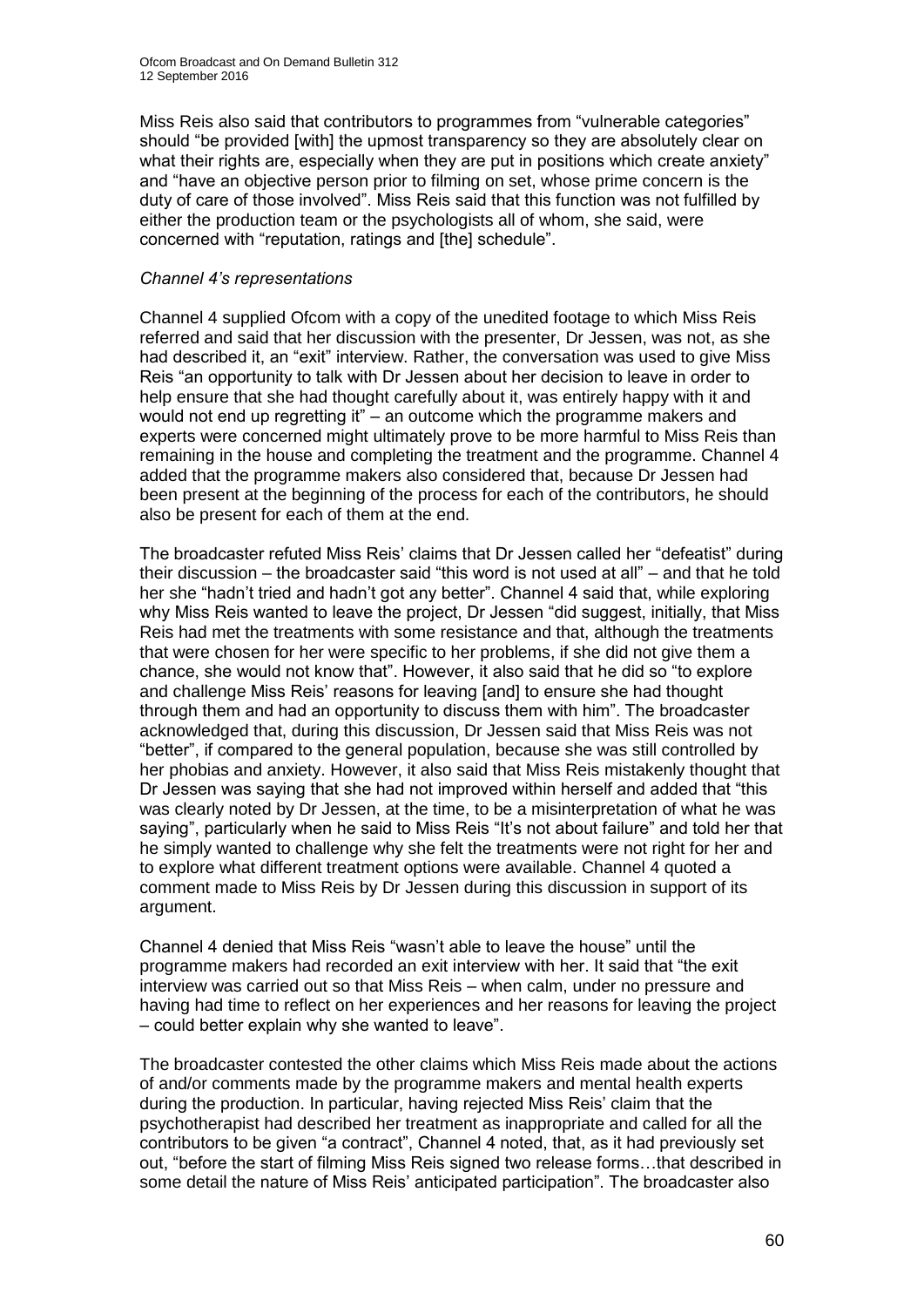referred back to its earlier response with regard to the occasions on which Miss Reis was offered an opportunity to be removed from the project and the information which Miss Reis was given (and the discussions which took place between her and the programme makers) about the title of the programme.

In addition, in response to Miss Reis' comments about the duty of care which programme makers have towards contributors who come from "vulnerable categories", Channel 4 said that, as it had previously explained, the production company had "engaged two appropriately qualified, experienced and independent psychologists…whose sole responsibility was to ensure the welfare of all the contributors". It also said that it "strongly refuted" Miss Reis' claim that the psychologists "were there for 'reputation, ratings and [the] schedule'" or that that their actions were undertaken at the behest of the production company.

# **Decision**

Ofcom's statutory duties include the application, in the case of all television and radio services, of standards which provide adequate protection to members of the public and all other persons from unjust or unfair treatment and unwarranted infringement of privacy in, or in connection with the obtaining of material included in, programmes in such services.

In carrying out its duties, Ofcom has regard to the need to secure that the application of these standards is in the manner that best guarantees an appropriate level of freedom of expression. Ofcom is also obliged to have regard, in all cases, to the principles under which regulatory activities should be transparent, accountable, proportionate and consistent and targeted only at cases in which action is needed.

In reaching its Decision, Ofcom carefully considered all the relevant material provided by both parties. This included a recording of the programme as broadcast and transcript, a recording of Miss Reis' exit interview and transcript, both parties' written submissions and supporting material, including: email correspondence between Miss Reis and the programme makers, and a copy of the contributor release forms Miss Reis was asked to sign. Ofcom also took careful account of the representations made by Miss Reis and Channel 4 in response to Ofcom's Preliminary View on this complaint. However, Ofcom concluded that none of the further points raised by either party materially affected the outcome not to uphold the complaint.

# *Unjust or unfair treatment*

a) Ofcom first considered Miss Reis' complaint that she was treated unjustly or unfairly in the programme as broadcast because she was misled over the nature of the programme and did not give informed consent.

When considering complaints of unfair treatment, Ofcom has regard to whether the broadcaster's actions ensured that the programme as broadcast avoided unjust or unfair treatment of individuals and organisations, as set out in Rule 7.1 of Ofcom's Broadcasting Code ("the Code"). Ofcom had regard to this Rule when reaching its Decision on heads a) and b) of this complaint. It is important to note that where there appears to have been unfairness in the making of the programme, this will only result in a finding of unfairness, if Ofcom concludes that it has resulted in unjust or unfair treatment to the complainant in the programme as broadcast.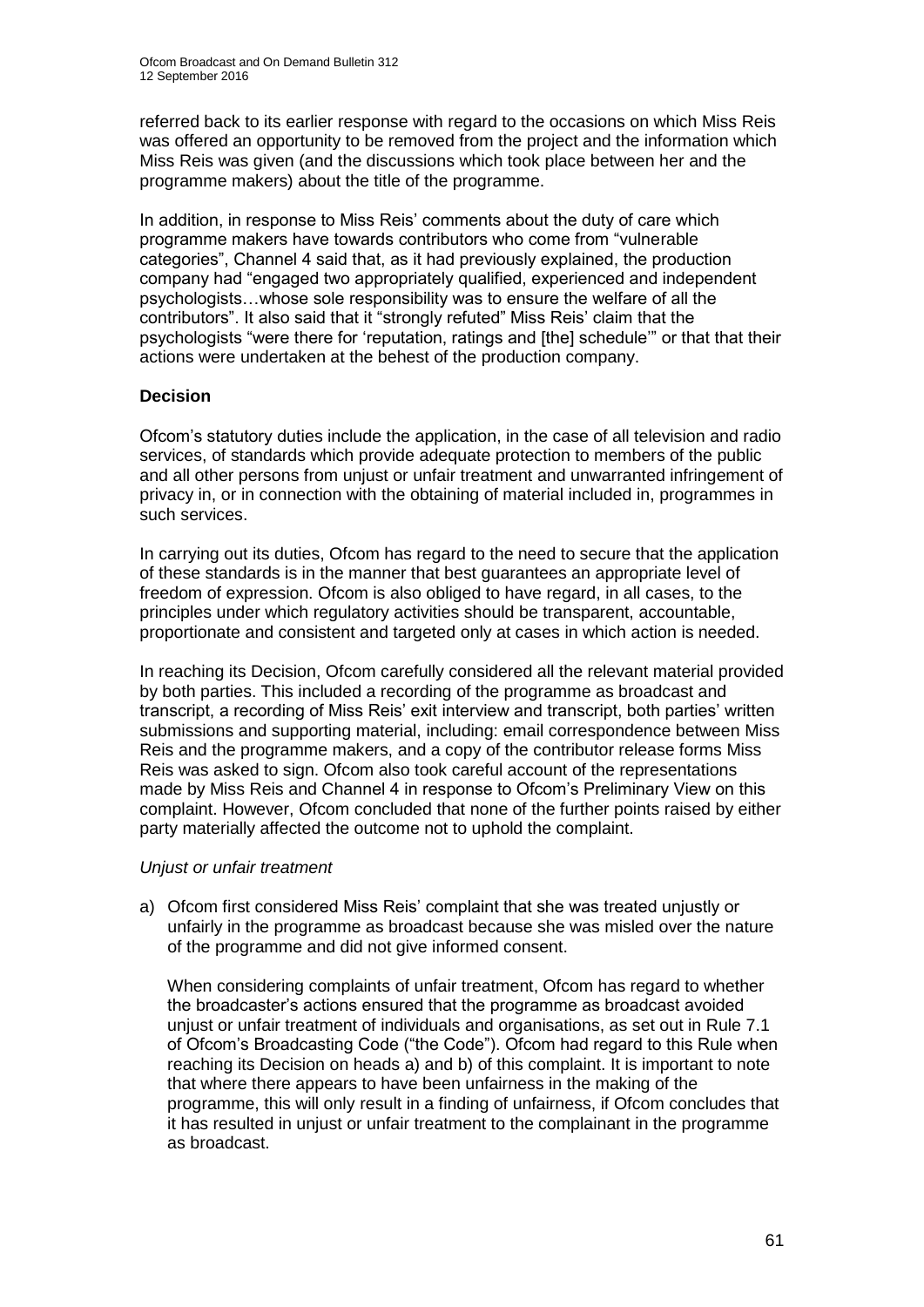In this case, Ofcom considered whether the programme makers were fair in their dealings with Miss Reis as a potential contributor to the programme, as outlined in Practice 7.2 of the Code which states that: "Broadcasters and programme makers should normally be fair in their dealings with potential contributors to programmes, unless, exceptionally, it is justified to do otherwise". In particular, we considered whether Miss Reis gave her informed consent to participate in the programme, as outlined in Practice 7.3. Practice 7.3 sets out that in order for those invited to contribute to a programme to be able to make an informed decision about whether to take part, they should be given sufficient information about: the programme's nature and purpose; their likely contribution; the areas of questioning and wherever possible, the nature of other likely contributions; and, any changes to the programme that might affect their decision to contribute. They should also be told the nature of any contractual rights they may hold with regard to their contribution and, if offered an opportunity to preview the programme, be given clear information about whether they will be able to effect any changes to it. The Code states that taking these measures "is likely to result in the consent that is given as being informed consent".

In addressing the complaint, we considered whether Miss Reis had given her informed consent to being filmed for inclusion in the programme.

#### *Information provided to Miss Reis regarding the nature of the programme*

We began by assessing whether Miss Reis was provided with sufficient information about the nature and purpose of the programme and her likely contribution to it.

We observed from the parties' initial submissions that both appeared to agree that Miss Reis was given at least one contributor release form to sign and that she subsequently took part in the programme by being filmed at her home, in the contributor house and in the GP's surgery. However, we also observed that, as part of her representations on the Preliminary View on this complaint, Miss Reis indicated that neither she, nor the other contributors, had been given "a contract which truly explained our rights"; and, that, in response, Channel 4 reiterated that "before the start of filming Miss Reis signed two release forms…that described in some detail the nature of Miss Reis' anticipated participation". As set out in more detail below, Ofcom had been provided with copies of both release forms signed by Miss Reis, and, on the basis of the information available, we understood that Miss Reis was given and signed the release forms before filming began.

We also noted the disparity in understanding between the complainant and the programme makers on what information Miss Reis was given about the nature of the programme and its title, both prior to and during the relevant filming, and the agreements reached by the parties about the final content of the programme when it was being edited prior to broadcast. In particular, we noted that Miss Reis claimed that "a programme description did not appear on the release form"; that she was told by the programme makers that the programme would be a "sensitive account of health related anxiety/phobias" but that a press release (dated 15 July 2015) she found after filming had begun, in her view, contradicted this. Miss Reis also said that she was assured that the working title of the programme, "The House of Hypochondriacs"*,* was for "admin purposes" and subject to change and that if this title was used the content of the programme would be different. In its response to the complaint, Channel 4 denied these claims and set out, in detail, the contact which it said the programme makers and psychologists working on the programme had had with Miss Reis on the nature of the programme and its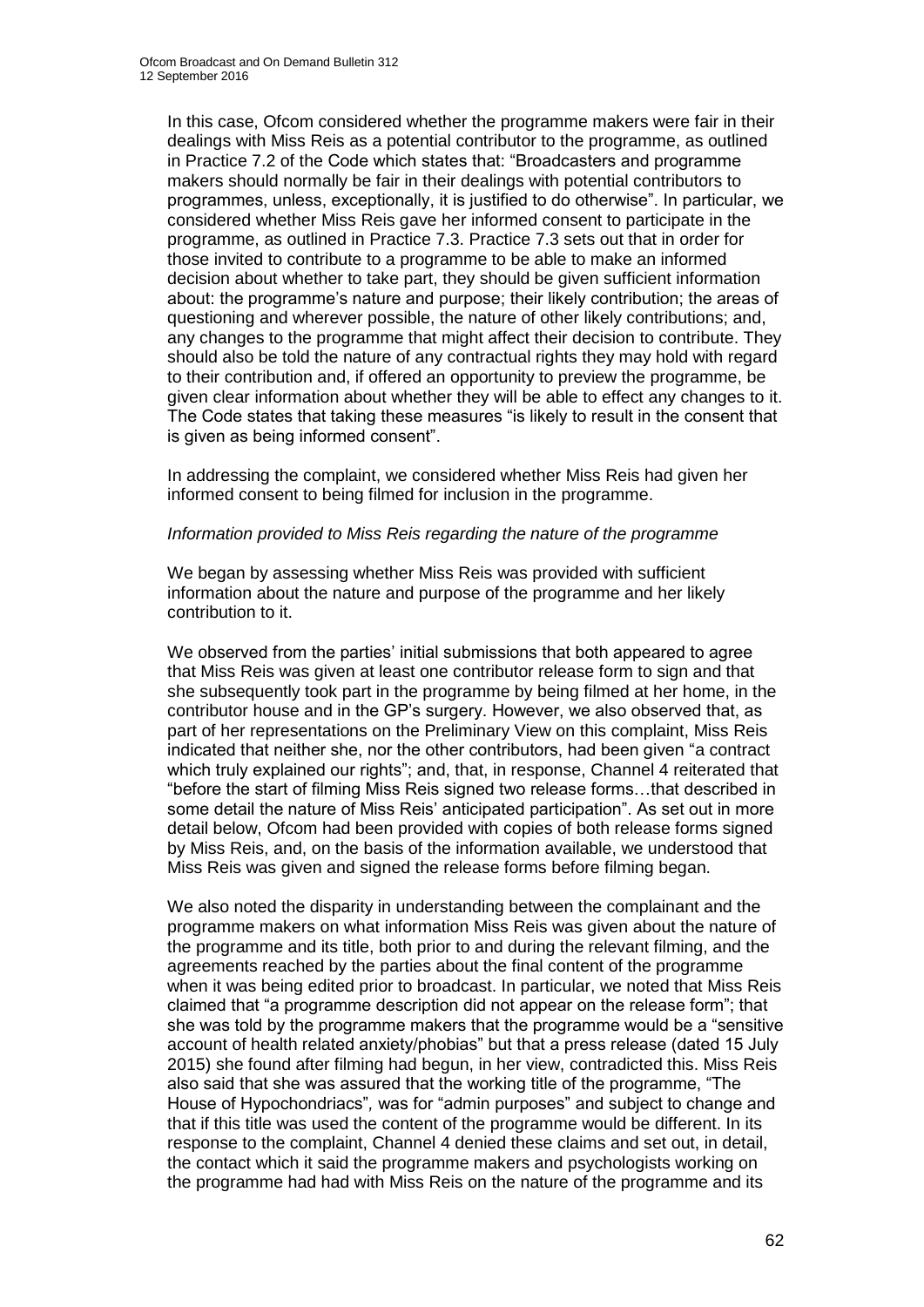title. Both parties reiterated their respective positions in this regard in their representations on the Preliminary View.

In light of this apparent difference in understanding, Ofcom carefully considered the documents relating to the content of the programme which we understood Miss Reis had read prior to being filmed – notably, the casting advert to which Miss Reis responded and the two contributor release forms which she signed – as well as the communications between the parties about the content of the programme which were provided to Ofcom by the broadcaster.

We observed that, as set out above, the casting advert to which Miss Reis responded was entitled: "Are you a hypochondriac?". We also noted that after asking several questions about the behaviours exhibited by potential contributors, including whether they "visit the doctor on a regular basis", the advert read:

"We're looking to speak to people who suffer from HEALTH ANXIETY for a new immersive TV series.

Most of us worry about our health from time to time, but for some this worry NEVER goes away and becomes a problem in itself.

If this sounds like you, get in touch with us today…".

In addition, we observed that, in the email Miss Reis sent to the production company, in response to this advert, indicating that she would like to contribute to the programme, Miss Reis said: "I do not suffer from health anxiety but Emetophobia. The thought process is very similar".

We also observed that Miss Reis signed two contributor release forms. The first was dated 29 July 2015 and we understood that it was signed by Miss Reis either during or soon after one of the programme makers visited her to discuss the nature of the programme and Miss Reis' contribution. We noted that, in its response, Channel 4 said that the during this meeting Miss Reis was told that: if she took part, she would live in a house with other people who "share health anxieties" but her condition was specific while the others had a "different more generalised health anxiety"; the contributors would be in an "immersive situation", the programme was being advised by a qualified CBT practitioner to whom the contributors would have access throughout the week of filming; and the programme would involve engagement with various medical organisations (specifically, Miss Reis was told that she would visit these organisations and speak to medical specialists to help her understand her fear of contamination). We also noted that the broadcaster said that, during her subsequent assessment of Miss Reis, the psychotherapist working on the programme was very careful to explain to Miss Reis that she would not know "*exactly* (broadcaster's emphasis) what was planned" with regard to the content of the programme (and notably the therapy in which she would take part). The second contributor release form was undated, however, Channel 4 said that it understood Miss Reis signed it on 27 August 2015 – the day before filming began.

Ofcom observed that, as set out in the broadcaster's response above, both of the release forms which Miss Reis signed included the following programme description:

"In this immersive new features series for Channel 4, we are attempting to rehabilitate some of the UK's biggest sufferers of health anxiety, but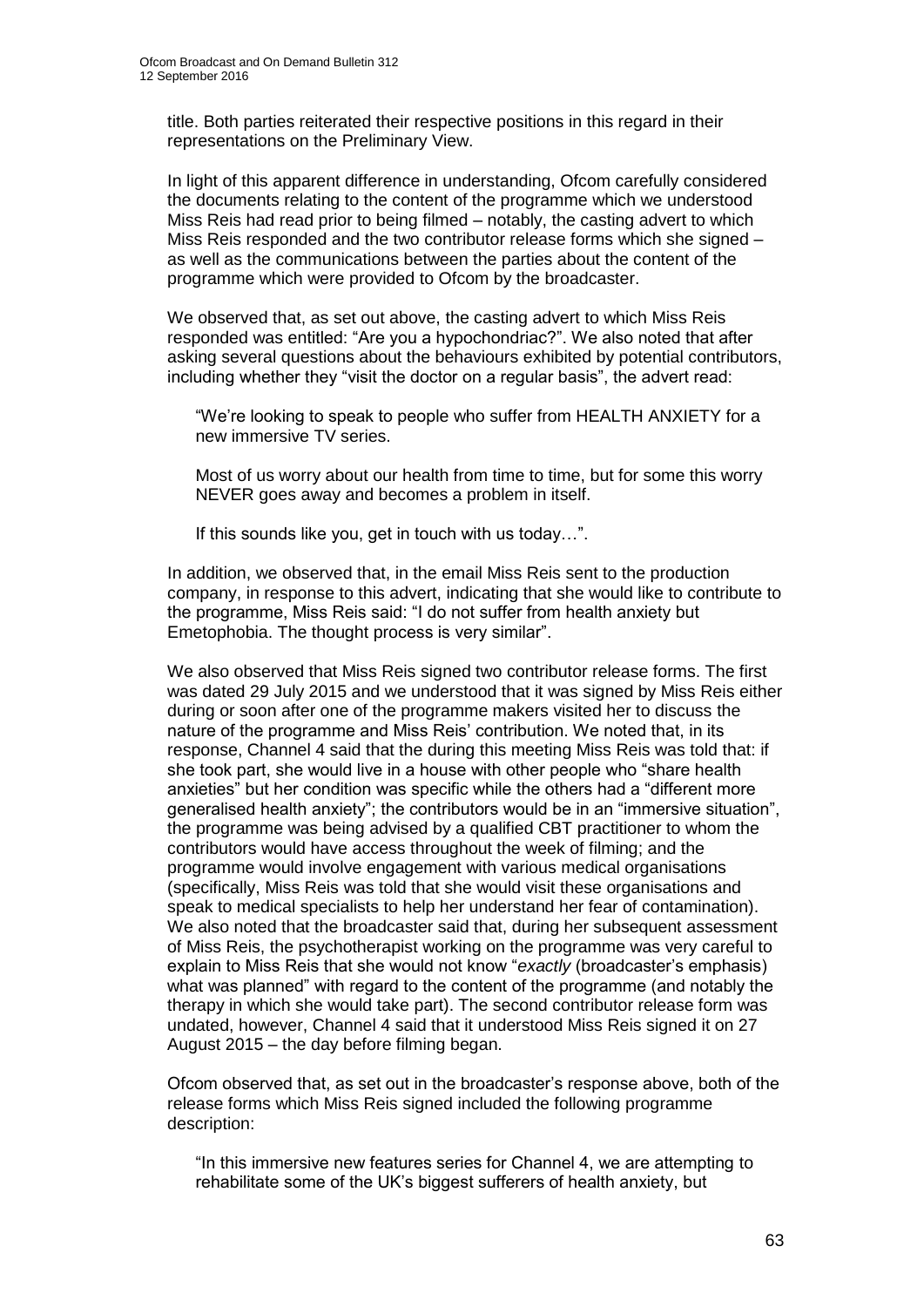introducing them to what it's like to work on the front line of the NHS, in departments that will force them to confront some of their biggest fears as they come face to face with their worst health nightmares".

We also observed that the second release form included the following wording:

"I understand I will spend time over the course of a week living with other people affected by health anxiety. During this time we will engage in various immersive experiences based at a number of different medical institutes enabling us to see a cross section of the NHS in particular departments pertinent to our own health based fears such as cardio and neurology".

In addition, the list of specific filming locations set out in this release form included not only Miss Reis' home, and the "contributor house", but also St George's University Hospital, a St John Ambulance training room, homes visited by the West Midlands Ambulance Service and the West Midlands Ambulance Service's call and dispatch centres.

Ofcom also noted that Channel 4 said that the psychotherapist, who assessed Miss Reis prior to her taking part in the programme, considered that: the emetophobia from which Miss Reis suffered was part of a broader health anxiety; Miss Reis was giving informed consent to being filmed and participating in the programme despite not knowing the precise detail of what it would involve each day; and, there was nothing to suggest that Miss Reis' involvement in the programme would be detrimental to her, as long as proper support and care was put in place should it be needed (which, the broadcaster said, was the case throughout and after the filming).

In light of all the factors set out above, Ofcom considered that Miss Reis was provided with sufficient information about the nature and purpose of the programme, and her likely contribution to it, to be able to provide informed consent for her contribution.

# *The programme's title*

With regard to this element of the complaint, we observed from the parties' submissions that:

- Miss Reis acknowledged that she "found out about the title of the programme from the release forms;
- Channel 4 said that Miss Reis was aware of the title during filming as she raised this topic with programme makers a number of times;
- Channel 4 also said that while Miss Reis may have been told the title was a working title and therefore **could** be subject to change, she was also told on several occasions, both before and during filming, that the title was **very unlikely** (broadcaster's emphasis) to change; and,
- Channel 4 said that the psychotherapist explained to Miss Reis that hypochondria was a common term and one used by the general public to encompass health anxiety and fearful feelings towards one's health which she considered related to Miss Reis' situation. Channel 4 said that Miss Reis disagreed and, while she was told by the psychotherapist and the series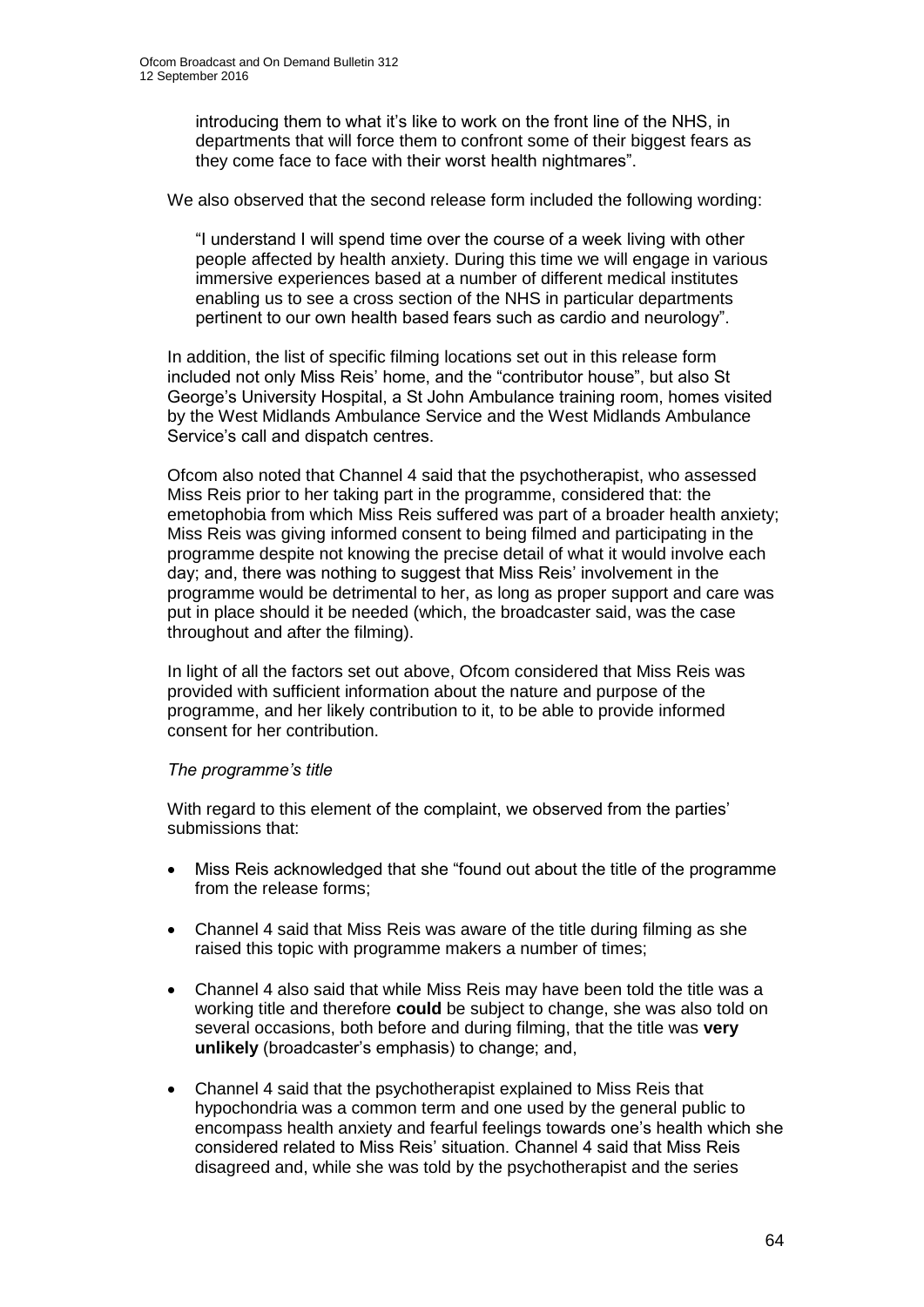editor that they would support her decision if she wanted to leave the project, she decided to stay despite the use of the term hypochondria in the title.

In addition, we observed that the correspondence between the parties following Miss Reis' pre-broadcast viewings of the programme indicated that, subject to the changes she agreed with the programme makers being made (see below), and after being given and rejecting an opportunity to have her contribution edited out from the programme (Ofcom understood that this offer was made several times on the day before the programme was broadcast), Miss Reis was content to be included in the programme which she understood would be entitled "The House of Hypochondriacs".

Based on the information set out above, Ofcom considered that the use of the title "The House of Hypochondriacs" for the programme as broadcast would not have invalidated the consent given by Miss Reis for her contribution to the programme.

#### *Miss Reis' contribution*

In Ofcom's view, consent and whether it remains valid is an issue that continues to be relevant from the start of a contributor's participation through to its conclusion. Therefore, in assessing whether a contributor has given informed consent for their participation, Ofcom will not only look at the information that was provided to the contributor prior to the recording of the contribution, but Ofcom will also consider the contribution itself.

We watched the programme carefully, in order to take into account Miss Reis' contribution to it and assess whether it matched the description Miss Reis was given and a reasonable understanding of the programme's aims and purposes based on the information provided to Miss Reis by the programme makers.

Ofcom considered that it did. In particular, the programme, which followed the progress of all four contributors as they undertook the therapy arranged for them to try to tackle their conditions, repeatedly made it clear to viewers that Miss Reis suffered from a distinct form of health anxiety, namely emetophobia and OCDcontamination disorder, compared to the other contributors (who suffered from a more generalised form of health anxiety). The programme also made it clear that rather than consulting doctors very frequently (as the other contributors did), because of her condition, Miss Reis avoided going to the doctor. For example, it included footage of Miss Reis saying that there were times when *"I know I need to go to the doctor's…but I won't"* and that she had *"only been to the doctor's maybe three, four times in probably the last 10 years"*.

We noted Miss Reis' claim that, contrary to her expectation, the programme was not a "sensitive account of health related anxiety/phobias". However, we observed that on several occasions the programme emphasised the negative impact that health anxiety had on all of the contributors and the challenge it was for each of them, including Miss Reis, to tackle it. For example, after showing footage of Shaun and Angela's visit to the hospital, the presenter was shown saying: *"Many people have a tendency not to take health anxiety very seriously but for sufferers it's a very real and very destructive condition, leading to a rapid downward spiral that can be very hard to get out of. Combating it takes a lot of time, and it takes a lot of hard work".*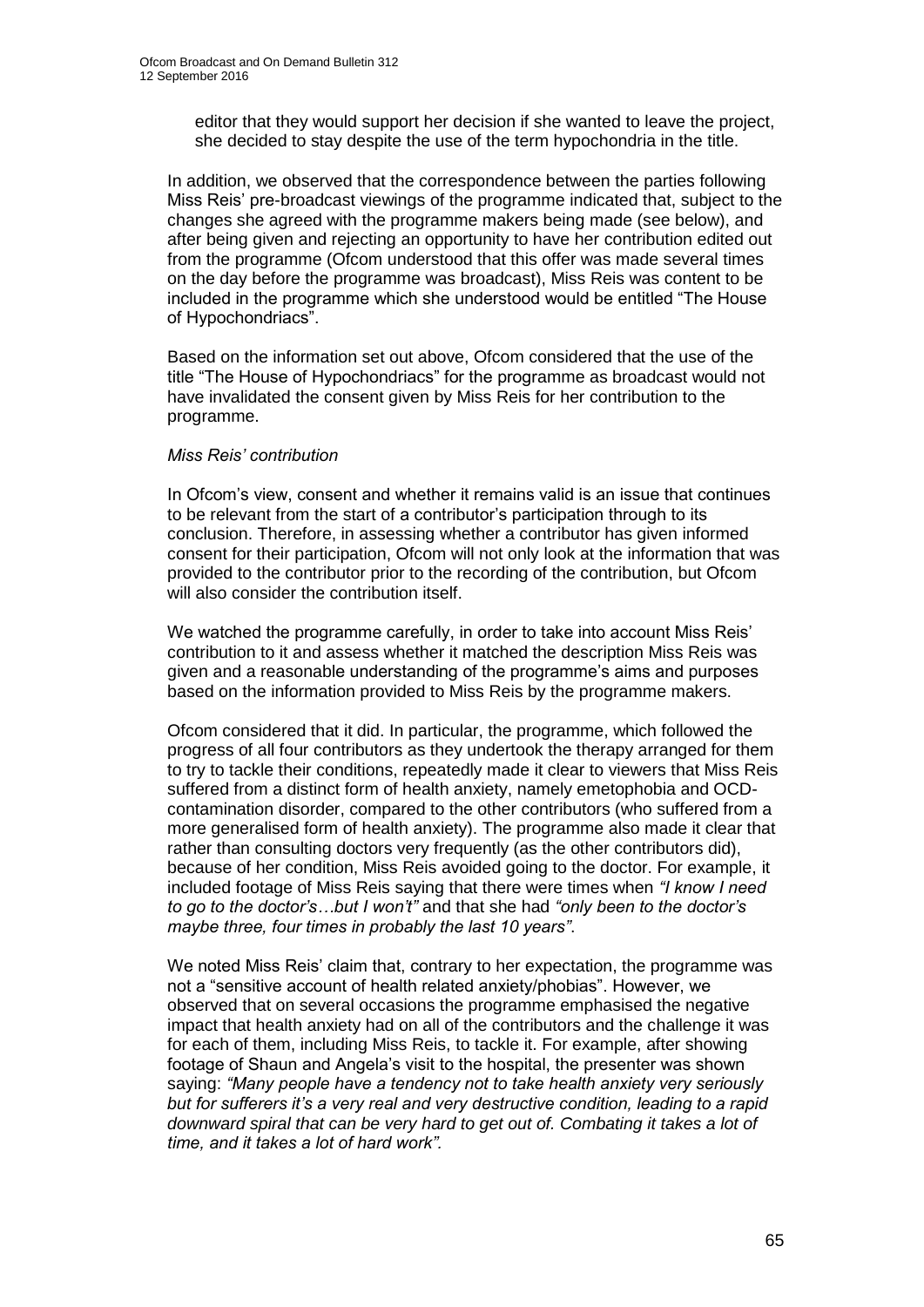We also observed that each of the contributors was given the opportunity to describe their conditions and behaviours in their own words. This included Miss Reis, who was shown talking about and illustrating the methods she used to cope with her condition (for example, frequently washing her hands, washing dishes in the bath and wearing gloves to carry out daily household tasks) and also saying: *"It's* [her condition] *managed my life for the past 20 years so it's not something I can just let go of"*. In addition, the presenter said: *"Lauren's condition is so extreme that being in a strange house is an enormous challenge. Having survived the GP visit, today's trip to St. George's is just too much"*. This was followed by footage of Miss Reis talking about the proposed visit in manner that clearly expressed the extent of her anxiety about it. In particular, she said that her immediate thoughts on being told about the planned visit were: *"Do I have to do this again?"* and *"…because I knew it was gonna be more hands on, I knew I wasn't gonna be able to get away with it"*.

# *Treatment of Miss Reis prior to broadcast*

Having assessed Miss Reis' contribution, and concluded that it matched the description she was given, we also took into account the manner in which Miss Reis was treated during the making, and prior to the broadcast, of the programme. In particular, we noted the following points made by the broadcaster in its response to the complaint:

- The programme makers and psychologists regularly assessed Miss Reis' needs and responded to her concerns throughout the filming process and beyond, notably her requests that filming be stopped;
- Miss Reis was made aware that she could leave the project at any time prior to the end of the week's filming and she duly did so with the full support of the programme makers;
- Miss Reis was given two opportunities to view the programme prior to broadcast and on both occasions edits were made to address the concerns she raised.

In particular, the programme makers: made several changes to the commentary to ensure that Miss Reis was not referred to as a hypochondriac and that it was clear she suffered from emetophobia and OCD contamination disorder; included additional commentary to make clear the extent of the challenge Miss Reis had faced in staying in the contributor house; and included more of her exit interview to give viewers a clearer understanding of the reasons she had given for leaving the project; and changed the on screen information about her at the end of the programme.

Following Miss Reis' first viewing of the programme, Miss Reis emailed the programme makers giving them the option of either removing her from the programme or changing the title, the programme listings and all general statements about hypochondria. The programme makers reminded her of the changes to the content which had already been made and declined to take either course. However, they also subsequently held a second viewing of the programme and made several further edits to address Miss Reis's concerns.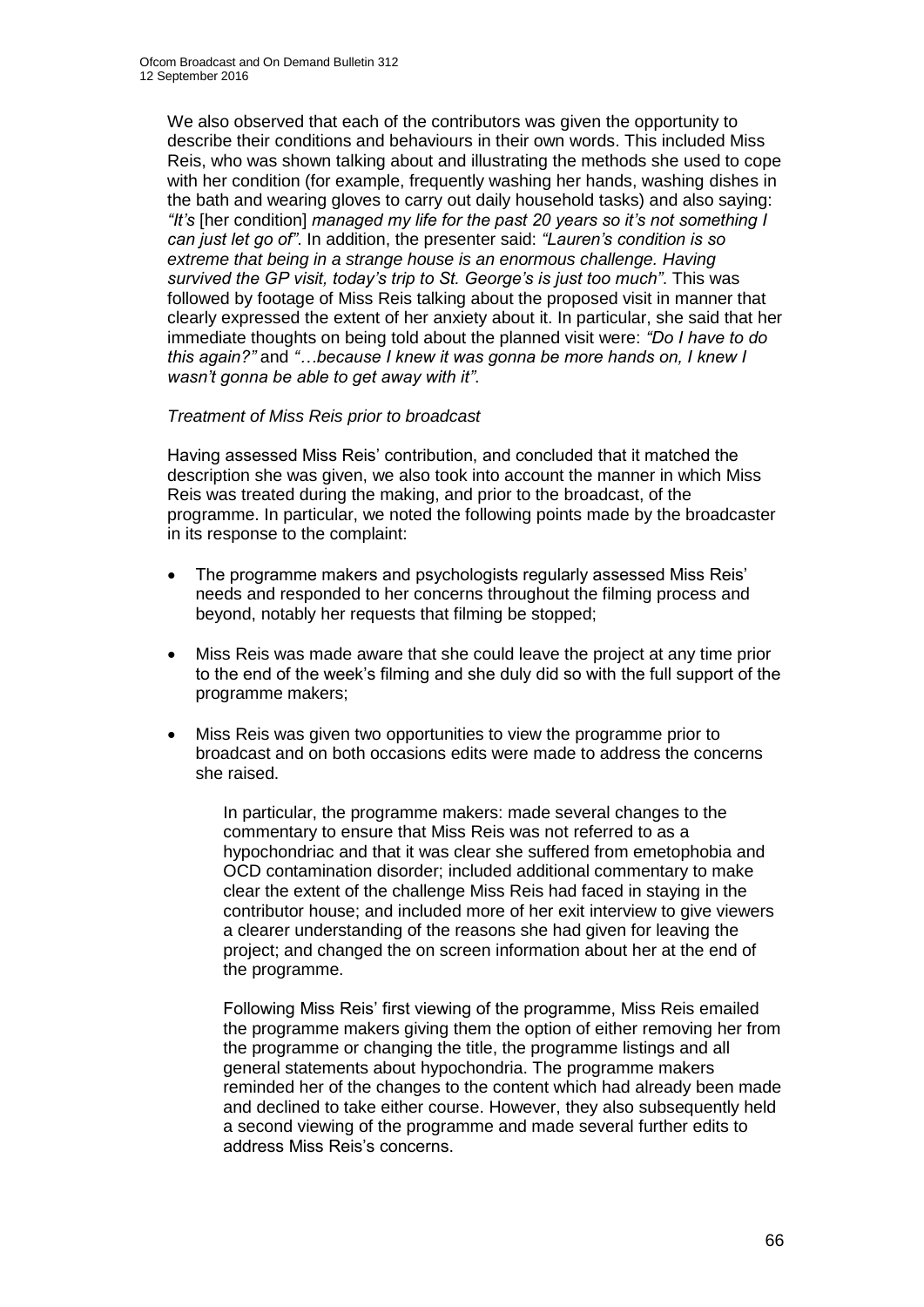As noted above, on several occasions Miss Reis was given an opportunity to leave the project and, on the day before broadcast she was asked if she wanted to have her contribution to the programme withdrawn entirely. This offer was repeated several times. However, she confirmed that she wished her contribution to be included. In particular, we noted that the last communication from Miss Reis to the programme makers, which was sent on the morning of 24 November 2015 – the day the programme was broadcast, confirmed her willingness for her contribution to be included. We observed that, within her representations on the Preliminary View, Miss Reis denied that Channel 4 had offered to remove her from the programme several times and instead said that this "only happened the once [on] the day before the broadcast". We also observed that, within its representations on the Preliminary View, Channel 4 referred back to its earlier response on this matter. Ofcom took particular account of the correspondence that the programme makers and Channel 4 had with Miss Reis and those acting on her behalf, notably the then Shadow Minister for Mental Health, about Miss Reis' willingness to be included in the programme. We also took into account the specific content of the final version of the programme as it related to Miss Reis. Given these factors, Ofcom concluded that Miss Reis had been offered the opportunity to have her contribution to the programme removed on several occasions on the day prior to the broadcast and that she decided against accepting this offer.

In our view, the programme makers treated Miss Reis fairly during the making of the programme. In particular, on the information available, we understood that any concerns which Miss Reis raised during and after the filming were taken seriously; her requests for filming to be stopped where adhered to; she was given and availed herself of the opportunity to leave the project; and, the programme makers took account of Miss Reis' comments about the versions of the programme which she had pre-viewed when editing the programme prior to broadcast.

Taking account of all the factors noted above, Ofcom considered that, in the particular circumstances of this case, Miss Reis gave informed consent for the programme makers to receive and record information about her and to film her for inclusion in the programme and also that the fact that the programme makers included footage of and information about her in the programme as broadcast, and that the programme was entitled *House of Hypochondriacs*, was not unfair to her for the purposes of Rule 7.1.

Therefore, Ofcom found that Miss Reis was not treated unjustly or unfairly in the programme as broadcast through the inclusion of footage of her in it.

b) Ofcom next considered Miss Reis complaint that unfair claims were made about her in the programme. In particular, she said that the programme stated that she had received the correct treatment but had left the contributor house because she was unable to cope with the exposure therapy.

In considering this head of complaint, Ofcom had regard to Practice 7.6 of the Code which states that that when a programme is edited, contributions should be represented fairly. We also took account of Practice 7.9 of the Code which states that, before broadcasting a factual programme, broadcasters should take reasonable care to satisfy themselves that material facts have not been presented, disregarded or omitted in a way that is unfair to an individual or organisation. Whether a broadcaster has taken reasonable care to present material facts in a way that is not unfair to an individual or organisation will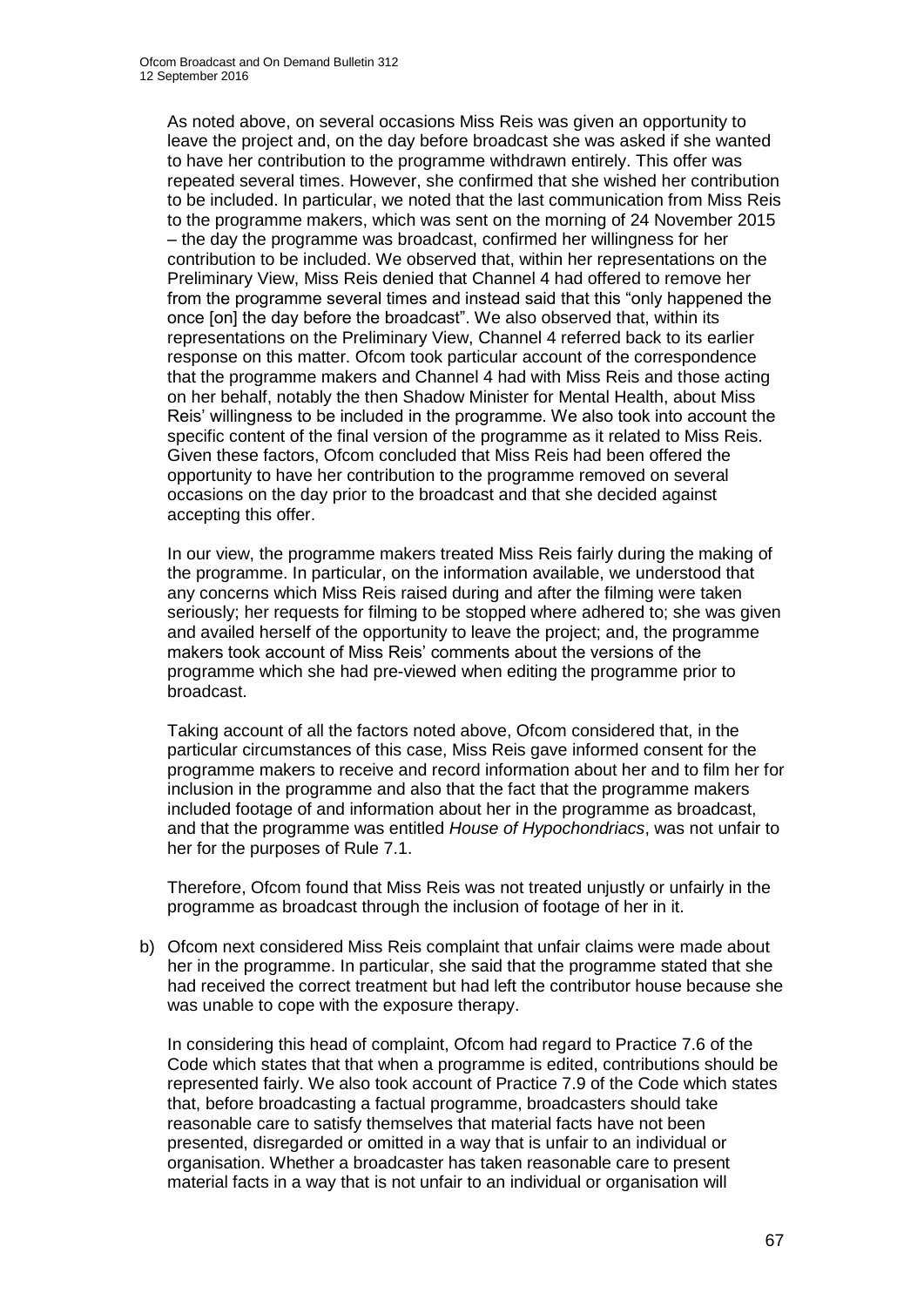depend on all the particular facts and circumstances of the case including, for example, the seriousness of any allegations and the context within which they were presented in the programme.

It is important to note that the editing of a programme is an editorial matter for the broadcaster. However, broadcasters must ensure that the programme as broadcast does not result in unfairness to the individual or organisation concerned. We therefore considered both the information which Miss Reis gave to the programme makers about her decision to leave the project prior to her departure and how Miss Reis' decision to leave was represented in the programme.

In her complaint, Miss Reis said that her reasons for leaving included: the nondisclosure about the nature of the programme; and, the techniques used by the programme makers but the programme omitted these reasons. Channel 4 said that Miss Reis' exit interview showed that this was not the case.

Having assessed the transcript and recording of Miss Reis' exit interview, Ofcom observed that, on several occasions, Miss Reis indicated that she had decided to leave the project because the continuation of the exposure therapy (i.e. through the planned visit to the hospital) was a step further than she felt able to go at that stage of her treatment. For example, in addition to the comments about her decision to leave which Miss Reis was shown making in the programme (see below for details), Miss Reis said her involvement in the programme had "come to an end now because…there was probably too many activities that I'm just not ready to face yet because I've just a few more things to do first". She also described the activities she had been asked to take part in as "a number 10 sort of target or goal" and said that they "feel a little bit daunting, right now". She said she thought that, because her involvement in the programme "was, kind of, quite in at the deep end, I've not been able to participate in some of these things". During this interview, Miss Reis also said that the targets were "so high that I can already start to feel myself feeling like I haven't achieved very much", and added that this was "another reason why… I need to go at this point because I think me focusing on smaller things first is a bit more of a benefit to me right now than doing something that I don't feel capable of doing just yet".

We noted that, after being asked to talk about the highs and lows of the week from her perspective, Miss Reis discussed the pressure of having cameras and people watching around her as well as the stress she felt from the sense she had of having to "keep up with the schedule" – which she indicated was difficult for her because of the routines she used to manage her condition. However, Miss Reis did not state that these factors were why she had decided to leave the project. Nor did she say that she had decided to leave because she was not given sufficient information about the nature of the programme or cite the techniques used by the programme makers as a reason.

In light of Miss Reis' representations on the Preliminary View, Ofcom asked Channel 4 to provide it with a recording of what Miss Reis' described as her "first exit interview" with the presenter, Dr Jessen. Having carefully assessed a recording of this unedited footage, we observed that, as Channel 4 acknowledged in its own representations, during this discussion, Dr Jessen questioned Miss Reis about why she was choosing not to continue with the treatment plan. In particular, he asked her to consider whether she was actually "better" (i.e. no longer suffering from her health related anxiety and specific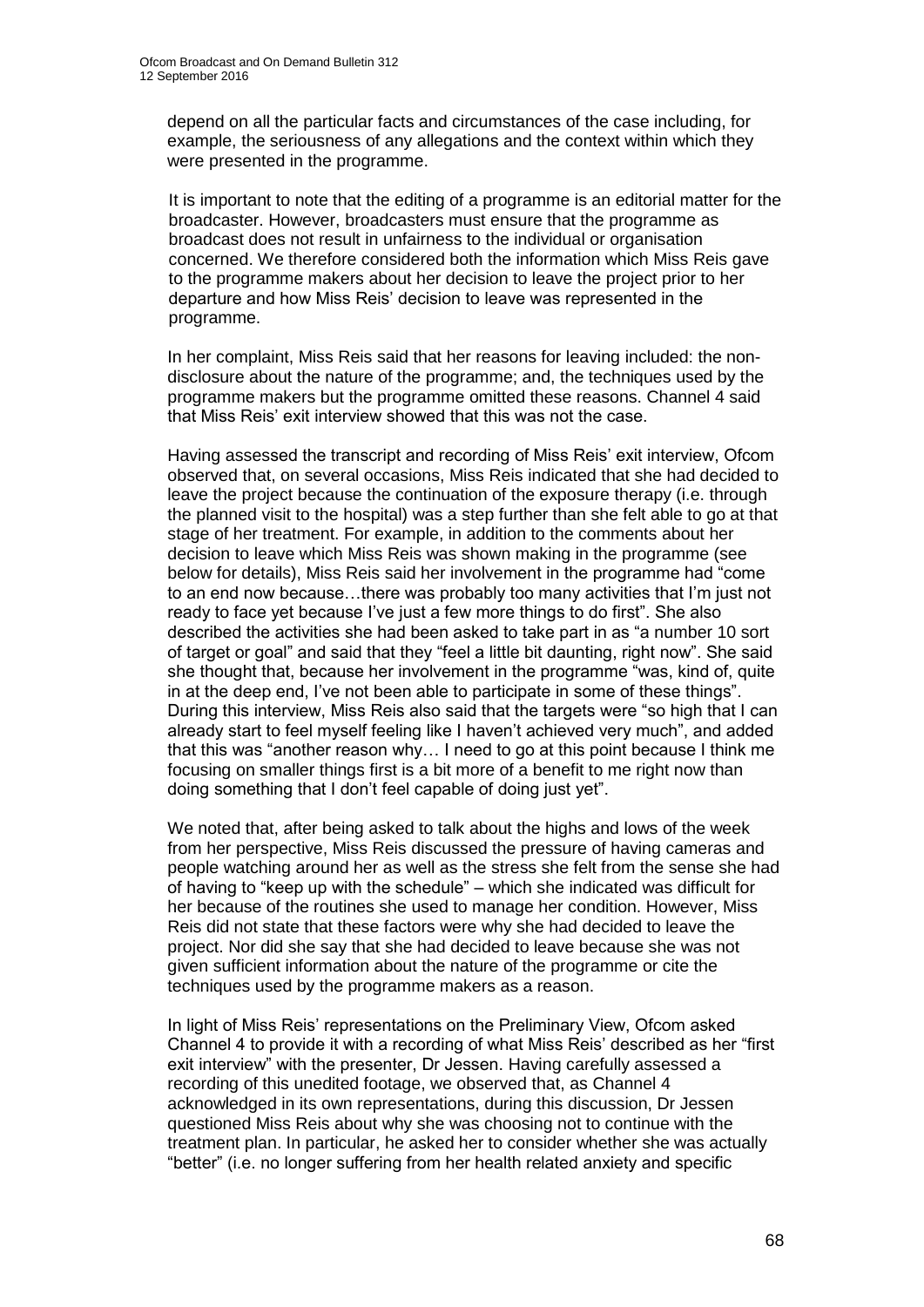phobias) and whether her "resistance" to visiting the hospital (i.e. the next stage of the planned treatment) was actually a manifestation of her condition.

We also considered that during the interview, Miss Reis appeared to infer that Dr Jessen was suggesting that she had either "failed" and/or had "not tried". However, having viewed the footage, we noted that at no stage did Dr Jessen say to Miss Reis that she had "failed". Rather, on several occasions during this interview, Dr Jessen explained that he recognised the "massive" or "huge" difficulties Miss Reis had faced and the successes she had already had that week but that, in his view, she was not "better" (by which he said he meant "no longer ruled by your anxieties and phobias"). In addition, Dr Jessen told Miss Reis that his "agenda" in having this interview with her was: "to show how, actually, this week has been enormously challenging for you [and] that you have succeeded in pretty much everything we have set for you" but also that, in his view, "this is too much for you and I don't think we should carry on because, I agree with you, I don't think, I don't think it is right for you". He also explained that he wanted to ensure Miss Reis had fully considered her decision. For example, having noted the "massive progress" he said Miss Reis had made Dr Jessen said: "what I really want to be absolutely sure of is that you are in agreement with me that, possibly, some of the things that we planned, are maybe pushing it a bit too far". Miss Reis agreed with this statement.

From assessing this footage, we also observed that, as in the later "exit" interview, throughout her initial discussion with Dr Jessen, Miss Reis continually explained that the visit to the hospital was a step too far for her that it was several "levels" higher or too difficult for her.

As set out in the "Programme summary" section above, after showing Angela and Shaun's visit to St George's hospital, and having previously explained that Miss Reis had decided not to take part in this visit, the presenter said:

*"But Lauren has concluded this particular immersive therapy* [the hospital visit] *is not right for her"*.

This was followed by footage of Miss Reis packing her bags and footage of Miss Reis' exit interview with the programme makers during which she said:

*"Feeling a little disappointed that I couldn't see the full week through. Um, but I actually think it's just because the treatment isn't suitable for me at this stage of my own personal therapy and journey, if you will"*.

Miss Reis was shown with her suitcase, walking away from the contributor house.

Later the presenter said:

*"I was sorry to lose Lauren but I have to say, I think it was the right decision and I will continue to look for the right therapy for her"*.

In our opinion, this material was a fair reflection of the reasons Miss Reis gave to the programme makers for her decision to leave the project in both her initial discussion with Dr Jessen and the exit interview, notably her repeated indications that she did not consider that the treatment she was being asked to undertake was right for her at this stage.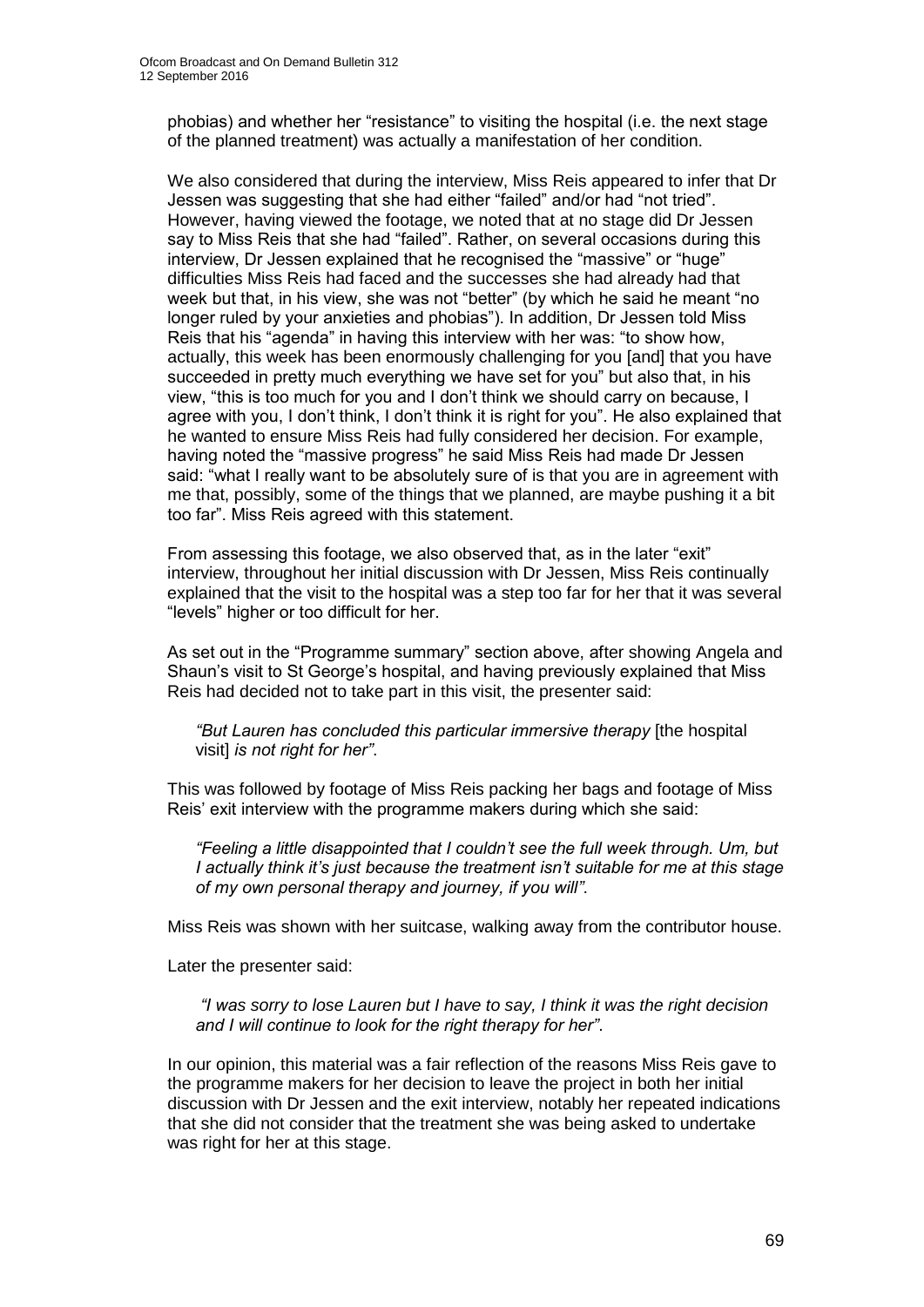We concluded that the programme did not, as Miss Reis claimed, say that the treatment was correct for her but she had left the contributor house because she was unable to cope with it. Rather, we noted that the presenter said that, although he was sorry Miss Reis had decided to leave, he thought it was the *"right decision"* and he would *"look for the right therapy for her"*.

We therefore considered that the programme makers edited the relevant contribution (i.e. Miss Reis's exit interview) fairly and took reasonable care to satisfy themselves that material facts with regard to Miss Reis' reasons for leaving the project were not presented, disregarded or omitted in a way that was unfair to Miss Reis.

For these reasons, Ofcom found that Miss Reis was not treated unfairly in the programme as broadcast in this respect.

# *Unwarranted infringement of privacy*

In Ofcom's view, the individual's right to privacy has to be balanced against the competing right of the broadcaster to freedom of expression. Neither right as such has precedence over the other and where there is a conflict between the two, it is necessary to intensely focus on the comparative importance of the specific rights. Any justification for interfering with or restricting each right must be taken into account and any interference or restriction must be proportionate.

This is reflected in how Ofcom applies Rule 8.1 of the Code which states that any infringement of privacy in programmes, or in connection with obtaining material included in programmes, must be warranted<sup>5</sup>.

c) Ofcom considered Miss Reis' complaint that her privacy was unwarrantably infringed in connection with the obtaining of material included in the programme because she was misled about the nature of the programme and therefore did not give informed consent when disclosing details about her mental health to the programme makers.

Ofcom took into consideration Practice 8.5 of the Code, which states that any infringement of privacy in the making of a programme should be with the person's and/or organisations consent or be otherwise warranted.

# *Legitimate expectation of privacy*

1

In assessing whether or not Miss Reis' privacy was unwarrantably infringed in connection with the obtaining of material included in the programme, Ofcom considered the extent to which she had a legitimate expectation of privacy. The Code's statement on the meaning of "legitimate expectation of privacy" makes clear that such an expectation:

"…will vary according to the place and nature of the information, activity or condition in question, the extent to which it is in the public domain (if at all) and whether the individual concerned is already in the public eye. There may

<sup>5</sup> The explanation of the meaning of "warranted" under Rule 8.1 of the Code identifies revealing or detecting crime, protecting public health or safety, exposing misleading claims made by individuals or organisations, disclosing incompetence that affects the public, as examples of public interest.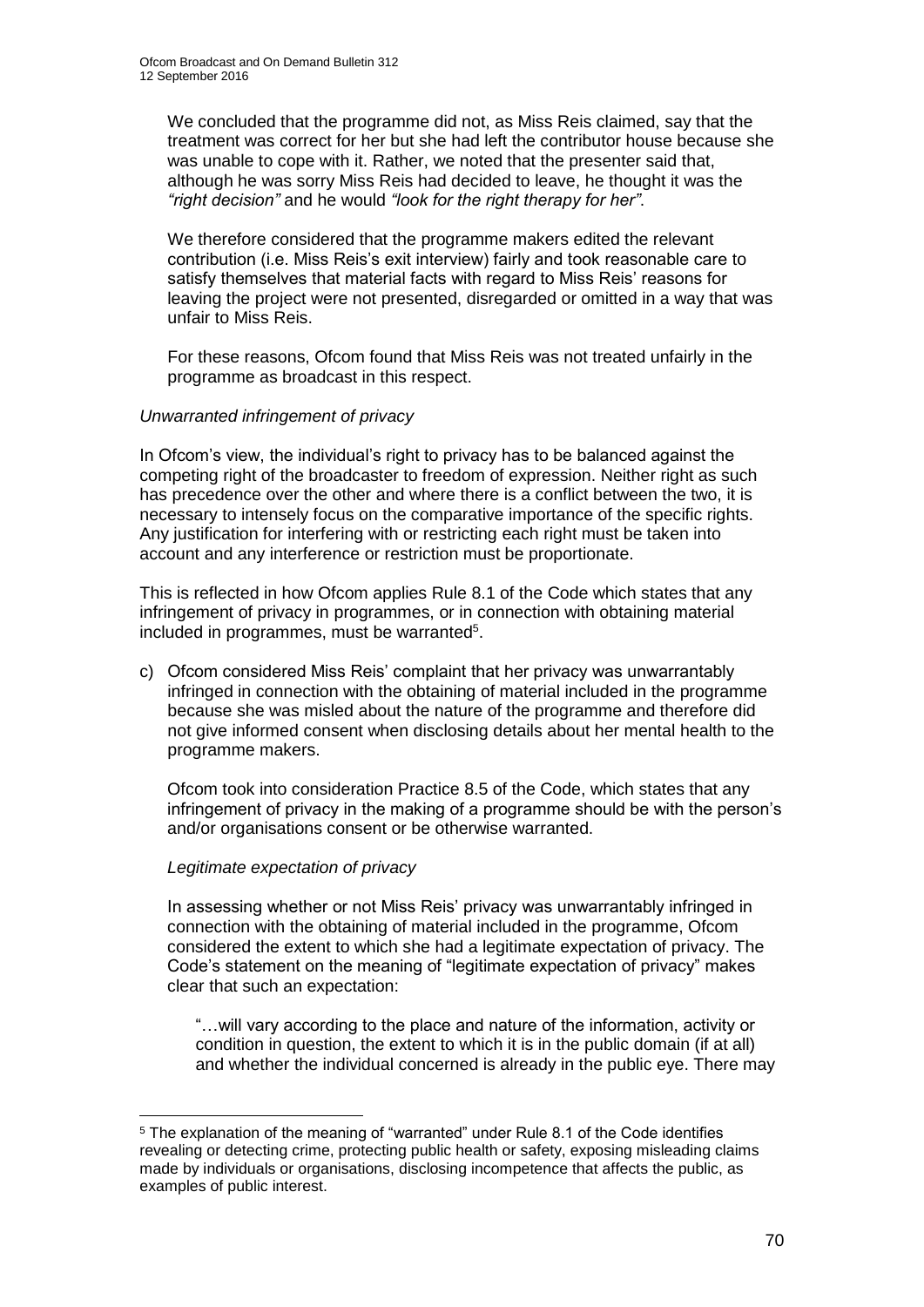be circumstances where people can reasonably expect privacy even in a public place...".

In considering whether Miss Reis had a legitimate expectation of privacy, we first considered the nature of the material obtained. We recognised the sensitive nature of the material relating to Miss Reis' mental health that was either received, noted or recorded by the programme makers and psychologists working on the programme. We also noted that locations in which at least some of the relevant footage was recorded (notably inside Miss Reis' home and the house in which she lived during the filming) were private and that at least part of this material was recorded while Miss Reis was undertaking immersive exposure therapy. Given the above, we considered that Miss Reis had a legitimate expectation of privacy with regard to the obtaining of this material.

#### *Consent*

Miss Reis acknowledged, in the complaint, that she volunteered the information about her mental health and we observed that, in its response, Channel 4 said that it was obtained openly and transparently (and that the complainant had not claimed otherwise). However, Miss Reis complained that she disclosed this material to the programme makers because she had been misled about the nature of the programme. In particular, Miss Reis said that she was not consulted in advance about the "exposure activities" and was not fully aware of what she was participating in.

We recognised the disparity between the parties regarding whether or not Miss Reis had given informed consent to her contribution to the programme. However, given all the circumstances and information we have seen, outlined in head a) of the Decision above, we considered that that Miss Reis had given informed consent for her contribution to the programme. Moreover, in our view, the contribution for which Miss Reis had given informed consent encompassed both the filming of her for inclusion in the programme (including footage that was related to or illustrated her mental health issues) and the receipt and recording of information about her mental health by the programme makers and psychologists during the making of the programme.

Having reached the view that Miss Reis had consented to the receipt and recording of the relevant footage and information, Ofcom considered that it was not necessary to assess whether or not any infringement of Miss Reis' privacy in this respect was warranted.

Therefore, Ofcom found that Miss Reis' privacy was not unwarrantably infringed in connection with the obtaining of material included in the programme.

d) Ofcom then considered Miss Reis' complaint that her privacy was unwarrantably infringed in the programme as broadcast because the programme disclosed details about her health anxiety without her consent and included footage of her in the bathroom.

In assessing whether or not Miss Reis' privacy was unwarrantably infringed in the programme as broadcast, Ofcom first considered the extent to which she had a legitimate expectation of privacy in relation to the material broadcast. In doing so, Ofcom had regard to Practice 8.6 of the Code which states that, if the broadcast of a programme would infringe the privacy of a person, consent should be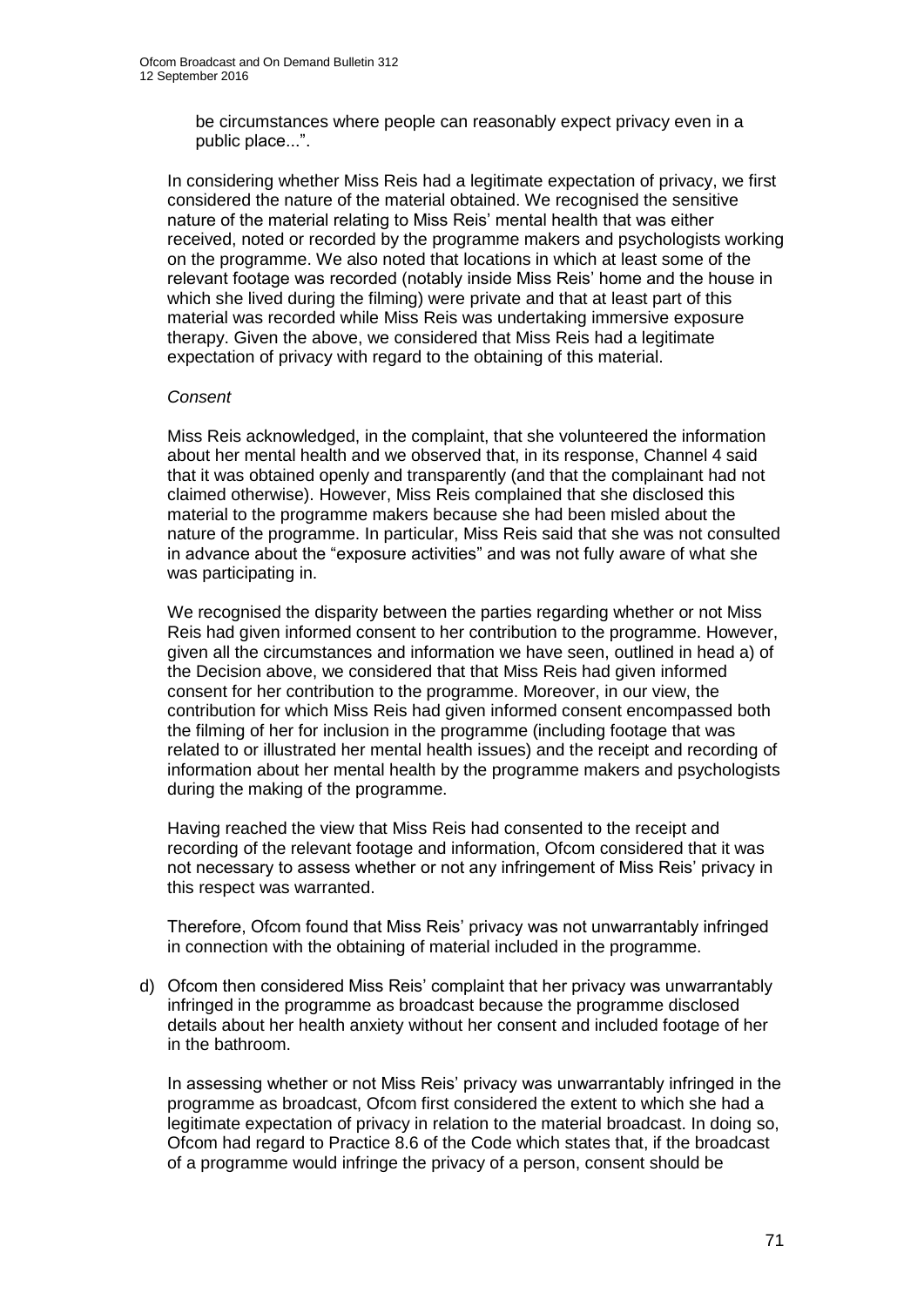obtained before the relevant material is broadcast unless the infringement of privacy is warranted.

# *Legitimate expectation of privacy*

As explained above, the Code makes clear the meaning of "legitimate expectation of privacy".

In considering whether Miss Reis had a legitimate expectation of privacy with regard to the inclusion of details about her health anxiety and any footage of her in the bathroom in the programme, we considered the nature of the material in question. As above, we noted the sensitive and private nature of the information relating to Miss Reis' mental health which was included in the programme. We also noted that locations in which at least some of the relevant footage was recorded (notably inside Miss Reis' home and the house in which she lived during the filming) were private and that at least part of this material was recorded while Miss Reis was undertaking immersive exposure therapy. Given the above, we considered that Miss Reis had a legitimate expectation of privacy with regard to the inclusion of the relevant material in the programme as broadcast.

#### *Consent*

We again recognised that the parties disagreed with regard to whether or not Miss Reis had given informed consent to her contribution to the programme. However, given all the circumstances and information we have seen, as outlined in head a) of the Decision above, we considered that Miss Reis had given informed consent for her contribution to the programme and that this consent extended to the inclusion of all the footage of, and information relating to, Miss Reis in the programme as broadcast.

It appeared that all of the footage of Miss Reis in a bathroom shown in the programme as broadcast, including the brief section of footage of the toilet seat (see below for details) was also included in the version of the programme which Miss Reis viewed on 23 November 2015. The same is true of the material relating to Miss Reis' health anxiety, albeit that the precise nature of her condition was clarified in the broadcast version of the programme at Miss Reis' request (see below for details). We noted that, as set out above, on 24 November 2015 (i.e. after this viewing) Miss Reis declined Channel 4's offer to remove her from the programme and confirmed that she was content for her contribution to be included in the programme subject to the final set of agreed changes being made. These changes were duly made before the programme was broadcast.

In this head of the complaint, Miss Reis said that she would not have consented to disclosing details about her mental health to support a programme which focused on the cost of health anxiety to the NHS; and, specifically, complained that footage of her in her bathroom was included without her consent.

We noted that the programme included references to the cost of health anxiety to the NHS. For example, at the beginning of the programme the presenter said: *"it's estimated that the NHS spends around £2 billion a year on the worried well, placing more of a strain on an already overburdened healthcare system"*. Later, the programme also included the cost of various medical assessments which Shaun had undergone in the months prior to his involvement in the programme. However, in our opinion, the cost of health anxiety to the NHS was not the focus of the programme. We noted that, in its response, Channel 4 indicated that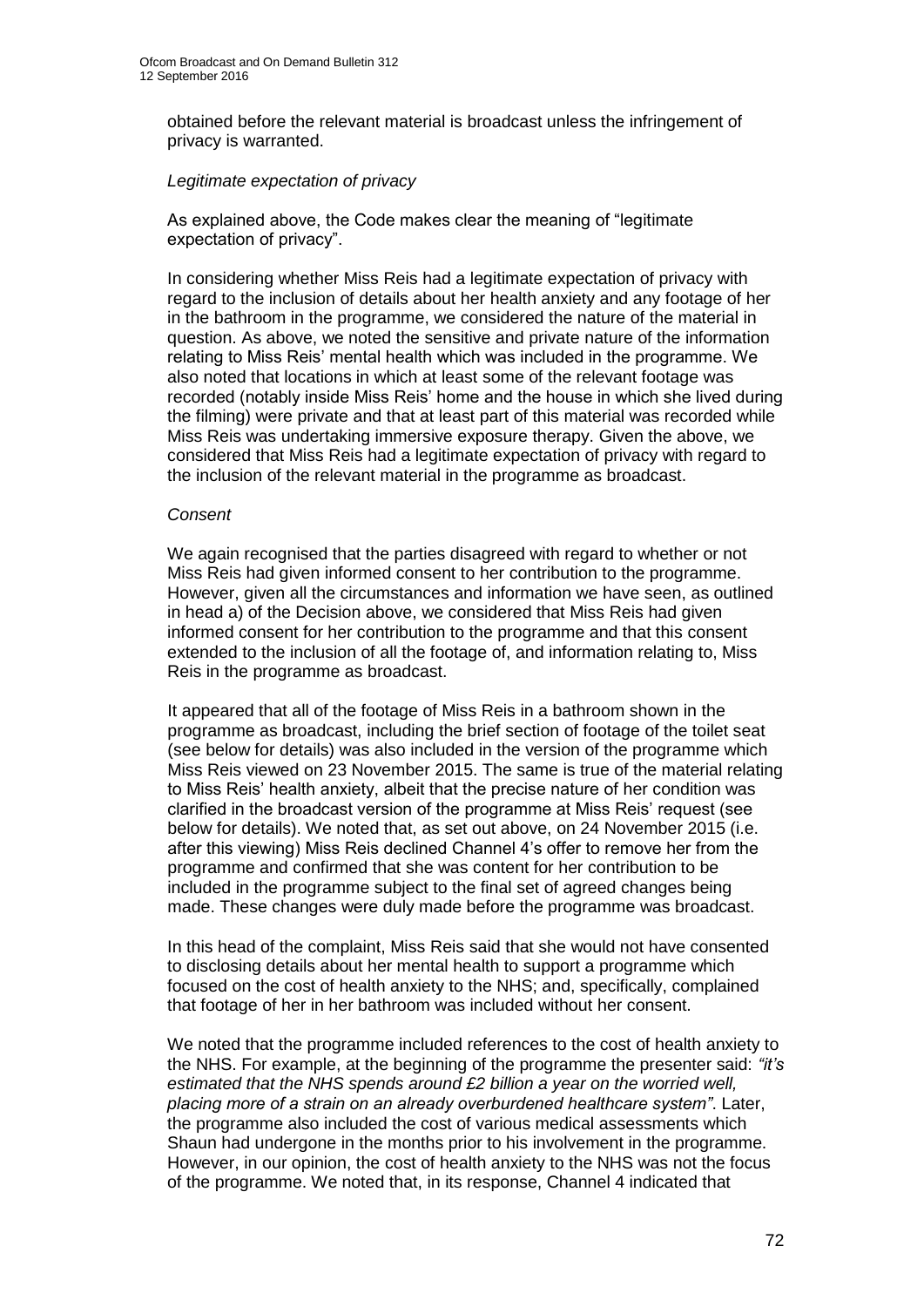references to this issue were included because it was part of the negative stigma attached to hypochondria which the programme was trying to challenge.

In our view, the issue of the cost to the NHS was a legitimate aspect of the impact of health anxiety for the programme to explore and, taking account of the way it was presented, we did not consider that it invalidated the informed consent which Miss Reis had given for her contribution to the programme. In any event, all of this material was included in the version of the programme which Miss Reis viewed on 23 November 2015 (i.e. the version of the programme she saw immediately before confirming that she consented to the inclusion of her contribution, subject to certain changes).

We noted that Miss Reis did not identify the particular footage to which she referred as being filmed in her bathroom without her consent. However, during the programme as broadcast, Miss Reis was shown: washing her hands in a bathroom on several occasions; washing a plate in a bath; and, at the beginning of the third part of the programme, a montage of clips was shown which included footage of a toilet seat with toilet paper placed on top it and Miss Reis using her foot to push the toilet paper into the toilet bowl. This footage was approximately two seconds in duration and only Miss Reis' shoe and the lower part of her legs were visible in it.

We also noted that, in its initial response to the complaint, Channel 4 said that Miss Reis allowed herself to filmed carrying out daily rituals, some of which involved her washing her hands, frequently in the bathroom. It also said that on each occasion Miss Reis asked for filming to stop, it stopped until she was comfortable to begin filming again.

Channel 4 said that the toilet seat that Miss Reis used in her en-suite bathroom was filmed with toilet paper on top of it because she did not want to sit on the seat directly due to her fear of germs. It said that, as shown in the first part of the programme, Miss Reis had previously been filmed discussing her habit of covering her toilet seat in toilet paper, and that this footage was filmed openly, while Miss Reis was in the bathroom and Miss Reis did not ask for the filming to stop. In her response to the Preliminary View, Miss Reis disagreed with Channel 4's recollection of these events. Given the apparent disagreement between the parties on this matter, Ofcom requested the broadcaster to provide an unedited recording of the relevant footage.

Having assessed this, we observed that Miss Reis appeared to actively cooperate with the camera operator so that he could capture footage of her regular activities aimed at coping with her health anxiety. We noted that, some minutes into the filming, Miss Reis turned to the camera operator (who was filming her as she prepared to make a sandwich in her bedroom), and said "At this point in time, I'm sorry, I have to say I would normally wash my hands, you see". The camera operator responded "OK, let me just get you coming in and washing your hands then" to which Miss Reis replied "OK". While the camera operator responded to Miss Reis he walked passed her into her en-suite bathroom. He continued filming as he did so. Once in the bathroom, the camera operator called out "Action" to Miss Reis. Miss Reis then said to the camera operator "By the way, is the toilet seat paper off the toilet?". The camera operator, who was already filming at this point, replied "No it's not, do you want to take it off?" Miss Reis then came into the bathroom and said "Yeah, I just want to" as she used her foot to push the toilet paper into the toilet bowl and then shut the toilet seat lid. She then left the bathroom before re-entering it to wash her hands. At no point did Miss Reis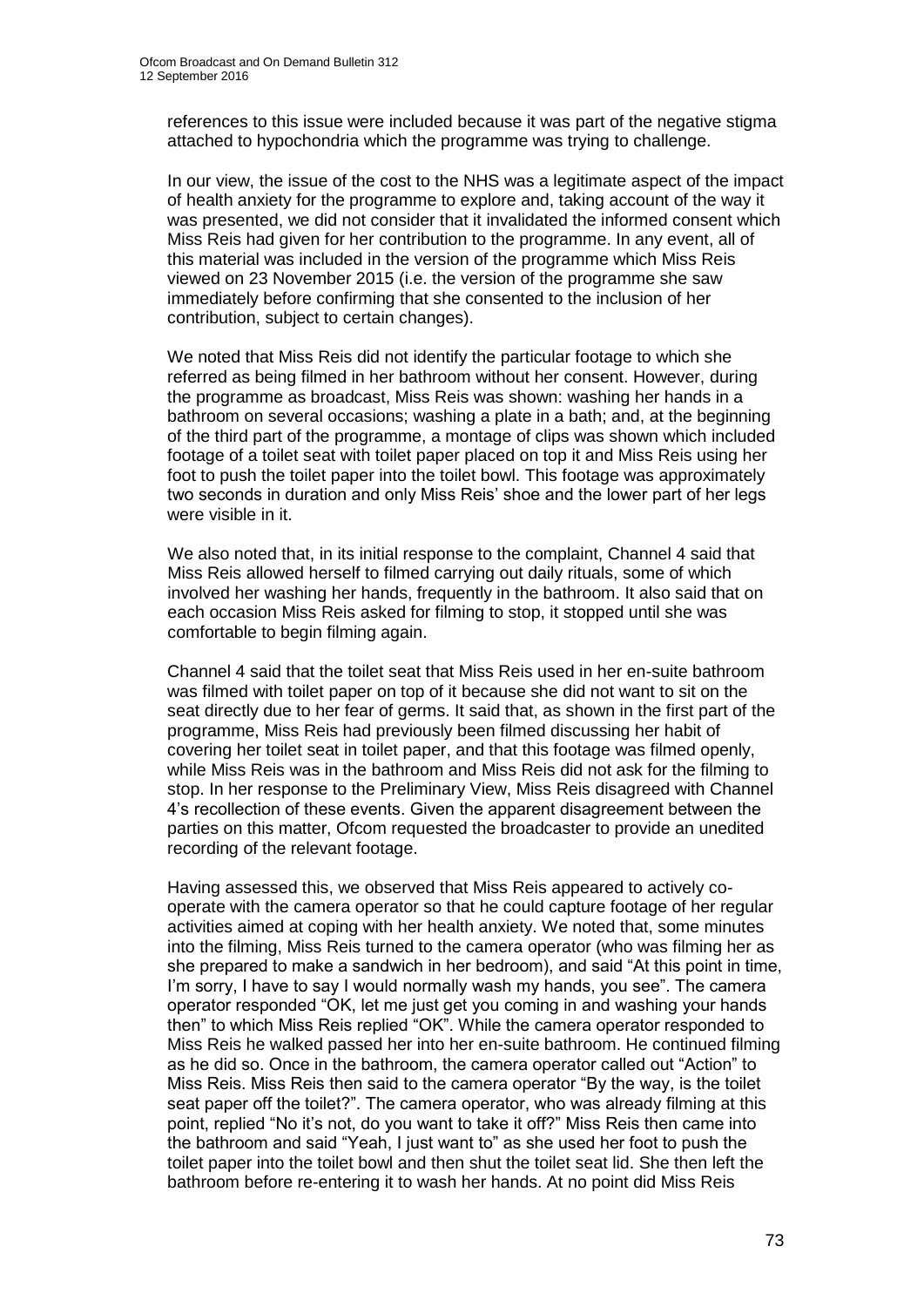indicate to the camera operator that he should stop filming her. It appeared that all of the relevant material (including the footage of the toilet seat with toilet paper placed on top it and Miss Reis using her foot to push the toilet paper into the toilet bowl) was included in the version of the programme which Miss Reis watched before she confirmed her consent to being included in the programme.

In light of all of the observations above (and our conclusions, as set out in Decision at head c), we concluded that, irrespective of the references in the programme to the cost of health anxiety to the NHS, Miss Reis had consented to the broadcast of the material relating to her in the programme, and that this consent encompassed the broadcast of information and footage related to her mental health issues and the footage of her in a bathroom – including that showing a toilet seat covered in toilet paper.

Having reached the view that Miss Reis had consented to the inclusion of the relevant footage and information in the programme as broadcast, and that neither the specific content nor (as set out under the Decision at head a) the title of the programme as broadcast invalidated that consent, Ofcom considered that it was not necessary to assess whether or not any infringement of Miss Reis' privacy in this respect was warranted.

Therefore, Ofcom found that Miss Reis' privacy was not unwarrantably infringed in the programme as broadcast by the inclusion of details about her health anxiety and footage of her in the bathroom.

**Ofcom has not upheld Miss Reis' complaint of unjust or unfair treatment in the programme as broadcast and of unwarranted infringement of privacy in connection with the obtaining of material included in the programme, and in the programme as broadcast.**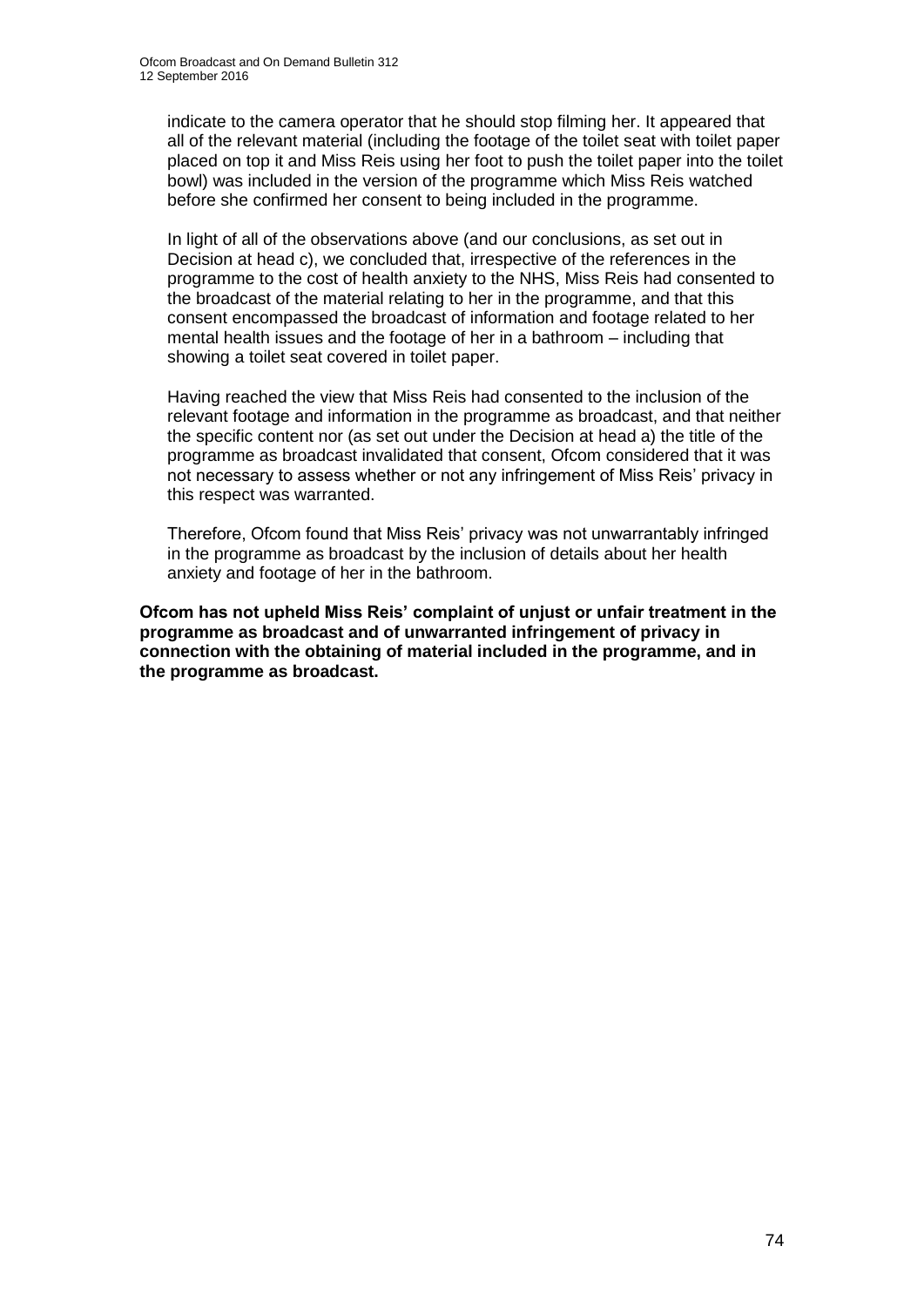# **Investigations Not in Breach**

Here are alphabetical lists of investigations that Ofcom has completed between 15 August and 4 September 2016 and decided that the broadcaster or service provider did not breach Ofcom's codes, rules, licence conditions or other regulatory requirements.

### **Investigations conducted under the Procedures for investigating breaches of content standards for television and radio**

| Programme                | <b>Broadcaster</b> | Transmission   Categories<br>date |                    |
|--------------------------|--------------------|-----------------------------------|--------------------|
| The Road to<br>Martyrdom | London Live        | 07/07/2016                        | Crime and disorder |
| Harvey Beaks             | Nicktoons          | 26/06/2016                        | Offensive language |

For more information about how Ofcom conducts investigations about content standards on television and radio programmes, go to: <http://stakeholders.ofcom.org.uk/broadcasting/procedures/standards/>

#### **Investigations conducted under the General Procedures for investigating breaches of broadcast licences**

| Licensee                             | <b>Licensed service</b> | <b>Categories</b>      |
|--------------------------------------|-------------------------|------------------------|
| <b>Gravity FM Community Interest</b> | <b>Gravity FM</b>       | <b>Key Commitments</b> |
| Company                              |                         |                        |

For more information about how Ofcom conducts investigations about broadcast licences, go to: [http://stakeholders.ofcom.org.uk/broadcasting/procedures/general](http://stakeholders.ofcom.org.uk/broadcasting/procedures/general-procedures/)[procedures/](http://stakeholders.ofcom.org.uk/broadcasting/procedures/general-procedures/)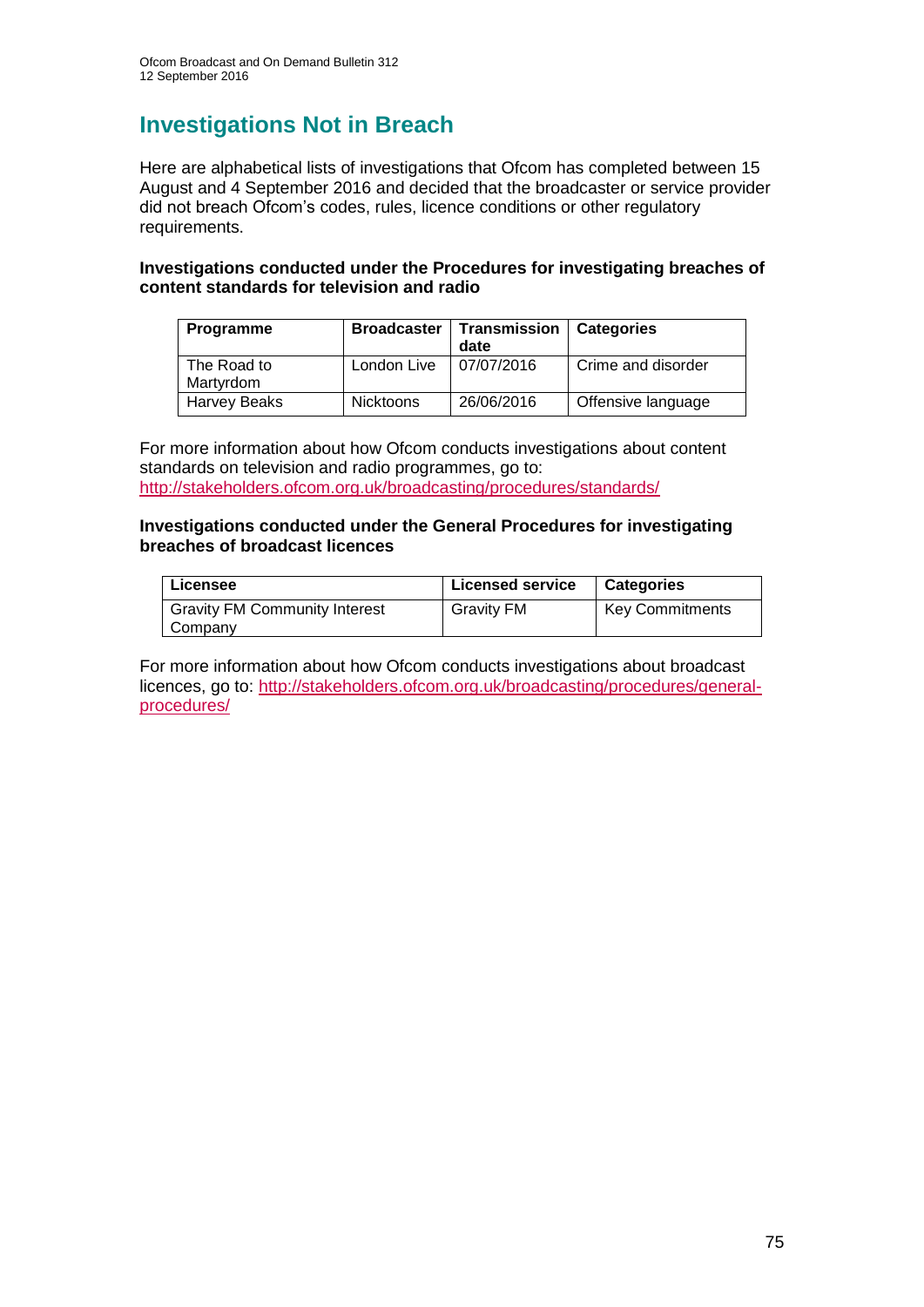# **Complaints assessed, not investigated**

Here are alphabetical lists of complaints that, after careful assessment, Ofcom has decided not to pursue between 15 August and 4 September 2016 because they did not raise issues warranting investigation.

### **Complaints assessed under the Procedures for investigating breaches of content standards for television and radio**

For more information about how Ofcom assesses complaints about content standards on television and radio programmes, go to: <http://stakeholders.ofcom.org.uk/broadcasting/procedures/standards/>

| Programme                       | <b>Broadcaster</b>         | <b>Transmission Date</b> | <b>Categories</b>                     | <b>Number of</b><br>complaints |
|---------------------------------|----------------------------|--------------------------|---------------------------------------|--------------------------------|
| Programming                     | 107 Jack FM<br>(Berkshire) | 25/05/2016               | Competitions                          |                                |
| Couples Come Dine<br>With Me    | 4Seven                     | 14/08/2016               | Transgender<br>discrimination/offence | $\mathbf{1}$                   |
| <b>Naked Attraction</b>         | 4Seven                     | 06/08/2015               | <b>Nudity</b>                         | $\overline{2}$                 |
| <b>Naked Attraction</b>         | 4Seven                     | 10/08/2016               | <b>Nudity</b>                         | $\mathbf{1}$                   |
| Programme trailer               | 5Star                      | 16/08/2016               | Sexual material                       | 1                              |
| Programming                     | 5Star                      | 12/08/2016               | Sexual material                       | $\mathbf{1}$                   |
| Sex Pod (trailer)               | 5Star                      | 12/08/2016               | Scheduling                            | $\overline{2}$                 |
| Sex Pod (trailer)               | 5S <sub>tar</sub>          | 17/08/2016               | Sexual material                       | $\mathbf{1}$                   |
| Sex Pod (trailer)               | 5Star                      | 18/08/2016               | Sexual material                       | $\mathbf{1}$                   |
| <b>Are You Being</b><br>Served? | BBC <sub>1</sub>           | 28/08/2016               | Other                                 | $\mathbf{1}$                   |
| <b>Bargain Hunt</b>             | BBC <sub>1</sub>           | 23/08/2016               | Other                                 | $\overline{1}$                 |
| <b>BBC Breakfast</b>            | BBC <sub>1</sub>           | 04/08/2016               | Gender<br>discrimination/offence      | $\mathbf{1}$                   |
| <b>BBC Breakfast</b>            | BBC <sub>1</sub>           | 17/08/2016               | Race<br>discrimination/offence        | $\mathbf{1}$                   |
| <b>BBC Breakfast</b>            | BBC <sub>1</sub>           | 18/08/2016               | Due impartiality/bias                 | 1                              |
| <b>BBC Look North</b>           | BBC <sub>1</sub>           | 03/08/2016               | Violence                              | $\overline{1}$                 |
| <b>BBC News</b>                 | BBC <sub>1</sub>           | 28/07/2016               | Generally accepted<br>standards       | $\mathbf{1}$                   |
| <b>BBC News</b>                 | BBC <sub>1</sub>           | 10/08/2016               | Race<br>discrimination/offence        | 1                              |
| <b>BBC News</b>                 | BBC <sub>1</sub>           | 15/08/2016               | Race<br>discrimination/offence        | $\mathbf{1}$                   |
| <b>BBC News</b>                 | BBC <sub>1</sub>           | 24/08/2016               | Other                                 | $\overline{1}$                 |
| <b>BBC News</b>                 | BBC <sub>1</sub>           | 29/08/2016               | Other                                 | $\mathbf{1}$                   |
| <b>BBC News at Ten</b>          | BBC <sub>1</sub>           | 19/08/2016               | Generally accepted<br>standards       | $\overline{2}$                 |
| <b>BBC News North</b><br>West   | BBC <sub>1</sub>           | 17/08/2016               | Other                                 | 1                              |
| EastEnders                      | BBC <sub>1</sub>           | 01/08/2016               | Generally accepted<br>standards       | $\overline{1}$                 |
| EastEnders                      | BBC <sub>1</sub>           | 12/08/2016               | Offensive language                    | $\mathbf{1}$                   |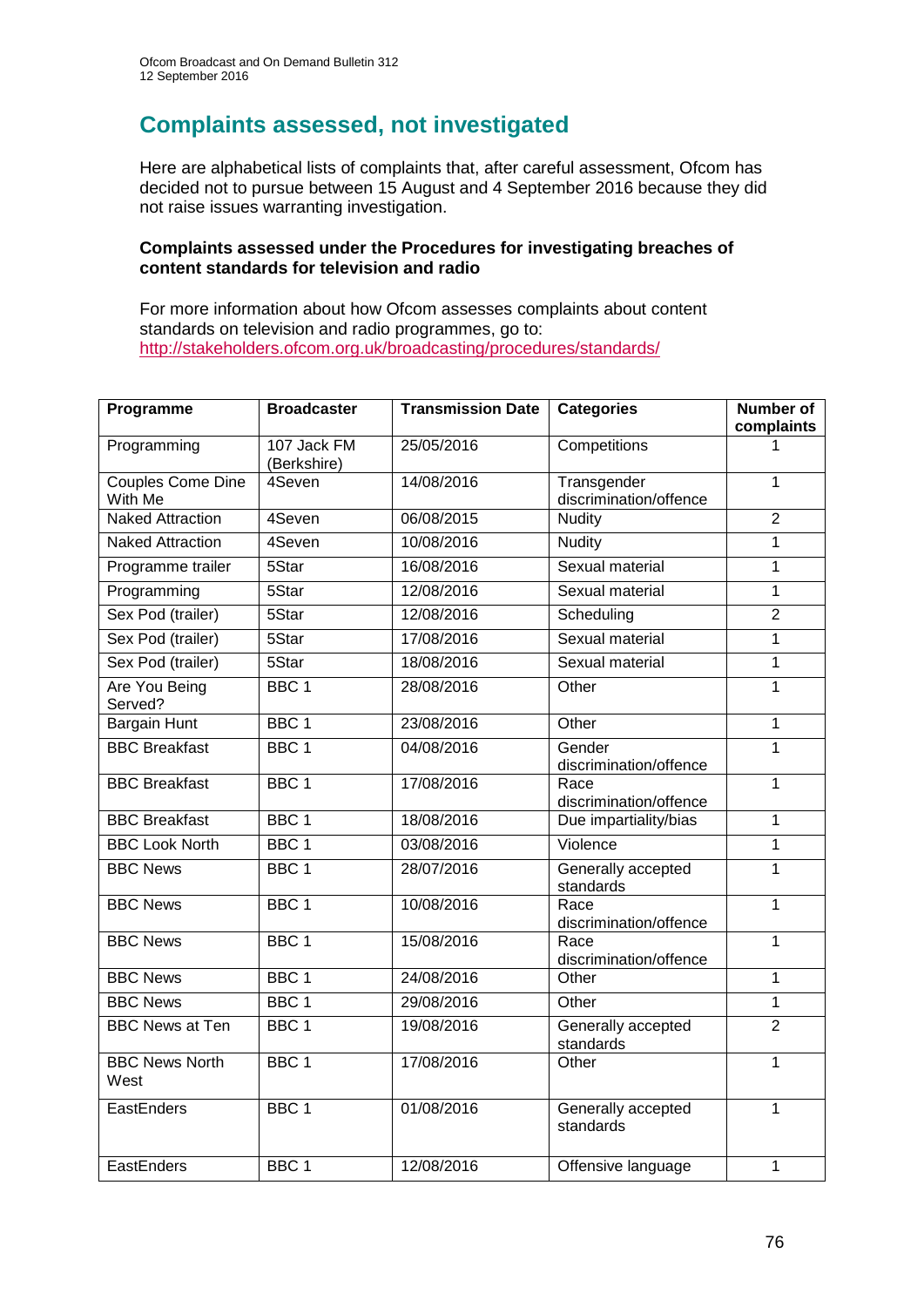| Programme                                 | <b>Broadcaster</b>    | <b>Transmission Date</b> | <b>Categories</b>                           | <b>Number of</b><br>complaints |
|-------------------------------------------|-----------------------|--------------------------|---------------------------------------------|--------------------------------|
| EastEnders                                | BBC <sub>1</sub>      | 18/08/2016               | Generally accepted<br>standards             | 1                              |
| EastEnders                                | BBC <sub>1</sub>      | 19/08/2016               | Generally accepted<br>standards             | 15                             |
| EastEnders                                | BBC <sub>1</sub>      | 19/08/2016               | Other                                       | 1                              |
| EastEnders                                | BBC <sub>1</sub>      | 19/08/2016               | Scheduling                                  | 1                              |
| Eat Well For Less                         | BBC <sub>1</sub>      | 03/08/2016               | Gender<br>discrimination/offence            | $\mathbf{1}$                   |
| Have I Got Old<br>News for You            | BBC <sub>1</sub>      | 25/07/2016               | Race<br>discrimination/offence              | $\mathbf{1}$                   |
| Match Of The Day                          | BBC <sub>1</sub>      | 13/08/2016               | <b>Nudity</b>                               | $\overline{4}$                 |
| Olympics 2016                             | BBC <sub>1</sub>      | 09/08/2016               | Generally accepted<br>standards             | 1                              |
| Olympics 2016                             | BBC <sub>1</sub>      | 10/08/2016               | Other                                       | $\mathbf{1}$                   |
| Olympics 2016                             | BBC <sub>1</sub>      | 12/08/2016               | Generally accepted<br>standards             | $\mathbf{1}$                   |
| Olympics 2016                             | BBC <sub>1</sub>      | 12/08/2016               | Race<br>discrimination/offence              | 1                              |
| Olympics 2016                             | BBC <sub>1</sub>      | 13/08/2016               | Other                                       | 1                              |
| Olympics 2016                             | BBC <sub>1</sub>      | 14/08/2016               | Other                                       | 1                              |
| Olympics 2016                             | BBC <sub>1</sub>      | 15/08/2016               | Other                                       | $\mathbf{1}$                   |
| Olympics 2016                             | BBC <sub>1</sub>      | 15/08/2016               | Race<br>discrimination/offence              | $\mathbf{1}$                   |
| Olympics 2016                             | BBC <sub>1</sub>      | 16/08/2016               | Gender<br>discrimination/offence            | $\mathbf{1}$                   |
| Olympics 2016                             | BBC <sub>1</sub>      | 16/08/2016               | Other                                       | 1                              |
| Olympics 2016                             | BBC <sub>1</sub>      | 18/08/2016               | Other                                       | 1                              |
| Olympics 2016                             | BBC <sub>1</sub>      | 19/08/2016               | Other                                       | $\mathbf{1}$                   |
| Olympics 2016                             | BBC <sub>1</sub>      | Various                  | Other                                       | 1                              |
| Olympics 2016:<br><b>Opening Ceremony</b> | BBC <sub>1</sub>      | 05/08/2016               | Race<br>discrimination/offence              | 8                              |
| Porridge                                  | BBC <sub>1</sub>      | 28/08/2016               | Other                                       | 1                              |
| Programming                               | BBC 1                 | 01/07/2016               | Other                                       | 1                              |
| The Great British<br><b>Bake Off</b>      | BBC <sub>1</sub>      | 24/08/2016               | Generally accepted<br>standards             | 1                              |
| Trump's Angry<br>America-<br>Panorama     | BBC <sub>1</sub>      | 18/07/2016               | Offensive language                          | 1                              |
| Midlands Today                            | <b>BBC 1 Midlands</b> | 19/07/2016               | Generally accepted<br>standards             | $\mathbf{1}$                   |
| <b>Britain's Hardest</b><br>Workers       | BBC <sub>2</sub>      | 22/08/2016               | Offensive language                          | $\mathbf{1}$                   |
| Eggheads                                  | BBC <sub>2</sub>      | 25/07/2016               | Religious/Beliefs<br>discrimination/offence | 1                              |
| Kate Humble: My<br>Sheepdog and Me        | BBC <sub>2</sub>      | 15/08/2016               | Animal welfare                              | $\overline{2}$                 |
| Olympics 2016:<br><b>Opening Ceremony</b> | BBC <sub>2</sub>      | 06/08/2016               | Generally accepted<br>standards             | $\mathbf{1}$                   |
| <b>Only Connect</b>                       | BBC <sub>2</sub>      | 01/08/2016               | Drugs, smoking,<br>solvents or alcohol      | $\overline{2}$                 |
| Olympics 2016                             | BBC <sub>4</sub>      | 13/08/2016               | Other                                       | $\mathbf{1}$                   |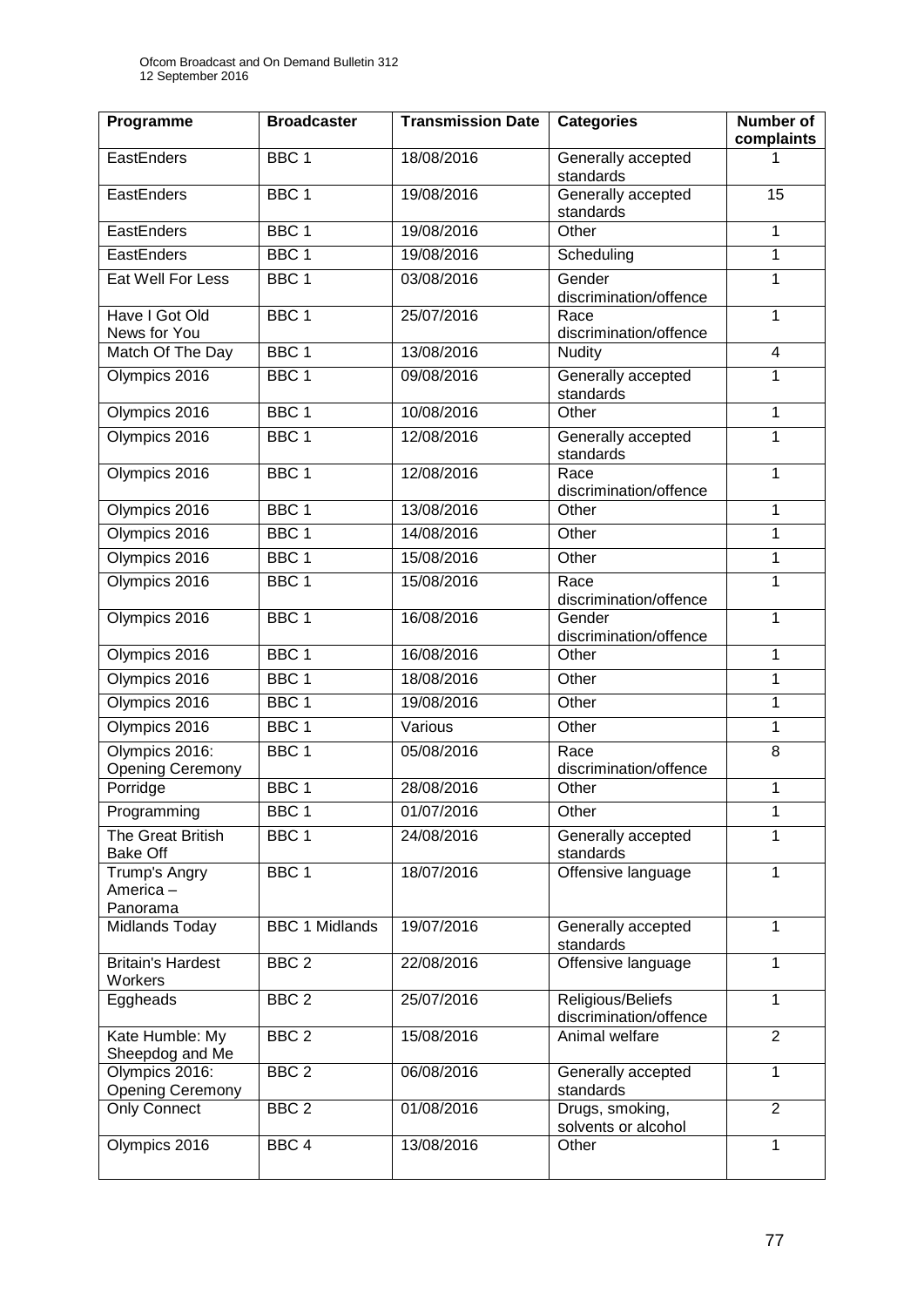| Programme                           | <b>Broadcaster</b>            | <b>Transmission Date</b> | <b>Categories</b>                            | Number of<br>complaints |
|-------------------------------------|-------------------------------|--------------------------|----------------------------------------------|-------------------------|
| Olympics 2016                       | BBC <sub>4</sub>              | 15/08/2016               | Race<br>discrimination/offence               | 1                       |
| Olympics 2016                       | BBC <sub>4</sub>              | 17/08/2016               | Other                                        | 1                       |
| <b>BBC Breakfast</b><br><b>News</b> | <b>BBC News</b>               | 04/08/2016               | <b>Disability</b><br>discrimination/offence  | 1                       |
| <b>BBC News Channel</b>             | <b>BBC News</b>               | 21/08/2016               | Race<br>discrimination/offence               | 1                       |
| Victoria Derbyshire                 | <b>BBC News</b>               | 18/08/2016               | Race<br>discrimination/offence               | 1                       |
| <b>BBC News</b>                     | <b>BBC News</b><br>Channel    | 15/07/2016               | Crime and disorder                           | $\mathbf{1}$            |
| <b>BBC News</b>                     | <b>BBC News</b><br>Channel    | 08/08/2016               | Other                                        | $\mathbf{1}$            |
| Newsbeat                            | <b>BBC Radio 1</b>            | 03/08/2016               | Sexual material                              | 1                       |
| Newsbeat                            | <b>BBC Radio 1</b>            | 15/08/2016               | Sexual material                              | $\overline{4}$          |
| <b>BBC News</b>                     | <b>BBC Radio 4</b>            | 18/08/2016               | Due impartiality/bias                        | 1                       |
| For Better of Worse                 | <b>BBC Radio 4</b>            | 04/05/2016               | Sexual orientation<br>discrimination/offence | $\mathbf{1}$            |
| I'm Sorry I Haven't a<br>Clue       | <b>BBC Radio 4</b>            | 25/07/2016               | Offensive language                           | 1                       |
| The Archers                         | <b>BBC Radio 4</b>            | Various                  | Generally accepted<br>standards              | $\mathbf{1}$            |
| 5 Live Sport                        | <b>BBC Radio 5</b><br>Live    | 16/08/2016               | Offensive language                           | 1                       |
| Olympics 2016                       | <b>BBC Radio 5</b><br>Live    | 12/08/2016               | Sexual orientation<br>discrimination/offence | 1                       |
| Toby Foster at<br><b>Breakfast</b>  | <b>BBC Radio</b><br>Sheffield | 04/08/2016               | Race<br>discrimination/offence               | $\mathbf 1$             |
| <b>Good Morning Ulster</b>          | <b>BBC Radio</b><br>Ulster    | 04/08/2016               | Race<br>discrimination/offence               | $\mathbf{1}$            |
| Olympics 2016                       | <b>BBC Red Button</b>         | 09/08/2016               | Sexual orientation<br>discrimination/offence | 3                       |
| Olympics 2016                       | <b>BBC Red Button</b>         | 12/08/2016               | Race<br>discrimination/offence               | $\mathbf{1}$            |
| The Amazing World<br>of Gumball     | Cartoon Network               | 24/07/2016               | Race<br>discrimination/offence               | 1                       |
| Yokai Warriors<br>(trailer)         | <b>Cartoon Network</b>        | 05/08/2016               | <b>Disability</b><br>discrimination/offence  | 1                       |
| The Dumping<br>Ground               | <b>CBBC</b>                   | 10/08/2016               | Exorcism, the occult<br>and the paranormal   | $\mathbf{1}$            |
| 8 Out of 10 Cats<br>Does Countdown  | Channel 4                     | 05/08/2016               | Generally accepted<br>standards              | 3                       |
| 999: What's Your<br>emergency?      | Channel 4                     | 18/08/2016               | Generally accepted<br>standards              | 1                       |
| 999: What's Your<br>Emergency?      | Channel 4                     | 11/08/2016               | Race<br>discrimination/offence               | $\mathbf{1}$            |
| Channel 4 News                      | Channel 4                     | 26/06/2016               | Offensive language                           | 1                       |
| Channel 4 News                      | Channel 4                     | 15/07/2016               | Due accuracy                                 | $\mathbf{1}$            |
| Channel 4 News                      | Channel 4                     | 15/07/2016               | Due impartiality/bias                        | 1                       |
| Channel 4 News                      | Channel 4                     | 15/07/2016               | Generally accepted<br>standards              | $\overline{2}$          |
| Channel 4 News                      | Channel 4                     | 26/07/2016               | Generally accepted<br>standards              | $\overline{2}$          |
| Channel 4 News                      | Channel 4                     | 01/08/2016               | Generally accepted<br>standards              | $\overline{2}$          |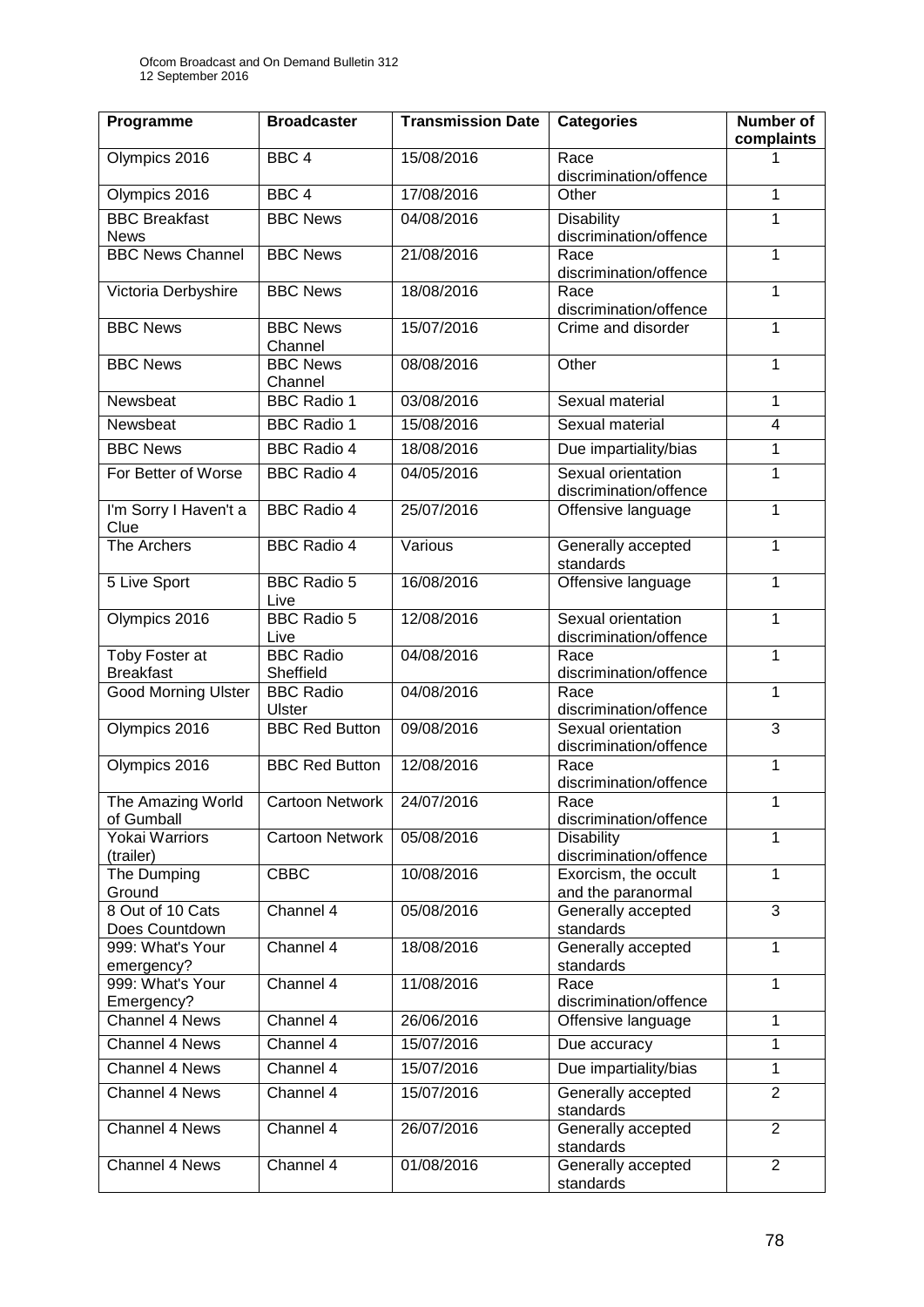| Programme                                                  | <b>Broadcaster</b> | <b>Transmission Date</b> | <b>Categories</b>                           | <b>Number of</b><br>complaints |
|------------------------------------------------------------|--------------------|--------------------------|---------------------------------------------|--------------------------------|
| Channel 4 News                                             | Channel 4          | 11/08/2016               | Due impartiality/bias                       | 4                              |
| Eden                                                       | Channel 4          | 18/07/2016               | Animal welfare                              | $\mathbf{1}$                   |
| Eden                                                       | Channel 4          | 25/07/2016               | Offensive language                          | 1                              |
| Flying to the Ends of<br>the Earth                         | Channel 4          | 31/07/2016               | Religious/Beliefs<br>discrimination/offence | $\mathbf{1}$                   |
| <b>Friday Night Dinner</b>                                 | Channel 4          | 19/08/2016               | Religious/Beliefs<br>discrimination/offence | 1                              |
| <b>Make My Body</b><br>Better with Davina<br><b>McCall</b> | Channel 4          | 22/08/2016               | Offensive language                          | $\mathbf{1}$                   |
| Men in Black                                               | Channel 4          | 06/08/2016               | Offensive language                          | 5                              |
| <b>Naked Attraction</b>                                    | Channel 4          | 25/07/2016               | <b>Nudity</b>                               | 128                            |
| <b>Naked Attraction</b>                                    | Channel 4          | 01/08/2016               | <b>Nudity</b>                               | 63                             |
| <b>Naked Attraction</b>                                    | Channel 4          | 05/08/2016               | <b>Nudity</b>                               | 1                              |
| <b>Naked Attraction</b>                                    | Channel 4          | 05/08/2016               | <b>Nudity</b>                               | 3                              |
| <b>Naked Attraction</b>                                    | Channel 4          | 05/08/2016               | <b>Nudity</b>                               | $\mathbf{1}$                   |
| <b>Naked Attraction</b>                                    | Channel 4          | 08/08/2016               | <b>Nudity</b>                               | 44                             |
| <b>Naked Attraction</b>                                    | Channel 4          | 11/08/2016               | <b>Nudity</b>                               | $\overline{2}$                 |
| <b>Naked Attraction</b>                                    | Channel 4          | 12/08/2016               | <b>Nudity</b>                               | $\overline{1}$                 |
| <b>Naked Attraction</b>                                    | Channel 4          | 15/08/2016               | <b>Nudity</b>                               | 22                             |
| <b>Naked Attraction</b>                                    | Channel 4          | 19/08/2016               | <b>Nudity</b>                               | $\mathbf{1}$                   |
| <b>Naked Attraction</b>                                    | Channel 4          | 22/08/2016               | <b>Nudity</b>                               | 12                             |
| <b>Naked Attraction</b>                                    | Channel 4          | 25/08/2016               | <b>Nudity</b>                               | $\mathbf{1}$                   |
| <b>Rio 2016</b><br>Paralympics (trailer)                   | Channel 4          | 05/08/2016               | Generally accepted<br>standards             | $\mathbf{1}$                   |
| <b>Rio 2016</b><br>Paralympics (trailer)                   | Channel 4          | 11/08/2016               | Generally accepted<br>standards             | $\overline{1}$                 |
| <b>Rio 2016</b><br>Paralympics (trailer)                   | Channel 4          | 15/08/2016               | Generally accepted<br>standards             | $\overline{2}$                 |
| <b>Rio 2016</b><br>Paralympics (trailer)                   | Channel 4          | Various                  | Generally accepted<br>standards             | $\overline{2}$                 |
| Secrets of A Police<br>Marksman                            | Channel 4          | 18/08/2016               | Generally accepted<br>standards             | 1                              |
| Sunday Brunch                                              | Channel 4          | 07/08/2016               | Generally accepted<br>standards             | 1                              |
| <b>Tasty Box Sets</b><br>(trailer)                         | Channel 4          | 13/08/2016               | Sexual material                             | 1                              |
| The Last Leg                                               | Channel 4          | 15/07/2016               | Religious/Beliefs<br>discrimination/offence | $\mathbf{1}$                   |
| The Three Day<br>Nanny                                     | Channel 4          | 10/08/2016               | Offensive language                          | $\mathbf{1}$                   |
| Can't Pay? We'll<br>Take it Away:<br><b>Busted</b>         | Channel 5          | 25/07/2016               | Offensive language                          | 1                              |
| Celeb Trolls: We're<br>Coming to Get You                   | Channel 5          | 18/08/2016               | Sexual material                             | 3                              |
| Celebrity Big Brother                                      | Channel 5          | 22/07/2016               | Generally accepted<br>standards             | $\mathbf{1}$                   |
| Celebrity Big Brother                                      | Channel 5          | 28/07/2016               | Generally accepted<br>standards             | 1                              |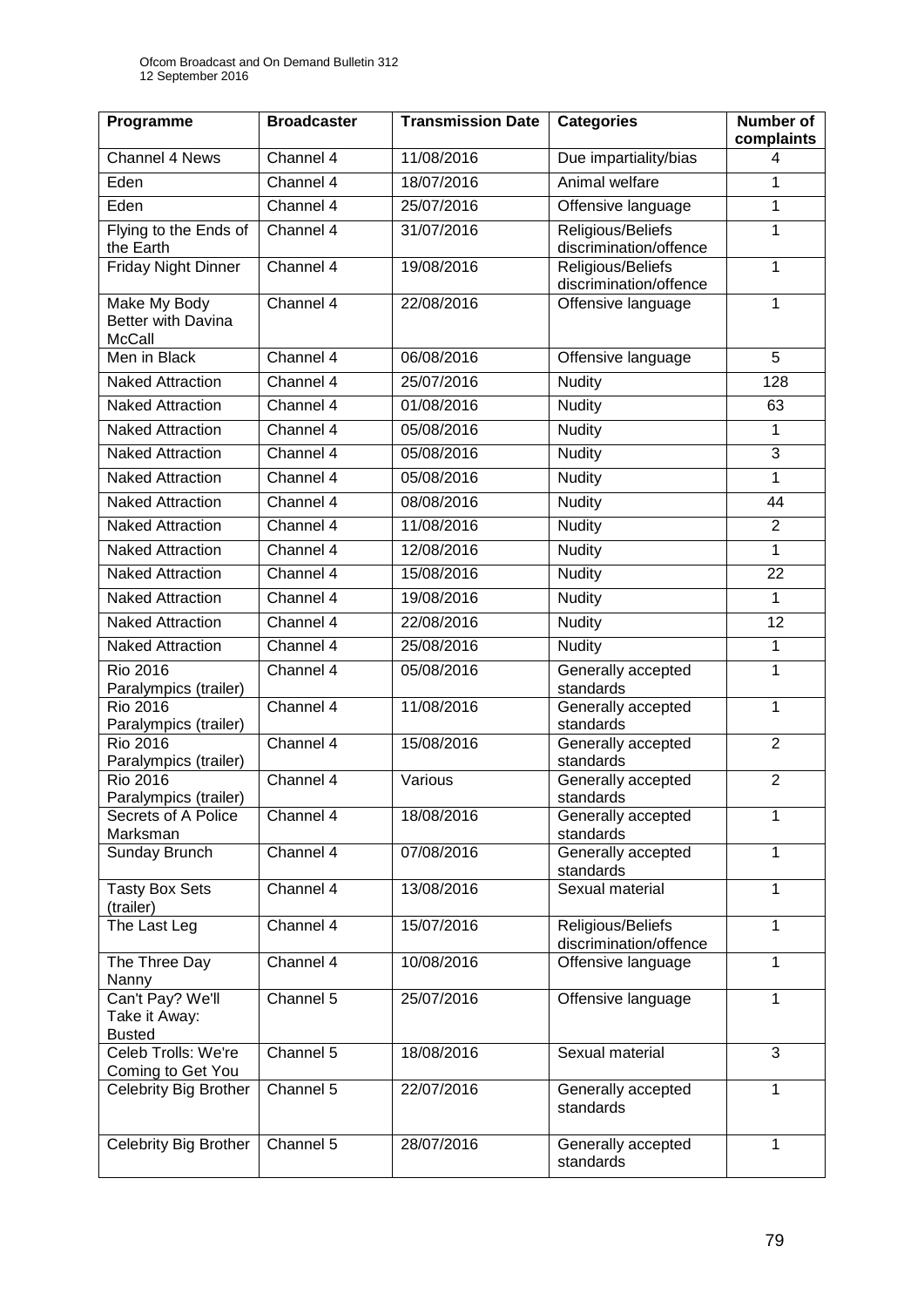| Programme                                     | <b>Broadcaster</b> | <b>Transmission Date</b> | <b>Categories</b>                            | <b>Number of</b><br>complaints |
|-----------------------------------------------|--------------------|--------------------------|----------------------------------------------|--------------------------------|
| Celebrity Big Brother                         | Channel 5          | 28/07/2016               | Race<br>discrimination/offence               |                                |
| <b>Celebrity Big Brother</b>                  | Channel 5          | 29/07/2016               | Race<br>discrimination/offence               | $\mathbf{1}$                   |
| <b>Celebrity Big Brother</b>                  | Channel 5          | 29/07/2016               | Sexual orientation<br>discrimination/offence | 1                              |
| Celebrity Big Brother                         | Channel 5          | 31/07/2016               | Offensive language                           | 1                              |
| <b>Celebrity Big Brother</b>                  | Channel 5          | 01/08/2016               | Generally accepted<br>standards              | $\mathbf 1$                    |
| Celebrity Big Brother                         | Channel $5$        | 01/08/2016               | Offensive language                           | 1                              |
| <b>Celebrity Big Brother</b>                  | Channel 5          | 02/08/2016               | Generally accepted<br>standards              | $\mathbf{1}$                   |
| Celebrity Big Brother                         | Channel 5          | 02/08/2016               | Offensive language                           | $\mathbf{1}$                   |
| <b>Celebrity Big Brother</b>                  | Channel 5          | 03/08/2016               | Generally accepted<br>standards              | $\mathbf 1$                    |
| Celebrity Big Brother                         | Channel 5          | 04/08/2016               | Crime and disorder                           | 1                              |
| <b>Celebrity Big Brother</b>                  | Channel 5          | 04/08/2016               | Generally accepted<br>standards              | 6                              |
| Celebrity Big Brother                         | Channel 5          | 05/08/2016               | Sexual material                              | 1                              |
| Celebrity Big Brother                         | Channel 5          | 06/08/2016               | Other                                        | 90                             |
| Celebrity Big Brother                         | Channel 5          | 07/08/2016               | Generally accepted<br>standards              | 51                             |
| Celebrity Big Brother                         | Channel 5          | 08/08/2016               | <b>Disability</b><br>discrimination/offence  | $\mathbf{1}$                   |
| Celebrity Big Brother                         | Channel 5          | 08/08/2016               | Sexual material                              | 95                             |
| Celebrity Big Brother                         | Channel 5          | 08/08/2016               | Offensive language                           | 1                              |
| Celebrity Big Brother                         | Channel 5          | 09/08/2016               | Sexual material                              | 25                             |
| Celebrity Big Brother                         | Channel 5          | 10/08/2016               | Generally accepted<br>standards              | 1                              |
| Celebrity Big Brother                         | Channel 5          | 10/08/2016               | Other                                        | $\overline{2}$                 |
| <b>Celebrity Big Brother</b>                  | Channel 5          | 10/08/2016               | Sexual material                              | 84                             |
| Celebrity Big Brother                         | Channel 5          | 11/08/2016               | Generally accepted<br>standards              | 56                             |
| Celebrity Big Brother                         | Channel 5          | 14/08/2016               | Materially misleading                        | 1                              |
| Celebrity Big Brother                         | Channel 5          | 17/08/2016               | Offensive language                           | 1                              |
| Celebrity Big Brother                         | Channel 5          | 19/08/2016               | Generally accepted<br>standards              | $\overline{2}$                 |
| Celebrity Big Brother                         | Channel 5          | 19/08/2016               | Generally accepted<br>standards              | 1                              |
| Celebrity Big Brother                         | Channel $5$        | 19/08/2016               | Generally accepted<br>standards              | $\mathbf{1}$                   |
| Celebrity Big Brother                         | Channel 5          | 19/08/2016               | Scheduling                                   | $\mathbf{1}$                   |
| Celebrity Big Brother                         | Channel 5          | 20/08/2016               | Race<br>discrimination/offence               | $\overline{2}$                 |
| Celebrity Big Brother                         | Channel 5          | 21/08/2016               | Offensive language                           | 1                              |
| Celebrity Big Brother                         | Channel 5          | 22/08/2016               | Other                                        | 1                              |
| Celebrity Big Brother                         | Channel 5          | Various                  | Generally accepted<br>standards              | $\overline{1}$                 |
| Celebrity Big<br>Brother's Bit on the<br>Side | Channel $5$        | 01/08/2016               | Generally accepted<br>standards              | $\mathbf{1}$                   |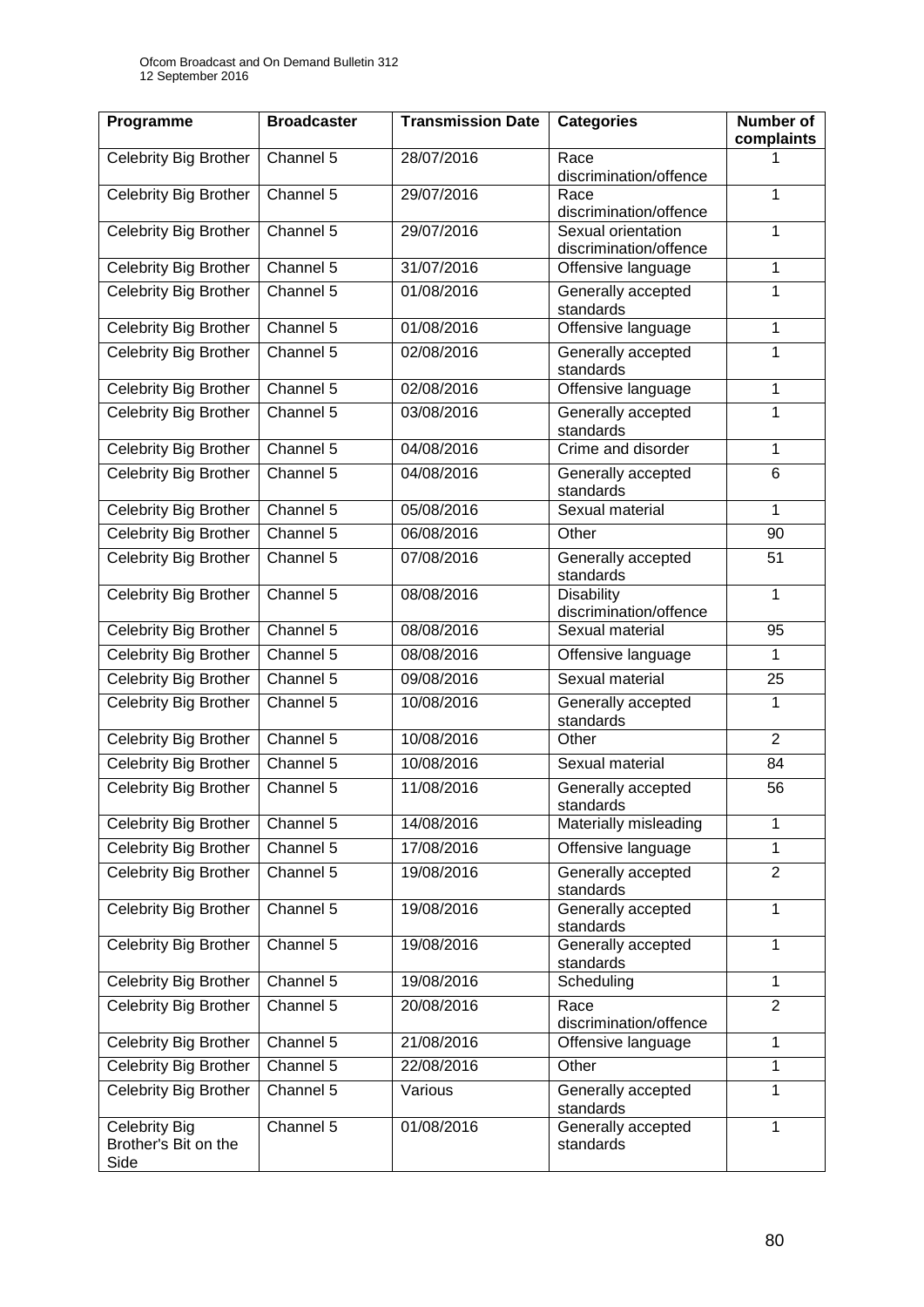| Programme                                            | <b>Broadcaster</b>    | <b>Transmission Date</b> | <b>Categories</b>                            | <b>Number of</b><br>complaints |
|------------------------------------------------------|-----------------------|--------------------------|----------------------------------------------|--------------------------------|
| <b>Celebrity Big</b><br>Brother's Bit on the<br>Side | Channel 5             | 19/08/2016               | <b>Nudity</b>                                |                                |
| Christmas Song                                       | Channel 5             | 21/08/2016               | Other                                        | 1                              |
| Conspiracy: The<br>Nazi King                         | Channel 5             | 09/08/2016               | Due impartiality/bias                        | 1                              |
| <b>Defending Santa</b>                               | Channel 5             | 19/08/2016               | Other                                        | $\mathbf{1}$                   |
| Fireman Sam <sup>1</sup>                             | Channel 5             | 28/06/2016               | Religious/Beliefs<br>discrimination/offence  | 170                            |
| It's Not Me, It's You                                | Channel 5             | 19/08/2016               | Religious/Beliefs<br>discrimination/offence  | $\mathbf{1}$                   |
| It's Not Me, It's You                                | Channel 5             | 19/08/2016               | Sexual material                              | 1                              |
| Nightmare Tenants,<br>Slum Landlords                 | Channel 5             | 19/08/2016               | Offensive language                           | $\mathbf 1$                    |
| Police Interceptors                                  | Channel 5             | 02/08/2016               | Offensive language                           | 1                              |
| Programming                                          | Channel 5             | 21/08/2016               | Other                                        | $\overline{2}$                 |
| Programming<br>(trailer)                             | Channel 5             | 21/08/2016               | Other                                        | 1                              |
| Supercasino Live<br>Roulette                         | Channel 5             | 01/08/2016               | Participation TV -<br>Gambling               | $\mathbf 1$                    |
| The Dog Rescuers<br>with Alan Davies                 | Channel 5             | 26/07/2016               | Materially misleading                        | $\mathbf{1}$                   |
| The Wright Stuff                                     | Channel 5             | 03/08/2016               | Sexual orientation<br>discrimination/offence | 28                             |
| The Wright Stuff                                     | Channel 5             | 15/08/2016               | Due impartiality/bias                        | $\mathbf{1}$                   |
| The Wright Stuff<br>(trailer)                        | Channel 5             | 02/08/2016               | Sexual orientation<br>discrimination/offence | $\mathbf{1}$                   |
| <b>Deadtime Stories</b>                              | <b>CITV</b>           | 31/07/2016               | Offensive language                           | 1                              |
| Ex On the Beach<br>(trailer)                         | <b>Comedy Central</b> | 08/08/2016               | Sexual material                              | 1                              |
| Makes you LOL<br>(trailer)                           | <b>Comedy Central</b> | 25/07/2016               | Generally accepted<br>standards              | $\mathbf{1}$                   |
| Betsafe's<br>sponsorship of<br>primetime on Dave     | Dave                  | 05/08/2016               | Sponsorship credits                          | $\mathbf{1}$                   |
| Betsafe's<br>sponsorship of<br>primetime on Dave     | Dave                  | 16/08/2016               | Sponsorship credits                          | 1                              |
| <b>Breakfast</b>                                     | Dearne FM             | 11/08/2016               | Commercial<br>communications on<br>radio     | 1                              |
| <b>Mythbusters</b>                                   | Discovery             | 15/07/2016               | Animal welfare                               | $\mathbf{1}$                   |
| Sharpe                                               | Drama                 | 03/08/2016               | Violence                                     | $\mathbf{1}$                   |
| <b>EJNYC</b>                                         | E! Entertainment      | 05/08/2016               | Other                                        | 1                              |
| Programming                                          | E <sub>4</sub>        | 15/08/2016               | Animal welfare                               | 1                              |
| Hannity                                              | Fox News              | 11/08/2016               | Due impartiality/bias                        | 1                              |

<sup>1</sup> <sup>1</sup> These complaints were about a character in this animated children's programme tripping on a piece of paper that appeared to resemble text from the Qur'an. Ofcom assessed a recording of the programme in the highest possible resolution and found that the page did appear to contain Arabic text, but its contents could not have been deciphered, nor recognised as being from the Qur'an.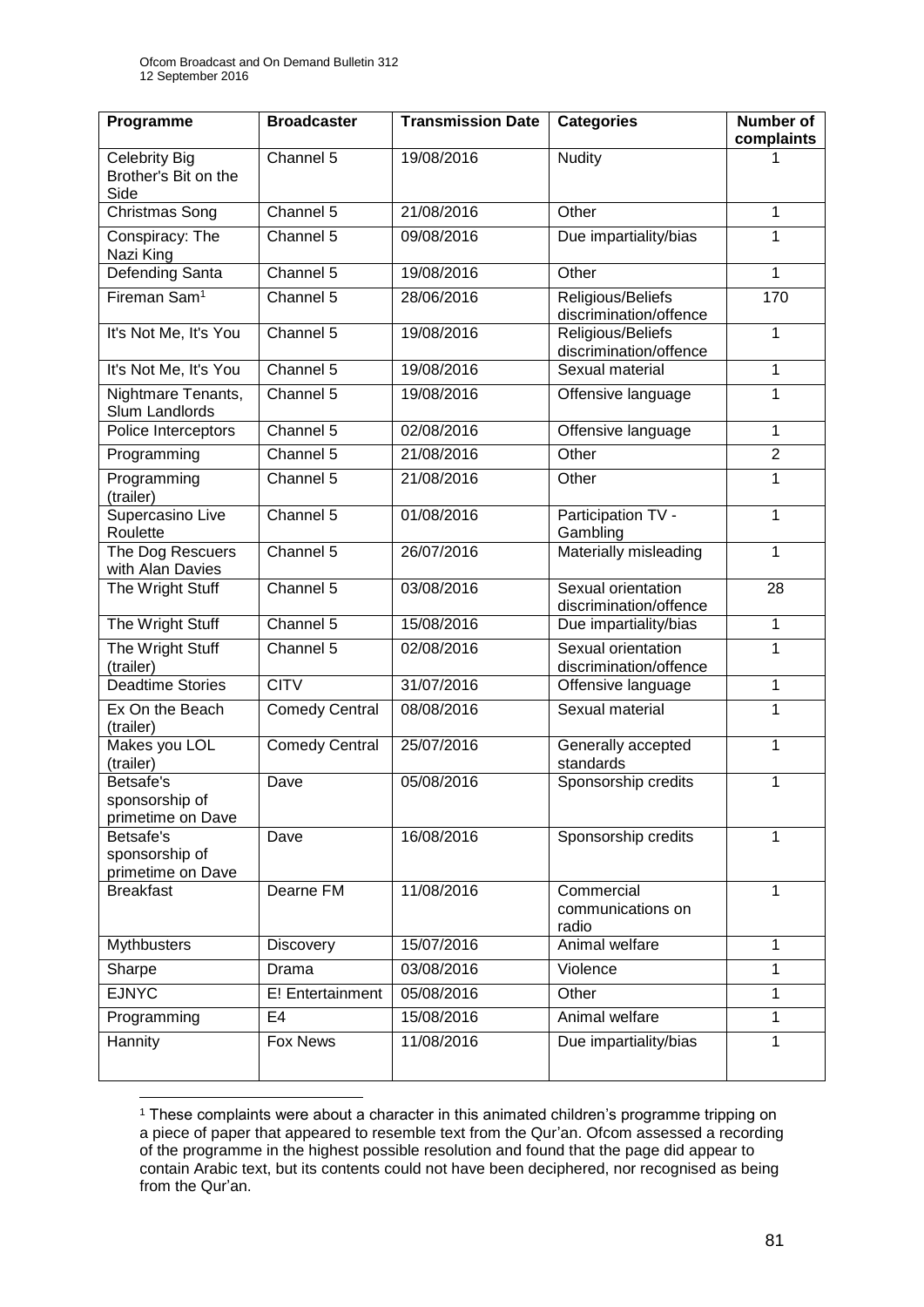| Programme                                | <b>Broadcaster</b>     | <b>Transmission Date</b> | <b>Categories</b>                            | <b>Number of</b><br>complaints |
|------------------------------------------|------------------------|--------------------------|----------------------------------------------|--------------------------------|
| Masterchef USA                           | Good Food              | 15/08/2016               | Generally accepted<br>standards              |                                |
| Granada News and<br><b>National News</b> | Granada ITV            | 03/08/2016               | Due accuracy                                 | 1                              |
| Undressed (trailer)                      | Home and<br>Health     | 04/08/2016               | Scheduling                                   | 1                              |
| 500 Questions                            | <b>ITV</b>             | 22/08/2016               | Age<br>discrimination/offence                | 1                              |
| 500 Questions                            | $\overline{IV}$        | 22/08/2016               | Fairness                                     | 1                              |
| 500 Questions                            | <b>ITV</b>             | 22/08/2016               | Generally accepted<br>standards              | 1                              |
| 500 Questions                            | <b>ITV</b>             | 23/08/2016               | Generally accepted<br>standards              | $\mathbf{1}$                   |
| <b>Advertisements</b>                    | $\overline{\text{IV}}$ | 12/07/2016               | Advertising minutage                         | 1                              |
| Alphabetical                             | <b>ITV</b>             | 23/08/2016               | Materially misleading                        | $\mathbf{1}$                   |
| Alphabetical                             | $\overline{ITV}$       | 24/08/2016               | Other                                        | 1                              |
| <b>Barging Around</b><br>(trailer)       | <b>ITV</b>             | 22/08/2016               | Materially misleading                        | 1                              |
| Benidorm                                 | $\overline{ITV}$       | 15/08/2016               | <b>Disability</b><br>discrimination/offence  | 1                              |
| <b>Coronation Street</b>                 | <b>ITV</b>             | 15/07/2016               | Violence                                     | 45                             |
| <b>Coronation Street</b>                 | $\overline{ITV}$       | 05/09/2016               | Generally accepted<br>standards              | 269                            |
| Emmerdale                                | $\overline{ITV}$       | 18/08/1971               | Other                                        | $\mathbf 1$                    |
| Emmerdale                                | <b>ITV</b>             | 26/07/2016               | Violence                                     | $\overline{2}$                 |
| Emmerdale                                | <b>ITV</b>             | 02/08/2016               | <b>Disability</b><br>discrimination/offence  | 1                              |
| Emmerdale                                | <b>ITV</b>             | 02/08/2016               | Sexual material                              | 1                              |
| Emmerdale                                | <b>ITV</b>             | 15/08/2016               | Violence                                     | 1                              |
| Emmerdale                                | <b>ITV</b>             | 18/08/2016               | Generally accepted<br>standards              | 1                              |
| Good Morning<br><b>Britain</b>           | <b>ITV</b>             | 27/07/2016               | Generally accepted<br>standards              | 1                              |
| <b>ITV News and</b><br>Weather           | <b>ITV</b>             | 06/05/1981               | <b>Disability</b><br>discrimination/offence  | $\mathbf{1}$                   |
| <b>ITV News and</b><br>Weather           | $\overline{IV}$        | 15/07/2016               | Generally accepted<br>standards              | $\overline{1}$                 |
| <b>ITV News and</b><br>Weather           | <b>ITV</b>             | 25/07/2016               | Generally accepted<br>standards              | $\mathbf{1}$                   |
| <b>ITV News and</b><br>Weather           | $\overline{IV}$        | 02/08/2016               | Sexual orientation<br>discrimination/offence | $\mathbf{1}$                   |
| <b>ITV News and</b><br>Weather           | <b>ITV</b>             | 06/08/2016               | Generally accepted<br>standards              | $\mathbf{1}$                   |
| <b>ITV News and</b><br>Weather           | <b>ITV</b>             | 11/08/2016               | Other                                        | $\mathbf{1}$                   |
| <b>ITV News and</b><br>Weather           | <b>ITV</b>             | 15/08/2016               | Due accuracy                                 | $\mathbf{1}$                   |
| <b>ITV News and</b><br>Weather           | <b>ITV</b>             | 16/08/2016               | Due accuracy                                 | $\mathbf{1}$                   |
| Loose Women                              | ITV                    | 02/08/2016               | <b>Nudity</b>                                | $\mathbf{1}$                   |
| Loose Women                              | <b>ITV</b>             | 10/08/2016               | Competitions                                 | 1                              |
| Loose Women                              | <b>ITV</b>             | 12/08/2016               | Sexual material                              | $\mathbf{1}$                   |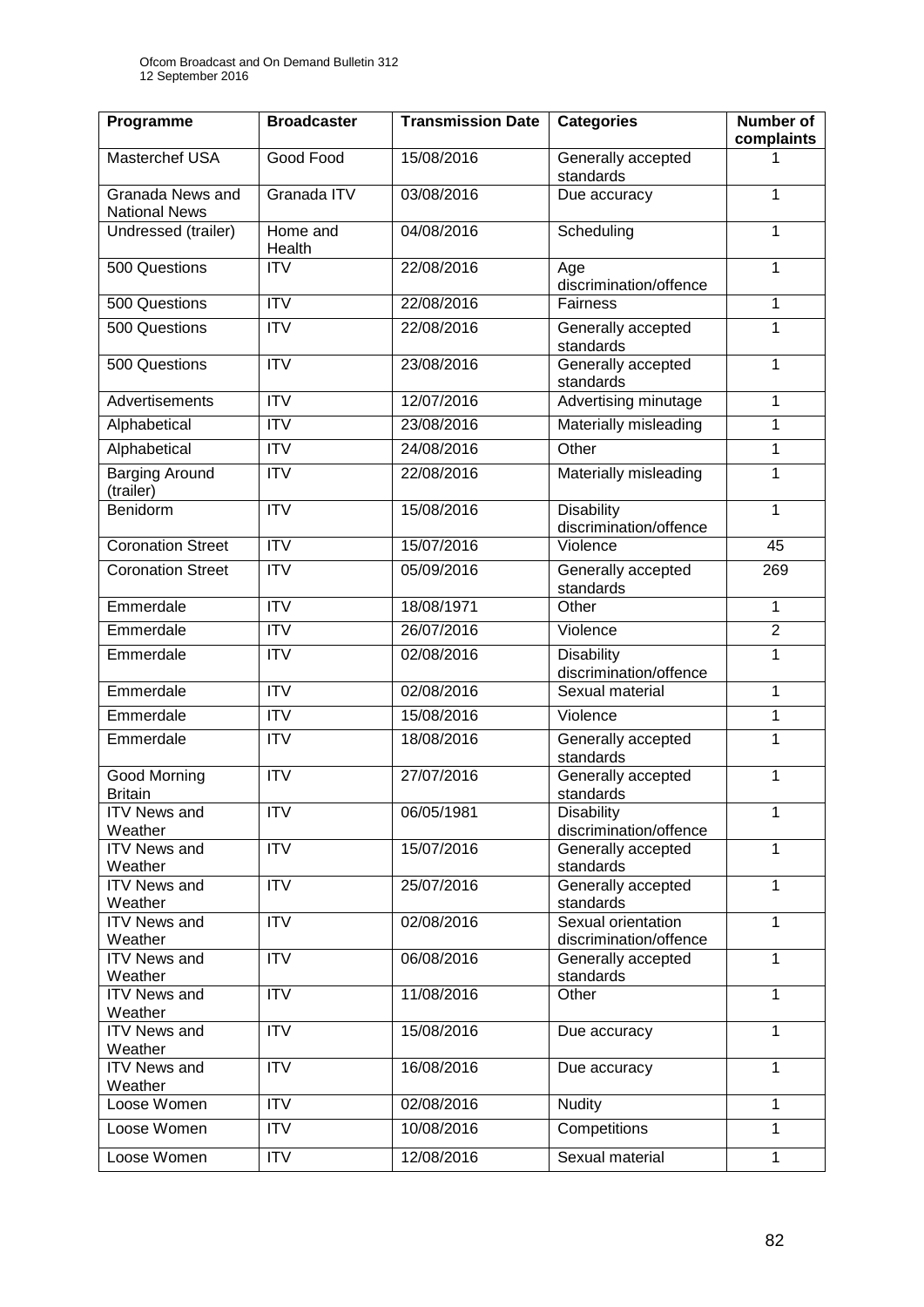| Programme                               | <b>Broadcaster</b>                                 | <b>Transmission Date</b> | <b>Categories</b>                           | <b>Number of</b><br>complaints |
|-----------------------------------------|----------------------------------------------------|--------------------------|---------------------------------------------|--------------------------------|
| Loose Women                             | <b>ITV</b>                                         | 18/08/2016               | Generally accepted<br>standards             | 9                              |
| Love Your Garden                        | <b>ITV</b>                                         | 02/08/2016               | Harm                                        | 1                              |
| The Incredible Hulk                     | $\overline{ITV}$                                   | 21/08/2016               | Scheduling                                  | 1                              |
| The Jeremy Kyle<br>Show                 | $\overline{\mathsf{ITV}}$                          | 10/08/2016               | Scheduling                                  | $\mathbf{1}$                   |
| The Mummy                               | $\overline{ITV}$                                   | 13/08/2016               | Scheduling                                  | $\mathbf{1}$                   |
| The X Factor                            | $\overline{\mathsf{ITV}}$                          | 07/06/2016               | Gender<br>discrimination/offence            | 1                              |
| The X Factor                            | $\overline{ITV}$                                   | 07/09/2016               | Other                                       | $\mathbf 1$                    |
| This Morning                            | $\overline{ITV}$                                   | 04/07/2016               | Materially misleading                       | $\overline{21}$                |
| This Morning                            | <b>ITV</b>                                         | 02/08/2016               | Generally accepted<br>standards             | 1                              |
| This Morning                            | $\overline{ITV}$                                   | 04/08/2016               | Sexual material                             | $\mathbf{1}$                   |
| <b>This Morning</b>                     | <b>ITV</b>                                         | 11/08/2016               | Materially misleading                       | 1                              |
| This Morning                            | <b>ITV</b>                                         | 11/08/2016               | Under 18s in<br>programmes                  | $\overline{2}$                 |
| This Morning                            | <b>ITV</b>                                         | 17/08/2016               | Generally accepted<br>standards             | 1                              |
| <b>This Morning</b>                     | $\overline{\mathsf{ITV}}$                          | 17/08/2016               | Race<br>discrimination/offence              | 11                             |
| This Morning                            | <b>ITV</b>                                         | 18/08/2016               | Fairness                                    | 1                              |
| <b>ITV West News</b>                    | $\overline{\text{IV}}$<br>WestCountry<br>(Bristol) | 25/07/2016               | Undue prominence                            | $\mathbf{1}$                   |
| Love Island                             | ITV <sub>2</sub>                                   | 30/06/2016               | Generally accepted<br>standards             | $\overline{2}$                 |
| Love Island                             | ITV2                                               | 01/07/2016               | Sexual material                             | $\overline{4}$                 |
| Mr Bean's Holiday                       | ITV2                                               | 14/08/2016               | Suicide and self harm                       | $\mathbf{1}$                   |
| The X Factor: Top<br>10 Worst Auditions | ITV2                                               | 20/08/2016               | Generally accepted<br>standards             | 1                              |
| The Only Way is<br>Essex                | <b>ITVBe</b>                                       | 24/07/2016               | Generally accepted<br>standards             | 1                              |
| <b>Adam Catterall</b>                   | <b>Key 103</b>                                     | 08/08/2016               | Materially misleading                       | 1                              |
| <b>Katie Hopkins</b>                    | <b>LBC 97.3 FM</b>                                 | 13/08/2016               | Generally accepted<br>standards             | 1                              |
| <b>Steve Allen</b>                      | LBC 97.3 FM                                        | 08/03/2016               | <b>Disability</b><br>discrimination/offence | 1                              |
| Steve Allen                             | <b>LBC 97.3 FM</b>                                 | 07/03/2016               | Generally accepted<br>standards             | 1                              |
| London Live News                        | London Live                                        | 14/08/2016               | Generally accepted<br>standards             | $\mathbf{1}$                   |
| 8 Out of 10 Cats                        | More4                                              | 17/08/2016               | Race                                        | $\mathbf{1}$                   |
| Does Countdown<br>Baisaki Mela Live     | <b>NTV</b>                                         | 31/07/2016               | discrimination/offence<br>Promotion of      | 1                              |
| 6th Sense With                          | <b>Pick</b>                                        | 05/08/2016               | products/services                           | $\mathbf{1}$                   |
| Colin Fry                               |                                                    |                          | Exorcism, the occult<br>and the paranormal  |                                |
| 5 Live Breakfast                        | Radio 5 Live                                       | 20/07/2016               | Religious/Beliefs<br>discrimination/offence | 1                              |
| EU Referendum                           | Sikh Channel                                       | 24/05/2016               | Elections/Referendums                       | 1                              |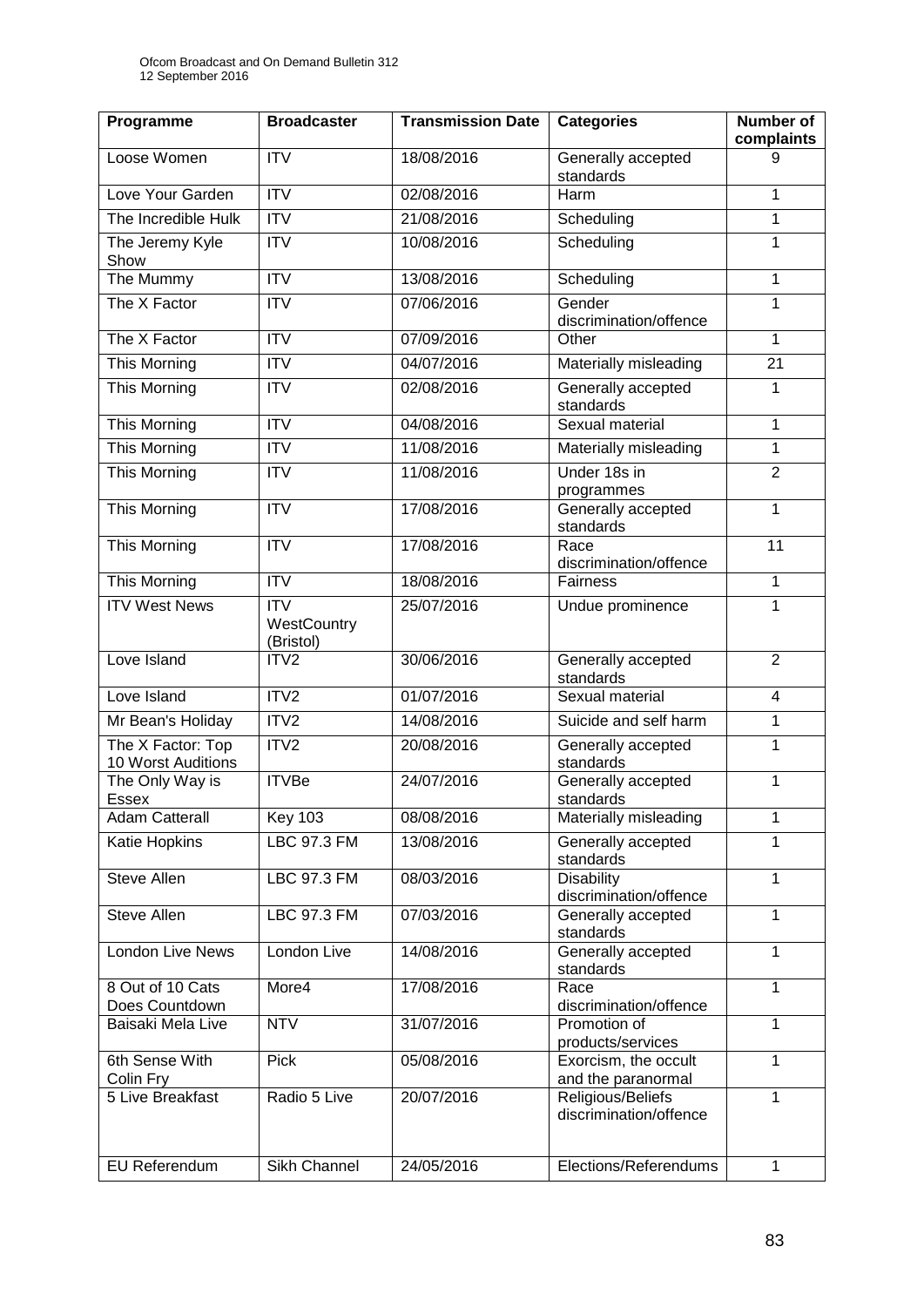| Programme                                       | <b>Broadcaster</b>               | <b>Transmission Date</b> | <b>Categories</b>                           | <b>Number of</b><br>complaints |
|-------------------------------------------------|----------------------------------|--------------------------|---------------------------------------------|--------------------------------|
| <b>Eamonn Holmes</b><br><b>Sky News Sunrise</b> | <b>Sky News</b>                  | 18/08/2016               | Generally accepted<br>standards             |                                |
| Murnaghan                                       | <b>Sky News</b>                  | 07/08/2016               | Crime and disorder                          | 1                              |
| <b>News</b>                                     | <b>Sky News</b>                  | 16/08/2016               | Due impartiality/bias                       | 1                              |
| <b>Press Preview</b>                            | <b>Sky News</b>                  | 09/08/2016               | Due impartiality/bias                       | $\overline{2}$                 |
| <b>Sky News</b>                                 | <b>Sky News</b>                  | 04/08/2016               | Religious/Beliefs<br>discrimination/offence | 1                              |
| <b>Sky News</b>                                 | <b>Sky News</b>                  | 05/08/2016               | Offensive language                          | 1                              |
| <b>Sky News</b>                                 | <b>Sky News</b>                  | 10/08/2016               | Due accuracy                                | 1                              |
| <b>Sky News</b>                                 | <b>Sky News</b>                  | 12/08/2016               | Due accuracy                                | 1                              |
| <b>Friday Night Football</b>                    | Sky Sports 1                     | 19/08/2016               | Other                                       | 1                              |
| Live PGA Tour Golf                              | Sky Sports 4                     | 05/08/2016               | Undue prominence                            | 1                              |
| <b>Sky Sports News</b>                          | <b>Sky Sports</b><br><b>News</b> | 15/08/2016               | Due impartiality/bias                       | 1                              |
| <b>Battle of The Brides</b>                     | Sky1                             | 14/08/2016               | Race                                        | 1                              |
|                                                 |                                  |                          | discrimination/offence                      |                                |
| Soccer AM                                       | Sky1                             | 13/08/2016               | Harm                                        | 1                              |
| Programming                                     | Talkradio                        | 25/07/2016               | Religious/Beliefs<br>discrimination/offence | 1                              |
| Alan Brazil                                     | Talksport                        | 18/08/2016               | Offensive language                          | 1                              |
| Matt Forde's Sports<br>Party                    | Talksport                        | 14/08/2016               | Religious/Beliefs<br>discrimination/offence | 1                              |
| The Alan Brazil<br><b>Sports Breakfast</b>      | Talksport                        | 26/07/2016               | Gender<br>discrimination/offence            | 1                              |

### **Complaints assessed under the General Procedures for investigating breaches of broadcast licences**

For more information about how Ofcom assesses complaints about broadcast licences, go to: [http://stakeholders.ofcom.org.uk/broadcasting/procedures/general](http://stakeholders.ofcom.org.uk/broadcasting/procedures/general-procedures/)[procedures/](http://stakeholders.ofcom.org.uk/broadcasting/procedures/general-procedures/)

| Licensee                                                    | <b>Licensed service</b> | <b>Categories</b>      |
|-------------------------------------------------------------|-------------------------|------------------------|
| Tone FM Limited                                             | 107.8 Tone FM           | <b>Key Commitments</b> |
| North Manchester FM<br><b>Community Interest</b><br>Company | North Manchester FM     | <b>Key Commitments</b> |
| ALL Arts and Media<br>Limited                               | ALL FM                  | <b>Key Commitments</b> |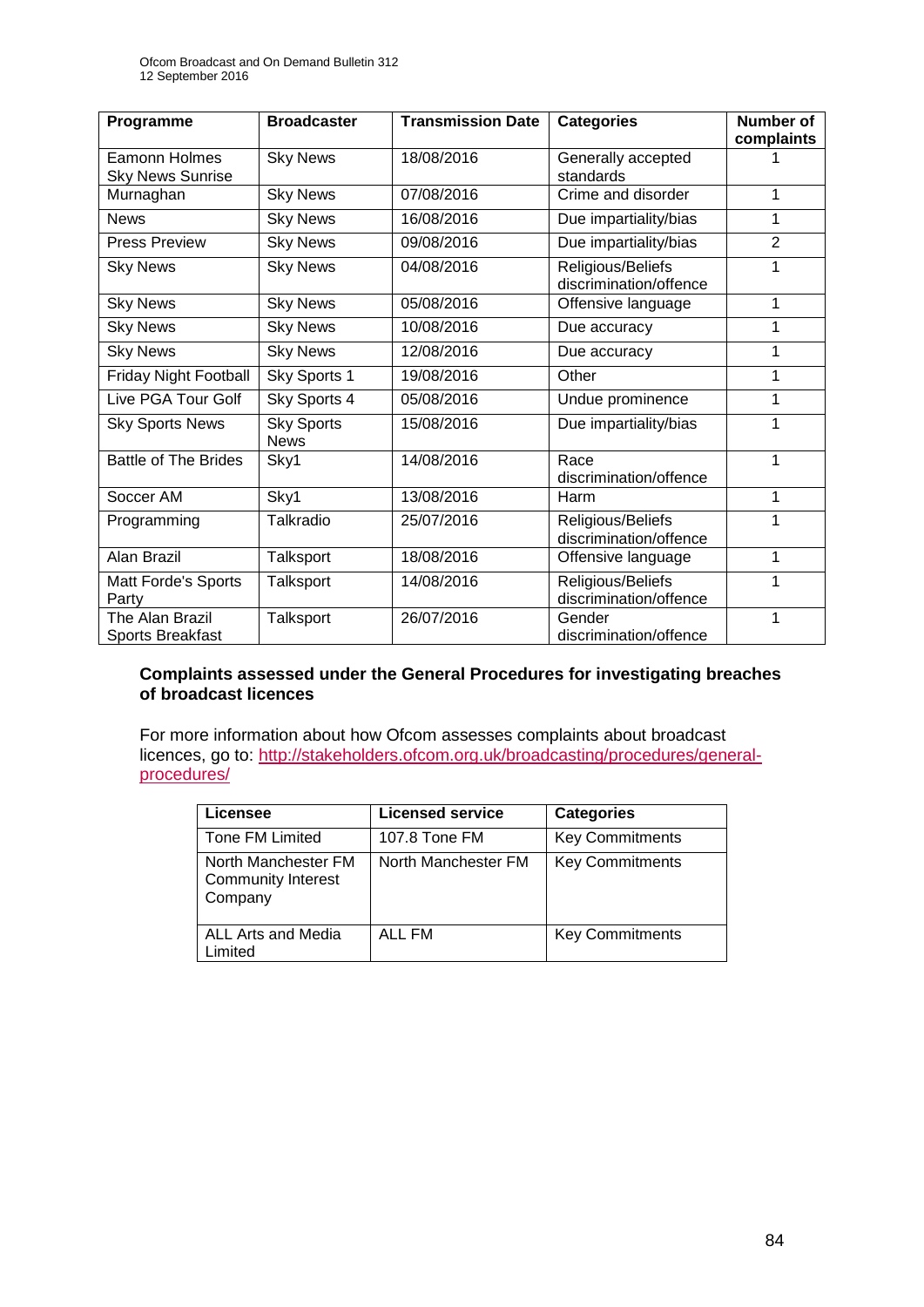# **Complaints outside of remit**

Here are alphabetical lists of complaints received by Ofcom that fell outside of our remit. This is because Ofcom is not responsible for regulating the issue complained about. For example, the complaints were about the content of television, radio or on demand adverts, accuracy in BBC programmes or an on demand service does not fall within the scope of regulation.

For more information about what Ofcom's rules cover, go to: [http://consumers.ofcom.org.uk/complain/tv-and-radio-complaints/what-does-ofcom](http://consumers.ofcom.org.uk/complain/tv-and-radio-complaints/what-does-ofcom-cover/)[cover/](http://consumers.ofcom.org.uk/complain/tv-and-radio-complaints/what-does-ofcom-cover/)

### **Complaints about television or radio programmes**

For more information about how Ofcom assesses complaints about television and radio programmes, go to:

<http://stakeholders.ofcom.org.uk/broadcasting/procedures/standards/>

| Programme                | <b>Broadcaster</b>         | <b>Transmission Date</b> | <b>Categories</b>                 | <b>Number of</b><br>complaints |
|--------------------------|----------------------------|--------------------------|-----------------------------------|--------------------------------|
| Inside the Factory       | BBC <sub>2</sub>           | 30/08/2016               | Promotion of<br>products/services |                                |
| Newsnight                | BBC <sub>2</sub>           | 24/08/2016               | Due impartiality/bias             | 1                              |
| <b>BBC News</b>          | <b>BBC News</b><br>Channel | 20/08/1997               | Due accuracy                      | 1                              |
| <b>BBC Newsroom Live</b> | <b>BBC News</b><br>Channel | 24/08/2016               | Due impartiality/bias             | $\mathbf{1}$                   |
| Victoria Derbyshire      | <b>BBC News</b><br>Channel | 17/08/2016               | Due impartiality/bias             | $\mathbf{1}$                   |
| Today                    | <b>BBC Radio 4</b>         | 24/08/2016               | Due impartiality/bias             | $\mathbf 1$                    |
| Advertisements           | Channel 4                  | 05/08/2016               | Advertising content               | $\mathbf{1}$                   |
| Advertisements           | Channel 4                  | 14/08/2016               | Advertising content               | 1                              |
| Advertisements           | Channel 5                  | 05/08/2016               | Advertising content               | 1                              |
| Advertisements           | Channel 5                  | 21/08/2016               | Advertising content               | 1                              |
| Advertisements           | <b>Comedy Central</b>      | 03/08/2016               | Advertising content               | $\mathbf{1}$                   |
| Advertisements           | <b>Comedy Central</b>      | 12/08/2016               | Advertising content               | 1                              |
| Advertisements           | E4                         | 03/08/2016               | Advertising content               | 1                              |
| Advertisements           | Film4                      | 12/08/2016               | Advertising content               | 1                              |
| Advertisements           | $\overline{IV}$            | 03/08/2016               | Advertising content               | 1                              |
| Advertisements           | <b>ITV</b>                 | 14/08/2016               | Advertising content               | $\mathbf{1}$                   |
| Advertisements           | $\overline{ITV}$           | 20/08/2016               | Advertising content               | 1                              |
| Advertisements           | <b>ITV</b>                 | 21/08/2016               | Advertising content               | 1                              |
| Advertisements           | Nat Geo Wild               | 16/08/2016               | Advertising content               | $\mathbf{1}$                   |
| <b>Advertisements</b>    | Sky Sports 1               | 14/08/2016               | Advertising content               | 1                              |
| Advertisements           | Sky2                       | 15/08/2016               | Advertising content               | 1                              |
| Advertisements           | Spike                      | 06/08/2016               | Advertising content               | $\mathbf{1}$                   |
| Advertisements           | <b>STV</b>                 | 20/08/2016               | Advertising content               | 1                              |
| Advertisements           | <b>True Movies</b>         | 17/08/2016               | Advertising content               | 1                              |
| <b>Golmaal Returns</b>   | <b>UMP Movies</b>          | 11/08/2016               | Advertising content               | 1                              |
| Advertisements           | Various                    | 22/08/2016               | Advertising content               | $\mathbf{1}$                   |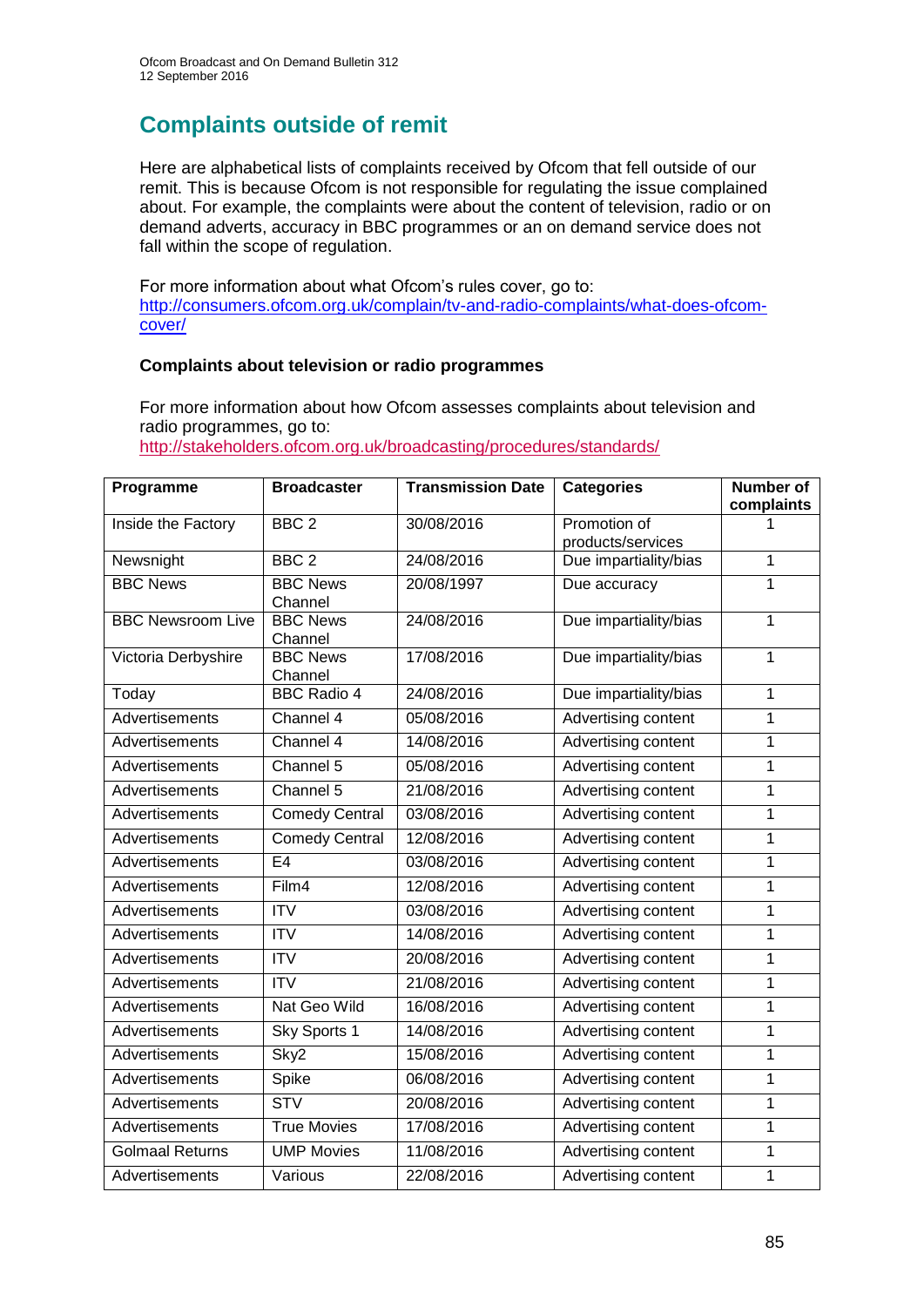| Programme      | <b>Broadcaster</b> | <b>Transmission Date   Categories</b> |                     | Number of<br>complaints |
|----------------|--------------------|---------------------------------------|---------------------|-------------------------|
| Advertisements | Various            | 23/08/2016                            | Advertising content |                         |
| Advertisements | Various            | Various                               | Advertising content |                         |

## **Complaints about on demand services**

.

| Programme                | Service name               | <b>Accessed date</b> | <b>Categories</b> | Number of<br>complaints |
|--------------------------|----------------------------|----------------------|-------------------|-------------------------|
| I have the<br>pussy so I | http://princessbratty.com/ | 01/08/2016           | Sexual material   |                         |
| make the rules           |                            |                      |                   |                         |

For more information about how Ofcom assesses complaints about on demand services, go to: [http://stakeholders.ofcom.org.uk/binaries/broadcast/on](http://stakeholders.ofcom.org.uk/binaries/broadcast/on-demand/rules-guidance/rules_and_guidance.pdf)[demand/rules-guidance/rules\\_and\\_guidance.pdf](http://stakeholders.ofcom.org.uk/binaries/broadcast/on-demand/rules-guidance/rules_and_guidance.pdf)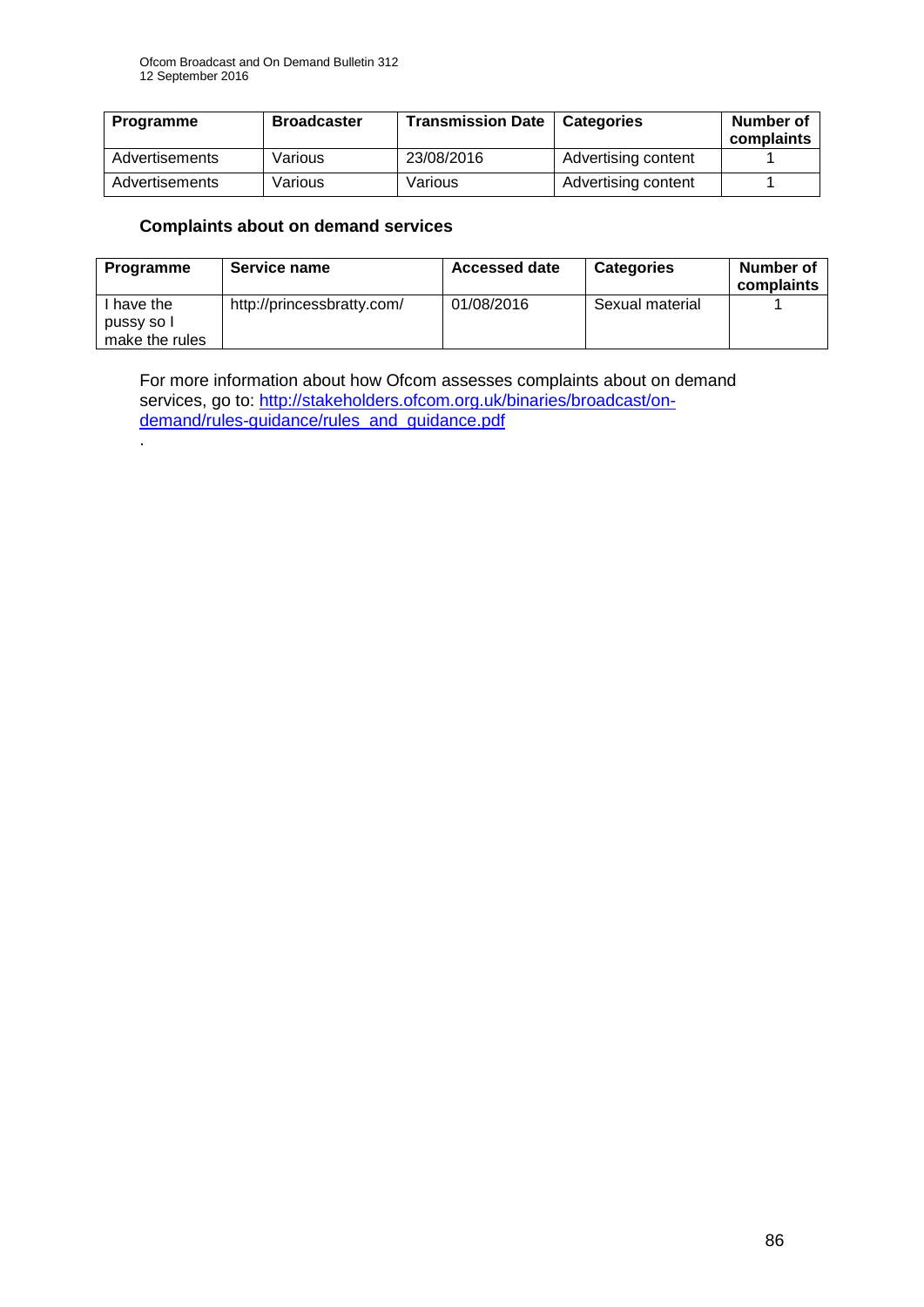# **Investigations List**

If Ofcom considers that a broadcaster or service provider may have breached its codes, rules, licence condition or other regulatory requirements, it will start an investigation.

**It is important to note that an investigation by Ofcom does not necessarily mean the broadcaster or service provider has done anything wrong. Not all investigations result in breaches of the codes, rules, licence conditions or other regulatory requirements being recorded.**

Here are alphabetical lists of new investigations launched between 15 August and 4 September 2016

**Investigations launched under the Procedures for investigating breaches of content standards for television and radio**

| Programme                     | <b>Broadcaster</b>    | <b>Transmission date</b> |
|-------------------------------|-----------------------|--------------------------|
| Crimewatch Roadshow           | BBC 1                 | 30 June 2016             |
| Dance Anthems                 | <b>BBC Radio 1</b>    | 6 August 2016            |
| Geo World News                | Geo TV                | 28 July 2016             |
| Madhubala - Ek Ishq Ek Junoon | <b>Rishtey Europe</b> | 6 August 2016            |
| Keiser Report                 | RT                    | 21 July 2016             |
| It Takes Two                  | Safeer TV             | 7 August 2016            |
| D-Live 1984 Shaheedi Smagam   | Sikh Channel          | 7 June 2016              |

For more information about how Ofcom assesses complaints and conducts investigations about content standards on television and radio programmes, go to: <http://stakeholders.ofcom.org.uk/broadcasting/procedures/standards/>

### **Investigations launched under the Procedures for the consideration and adjudication of Fairness and Privacy complaints**

| <b>Programme</b>                                               | <b>Broadcaster</b> | <b>Transmission date</b> |
|----------------------------------------------------------------|--------------------|--------------------------|
| Dispatches Undercover: Inside<br>Britain's Children's Services | Channel 4          | 26 May 2016              |

For more information about how Ofcom considers and adjudicates upon Fairness and Privacy complaints about television and radio programmes, go to: <http://stakeholders.ofcom.org.uk/broadcasting/procedures/fairness/>

**Investigations launched under the General Procedures for investigating breaches of broadcast licences**